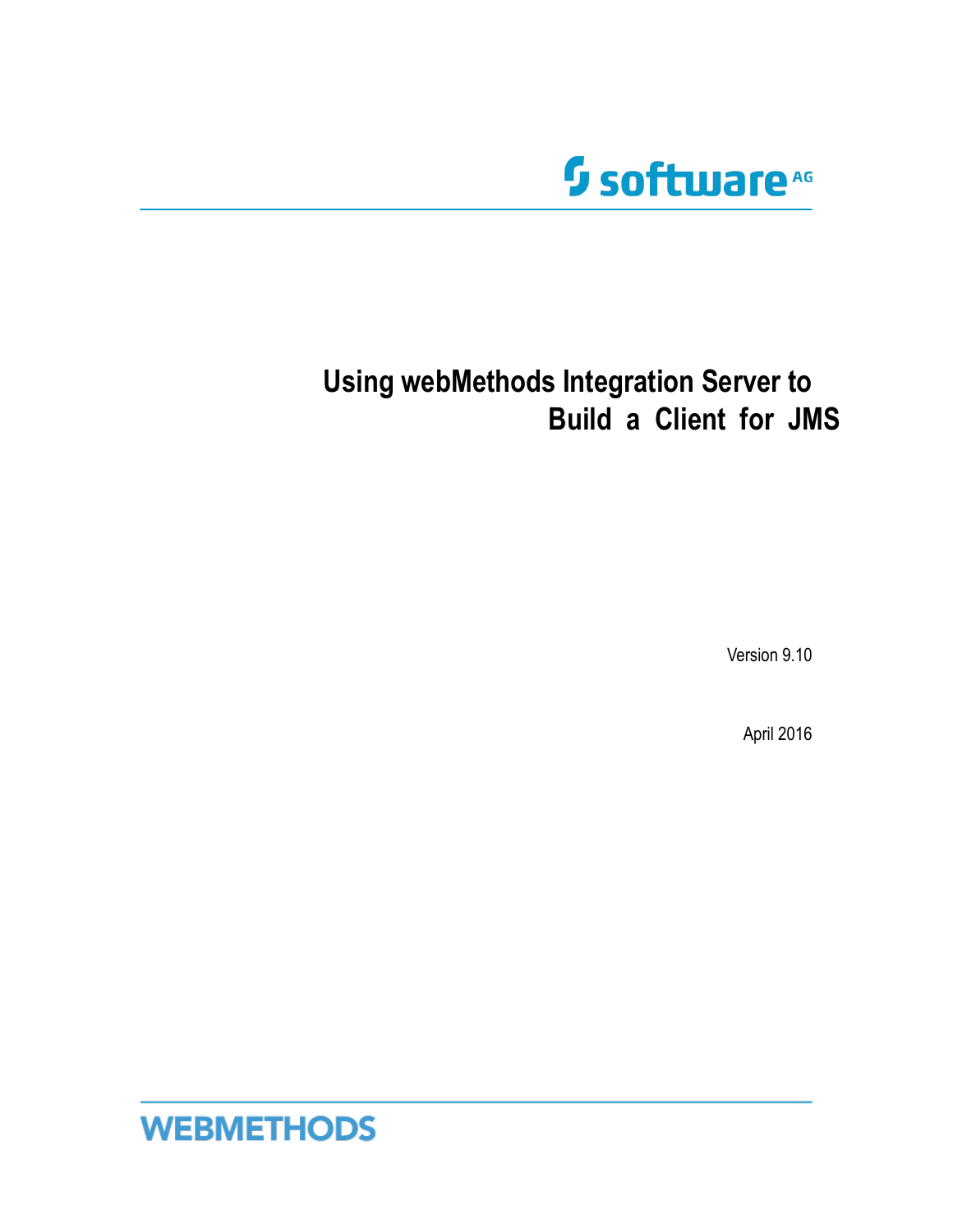This document applies to webMethods Integration Server and Software AG Designer Version 9.10 and to all subsequent releases.

Specifications contained herein are subject to change and these changes will be reported in subsequent release notes or new editions.

Copyright © 2007-2016 Software AG, Darmstadt, Germany and/or Software AG USA Inc., Reston, VA, USA, and/or its subsidiaries and/or its affiliates and/or their licensors.

The name Software AG and all Software AG product names are either trademarks or registered trademarks of Software AG and/or Software AG USA Inc. and/or its subsidiaries and/or its affiliates and/or their licensors. Other company and product names mentioned herein may be trademarks of their respective owners.

Detailed information on trademarks and patents owned by Software AG and/or its subsidiaries is located at http://softwareag.com/licenses.

Use of this software is subject to adherence to Software AG's licensing conditions and terms. These terms are part of the product documentation, located at http://softwareag.com/licenses and/or in the root installation directory of the licensed product(s).

This software may include portions of third-party products. For third-party copyright notices, license terms, additional rights or restrictions, please refer to "License Texts, Copyright Notices and Disclaimers of Third Party Products". For certain specific third-party license restrictions, please refer to section E of the Legal Notices available under "License Terms and Conditions for Use of Software AG Products / Copyright and Trademark Notices of Software AG Products". These documents are part of the product documentation, located at http://softwareag.com/licenses and/or in the root installation directory of the licensed product(s).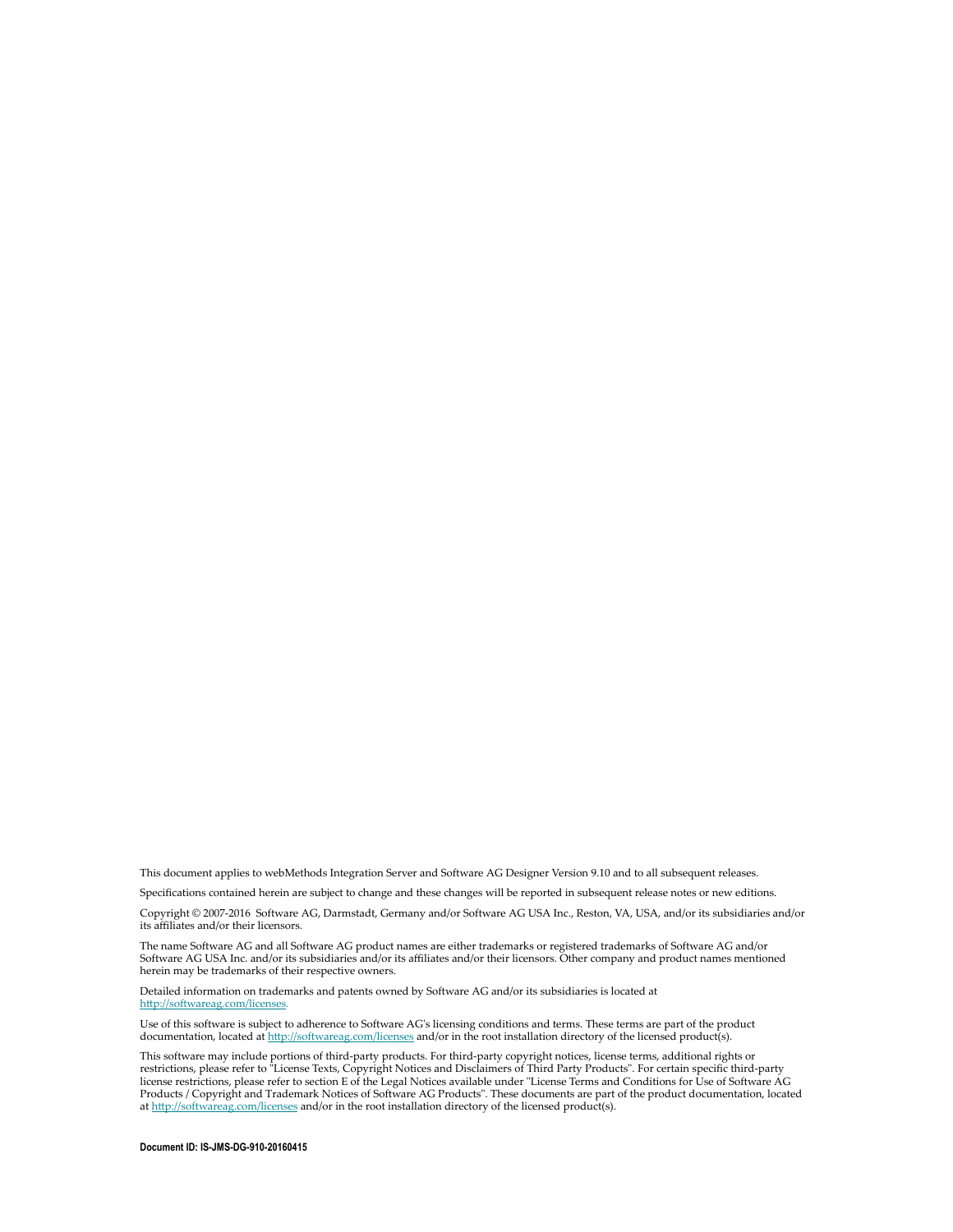# **Table of Contents**

| Managing Destinations and Durable Subscribers on the JMS Provider through Designer 34 |  |
|---------------------------------------------------------------------------------------|--|
| Modifying Destinations or Durable Subscribers via a JMS Trigger in Designer 35        |  |
|                                                                                       |  |
| Guidelines for Building a JMS Trigger that Performs Ordered Service Execution36       |  |
|                                                                                       |  |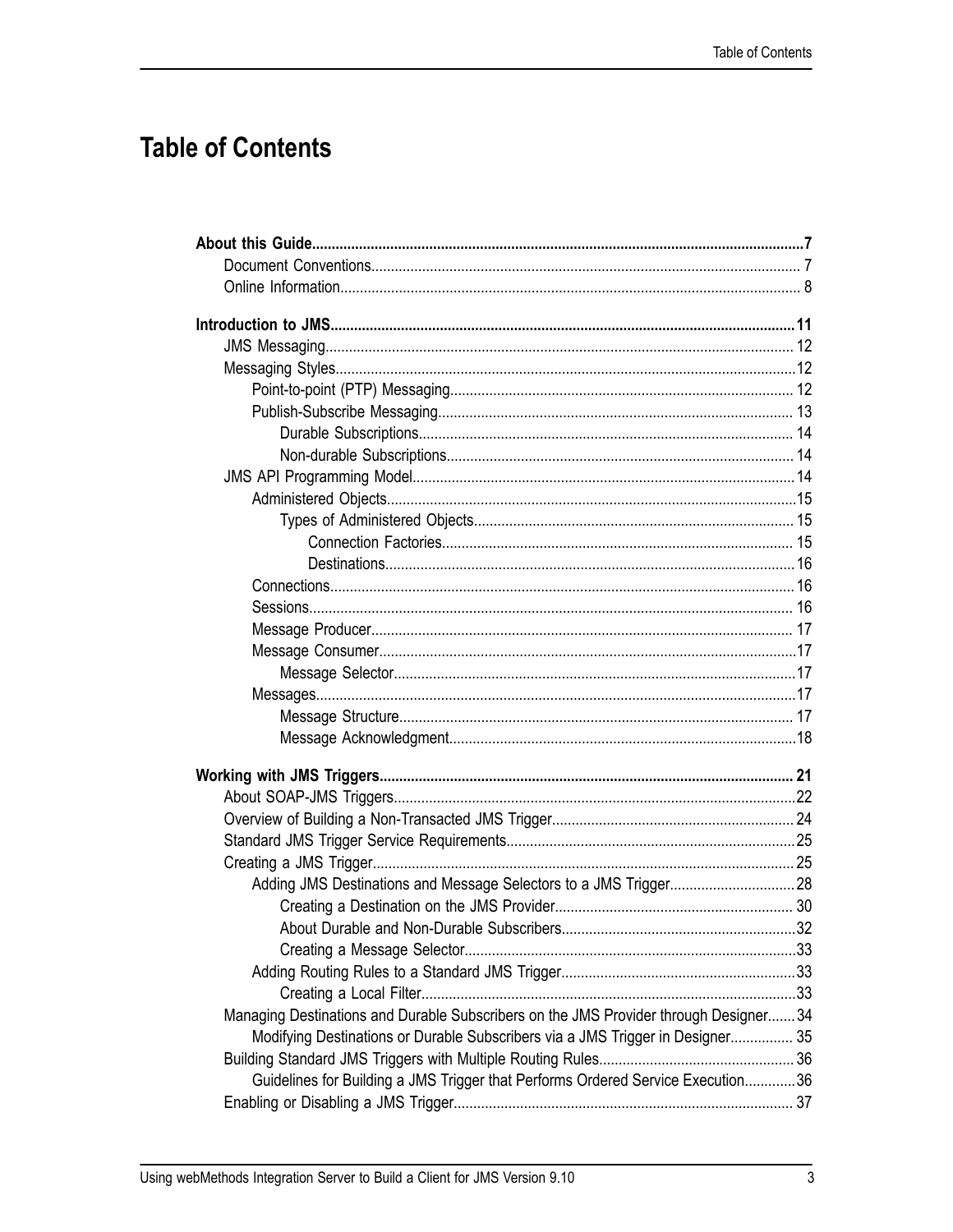| Using Multiple Connections to Retrieve Messages for a Concurrent JMS Trigger 45 |  |
|---------------------------------------------------------------------------------|--|
| Retrieving Multiple Messages for a JMS Trigger with Each Request46              |  |
|                                                                                 |  |
|                                                                                 |  |
| Configuring Fatal Error Handling for Non-Transacted JMS Triggers50              |  |
|                                                                                 |  |
|                                                                                 |  |
|                                                                                 |  |
|                                                                                 |  |
|                                                                                 |  |
|                                                                                 |  |
| Configuring Transient Error Handling for a Non-Transacted JMS Trigger55         |  |
|                                                                                 |  |
|                                                                                 |  |
|                                                                                 |  |
|                                                                                 |  |
|                                                                                 |  |
|                                                                                 |  |
|                                                                                 |  |
|                                                                                 |  |
|                                                                                 |  |
|                                                                                 |  |
|                                                                                 |  |
|                                                                                 |  |
| Configuring Fatal Error Handling for Transacted JMS Triggers 66                 |  |
|                                                                                 |  |
|                                                                                 |  |
|                                                                                 |  |
| Configuring Transient Error Handling for Transacted JMS Triggers70              |  |
|                                                                                 |  |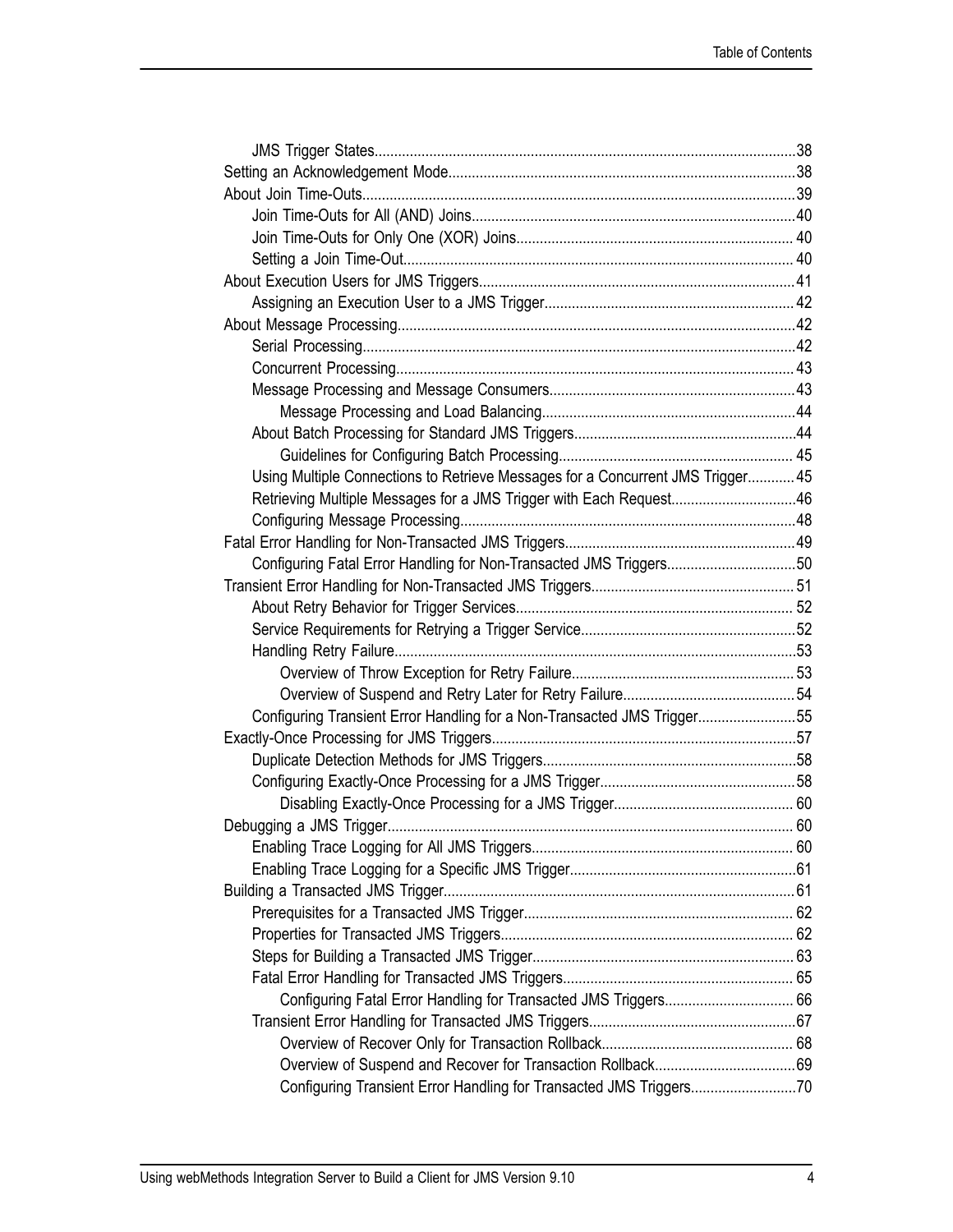| How to Send a Request that Uses a Dedicated Listener to Retrieve Replies85        |  |
|-----------------------------------------------------------------------------------|--|
| How to Send a JMS Message and Specify a Reply Destination without Waiting for a   |  |
|                                                                                   |  |
|                                                                                   |  |
|                                                                                   |  |
|                                                                                   |  |
|                                                                                   |  |
|                                                                                   |  |
|                                                                                   |  |
|                                                                                   |  |
|                                                                                   |  |
|                                                                                   |  |
|                                                                                   |  |
|                                                                                   |  |
|                                                                                   |  |
|                                                                                   |  |
|                                                                                   |  |
|                                                                                   |  |
|                                                                                   |  |
| What Happens when the Document History Database Is Not Available for a JMS        |  |
|                                                                                   |  |
|                                                                                   |  |
|                                                                                   |  |
|                                                                                   |  |
|                                                                                   |  |
|                                                                                   |  |
| Circumstances in which Duplicate Messages Can Be Processed 107                    |  |
| Circumstances in which New Messages Are Treated as Duplicates108                  |  |
|                                                                                   |  |
|                                                                                   |  |
|                                                                                   |  |
| Server and Trigger Properties that Affect Transient Error Handling During Trigger |  |
|                                                                                   |  |
|                                                                                   |  |
| Consuming JMS Messages Concurrently in a Load-Balanced Fashion 115                |  |
|                                                                                   |  |
| Consuming JMS Messages Concurrently from the webMethods Broker 117                |  |
| Configuring JMS Triggers, Integration Server, and webMethods Broker for Load-     |  |
|                                                                                   |  |
|                                                                                   |  |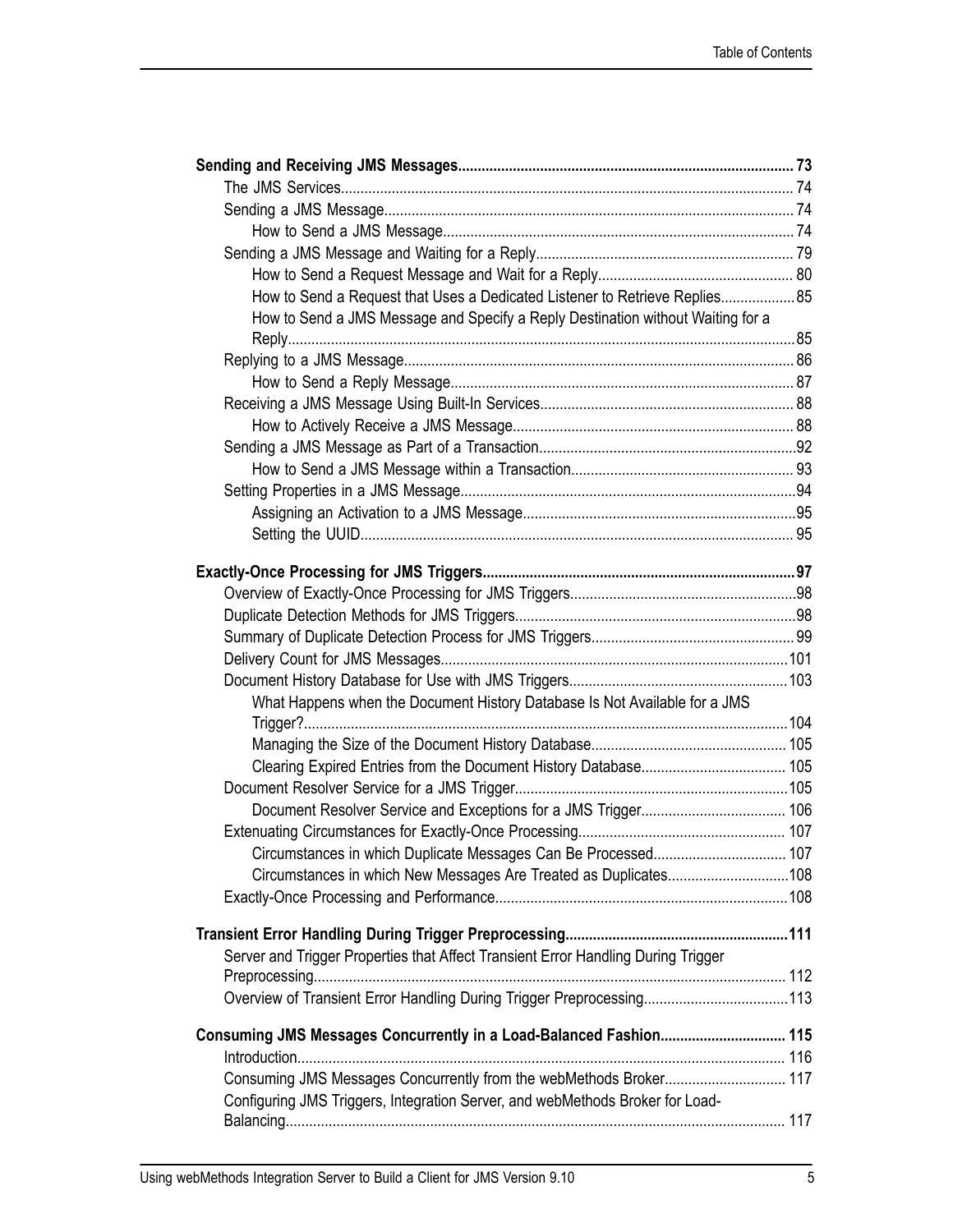| Automatic Load Balancing Configuration for Durable Subscribers when Using the |  |
|-------------------------------------------------------------------------------|--|
|                                                                               |  |
| Consuming JMS Messages in Order Using the webMethods Broker 119               |  |
|                                                                               |  |
|                                                                               |  |
|                                                                               |  |
|                                                                               |  |
| Error Handling for Transaction Type of NO_TRANSACTION 123                     |  |
| Error Handling for Transaction Type of XA_TRANSACTION or                      |  |
|                                                                               |  |
|                                                                               |  |
|                                                                               |  |
| How to Override the Cluster Policy when Sending a JMS Message126              |  |
|                                                                               |  |
|                                                                               |  |
|                                                                               |  |
|                                                                               |  |
|                                                                               |  |
|                                                                               |  |
|                                                                               |  |
|                                                                               |  |
|                                                                               |  |
|                                                                               |  |
|                                                                               |  |
|                                                                               |  |
|                                                                               |  |
|                                                                               |  |
|                                                                               |  |
|                                                                               |  |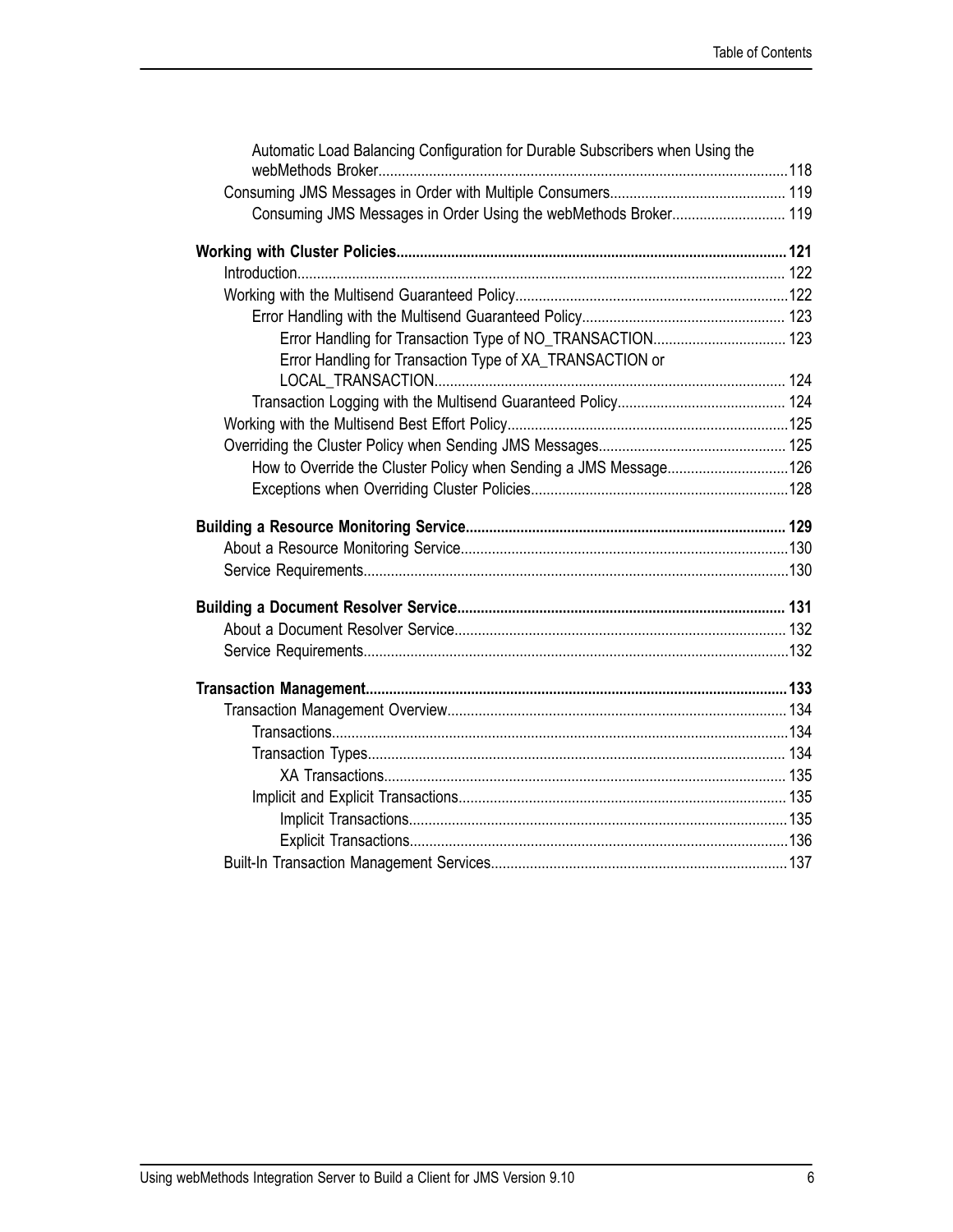## <span id="page-6-0"></span>**About this Guide**

*Using webMethods Integration Server to Build a Client for JMS* is for the developer who is responsible for developing solutions that use webMethods Integration Server to send and receive messages using the Java Message Service (JMS) standard.

This guide explains:

- How to build services that send and receive JMS messages using built-in services. П
- How to create and configure JMS triggers for receiving JMS messages n.
- n. How Integration Server works with cluster policies when sending JMS messages.
- How to configure JMS triggers to consume messages from a destination in a loadn. balanced fashion.

This guide assumes that you are familiar with the following:

- Basic concepts of webMethods architecture and terminology.  $\overline{\phantom{a}}$
- П Usage of Designer to create elements and build services.
- General knowledge of programming, the Java programming language, and the JMS API.
- How to establish connections to one or more JMS providers by creating JMS connection aliases. For more information about creating a JMS connection alias, see *webMethods Integration Server Administrator's Guide*.
- **Note:** An in-depth treatment of messaging architecture is beyond the scope of this guide but is available elsewhere.
- **Note:** This guide describes features and functionality that may or may not be available with your licensed version of webMethods Integration Server For information about the licensed components for your installation, see the **Settings > License** page in the webMethods Integration Server Administrator.

## <span id="page-6-1"></span>**Document Conventions**

| <b>Convention</b> | <b>Description</b>                                                                                                            |
|-------------------|-------------------------------------------------------------------------------------------------------------------------------|
| <b>Bold</b>       | Identifies elements on a screen.                                                                                              |
| Narrowfont        | Identifies storage locations for services on webMethods<br>Integration Server, using the convention folder.subfolder:service. |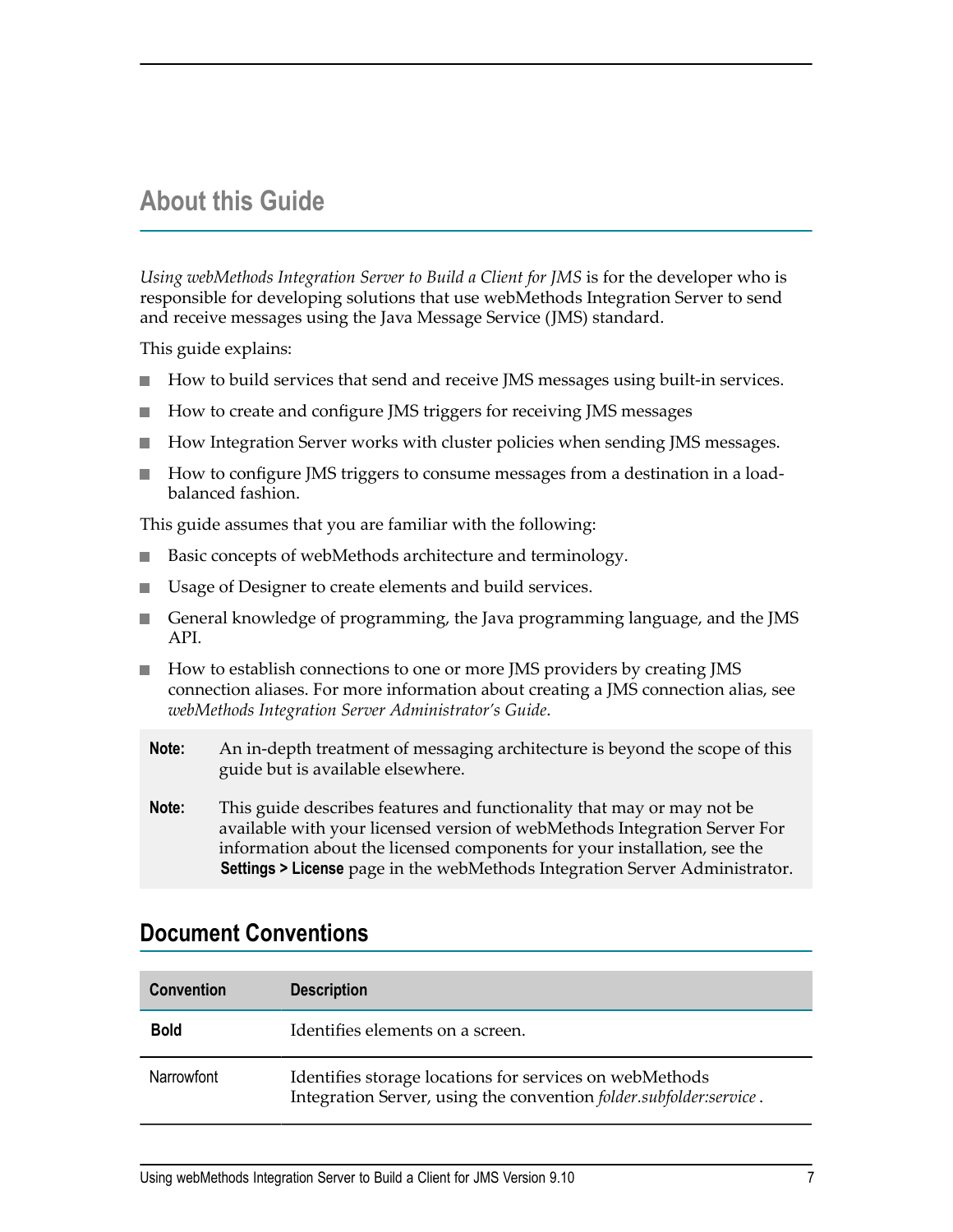| <b>Convention</b>  | <b>Description</b>                                                                                                                                                     |
|--------------------|------------------------------------------------------------------------------------------------------------------------------------------------------------------------|
| <b>UPPERCASE</b>   | Identifies keyboard keys. Keys you must press simultaneously<br>are joined with a plus sign (+).                                                                       |
| Italic             | Identifies variables for which you must supply values specific to<br>your own situation or environment. Identifies new terms the first<br>time they occur in the text. |
| Monospace<br>font. | Identifies text you must type or messages displayed by the<br>system.                                                                                                  |
| $\{\}$             | Indicates a set of choices from which you must choose one. Type<br>only the information inside the curly braces. Do not type the $\{\}$<br>symbols.                    |
|                    | Separates two mutually exclusive choices in a syntax line. Type<br>one of these choices. Do not type the I symbol.                                                     |
| l l                | Indicates one or more options. Type only the information inside<br>the square brackets. Do not type the [ ] symbols.                                                   |
|                    | Indicates that you can type multiple options of the same type.<br>Type only the information. Do not type the ellipsis ().                                              |

## <span id="page-7-0"></span>**Online Information**

#### **Software AG Documentation Website**

You can find documentation on the Software AG Documentation website at http:// [documentation.softwareag.com](http://documentation.softwareag.com). The site requires Empower credentials. If you do not have Empower credentials, you must use the TECHcommunity website.

#### **Software AG Empower Product Support Website**

You can find product information on the Software AG Empower Product Support website at https://empower.softwareag.com.

To submit feature/enhancement requests, get information about product availability, and download products, go to [Products](https://empower.softwareag.com/Products/default.asp).

To get information about fixes and to read early warnings, technical papers, and knowledge base articles, go to the [Knowledge](https://empower.softwareag.com/KnowledgeCenter/default.asp) Center.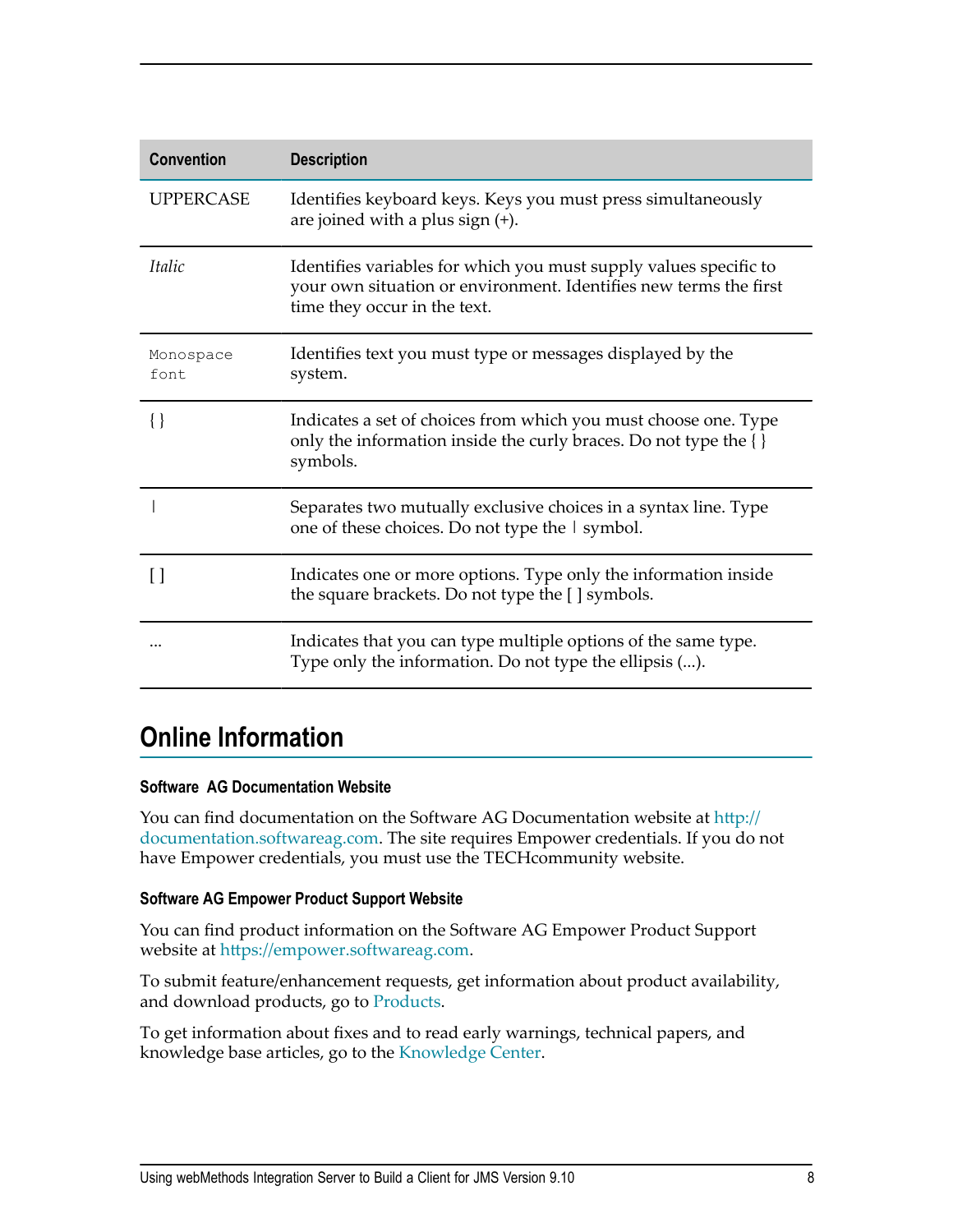#### **Software AG TECHcommunity**

You can find documentation and other technical information on the Software AG TECHcommunity website at http://techcommunity.softwareag.com. You can:

- Access product documentation, if you have TECHcommunity credentials. If you do not, you will need to register and specify "Documentation" as an area of interest.
- Access articles, code samples, demos, and tutorials. П
- Use the online discussion forums, moderated by Software AG professionals, to ask questions, discuss best practices, and learn how other customers are using Software AG technology.
- Link to external websites that discuss open standards and web technology. $\Box$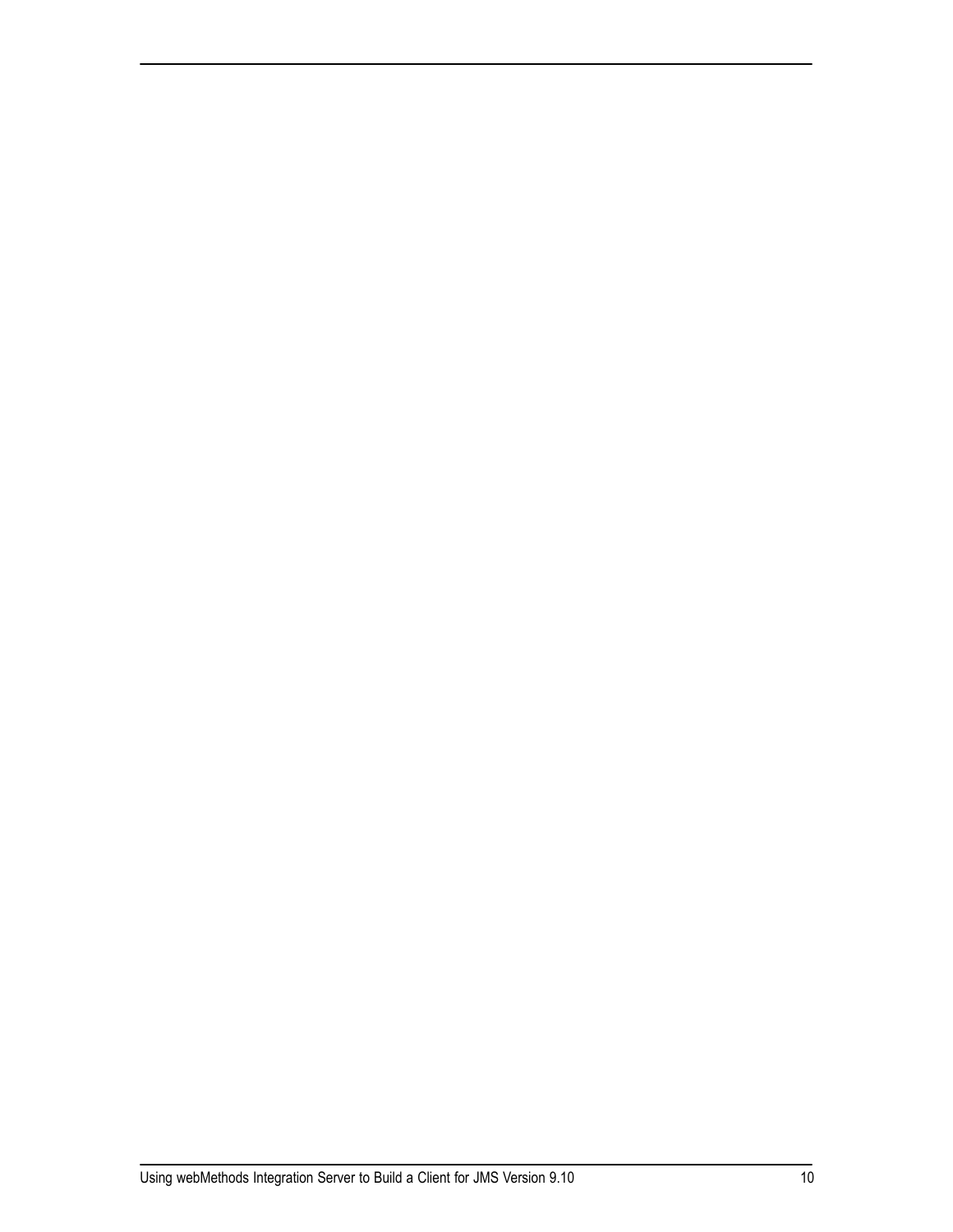# <span id="page-10-0"></span>**1 Introduction to JMS**

|  | $\overline{14}$ |
|--|-----------------|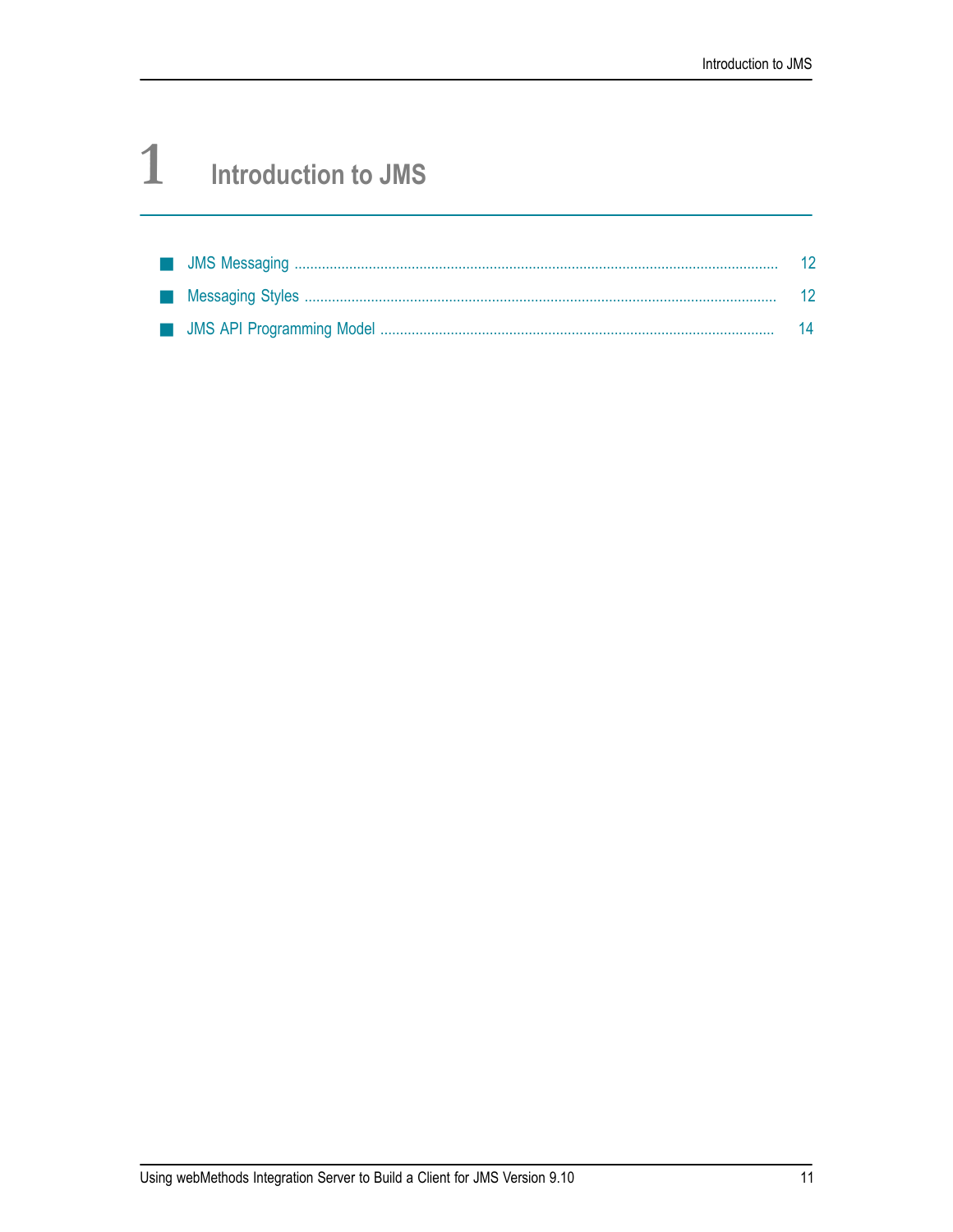# <span id="page-11-0"></span>**JMS Messaging**

The Java Message Service (JMS) is a Java API that allows applications to communicate with each other using a common set of interfaces. The JMS API provides messaging interfaces, but not the implementations.

A *JMS provider*, such as webMethods Universal Messaging or webMethods Broker, is a messaging system that supports the JMS message interfaces and provides administrative and control features. It supports the routing and delivery of JMS messages.

*JMS clients* are the programs or components, written in Java, that produce and consume messages.

# <span id="page-11-1"></span>**Messaging Styles**

A messaging style refers to how messages are produced and consumed. JMS supports the publish-subscribe (pub-sub) and point-to-point (PTP) messaging styles.

## <span id="page-11-2"></span>**Point-to-point (PTP) Messaging**

In point-to-point (PTP) messaging, message producers and consumers are known as *senders* and *receivers*.

The central concept in PTP messaging is a destination called a *queue*. A queue represents a single receiver. Message senders submit messages to a specific queue and another client receives the messages from the queue.

In the PTP model, a queue may receive messages from many different senders and may deliver messages to multiple receivers; however, each message is delivered to only one receiver.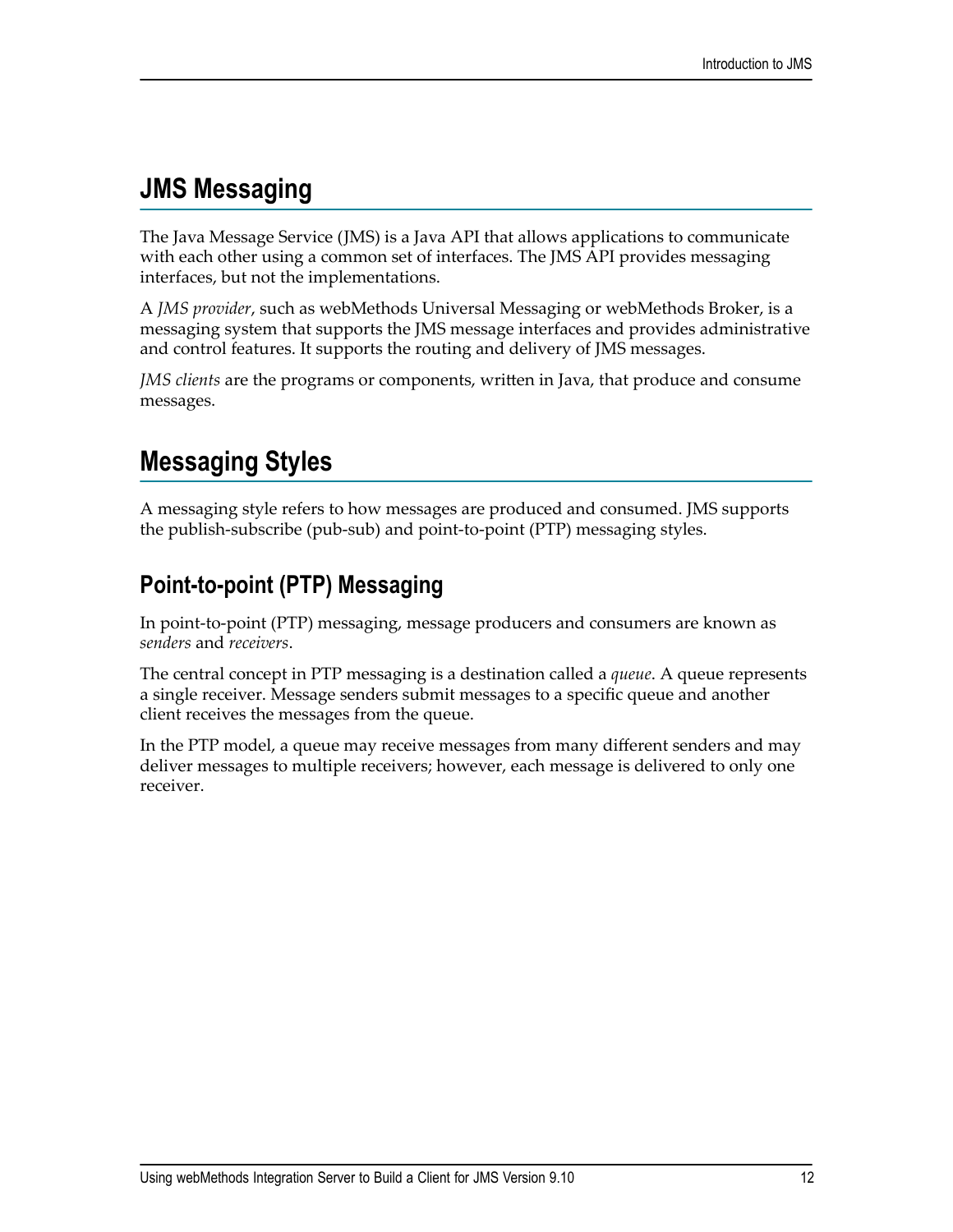

## <span id="page-12-0"></span>**Publish-Subscribe Messaging**

In publish-subscribe messaging, message producers and consumers are known as *publishers* and *subscribers*.

The central concept in the publish-subscribe messaging is a destination called a *topic*. Message publishers send messages of specified topics. Clients that want to receive that type of message subscribe to the topic.

The publishers and subscribers never communicate with each other directly. Instead, they communicate by exchanging messages through a JMS provider.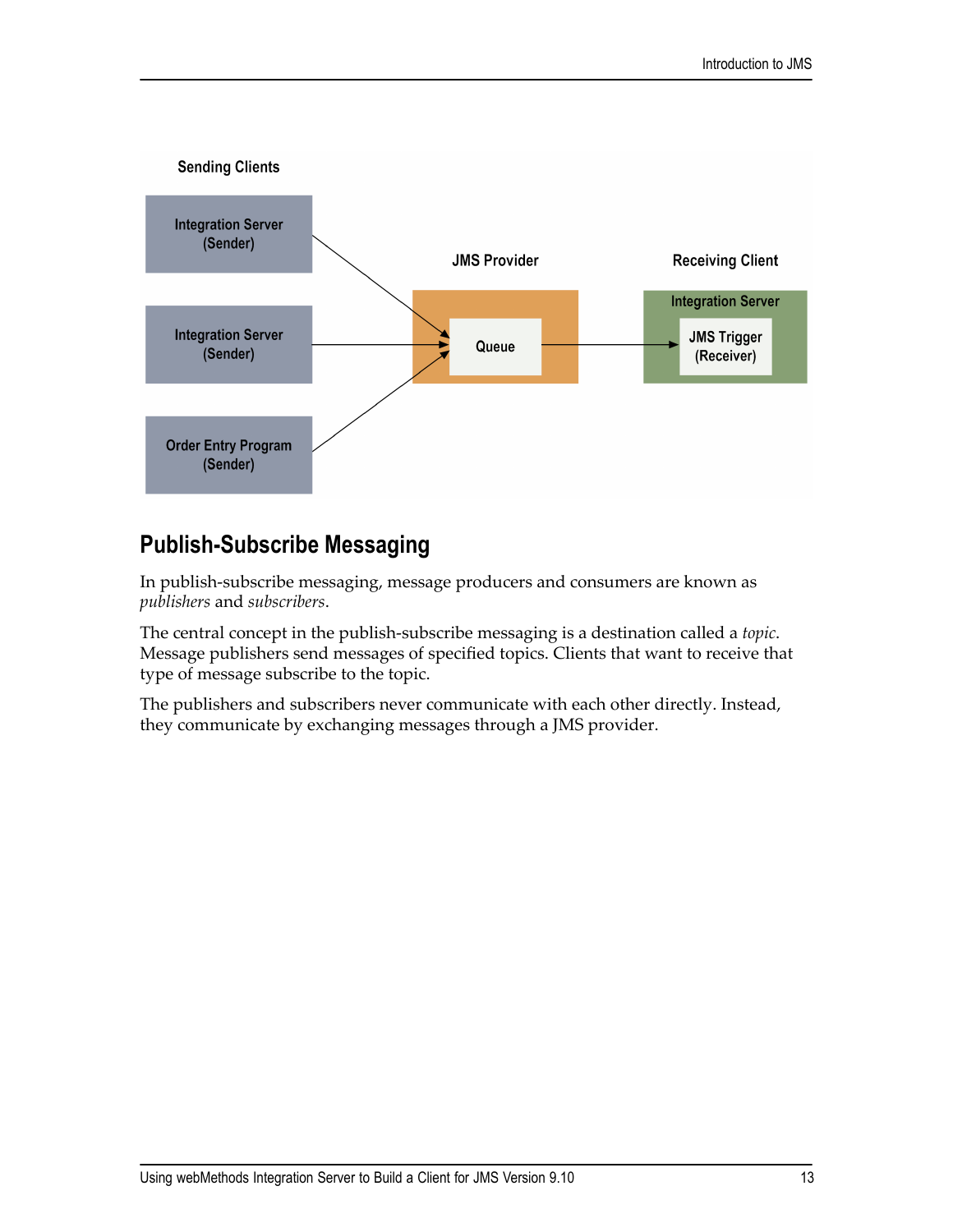

Publishers and subscribers have a timing dependency. Clients that subscribe to a topic can consume only messages published after the client has created a subscription. In addition, the subscriber must continue to be active to consume messages.

The messaging APIs relax this dependency by making a distinction between *durable subscriptions* and *non-durable subscriptions*.

## <span id="page-13-0"></span>**Durable Subscriptions**

*Durable subscriptions* allow subscribers to receive all the messages published on a topic, including those published while the subscriber is inactive. When the subscribing applications are not running, the messaging provider holds the messages in nonvolatile storage. It retains the messages until one of the following occurs:

- The subscribing application becomes active, identifies itself to the provider, and n. sends an acknowledgment of receipt of the message.
- The expiration time for the messages is reached.

#### <span id="page-13-1"></span>**Non-durable Subscriptions**

*Non-durable subscriptions* allow subscribers to receive messages on their chosen topic only if the messages are published while the subscriber is active. You generally use this type of subscription for any kind of data that is time sensitive, such as financial information.

# <span id="page-13-2"></span>**JMS API Programming Model**

The following section summarizes the most important components of the JMS API.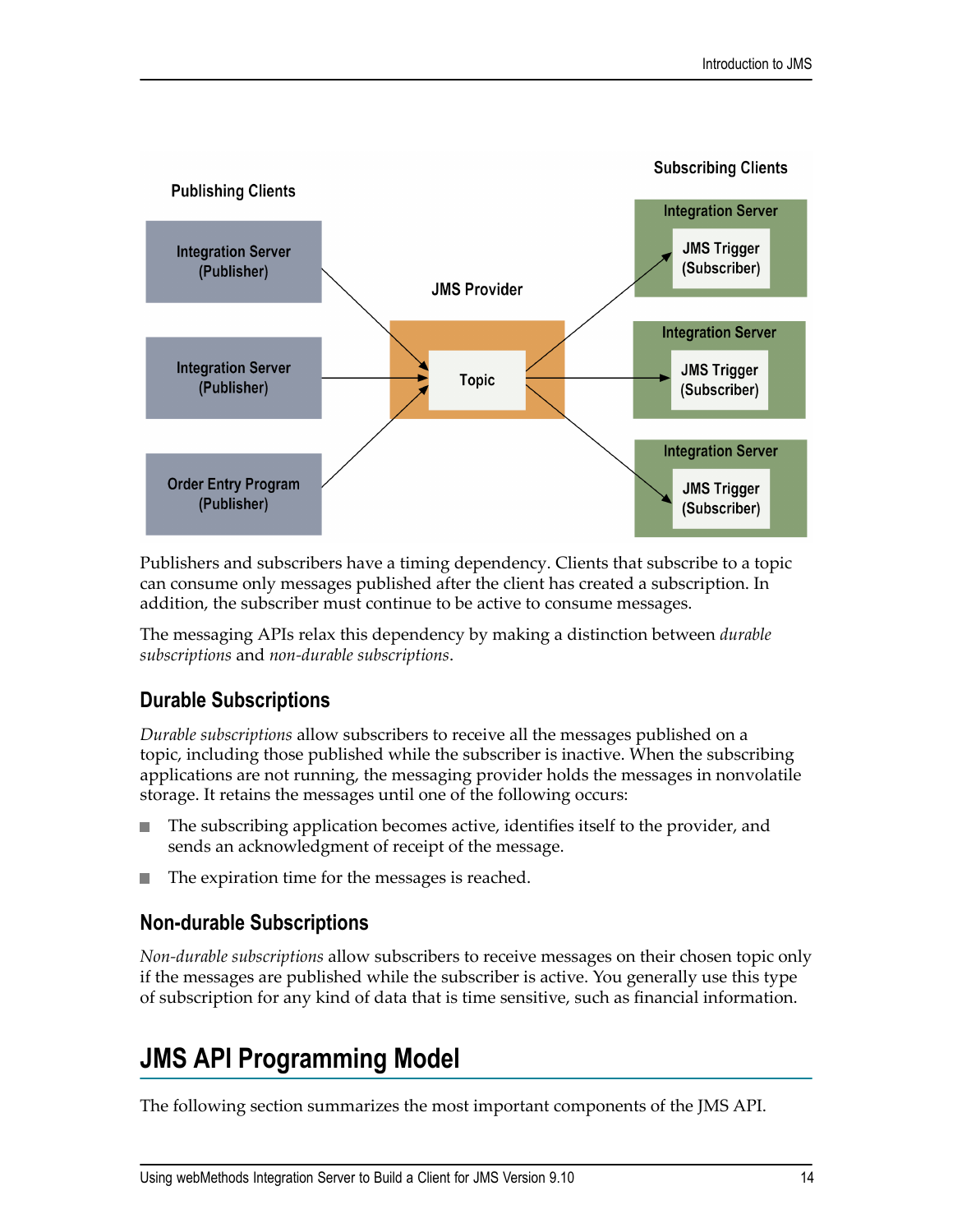The building blocks of a JMS application consist of the following:

- Administered objects (connection factories and destinations) П
- **Connections** m.
- Sessions n.
- Message producers n.
- Message consumers
- Messages

## <span id="page-14-0"></span>**Administered Objects**

*Administered objects* are pre-configured objects that an administrator creates for use with JMS client programs. Administered objects serve as the bridge between the client code and the JMS provider.

By design, the messaging APIs separate the task of configuring administered objects from the client code. This architecture maximizes portability: the provider-specific work is delegated to the administrator rather than to the client code. However, the implementation must supply its own set of administrative tools to configure the administered objects.

JMS administered objects are stored in a standardized namespace called the Java Naming and Directory Interface (JNDI). JNDI is a Java API that provides naming and directory functionality to Java applications. JNDI provides a way to store and retrieve objects by a user supplied name.

## <span id="page-14-1"></span>**Types of Administered Objects**

There are two types of administered objects: *connection factories* and *destinations*.

#### <span id="page-14-2"></span>*Connection Factories*

A *connection factory* is the object a client uses to create a connection with a JMS provider. It encapsulates the set of configuration parameters that a JMS administrator defines for a connection.

The type of connection factory determines whether a connection is made to a topic (in a publish-subscribe application), a connection is make to a queue (in a point-topoint application), or a connection can be made to both (generic connection). The connection factory type also determines whether messages are managed like elements in a distributed transaction in the client application.

You use XA-based connection factories in JMS applications managed by an application server, in the context of a distributed transaction.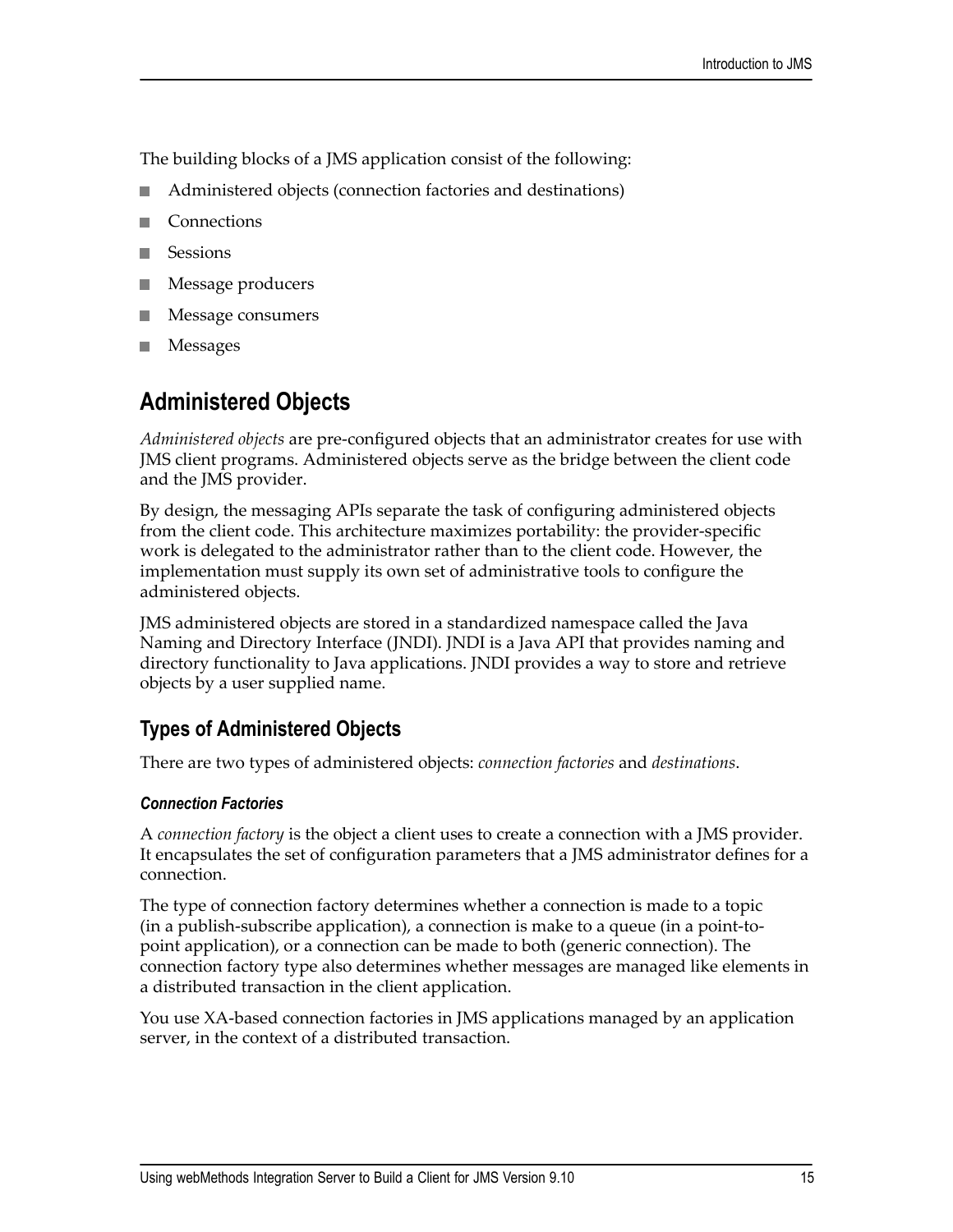#### <span id="page-15-0"></span>*Destinations*

*Destinations* are the objects that a client uses to specify the target of messages it produces and the source of messages it consumes. These objects specify the identity of a destination to a JMS API method. Four types of destinations exist; only the first two (queues and topics) are administered objects.

- *Queue*. An object that covers a provider-specific queue name. This object is how a client specifies the identity of a queue to JMS methods.
- n. *Topic*. An object that covers a provider-specific topic name. This object is how a client specifies the identity of a topic to JMS methods.
- *Temporary Queue*. A queue object created for the duration of a particular connection  $\overline{\phantom{a}}$ (or QueueConnection). It can only be consumed by the connection from which it was created.
- *Temporary Topic*. A topic object that is created for the duration of a particular connection (or TopicConnection). It can only be consumed by the connection from which it was created.

## <span id="page-15-1"></span>**Connections**

A *connection* object is an active connection from a client to its JMS provider. In JMS, connections support concurrent use. A connection serves the following purposes:

- A connection encapsulates an open connection with a JMS provider. It typically represents an open TCP/IP socket between a client and the service provider software.
- The creation of a connection object is the point where client authentication takes n. place.
- A connection object can specify a unique client identifier.  $\overline{\phantom{a}}$
- $\overline{\phantom{a}}$ A connection object supports a user-supplied ExceptionListener object.

A connection should always be closed when it is no longer needed.

## <span id="page-15-2"></span>**Sessions**

A *session* object is a single-threaded context for producing and consuming messages. If a client uses different threads for different paths of message execution, then a session must be created for each of the threads.

A session is used to create message producers, message consumers, temporary topics, and temporary queues; it also supplies provider-optimized message factories.

In JMS, a session provides the context for grouping a set of send and receive messages into a transactional unit.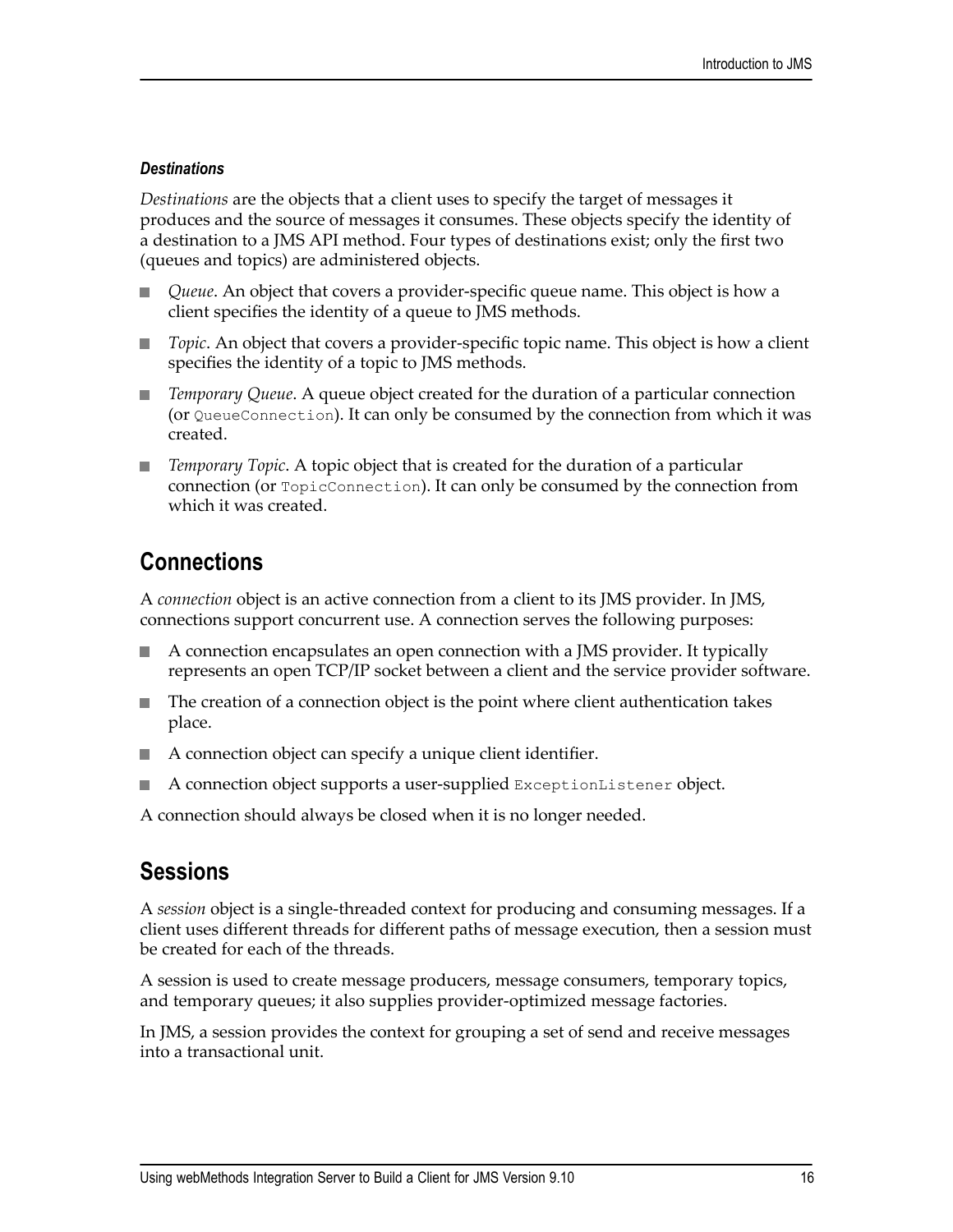## <span id="page-16-0"></span>**Message Producer**

A *message producer* is an object that a session creates to send messages to a destination (a topic or a queue).

## <span id="page-16-1"></span>**Message Consumer**

A *message consumer* is an object that a session creates to receive messages sent to a destination. A message consumer allows a client to register interest in a destination, which manages the delivery of messages to the registered consumers of that destination.

### <span id="page-16-2"></span>**Message Selector**

A client may want to receive subsets of messages. A *message selector* allows a client to filter the messages it wants to receive by use of a SQL92 string expression in the message header. That expression is applied to properties in the message header (not to the message body content) containing the value to be filtered.

If the SQL expression evaluates to true, the message is sent to the client; if the SQL expression evaluates to false, it does not send the message.

## <span id="page-16-3"></span>**Messages**

*Messages* are objects that communicate information between client applications. Following are descriptions of several key concepts related to JMS messages.

#### <span id="page-16-4"></span>**Message Structure**

Messages are composed of the following parts:

**Header.** All messages support the same set of header fields. Header fields contain predefined values that allow clients and providers to identify and route messages. Each of the fields supports its own set and get methods for managing data. Some fields are set automatically by the send and publish methods, whereas others must be set by the client.

Examples of header fields include:

- JMSDestination, which holds a destination object representing the П destination to which the message is to be sent.
- JMSMessageID, which holds a unique message identifier value and is set П automatically.
- JMSCorrelationID, which is used to link a reply message with its requesting П message. This value is set by the client application.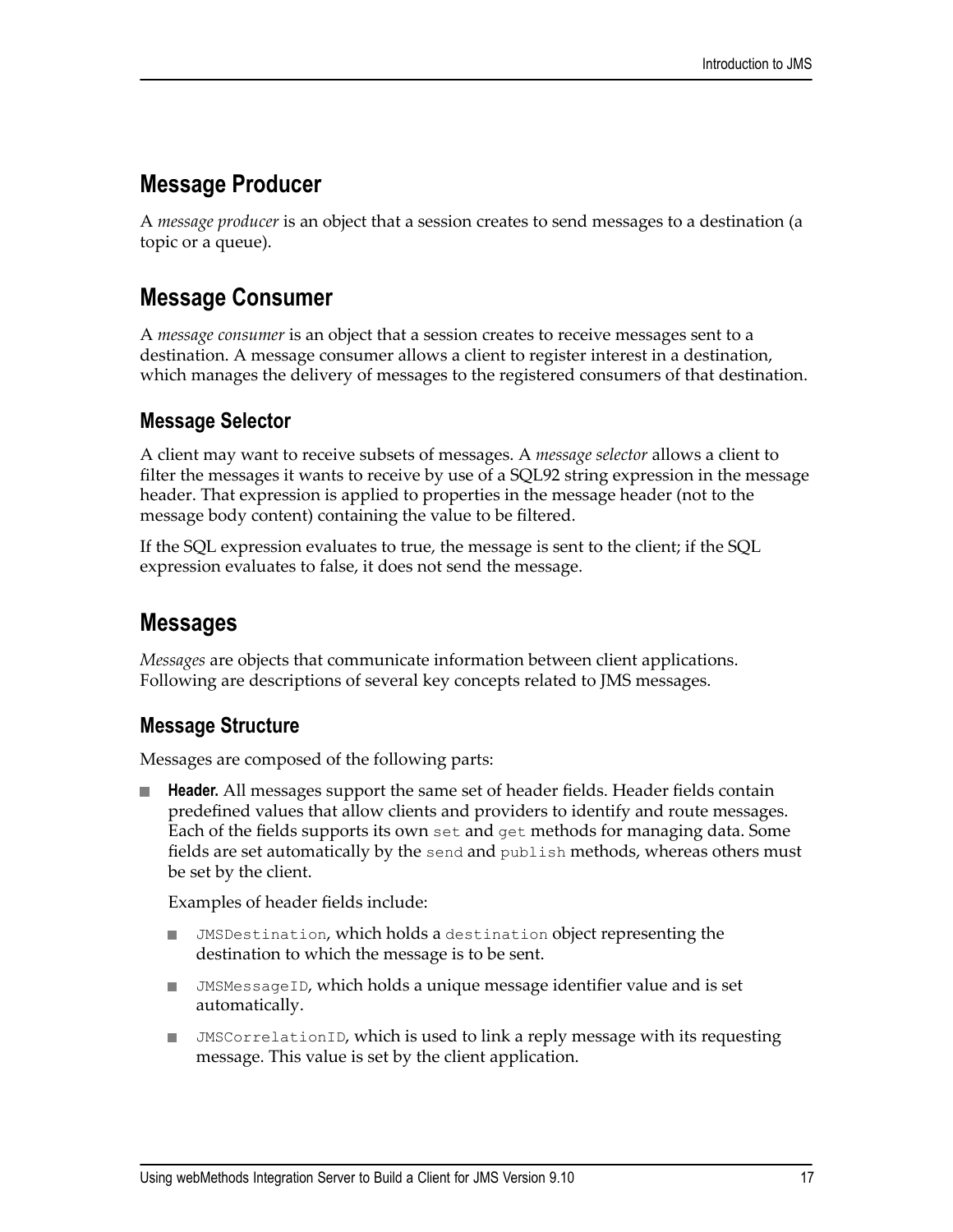- $\blacksquare$  JMSReplyTo, which is set by the client and takes as a value a Destination object representing where the reply is being sent. If no reply is being sent, this field is set to null.
- **Properties (optional).** Properties are used to add optional fields to the message header. Several types of message property fields exist:
	- *Application-specific properties* are typically used to hold message selector values. Message selectors are used to filter and route messages.
	- *Standard properties.* The API provides some predefined property names that a provider may support. Support for the JMSXGroupID and JMSXGroupSeq is required; however, support for all other standard properties is optional.
	- *Provider-specific properties* are unique to the messaging provider and typically refer to internal values.
- **Body (optional).** The JMS standard defines various types of message body formats n. that are compatible with most messaging styles. Each form is defined by a message interface.
	- StreamMessage. A message whose body contains a stream of Java primitive values. It is filled and read sequentially.
	- $\blacksquare$  MapMessage. A message whose body contains a set of name-value pairs where names are Strings and values are Java primitive types. The entries can be accessed sequentially by enumerator or randomly by name. The order of the entries is undefined.
	- TextMessage. A message whose body contains a java.lang.String.
	- ObjectMessage. A message that contains a Serializable Java object.
	- **BytesMessage. A message that contains a stream of uninterpreted bytes. This** message type is for literally encoding a body to match an existing message format. In many cases, it will be possible to use one of the other, self-defining, message types instead.

Both StreamMessage and MapMessage support the same set of primitive data types. Conversions from one data type to another are possible.

#### <span id="page-17-0"></span>**Message Acknowledgment**

A message is not considered to be successfully consumed until it is acknowledged. Depending on the session acknowledgment mode, the messaging provider may send a message more than once to the same destination. Several message acknowledgment constants exist.

| Value            | <b>Description</b>                                                 |
|------------------|--------------------------------------------------------------------|
| AUTO ACKNOWLEDGE | Automatically acknowledges the successful receipt of<br>a message. |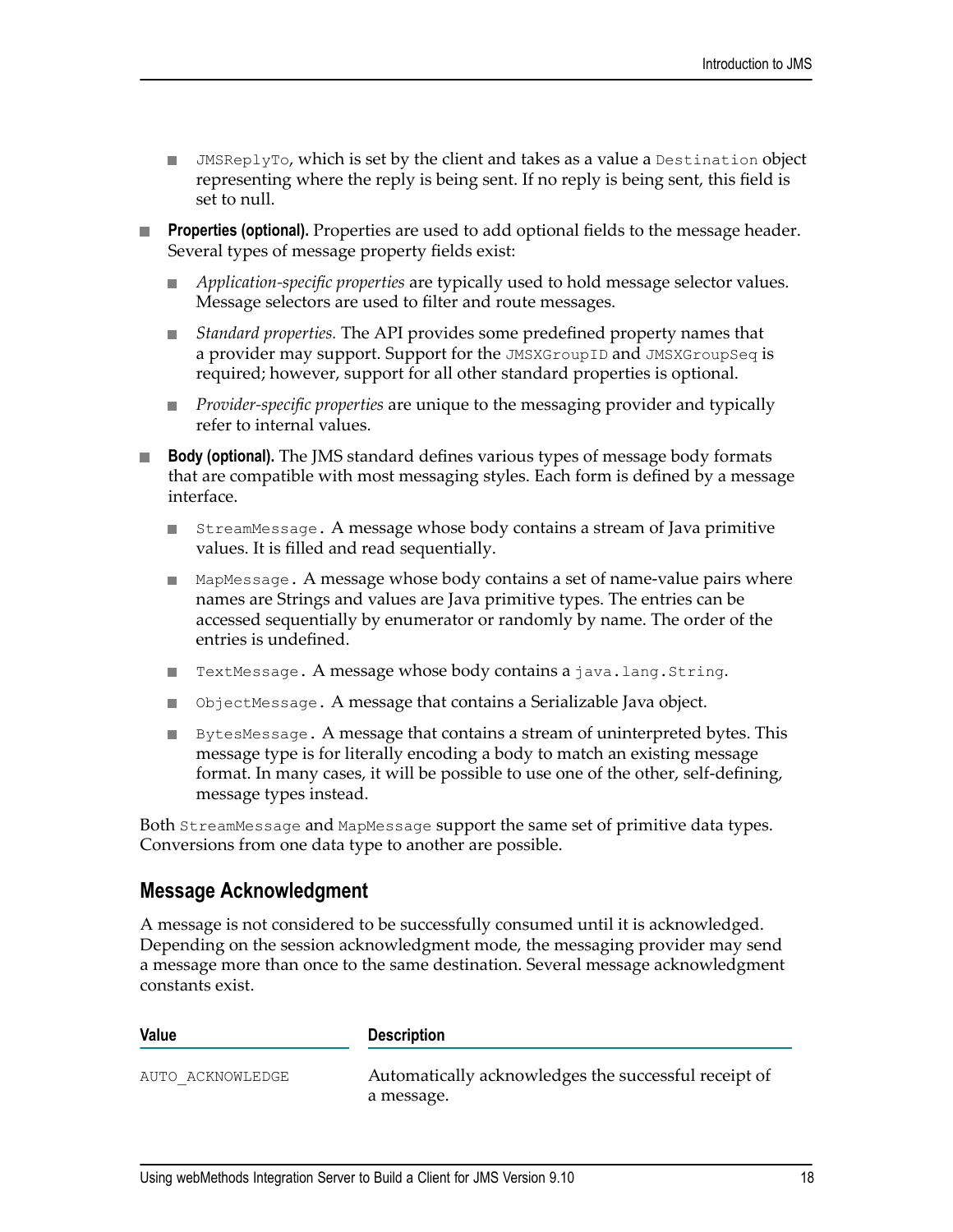| Value               | <b>Description</b>                                                                                                                                                          |
|---------------------|-----------------------------------------------------------------------------------------------------------------------------------------------------------------------------|
| CLIENT ACKNOWLEDGE  | Acknowledges the receipt of a message when the<br>client calls the message's acknowledge() method.                                                                          |
| DUPS OK ACKNOWLEDGE | Instructs the session to automatically, lazily<br>acknowledge the receipt of messages, which reduces<br>system overhead but may result in duplicate messages<br>being sent. |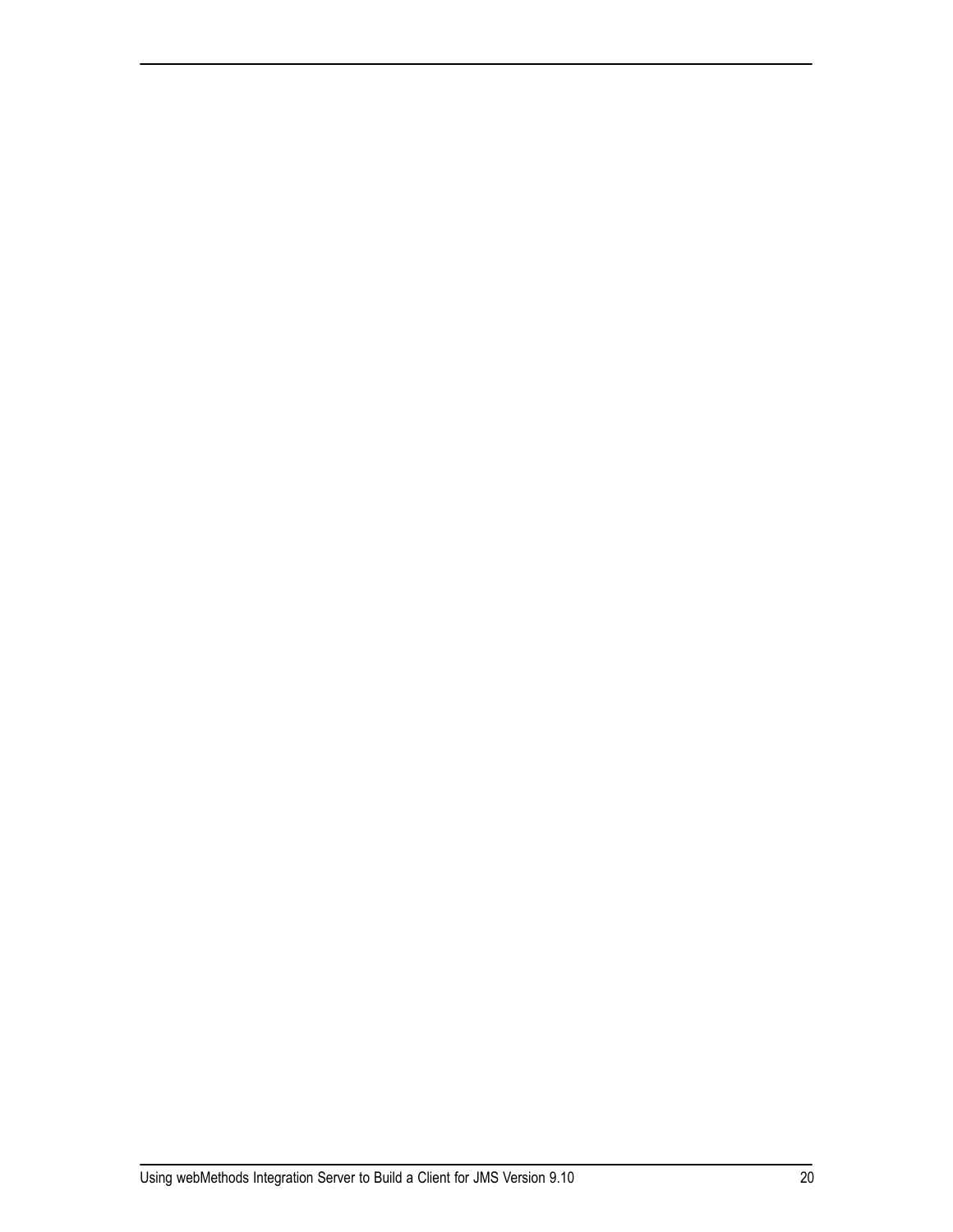# <span id="page-20-0"></span>**2 Working with JMS Triggers**

|                                                                                    | 22 |
|------------------------------------------------------------------------------------|----|
|                                                                                    | 24 |
|                                                                                    | 25 |
|                                                                                    | 25 |
| Managing Destinations and Durable Subscribers on the JMS Provider through Designer | 34 |
|                                                                                    | 36 |
|                                                                                    | 37 |
|                                                                                    | 38 |
|                                                                                    | 39 |
|                                                                                    | 41 |
|                                                                                    | 42 |
|                                                                                    | 49 |
|                                                                                    | 51 |
|                                                                                    | 57 |
|                                                                                    | 60 |
|                                                                                    | 61 |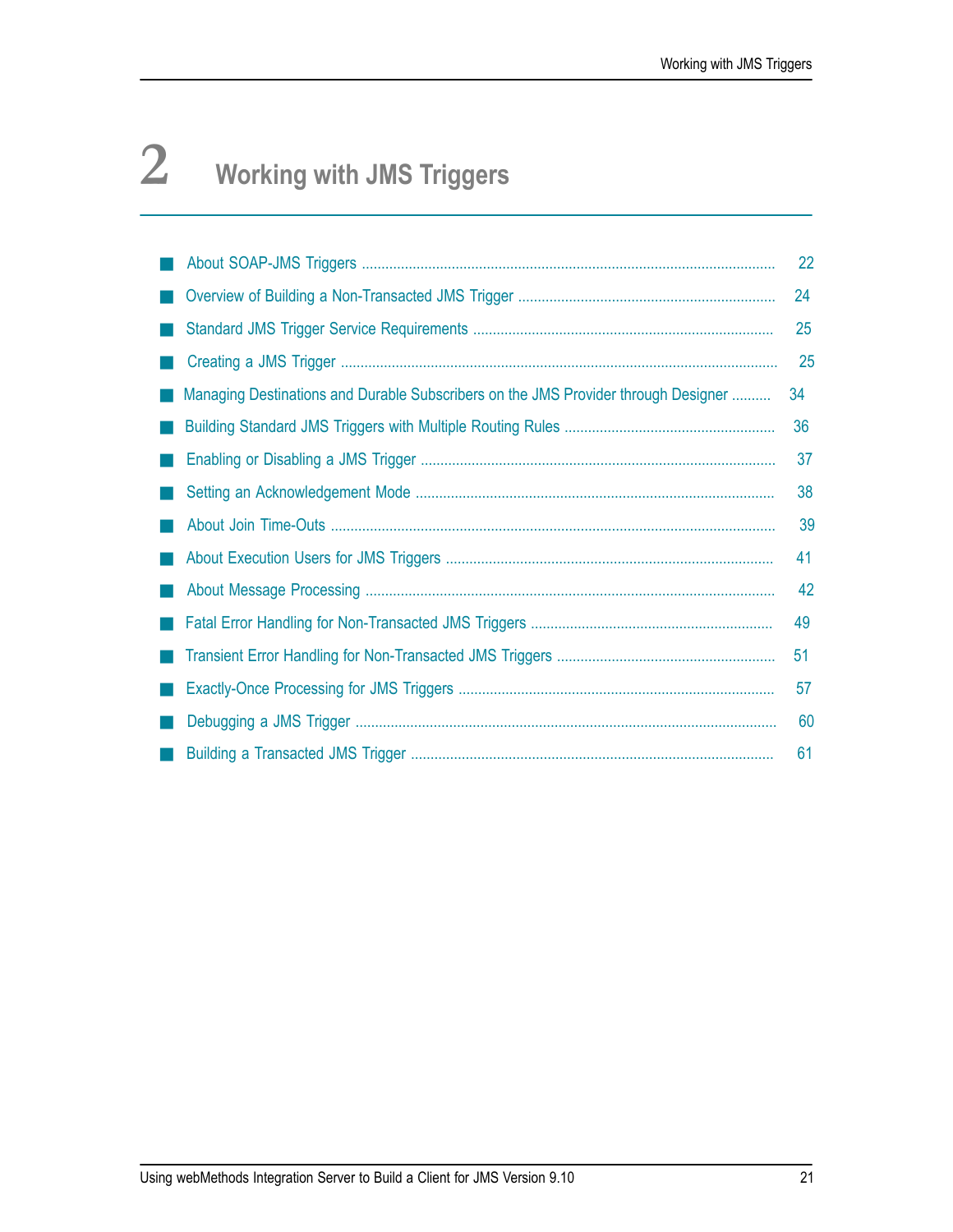A JMS trigger subscribes to destinations (queues or topics) on a JMS provider and then specifies how Integration Server processes messages the JMS trigger receives from those destinations. Integration Server and Designer support two types of JMS triggers:

- **Standard JMS triggers** use routing rules to specify which services can process messages n. received by the trigger. The trigger service in the routing rule receives the entire JMS message as an IData.
- **SOAP- JMS triggers** are used to receive JMS messages that contain SOAP messages. When a SOAP-JMS trigger receives a message, Integration Server extracts the SOAP message from the JMS message and passes the SOAP message to the internal web services stack. The web services stack processes the message according to the web service descriptor specified in the SOAP-JMS request.
	- **Note:** WS endpoint triggers are SOAP-JMS triggers. However, WS endpoint triggers can be created and managed using Integration Server Administrator only. For more information about WS endpoint triggers, see *webMethods Integration Server Administrator's Guide*.

Standard JMS triggers and SOAP-JMS triggers can be transacted or non-transacted triggers. The transactionality of a JMS trigger along with the trigger type affect the properties and functionality that can be configured for the trigger.

- **Note:** Information about using Integration Server for JMS is located in *webMethods Integration Server Administrator's Guide*, *webMethods Service Development Help*, and *Using webMethods Integration Server to Build a Client for JMS*.
	- *webMethods Integration Server Administrator's Guide* contains information about how to configure Integration Server to work with a JMS provider, how to create a WS endpoint trigger, and how to manage JMS triggers at run time.
	- *webMethods Service Development Help* includes this [Working with JMS](#page-20-0) [Triggers](#page-20-0) topic which provides procedures for using Designer to create JMS triggers and set JMS trigger properties.
	- *Using webMethods Integration Server to Build a Client for JMS* contains information such as how to build services that send and receive JMS messages, how Integration Server works with cluster policies when sending JMS messages, and detailed information regarding how Integration Server performs exactly-once processing. For completeness, *Using webMethods Integration Server to Build a Client for JMS* also includes the [Working with JMS Triggers](#page-20-0) topic that appears in *webMethods Service Development Help*.

# <span id="page-21-0"></span>**About SOAP-JMS Triggers**

A SOAP-JMS trigger is a JMS trigger that receives SOAP over JMS messages and routes the SOAP message to the web services stack for processing. More specifically, the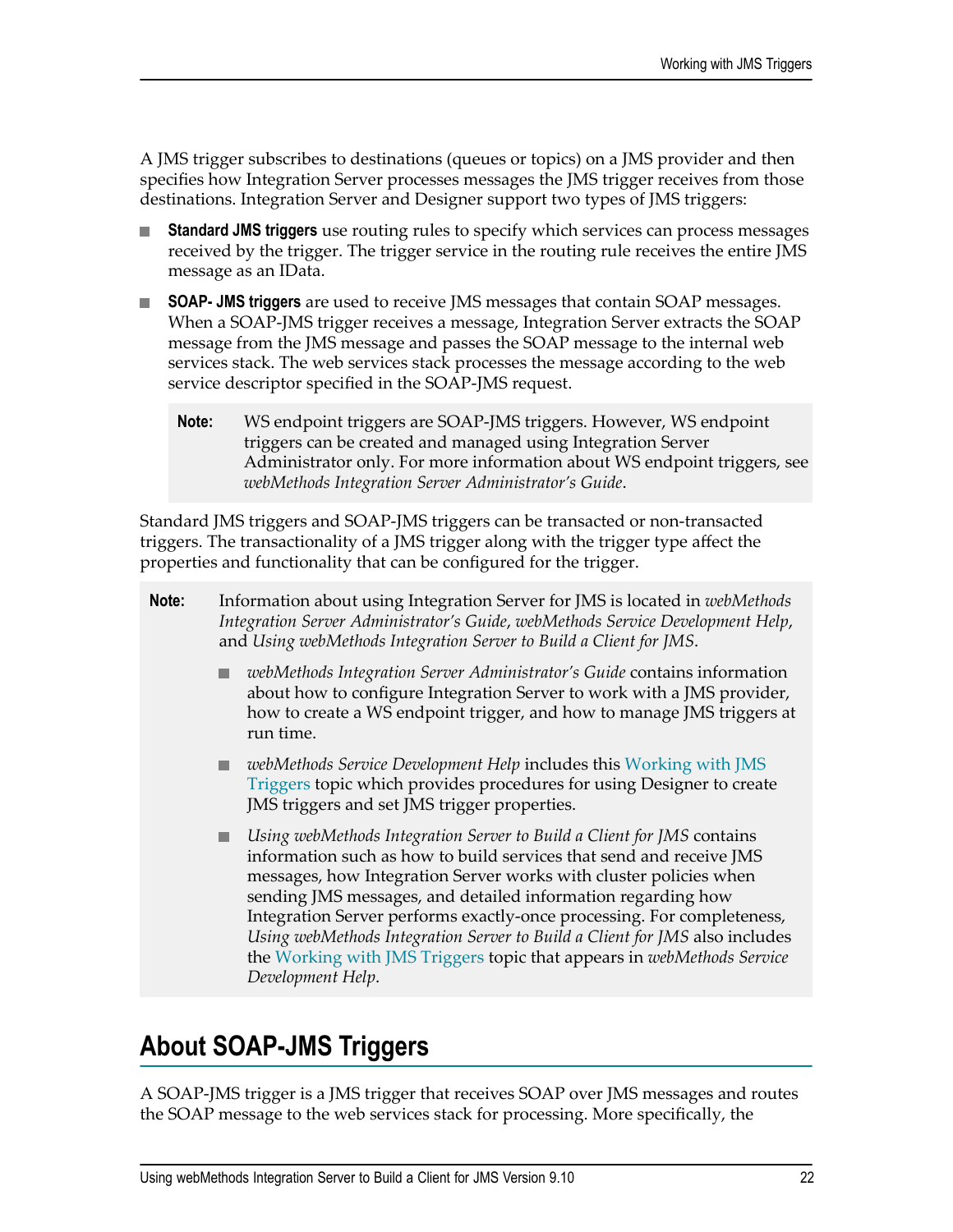SOAP-JMS trigger receives JMS messages from a destination (queue or topic) on the JMS provider. Note that a SOAP-JMS trigger can specify a message selector which limits the messages the SOAP-JMS trigger receives from that destination. Integration Server extracts the SOAP message and passes it to the internal web services stack for processing. Integration Server also retrieves JMS message properties that it passes to the web services stack, including targetService, soapAction, contentType, and JMSMessageID. These properties specify the web service descriptor and operation for which the SOAP request is intended. The web services stack then processes the SOAP message according to the web service descriptor (for example, executing request handlers) and invokes the web service operation specified in the SOAP request message.

A SOAP-JMS trigger is associated with one or more provider web service descriptors via a provider web service endpoint alias. The provider web service endpoint alias specifies the SOAP-JMS trigger that receives messages from destinations on the JMS provider. The provider web service endpoint alias is assigned to a JMS binder in a provider web service descriptor. In this way, SOAP-JMS triggers act as listeners for provider web service descriptors.

**Note:** Even though a SOAP-JMS trigger is associated with one or more provider web service descriptors, the SOAP-JMS trigger can pass any SOAP-JMS message to the web services stack for processing.

The properties assigned to the SOAP-JMS trigger determine how Integration Server acknowledges the message, provides exactly-once processing, or handles transient or fatal errors.

While SOAP-JMS triggers and standard JMS triggers share many properties and characteristics, some properties available to standard JMS triggers are not available to SOAP-JMS triggers, specifically:

- SOAP-JMS triggers can subscribe to one destination only. Consequently, SOAP-JMS n. triggers do not have joins. Designer does not display the **Join expires** and **Expire after** properties for a SOAP-JMS trigger.
- SOAP-JMS triggers use web services to process the payload of the JMS message. Designer does not display the Message Routing table for SOAP-JMS triggers.
- SOAP-JMS triggers cannot be used to perform ordered service execution. Standard JMS triggers use multiple routing rules and local filters to perform ordered service execution. Because SOAP-JMS triggers do not use routing rules, SOAP-JMS triggers cannot be used to perform ordered service execution.
- $\overline{\phantom{a}}$ A SOAP-JMS trigger, specifically a connection for a SOAP-JMS trigger, can process only one message at a time. Batch processing is not available for SOAP-JMS triggers. Designer does not display the **Max batch processing** property for SOAP-JMS triggers.
- A transacted SOAP-JMS trigger (one that executes as part of a transaction) has additional requirements and limitations when used with web service descriptors. For more information, see the *Web Services Developer's Guide*.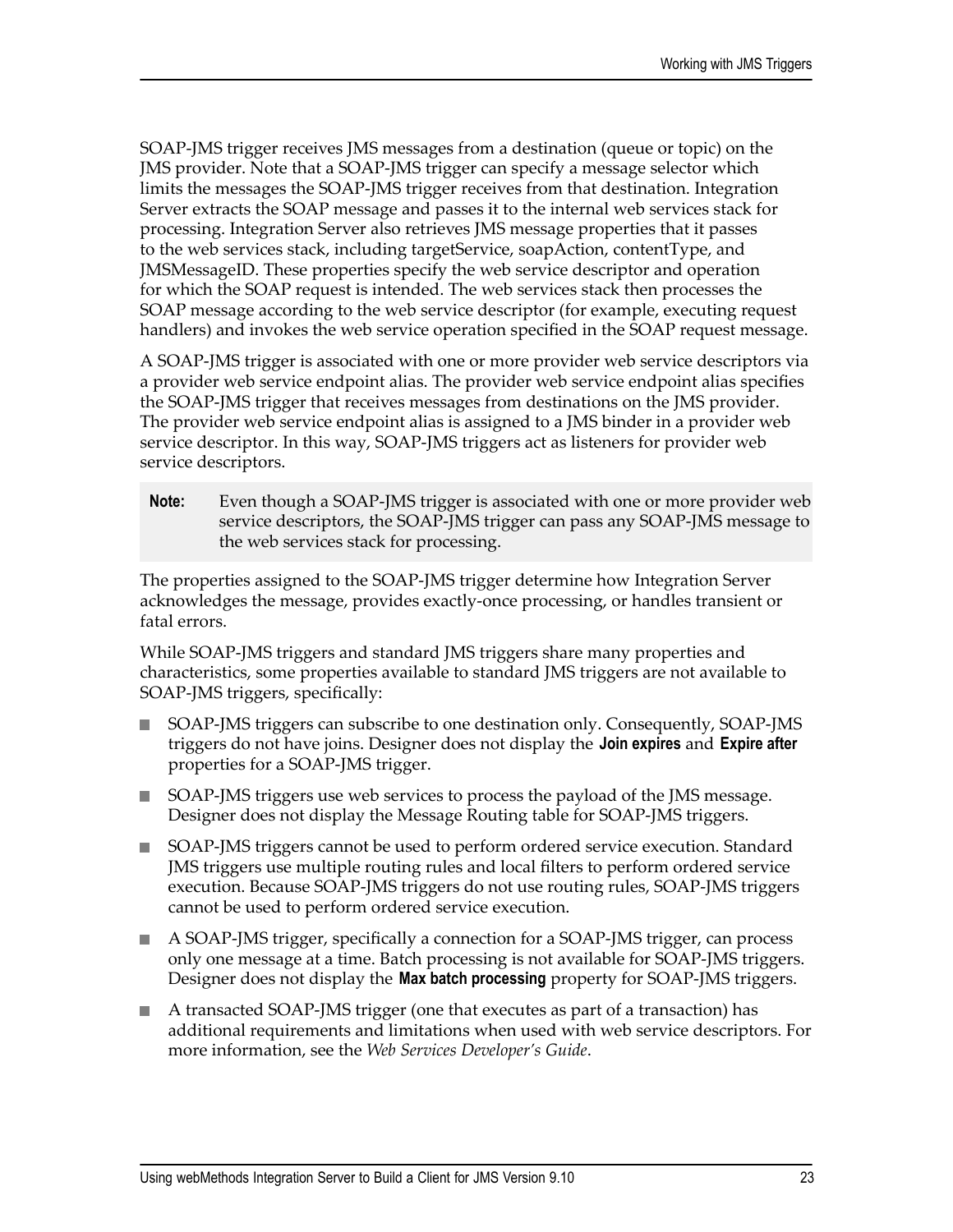# <span id="page-23-0"></span>**Overview of Building a Non-Transacted JMS Trigger**

Building a JMS trigger is a process that involves the following basic stages.

| Stage 1 | Create a new JMS trigger on Integration Server.                                                                                                                                                                                                                                                                                                                    |
|---------|--------------------------------------------------------------------------------------------------------------------------------------------------------------------------------------------------------------------------------------------------------------------------------------------------------------------------------------------------------------------|
|         | During this stage, you use Designer to create the new JMS trigger on the<br>Integration Server where you will do your development and testing.                                                                                                                                                                                                                     |
| Stage 2 | Specify a JMS connection alias.                                                                                                                                                                                                                                                                                                                                    |
|         | During this stage, you specify the JMS connection alias that Integration<br>Server uses to create connections to the JMS provider. The transaction<br>type of the JMS connection alias determines whether or not the JMS<br>trigger receives and processes messages as part of transaction.                                                                        |
| Stage 3 | Specify JMS destinations and message selectors.                                                                                                                                                                                                                                                                                                                    |
|         | During this stage, you specify the destinations (queues or topics) on<br>the JMS provider to which the JMS trigger subscribes. That is, the<br>destination is the source of the messages that the JMS trigger consumes.<br>You also specify any message selectors that you want the JMS provider<br>to use to filter the messages it enqueues for the JMS trigger. |
| Stage 4 | Create routing rules (for standard JMS triggers only).                                                                                                                                                                                                                                                                                                             |
|         | During this stage, you specify the service that Integration Server<br>invokes when the standard JMS trigger receives messages. You can also<br>specify a local filter that Integration Server applies to messages.                                                                                                                                                 |
| Stage 5 | Set JMS trigger properties.                                                                                                                                                                                                                                                                                                                                        |
|         | During this stage, you determine the type of message processing,<br>the acknowledgement mode, fatal and transient error handling, and<br>exactly-once processing.                                                                                                                                                                                                  |
| Stage 6 | Test and debug the JMS trigger.                                                                                                                                                                                                                                                                                                                                    |
|         | During this stage, you test and debug the trigger using the tools<br>provided by Integration Server. For more information, see "Debugging                                                                                                                                                                                                                          |

[a JMS Trigger" on page 60](#page-59-1).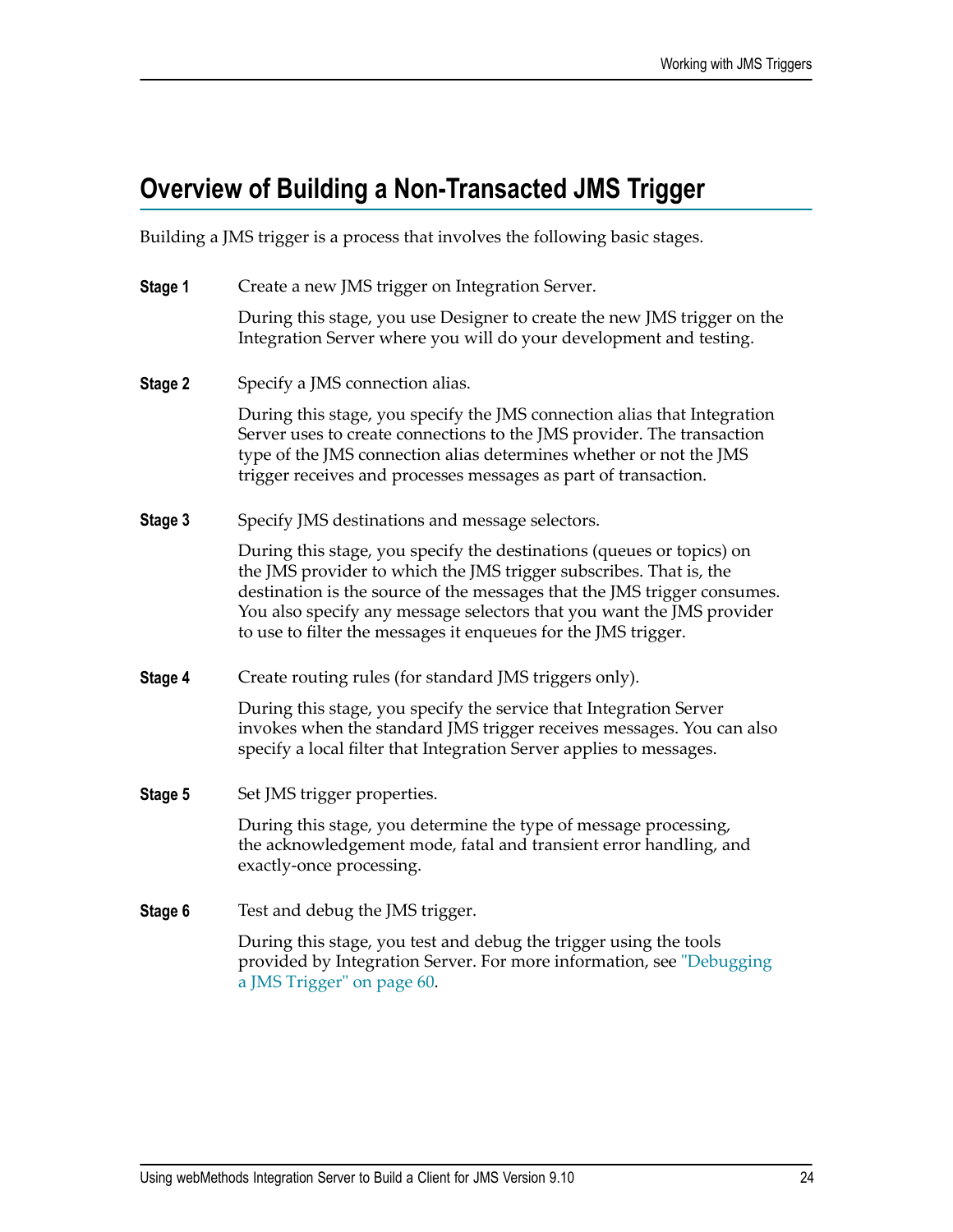## <span id="page-24-0"></span>**Standard JMS Trigger Service Requirements**

The service that processes a message received by a standard JMS trigger is called a *trigger service*. Each routing rule in a standard JMS trigger specifies a single trigger service.

Before a JMS trigger can be enabled, the trigger service must already exist on the same Integration Server.

The signature for the trigger service must reference one of the following specifications:

- Use pub.jms:triggerSpec as the specification reference if the trigger service will process n. one message at a time.
- n. Use pub.jms:batchTriggerSpec as the specification reference if the trigger service will process multiple messages at one time. That is, the trigger service will receive a batch of messages as input and process all of those messages in a single execution. A trigger that receives and processes a batch of messages is sometimes referred to as a *batch trigger*.

# <span id="page-24-1"></span>**Creating a JMS Trigger**

When you create a JMS trigger, keep the following points in mind:

- The JMS connection alias you want Integration Server to use to obtain connections to and receive messages from the JMS provider must already exist. Although a JMS connection alias does not need to be enabled at the time you create the JMS trigger, the JMS connection alias must be enabled for the JMS trigger to execute at run time.
	- **Note:** If you want to manage destinations and durable subscribers on a webMethods Broker that is used as a JMS provider, the JMS connection alias must be enabled when you work with the JMS trigger.
- If you use a JNDI provider to store JMS administered objects, the Connection Factories that you want the JMS trigger to use to consume messages must already exist.
- If you use a JNDI provider to store JMS administered objects and the JMS provider is not webMethods Broker, the destinations (queues and topics) from which this JMS trigger will receive messages must already exist.
- If the JMS provider is webMethods Broker, webMethods Universal Messaging, or webMethods Nirvana the destinations (queues and topics) from which the JMS trigger receives messages do not need to exist before you create the JMS trigger. Instead, you can create destinations using the JMS trigger editor. You can also create, modify, and delete durable subscribers via the JMS trigger. For more information, see ["Managing Destinations and Durable Subscribers on the JMS Provider through](#page-33-0) [Designer " on page 34.](#page-33-0)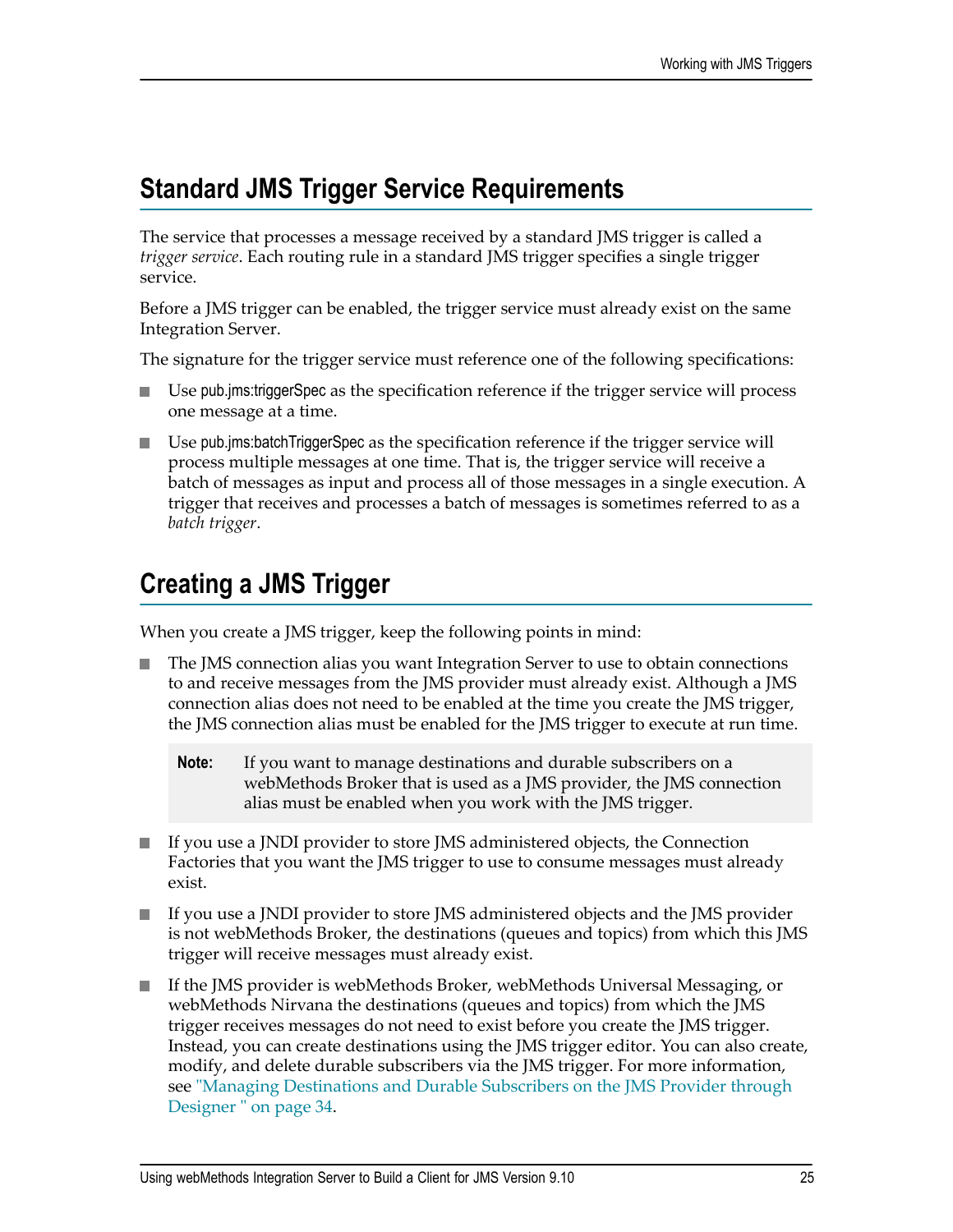- The transaction type of the JMS connection alias determines whether or not the JMS trigger is transacted (that is, it receives and processes messages as part of a transaction). Transacted JMS triggers have slightly different properties and operate differently than non-transacted JMS triggers. For more information about building a transacted JMS trigger, see ["Building a Transacted JMS Trigger" on page 61.](#page-60-1)
- The trigger service that you want to specify in the routing rule must already exist on the same Integration Server on which you create the JMS trigger. For more information, see ["Standard JMS Trigger Service Requirements" on page 25.](#page-24-0)
- A standard JMS trigger can contain multiple routing rules. Each routing rule must  $\overline{\phantom{a}}$ have a unique name. For more information about using multiple routing rules, see ["Building Standard JMS Triggers with Multiple Routing Rules" on page 36.](#page-35-0)
- A standard JMS trigger that contains an All (AND) or Only one (XOR) join can only have one routing rule and cannot have a batch processing size (**Max batch messages** property) greater than 1. A JMS trigger with an Any (Or) join can have multiple routing rules. For more information about batch processing, see ["About Batch](#page-43-1) [Processing for Standard JMS Triggers" on page 44](#page-43-1).
- Integration Server uses a consumer to receive messages for a JMS trigger. П This consumer encapsulates the actual javax.jms.MessageConsumer and javax.jms.Session.

#### **To create a JMS trigger**

- 1. In the Package Navigator view of Designer, click **File > New > JMS Trigger**.
- 2. In the New JMS Trigger dialog box, select the folder in which you want to save the JMS trigger.
- 3. In the **Element name** field, type a name for the JMS trigger using any combination of letters, numbers, and/or the underscore character.
- 4. Click **Finish**.
- 5. In the **JMS connection alias name** field in the Trigger Settings tab, click ...
	- **Note:** A transacted JMS connection alias cannot be assigned to a JMS trigger if a cluster policy is applied to the connection factory used by the JMS connection alias.
- 6. In the Select a JMS connection alias for *triggerName* dialog box, select the JMS connection alias that you want this JMS trigger to use to receive messages from the JMS provider. Click **OK**.

Designer sets the **Transaction type** property to match the transaction type specified for the JMS connection alias.

If a JMS connection alias has not yet been configured on Integration Server, Designer displays a message stating the JMS subsystem has not been configured. For information abut creating a JMS connection alias, see *webMethods Integration Server Administrator's Guide*.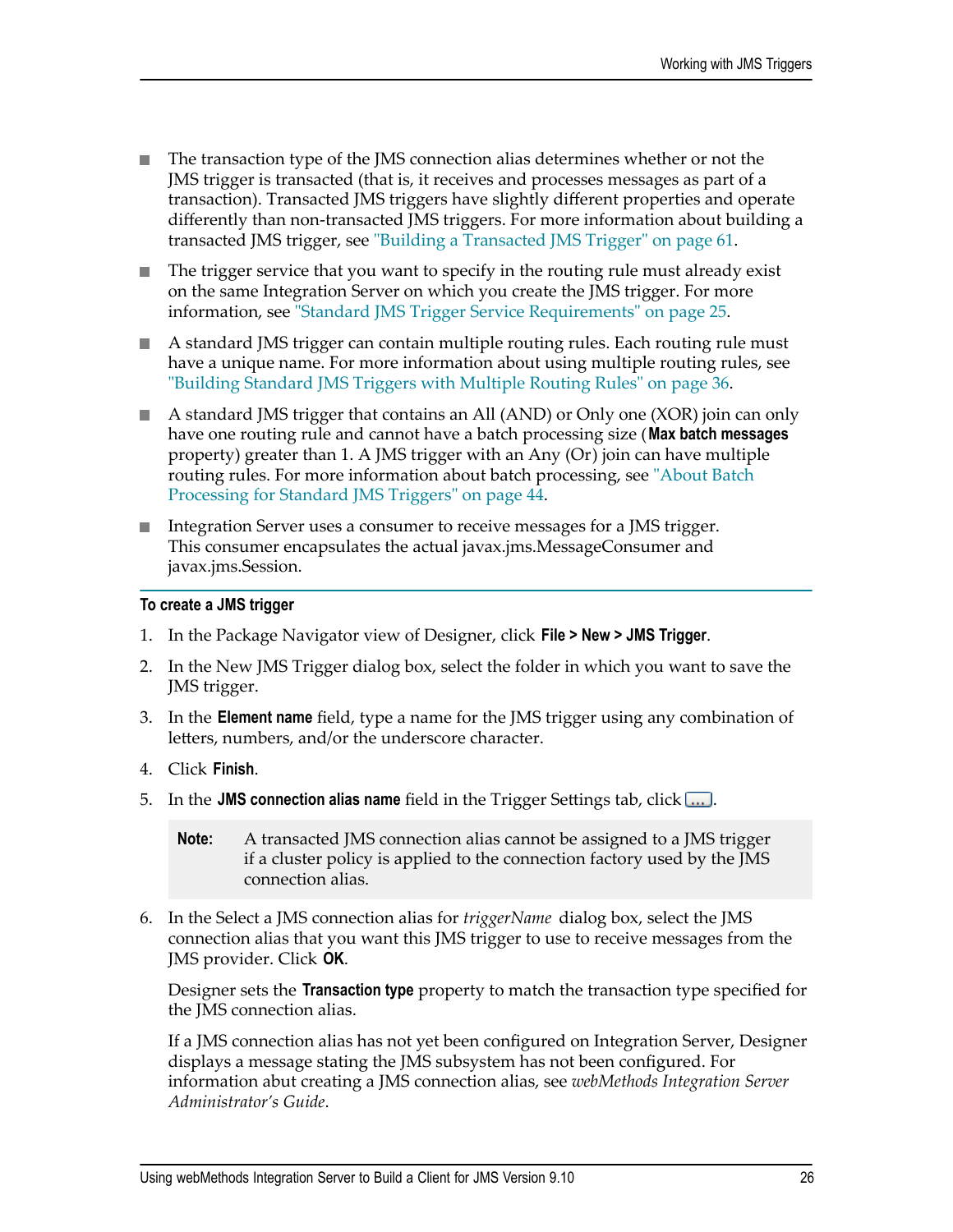7. In the **JMS trigger type** list, select one of the following:

| <b>Select</b>   | To                             |
|-----------------|--------------------------------|
| <b>Standard</b> | Create a standard JMS trigger. |
| <b>SOAP-JMS</b> | Create a SOAP-JMS trigger.     |

8. Under **JMS destinations and message selectors**, specify the destinations from which the JMS trigger will receive messages. For more information, see ["Adding JMS](#page-27-0) [Destinations and Message Selectors to a JMS Trigger" on page 28.](#page-27-0)

**Note:** For SOAP-JMS triggers, you can specify one destination only.

9. If you selected multiple destinations, select the join type. The join type determines whether Integration Server needs to receive messages from all, any, or only one of destinations to execute the trigger service.

| Select         | If you want<br>Integration Server to invoke the trigger service when the<br>trigger receives a message from every destination within<br>the join time-out period. The messages must have the same<br>activation.                                                                                                                                                                  |  |  |
|----------------|-----------------------------------------------------------------------------------------------------------------------------------------------------------------------------------------------------------------------------------------------------------------------------------------------------------------------------------------------------------------------------------|--|--|
| All (AND)      |                                                                                                                                                                                                                                                                                                                                                                                   |  |  |
| Any (OR)       | Integration Server to invoke the trigger service when<br>the trigger receives a message from any of the specified<br>destinations.                                                                                                                                                                                                                                                |  |  |
|                | This is the default join type.                                                                                                                                                                                                                                                                                                                                                    |  |  |
|                | <b>Note:</b> Using an Any (OR) join is similar to creating multiple<br>JMS triggers that listen to different destinations. While<br>a JMS trigger with an Any (OR) join will use fewer<br>resources (a single thread will poll each destination<br>for messages), it may cause a decrease in performance<br>(it may take longer for one thread to poll multiple<br>destinations). |  |  |
| Only one (XOR) | Integration Server to invoke the trigger service when it<br>receives a message from any of the specified destinations.<br>For the duration of the join time-out period, the Integration<br>Server discards any messages with the same activation that<br>the trigger receives from the specified destinations.                                                                    |  |  |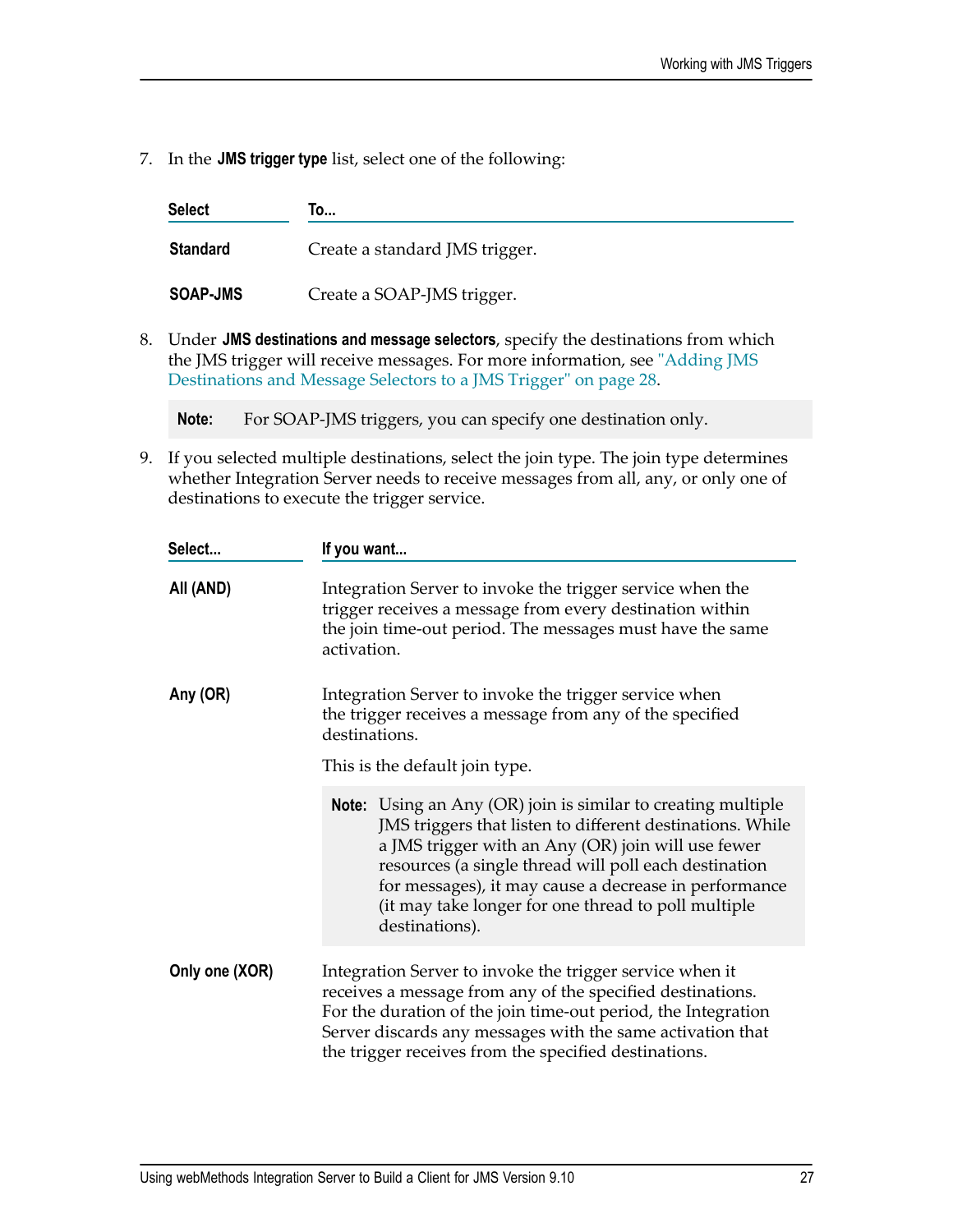- 10. If this is a standard JMS trigger, under **Message routing**, add routing rules. For more information, see ["Adding Routing Rules to a Standard JMS Trigger" on page 33.](#page-32-1)
- 11. In the Properties view, set properties for the JMS trigger.
- 12. Enter comments or notes, if any, in the **Comments** tab.
- 13. Click **File > Save**.

## <span id="page-27-0"></span>**Adding JMS Destinations and Message Selectors to a JMS Trigger**

The destination is the queue or topic to which the JMS trigger subscribes on the JMS provider. When a JMS trigger subscribes to a topic, you can also indicate whether Integration Server creates a durable subscriber or a non-durable subscriber for the topic.

#### **To add a JMS destination to a JMS trigger**

- 1. In the Package Navigator view of Designer, open the JMS trigger.
- 2. In the Trigger Settings tab, under JMS destinations and message selectors, click  $\mathbb{B}^k$ .
- 3. In the **Destination Name** column, do one of the following to specify the destination from which you want the JMS trigger to receive messages.
	- If the JMS connection alias uses JNDI to retrieve administered objects, specify the  $\mathbf{r}$ lookup name of the Destination object.
	- If the JMS connection alias uses the native webMethods API to connect directly to ш Broker, specify the provider-specific name of the destination.
	- If the JMS connection alias creates a connection on Broker, Universal Messaging, ш or Nirvana, click .... to select from a list of existing destinations. You can also create a destination and then select it. After you select the destination, click **OK**.

If the **Order By** mode for the selected destination does not match the existing message processing mode, Designer prompts you to change the processing mode. This situation can occur only when the JMS provider is Broker.

For instructions for creating a destination, see ["Creating a Destination on the JMS](#page-29-0) [Provider" on page 30.](#page-29-0)

4. In the **Destination Name** column, in the **Destination Type** column, select the type of destination:

| Select       | If                                               |  |
|--------------|--------------------------------------------------|--|
| Queue        | The destination is a queue. This is the default. |  |
| <b>Topic</b> | The destination is a topic.                      |  |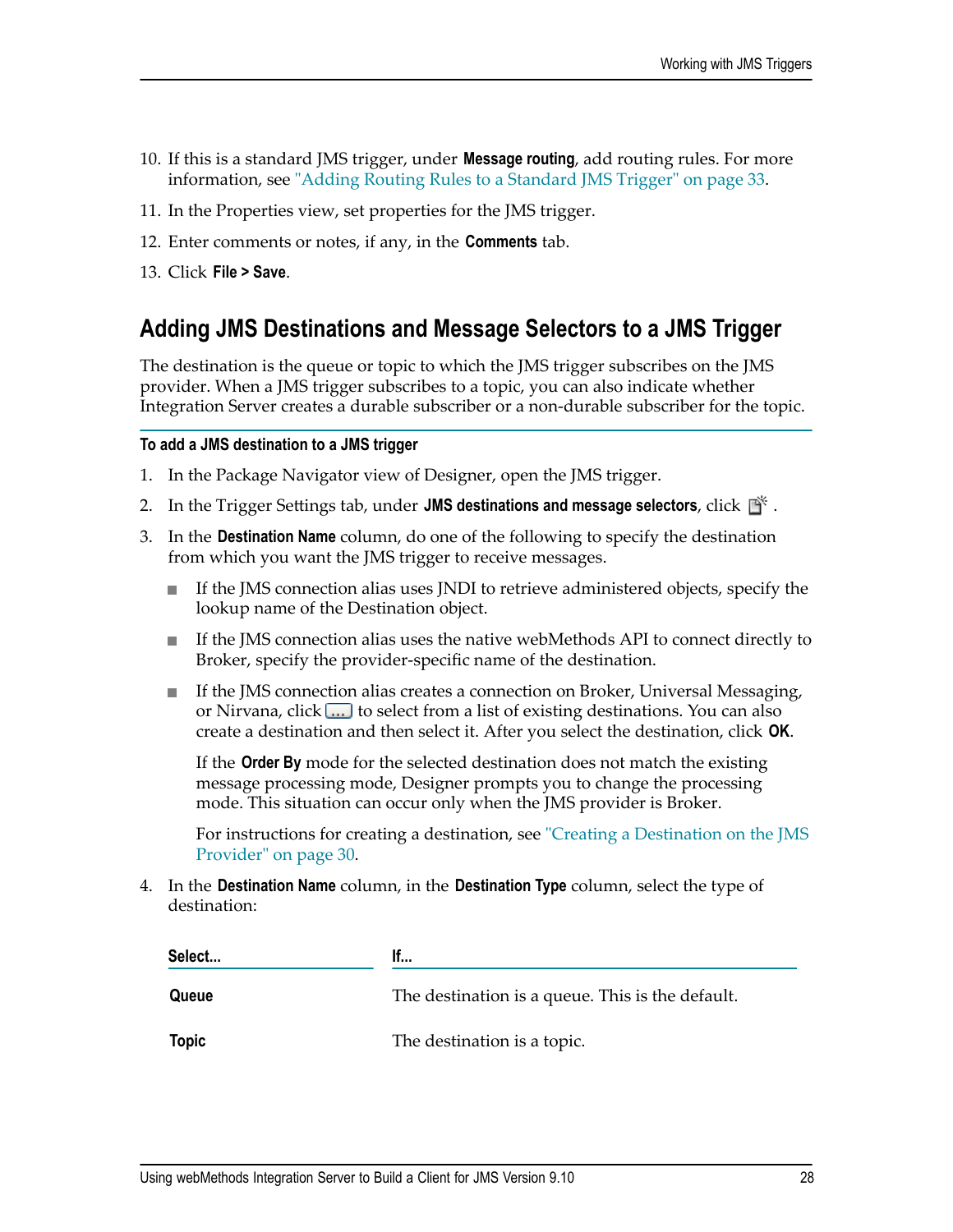| Select<br><b>Topic (Durable Subscriber)</b> |  | lf<br>The destination is a topic for which there is a<br>durable subscriber. |  |
|---------------------------------------------|--|------------------------------------------------------------------------------|--|
|                                             |  |                                                                              |  |

5. In the **JMS Message Selector** column, click . In the Enter JMS Message Selector dialog box, enter the expression that you want to use to receive a subset of messages

destination from the list of existing destinations on the JMS provider.

from this destination and click **OK**.

For more information about creating a JMS message selector, see ["Creating a](#page-32-0) [Message Selector" on page 33](#page-32-0).

- 6. If you specified the destination type as **Topic (Durable Subscriber)**, in the **Durable Subscriber Name** column, do one of the following:
	- Enter a name for the durable subscriber.  $\blacksquare$
	- If the JMS connection alias creates a connection on Broker, Universal Messaging, n. or Nirvana click  $\boxed{\ldots}$  to select from a list of existing durable subscribers for the topic. In the Durable Subscriber List dialog box select the durable subscriber and click **OK**.

If the durable subscriber that you want this JMS trigger to use does not exist, you can create it by entering in the name in the **Durable Subscriber Name** column. The name must be unique for the connection where the connection name is the client ID of the JMS connection alias. Broker, Universal Messaging, or Nirvana will create the durable subscriber name using the client ID of the JMS connection alias and the specified durable subscriber name.

- **Note:** Designer populates **Durable Subscriber Name** automatically if you selected a Topic (Durable Subscriber) destination from the list of existing destinations on Broker or Universal Messaging.
- 7. If you want the JMS trigger to ignore messages sent using the same JMS connection alias as the JMS trigger, select the check box in the **Ignore Locally Published** column. This property applies only when the Destination Type is **Topic** or **Topic (Durable Subscriber)**.
	- **Note:** If the JMS connection alias specified for this trigger has the **Create New Connection per Trigger** option enabled, then **Ignore Locally Published** will not work. For the JMS trigger to ignore locally published messages, the publisher and subscriber must share the same connection. When the JMS connection alias uses multiple connections per trigger, the publisher and subscriber will not share the same connection.
- 8. Repeat this procedure for each destination from which you want the JMS trigger to receive messages.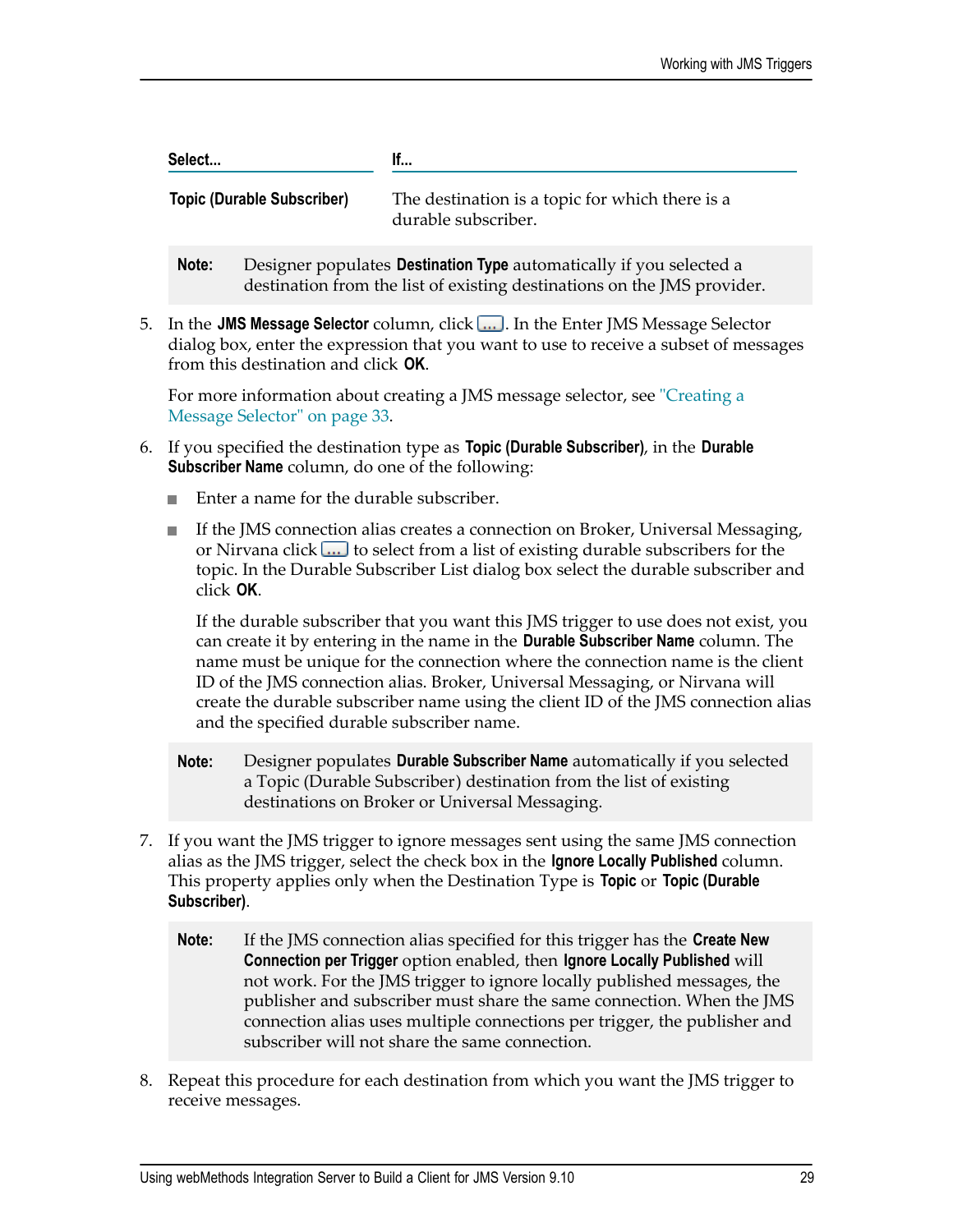#### 9. Click **File > Save**.

Notes:

- If you specify a new durable subscriber name and the JMS connection alias that the JMS trigger uses to retrieve messages is configured to manage destinations, Integration Server creates a durable subscriber for the topic when the JMS trigger is first enabled.
- If you specify a destination type of **Topic (Durable Subscriber)** but do not specify a n. durable subscriber name, Designer changes the destination type to **Topic** when you save the JMS trigger.

### <span id="page-29-0"></span>**Creating a Destination on the JMS Provider**

If the JMS connection alias that the JMS trigger uses to retrieve messages is configured to manage destinations, you can create a destination on the JMS provider while using the JMS trigger editor.

Keep the following points in mind when creating destinations using Designer:

The JMS connection alias used by the JMS trigger must use Universal Messaging, Nirvana, or Broker as the JMS provider.

- The JMS connection alias used by the JMS trigger must be configured to manage m. destinations.
- The JMS connection alias must be enabled when you work with the JMS trigger.
- If the JMS connection alias creates a connection on a Broker in a Broker cluster, you will not be able to create a destination at the Broker.

#### **To create a destination on the JMS provider**

- 1. In the Package Navigator view of Designer, open the JMS trigger that uses a JMS connection alias that connects to the JMS provider on which you want to create the destinations.
- 2. In the Trigger Settings tab, under **JMS destinations and message selectors**, click  $\mathbb{B}^k$ .
- 3. In the **Destination Name** column, click .
- 4. In the Destination List dialog box, click **Create New Destination**.
- 5. In the Create New Destination dialog box, provide the following information:

**In this field... Specify...**

**Destination Name** A name for the destination.

**Note:** Prior to version 9.5 SP1, webMethods Universal Messaging was named webMethods Nirvana.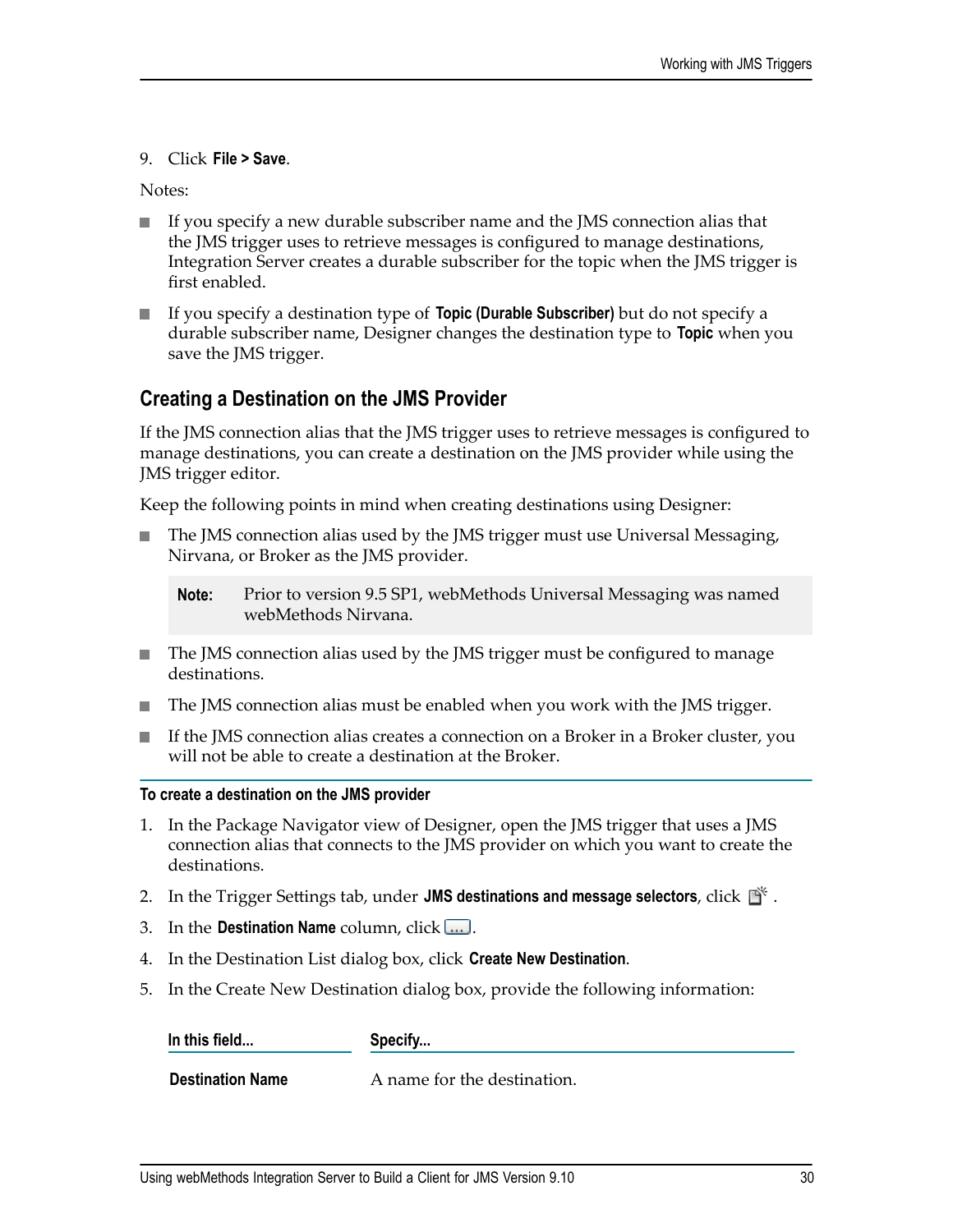| In this field                  | Specify                              |                                                                                                                                                                                                                                                                                                                                            |  |
|--------------------------------|--------------------------------------|--------------------------------------------------------------------------------------------------------------------------------------------------------------------------------------------------------------------------------------------------------------------------------------------------------------------------------------------|--|
| <b>Destination Key</b>         |                                      | A name for the destination key. If you do not<br>specify a destination key, Integration Server uses the<br>destination name as the destination key.                                                                                                                                                                                        |  |
|                                | (destinationName)                    | In the Destination List, when a destination<br>has a destination key Designer displays the<br>destination name using this format: destinationKey                                                                                                                                                                                           |  |
| <b>Destination Type</b>        |                                      | The type of destination. Select one of the following:                                                                                                                                                                                                                                                                                      |  |
|                                | Select                               | To                                                                                                                                                                                                                                                                                                                                         |  |
|                                | Queue                                | The destination is a queue.                                                                                                                                                                                                                                                                                                                |  |
|                                |                                      | This is the default.                                                                                                                                                                                                                                                                                                                       |  |
|                                | <b>Topic</b>                         | The destination is a topic.                                                                                                                                                                                                                                                                                                                |  |
|                                | <b>Topic (Durable</b><br>Subscriber) | The destination is a topic for which<br>you want to create a durable<br>subscriber.                                                                                                                                                                                                                                                        |  |
| <b>Durable Subscriber Name</b> | durable subscriber name.             | A name for the durable subscriber. The name must be<br>unique for the connection, where the connection name<br>is the client ID of the JMS connection alias. The JMS<br>provider (Broker, Universal Messaging, or Nirvana)<br>will create the durable subscriber name using the<br>client ID of the JMS connection alias and the specified |  |
|                                | (Durable Subscriber).                | This field only applies if the destination is <b>Topic</b>                                                                                                                                                                                                                                                                                 |  |
| Order By                       | destination.                         | How Broker distributes messages received by this                                                                                                                                                                                                                                                                                           |  |
|                                | destination is Queue.                | This field only apples if the JMS provider used y the<br>trigger JMS connection alias is the Broker and the                                                                                                                                                                                                                                |  |
|                                | Select                               | To                                                                                                                                                                                                                                                                                                                                         |  |
|                                | <b>Publisher</b>                     | Distribute messages received by<br>this destination one at a time in the                                                                                                                                                                                                                                                                   |  |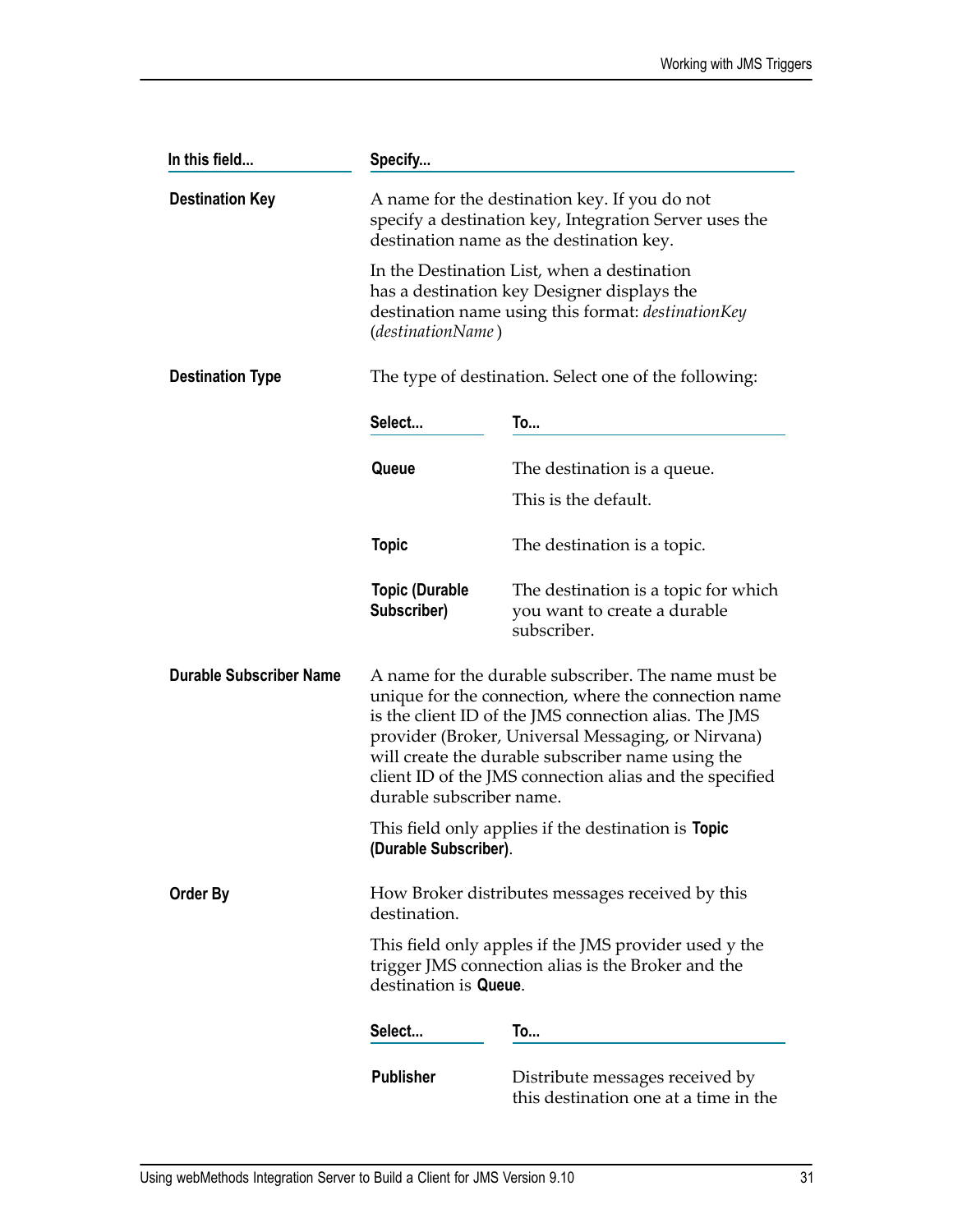| In this field | Specify     |                                                                                                                                                             |  |
|---------------|-------------|-------------------------------------------------------------------------------------------------------------------------------------------------------------|--|
|               |             | order in which they were received<br>from the publisher.                                                                                                    |  |
|               | <b>None</b> | Distribute the messages received by<br>this destination in any order.                                                                                       |  |
|               |             | This is the default.                                                                                                                                        |  |
|               |             | <b>Note:</b> An order mode of publisher maps to a serial<br>message processing mode. An order mode of none<br>maps to a concurrent message processing mode. |  |

- 6. Click **OK** to create the destination.
- 7. If you want the current JMS trigger to retrieve messages from the new destination, select the destination and click **OK**.

Designer adds the destination to the **JMS destinations and message selectors** list. If the **Order By** mode for the new destination does not match the existing message processing mode, Designer prompts you to change the processing mode.

Notes:

- F. Integration Server adds the new destination to the Broker as a shared-state client.
- If you specify a destination type of **Topic (Durable Subscriber)** but do not specify a m. durable subscriber name, Designer changes the destination type to **Topic** when you save the JMS trigger.

## <span id="page-31-0"></span>**About Durable and Non-Durable Subscribers**

When a JMS trigger receives messages from a topic, you can specify whether or not the JMS trigger is a durable subscriber.

A *durable subscriber* establishes a durable subscription with a unique identity on the JMS provider. A *durable subscription* allows subscribers to receive all the messages published on a topic, including those published while the subscriber is inactive (for example, if the JMS trigger is disabled). When the associated JMS trigger is disabled, the JMS provider holds the messages in guaranteed storage. If a durable subscription already exists for the specified durable subscriber on the JMS provider, this service resumes the subscription.

A *non-durable subscription* allows subscribers to receive messages on their chosen topic only if the messages are published while the subscriber is active. A non-durable subscription lasts the lifetime of its message consumer. Note that non-durable subscribers cannot receive messages in a load-balanced fashion.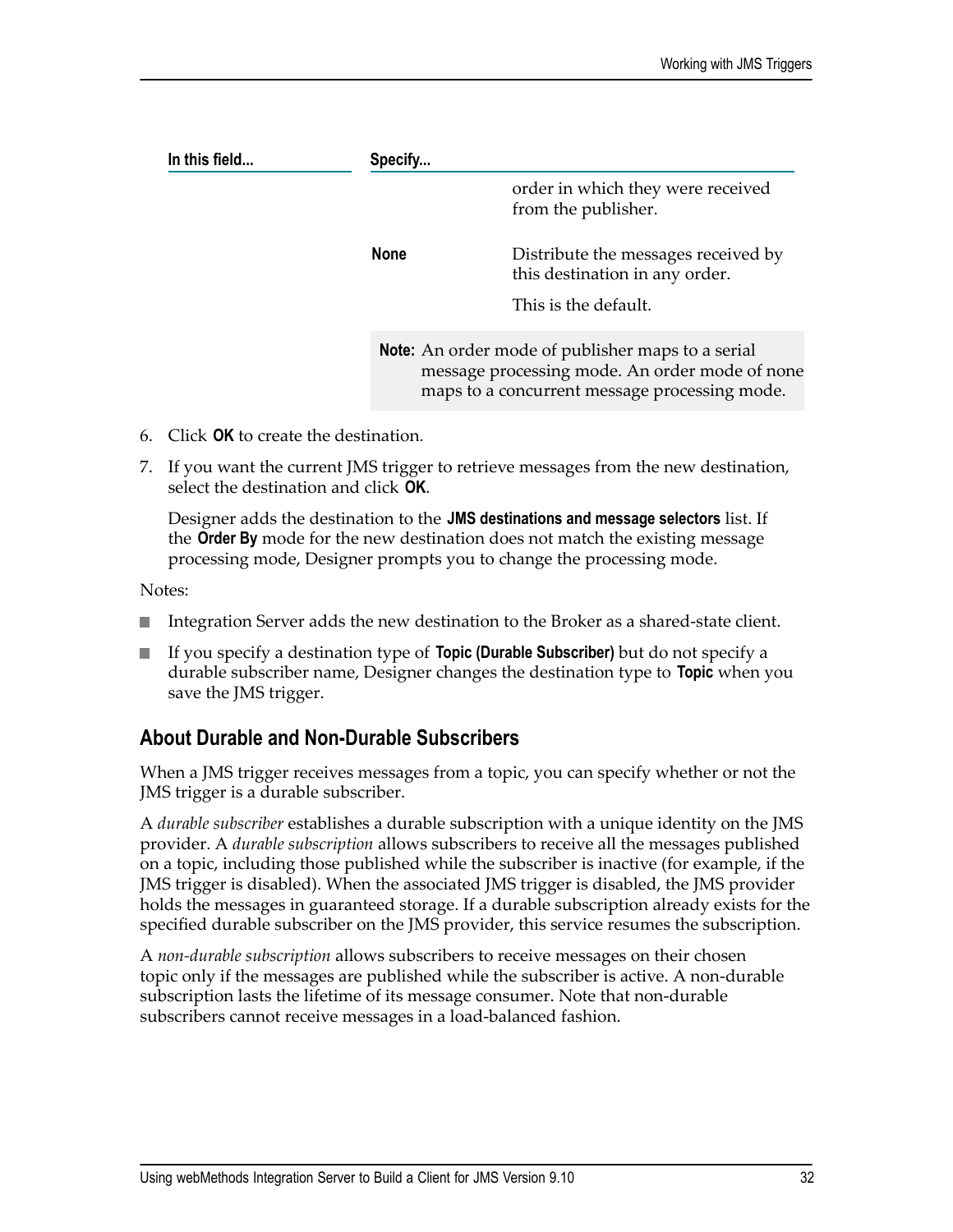## <span id="page-32-0"></span>**Creating a Message Selector**

If you want the JMS trigger to receive a subset of messages from a specified destination, create a message selector. A message selector is an expression that specifies the criteria for the messages in which the JMS trigger is interested.

The JMS provider applies the message selector to messages it receives. If the selector evaluates to true, the message is sent to the JMS trigger. If the selector evaluates to false, the message is not sent to the JMS trigger.

By creating message selectors, you can delegate some filtering work to the JMS provider. This can preserve Integration Server resources that otherwise would have been spent receiving and processing unwanted messages.

The message selector must use the message selector syntax specified in the Java Message Service standard. The message selector can reference header and property fields in the JMS message only.

**Note:** If you want to filter on the contents of the JMS message body, write a local filter. Integration Server evaluates a local filter after the JMS trigger receives the message from the JMS provider. Only standard JMS triggers can use local filters.

## <span id="page-32-1"></span>**Adding Routing Rules to a Standard JMS Trigger**

The routing rule specifies the service that Integration Server invokes when the standard JMS trigger receive a message from a destination.

#### **To add a routing rule to a standard JMS trigger**

- 1. In the Package Navigator view of Designer, open the JMS trigger.
- 2. In the Trigger Settings tab, under **Message routing**, click  $\mathbb{B}^*$  to add a new routing rule.
- 3. In the **Name** column, type a name for the routing rule. By default Designer assigns the first rule the name "Rule 1".
- 4. In the **Service** column, click **the last of native** to and select the service that you want to invoke when Integration Server receives messages from the specified destinations.
- 5. In the **Local Filter** column, click **the local tensor that** fluiter that you want Integration Server to apply to messages this JMS trigger receives. For more information about creating a local filter, see ["Creating a Local Filter" on page 33](#page-32-2).
- 6. Click **File > Save**.

#### <span id="page-32-2"></span>**Creating a Local Filter**

You can further refine the messages received and processed by a standard JMS trigger by creating local filters. A local filter specifies criteria for the contents of the message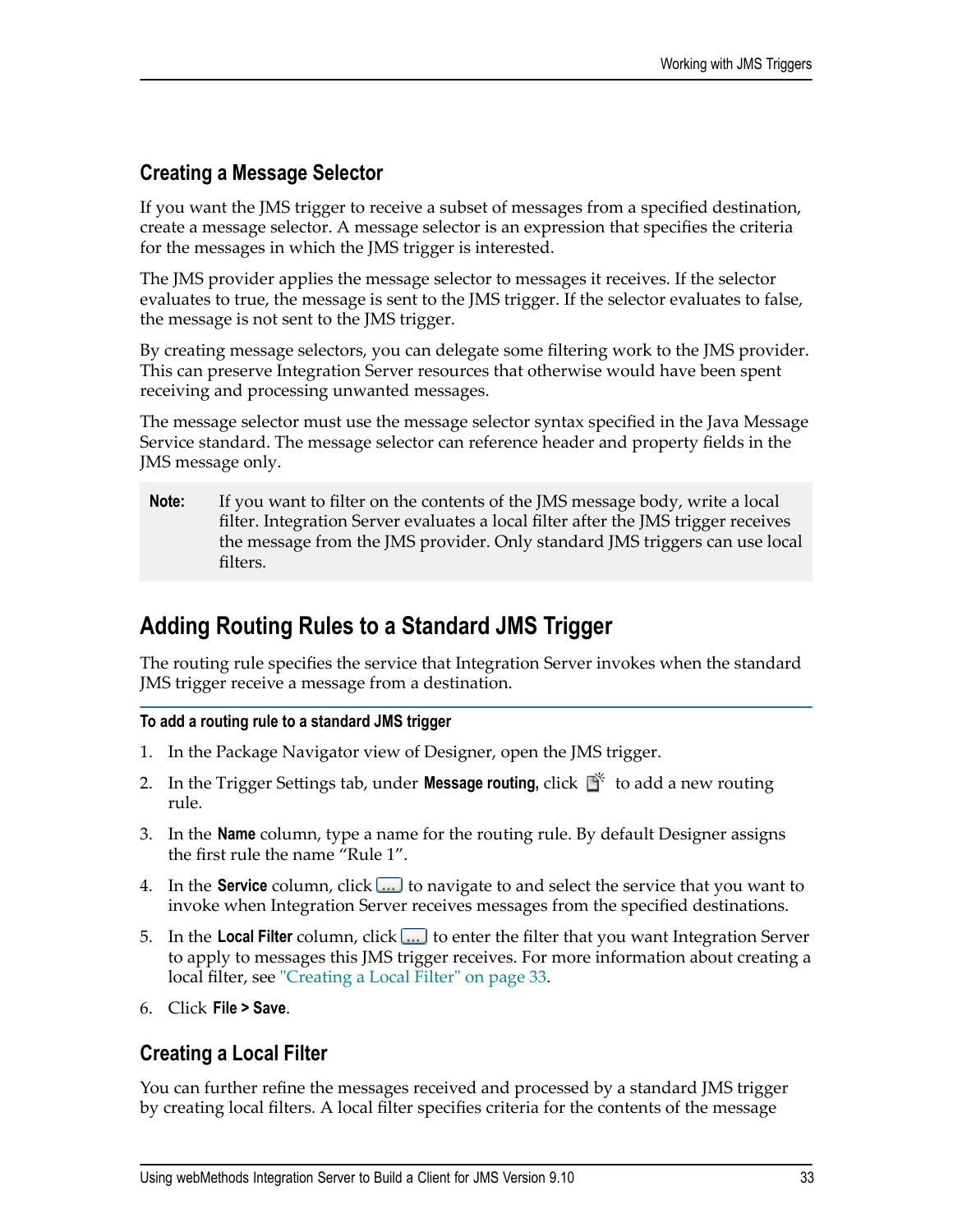body. Integration Server applies a local filter to a message after the JMS trigger receives the message from the JMS provider. If the message meets the filter criteria, Integration Server executes the trigger service specified in the routing rule. If the message does not meet the filter criteria, Integration Server discards the message and acknowledges the message to the JMS provider.

If a JMS trigger contains multiple routing rules to support ordered service execution, you can use local filters to process a series of messages in a particular order. For more information about ordered service execution, see ["Building Standard JMS Triggers with](#page-35-0) [Multiple Routing Rules" on page 36](#page-35-0).

When creating a local filter, you can omit the *JMSMessage* document from the filter expression even though it is part of the pipeline provided to the JMS trigger service. For example, a filter that matches those messages where the value of the *myField* field is "XYZ" would look like the following:

%properties/myField% == "XYZ"

Note that even though the properties field is a child of the *JMSMessage* document, the *JMSMessage* document does not need to appear in the filter expression.

The following filter matches those messages where the *data* document within the *JMSMessage*/*body* document contains a field named *myField* whose value is "A":

%body/data/myField% == "A"

**Note:** When receiving a batch of messages, Integration Server evaluates the local filter against the first message in the batch only. Integration Server does not apply the filter to subsequent messages in the batch. For more information about batch processing, see ["About Batch Processing for Standard JMS](#page-43-1) [Triggers" on page 44.](#page-43-1)

## <span id="page-33-0"></span>**Managing Destinations and Durable Subscribers on the JMS Provider through Designer**

When editing a JMS trigger in Designer, you can create and manage destinations and durable subscribers on webMethods Universal Messaging, webMethods Nirvana, or webMethods Broker. Specifically, you can do the following:

- Create a destination. n.
- Create and delete a durable subscriber. n.
- Select the destination from which you want the JMS trigger to receive messages from a list of existing destinations.
- Select a durable subscriber that you want the JMS trigger to use from a list of existing durable subscribers for a specified topic.
- Change the Shared State or Order By mode for a queue or durable subscriber by changing the message processing mode of the JMS trigger. You can do this only when Broker is the JMS provider only.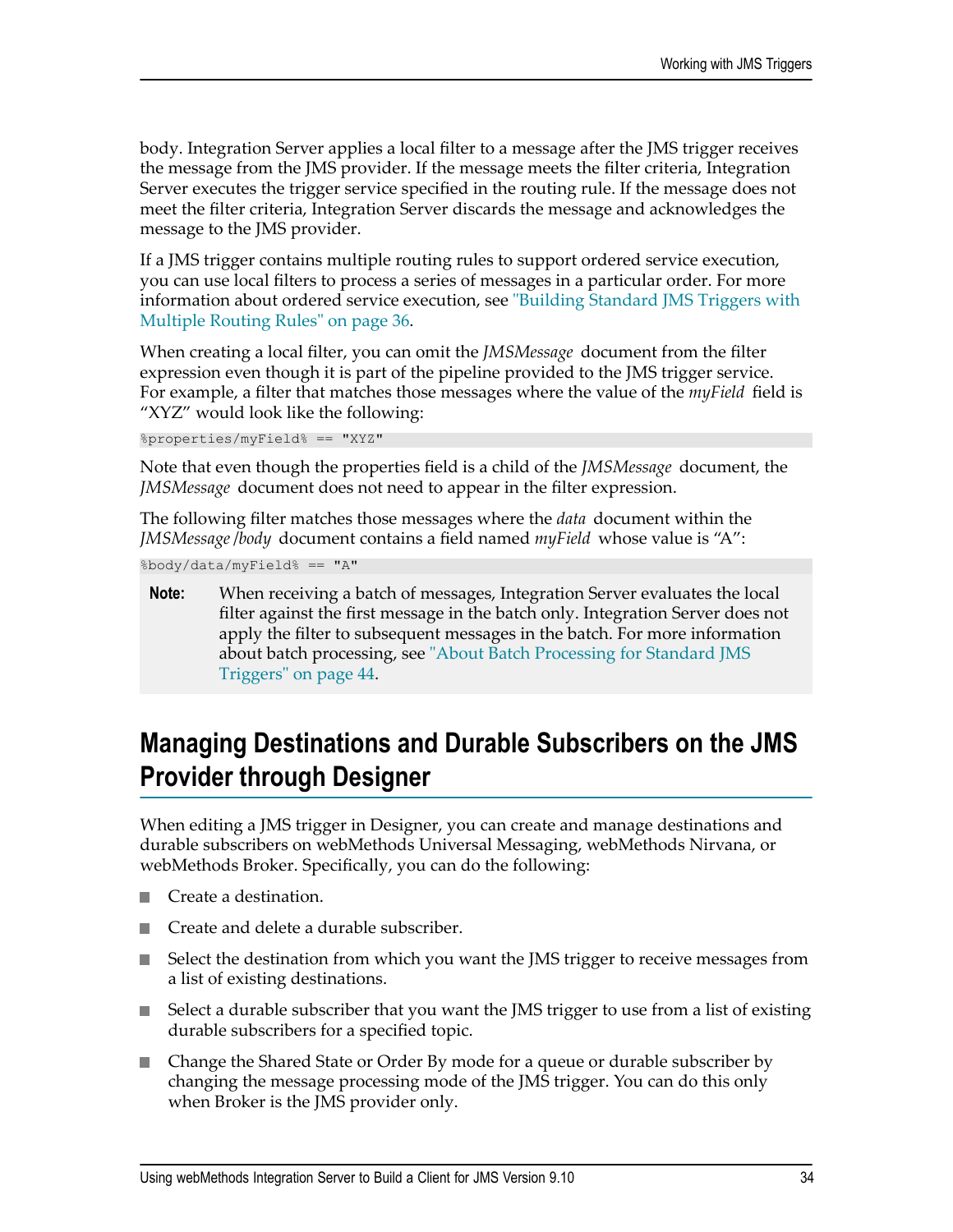Designer uses the JMS connection alias specified by the JMS trigger to make the changes on the JMS provider. To manage destinations on the JMS provider, the JMS connection alias that the JMS trigger uses must be

- п Configured to manage destinations
- n. Enabled when you create and edit the JMS trigger.
- To manage destinations on Broker, Integration Server must be version 8.0 SP1 or m. higher.
- To manage destinations on Universal Messaging, Integration Server must be version 9.0 SP1 or higher.

For a complete list of the requirements for using Designer to manage destinations and durable subscribers on the JMS provider, see *webMethods Integration Server Administrator's Guide*.

**Note:** The ability to use Designer to manage JMS destinations on Broker, Nirvana, and Universal Messaging is a design-time feature. In a production environment, this functionality should be disabled.

## <span id="page-34-0"></span>**Modifying Destinations or Durable Subscribers via a JMS Trigger in Designer**

If a JMS trigger uses a JMS connection alias that is configured to manage destinations, you can modify the destination or durable subscribers while editing a JMS trigger. Changes to destinations or durable subscriptions can result in unused durable subscriptions on the JMS provider. Changing destinations can make the JMS trigger out of sync with the destination. For example, when using the Broker, modifying the destination could result in out of sync Shared State or Order By mode settings.

When you make a change that results in a change to a destination or durable subscriber, Designer informs you about the necessary change and then prompts you to confirm making change to the destination or durable subscriber on the JMS provider.

For example, if you change the name of the durable subscriber for a Topic (Durable Subscriber) destination, Designer displays a message stating, "By making this change the trigger will no longer subscribe to durable subscriber *oldDurableSubscriberName*. Would you like to remove this durable subscriber from the JMS provider?" If you confirm the change, Integration Server removes the durable subscriber from Broker. If you do not confirm the change, the durable subscriber will remain on Broker. You will need to use the Broker interface in My webMethods to remove the durable subscriber.

**Note:** If another client, such as another JMS trigger, currently connects to the queue or durable subscriber that you want to modify or remove, then Integration Server cannot update or remove the queue or durable subscriber. If the JMS

**Note:** Prior to version 9.5 SP1, webMethods Universal Messaging was named webMethods Nirvana.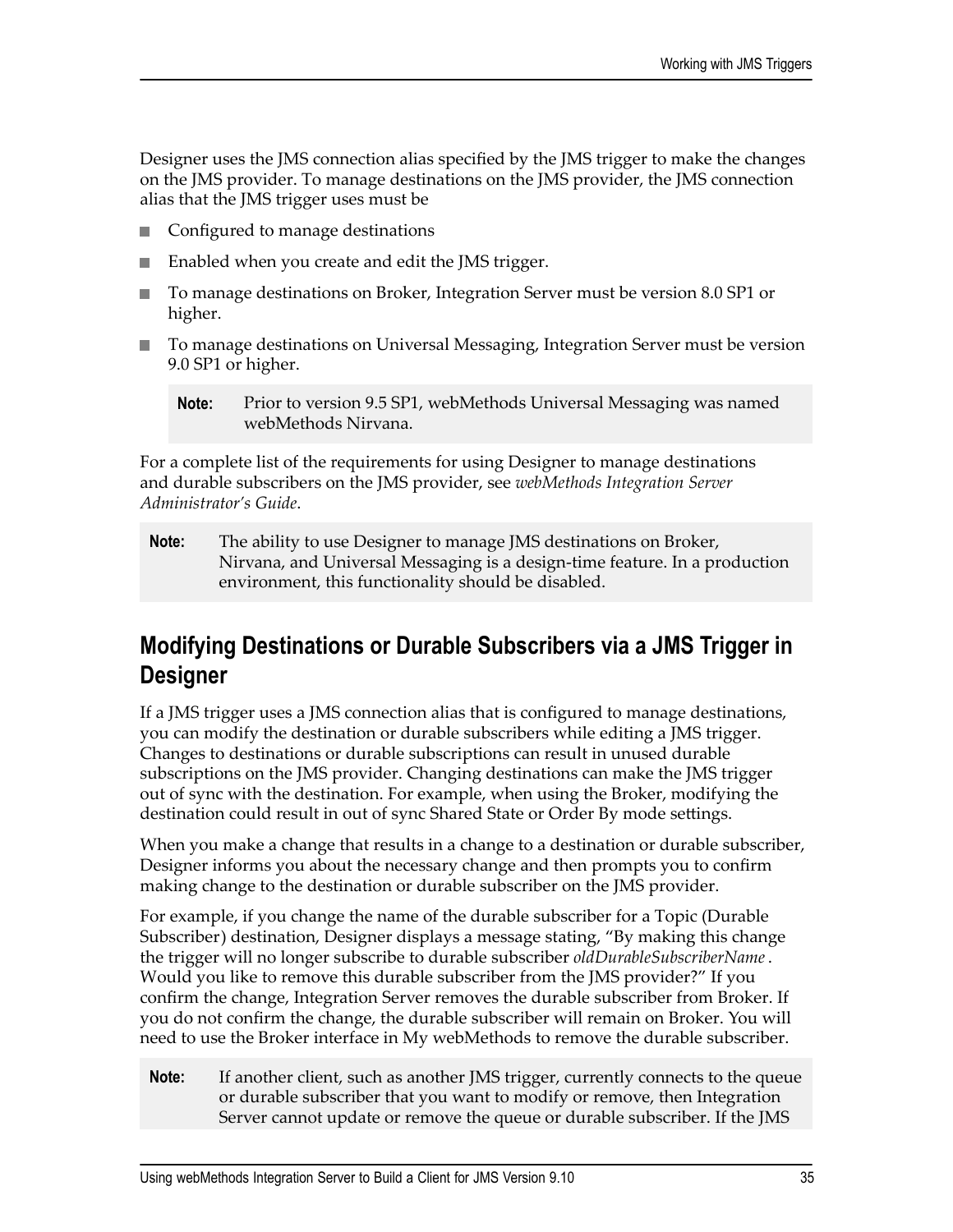provider is Broker, updates must be made through My webMethods. If the JMS provider is Universal Messaging, updates must be made through Universal Messaging Enterprise Manager. If the JMS provider is Nirvana, updates must be made through Nirvana Enterprise Manager.

For more information about managing destinations and durable subscriptions on the JMS provider, see ["Managing Destinations and Durable Subscribers on the JMS Provider](#page-33-0) [through Designer " on page 34.](#page-33-0)

# <span id="page-35-0"></span>**Building Standard JMS Triggers with Multiple Routing Rules**

A JMS trigger can contain more than one routing rule. Each routing rule can specify a different local filter and a different service to invoke.

You might create multiple routing rules so that a JMS trigger processes a group of messages in a specific order. Each routing rule might execute a different trigger service based on the contents or type of message received. When a JMS trigger receives a message, Integration Server determines which service to invoke by evaluating the local filters for each routing rule.

Integration Server evaluates the routing rules in the same order in which the rules appear in the editor. It is possible that a message could satisfy more than one routing rule. However, Integration Server executes only the service associated with the first satisfied routing rule and ignores the remaining routing rules. Therefore, the order in which you list routing rules on the editor is important.

You might want to use multiple routing rules to control service execution when a service that processes a message depends on successful execution of another service. For example, to process a purchase order, you might create one service that adds a new customer record to a database, another that adds a customer order, and a third that bills the customer. The service that adds a customer order can only execute successfully if the new customer record has been added to the database. Likewise, the service that bills the customer can only execute successfully if the order has been added. You can ensure that the services execute in the necessary order by creating a trigger that contains one routing rule for each expected message.

**Note:** SOAP-JMS triggers do not have routing rules.

## <span id="page-35-1"></span>**Guidelines for Building a JMS Trigger that Performs Ordered Service Execution**

Use the following general guidelines to build a JMS trigger that performs ordered service execution.

Because the JMS provider cannot guarantee message order across destinations, the JMS trigger must specify a single destination. That is, the JMS trigger cannot include a join.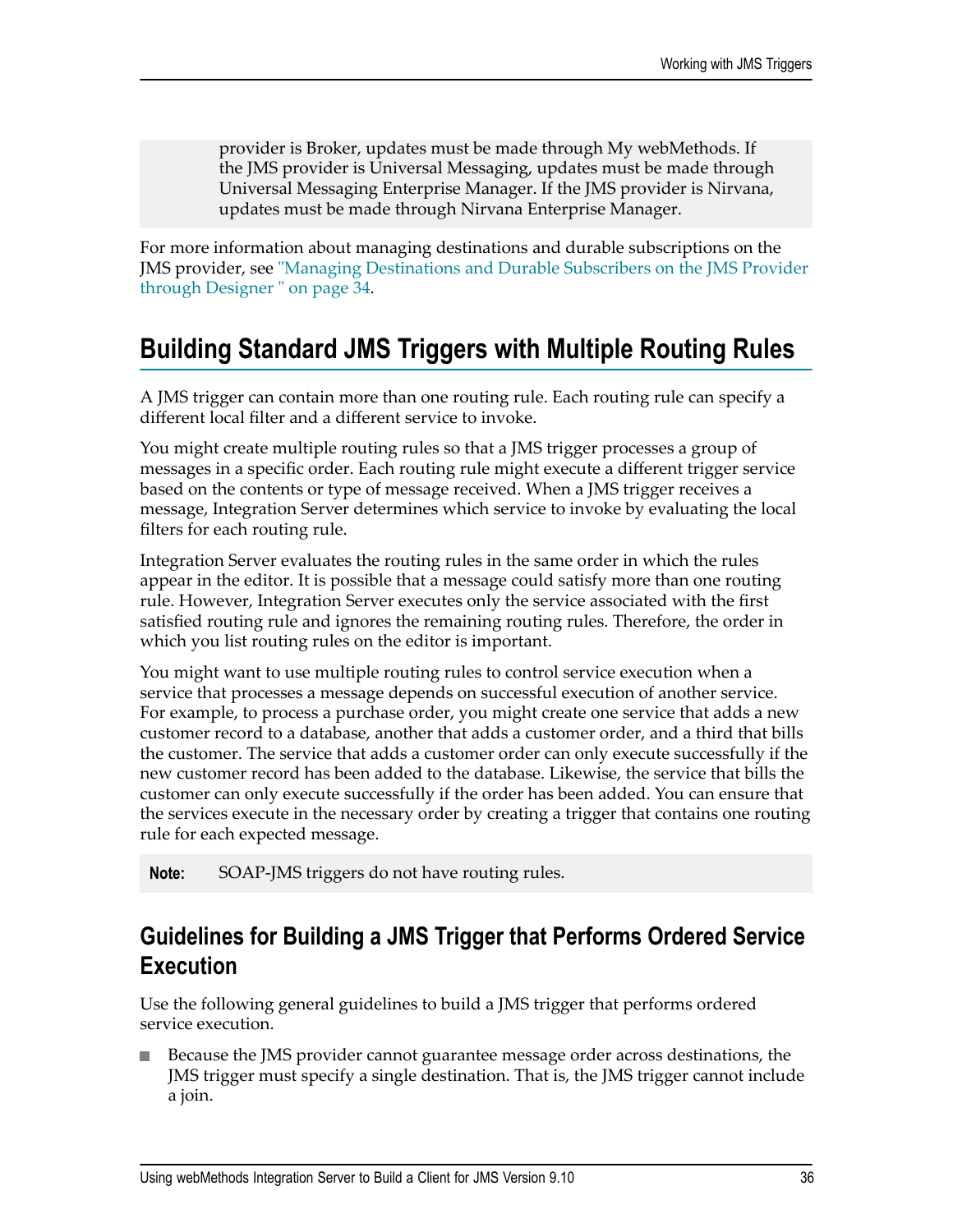- Each routing rule, except the last one, must contain a local filter. For example, you might create a filter based on a custom property that the sending client adds to the message. Integration Server uses the local filters to differentiate between the messages. Without a local filter, only the first routing rule would ever execute.
- Routing rules must appear in the order in which you want the messages to be processed. Each routing rule must have a unique name.
- Set the **Processing mode** property to serial to ensure that the Integration Server processes the messages in the same order in which the JMS trigger receives them. Serial processing ensures that the services that process the messages do not execute at the same time.
- Set **Max batch messages** to 1 (the default). When a trigger service processes a batch of n. messages, Integration Server only applies the filter to the first message in the batch.

# **Enabling or Disabling a JMS Trigger**

You can enable or disable a JMS trigger.

**Note:** If you disable a SOAP-JMS trigger that acts as a listener for one or more provider web service descriptors, Integration Server will not retrieve any messages for those web service descriptors.

#### **To enable or disable a JMS trigger**

- 1. In the Package Navigator view of Designer, open the JMS trigger that you want to enable or disable.
- 2. In the Properties view, under **General**, set the **Enabled** property to one of the following:

| Select      | I0…                                              |
|-------------|--------------------------------------------------|
| <b>True</b> | Enable a JMS trigger that is currently disabled. |
| False       | Disable a JMS trigger that is currently enabled. |

3. Click **File > Save**.

Notes:

When you disable a JMS trigger, Integration Server interrupts any server threads  $\overline{\phantom{a}}$ that are processing messages. If the JMS trigger is currently processing messages, Integration Server waits 3 seconds before forcing the JMS trigger to stop processing

**Important:** Messages must be sent to JMS provider in the same order in which you want the messages to be processed.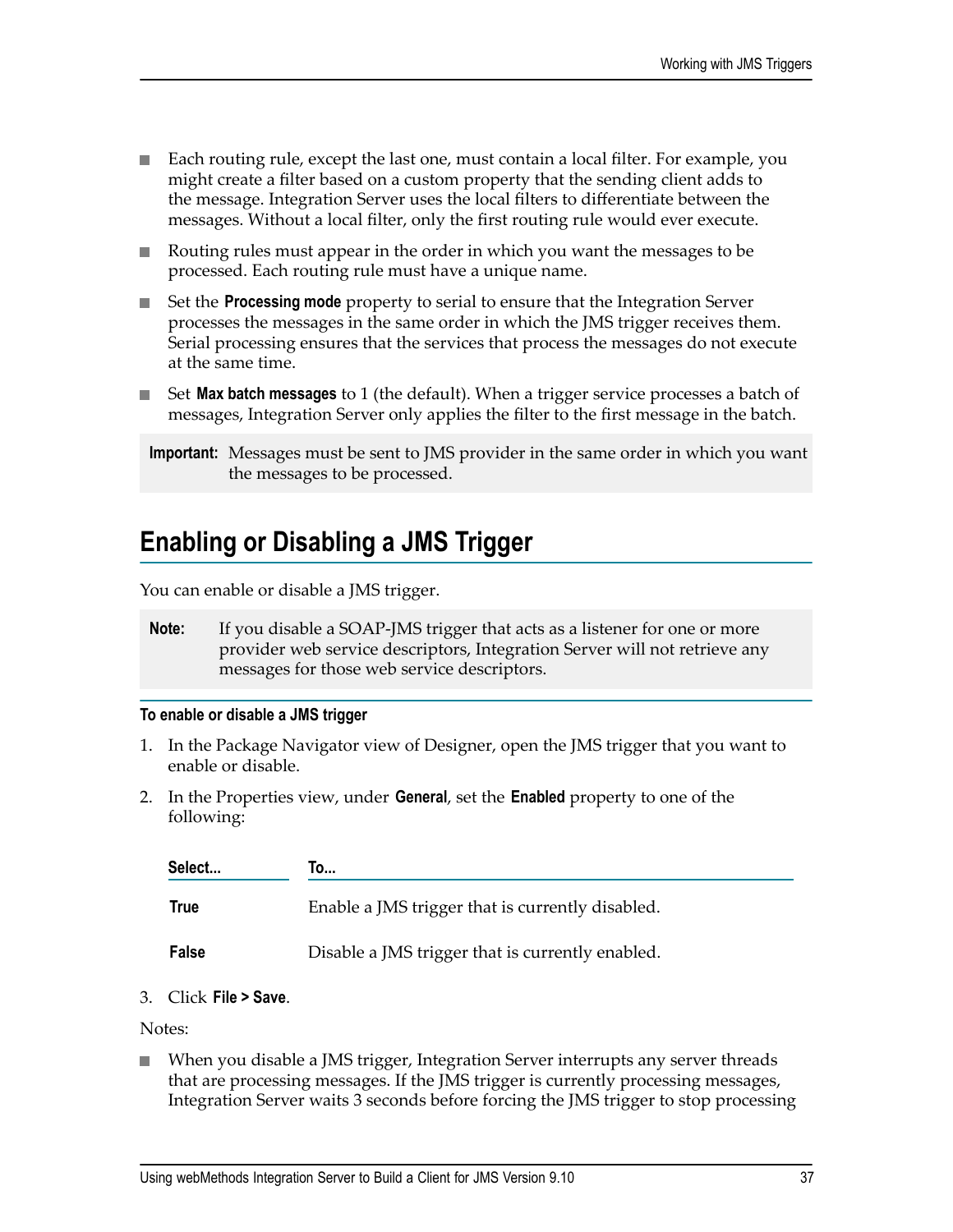messages. If it does not complete within 3 seconds, Integration Server stops the message consumer used to receive messages for the JMS trigger and closes the JMS consumer. At this point the server thread for the JMS trigger may continue to run to completion. However, the JMS trigger will not be able to acknowledge the message when processing completes. If the message is persistent, this can lead to duplicate messages.

- You can disable one or more JMS triggers using the pub.triggers:disableJMSTriggers  $\overline{\phantom{a}}$ service.
- You can enable one or more JMS triggers using the pub.triggers:enableJMSTriggers  $\mathcal{L}_{\mathcal{A}}$ service.
- You can enable, disable, and suspend one or more JMS triggers using Integration  $\Box$ Server Administrator.

# **JMS Trigger States**

A JMS trigger can have one of the following states:

| <b>Trigger State</b> | <b>Description</b>                                                                                                                                                                                                                                                                                                               |  |
|----------------------|----------------------------------------------------------------------------------------------------------------------------------------------------------------------------------------------------------------------------------------------------------------------------------------------------------------------------------|--|
| Enabled              | The JMS trigger is running and connected to the JMS provider.<br>Integration Server retrieves and processes messages for the JMS<br>trigger.                                                                                                                                                                                     |  |
| <b>Disabled</b>      | The JMS trigger is stopped. Integration Server neither retrieves<br>nor processes messages for the JMS trigger. The JMS trigger<br>remains in this state until you enable the trigger.                                                                                                                                           |  |
| Suspended            | The JMS trigger is running and connected to the JMS provider.<br>Integration Server has stopped message retrieval, but continues<br>processing any messages it has already retrieved. Integration<br>Server enables the JMS trigger automatically upon server restart<br>or when the package containing the JMS trigger reloads. |  |
|                      | <b>Note:</b> You can suspend a JMS trigger using Integration Server<br>Administrator or the pub.triggers: suspendJMSTriggers service.                                                                                                                                                                                            |  |

# **Setting an Acknowledgement Mode**

*Acknowledgment mode* indicates how Integration Server acknowledges messages received on behalf of a JMS trigger. A message is not considered to be successfully consumed until it is acknowledged.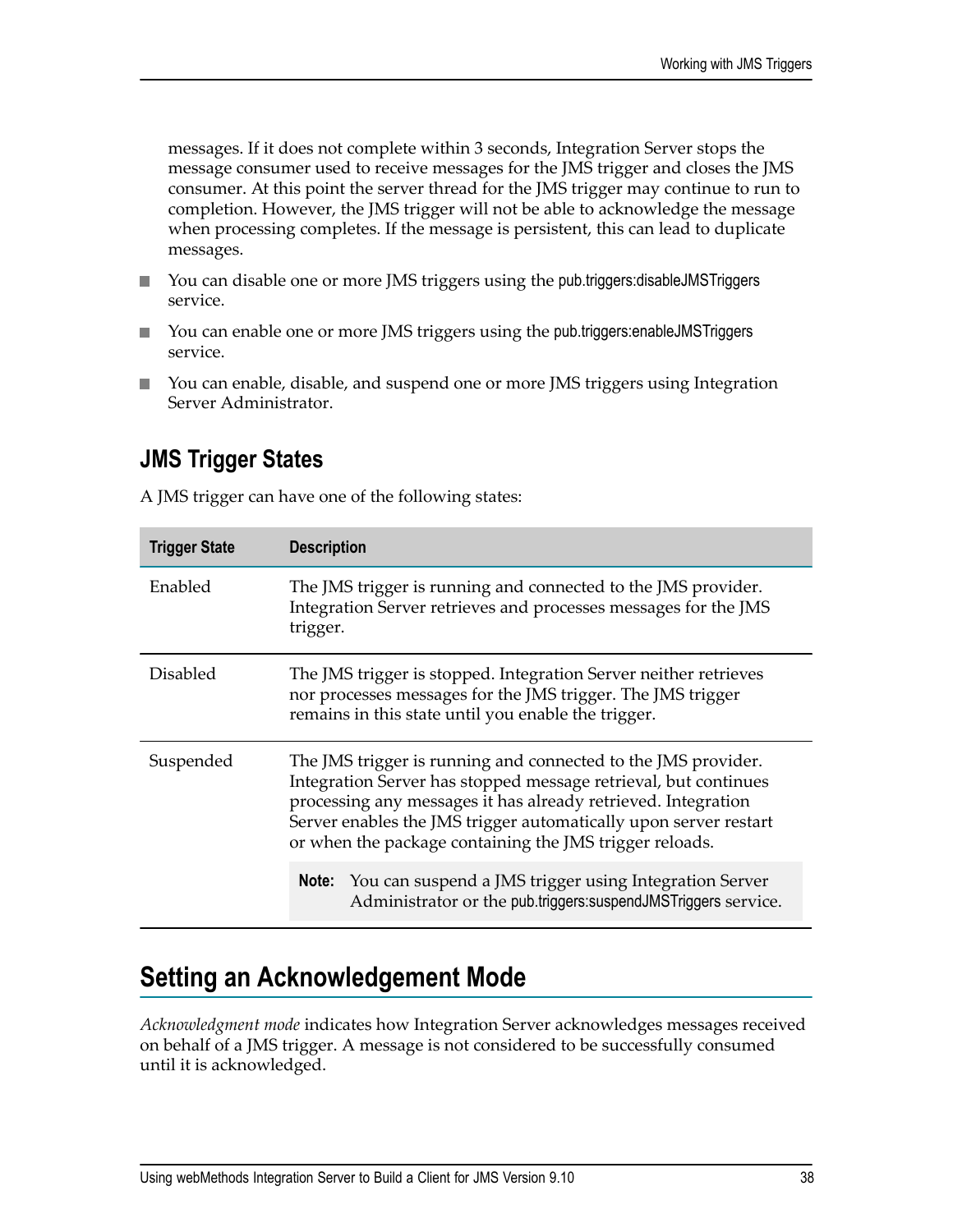**Note:** The **Acknowledgement mode** property is not available for transacted JMS triggers. That is, if the JMS connection alias is of type XA\_TRANSACTION or LOCAL\_TRANSACATION, Designer does not display the **Acknowledgement mode** property.

#### **To set an acknowledgment mode**

- 1. In the Package Navigator view of Designer, open the JMS trigger for which you want to set the acknowledgment mode.
- 2. In the Properties view, under **General**, select one of the following for **Acknowledgement mode**:

| Select                  | To                                                                                                                                                                                                                                                                                                                       |
|-------------------------|--------------------------------------------------------------------------------------------------------------------------------------------------------------------------------------------------------------------------------------------------------------------------------------------------------------------------|
| CLIENT_ACKNOWLEDGE      | Acknowledge or recover the message only<br>after the JMS trigger processes the message<br>completely.                                                                                                                                                                                                                    |
|                         | This is the default.                                                                                                                                                                                                                                                                                                     |
| DUPS_OK_ACKNOWLEDGE     | Lazily acknowledge the delivery of messages.<br>This may result in the delivery of duplicate<br>messages.                                                                                                                                                                                                                |
| <b>AUTO ACKNOWLEDGE</b> | Automatically acknowledge the message<br>when it is received by the JMS trigger.<br>Integration Server will acknowledge the<br>message before the trigger completes<br>processing. The JMS provider cannot<br>redeliver the message if Integration Server<br>becomes unavailable before message<br>processing completes. |

3. Click **File > Save**.

# **About Join Time-Outs**

When you create a standard JMS trigger that receives messages from two or more destinations), you create a join. Consequently, you need to specify a join time-out. A *join time-out* specifies how long Integration Server waits for additional messages to fulfill the join. Integration Server starts the join time-out period when it receives the first message that satisfies the join.

The implications of a join time-out are different depending on the join type.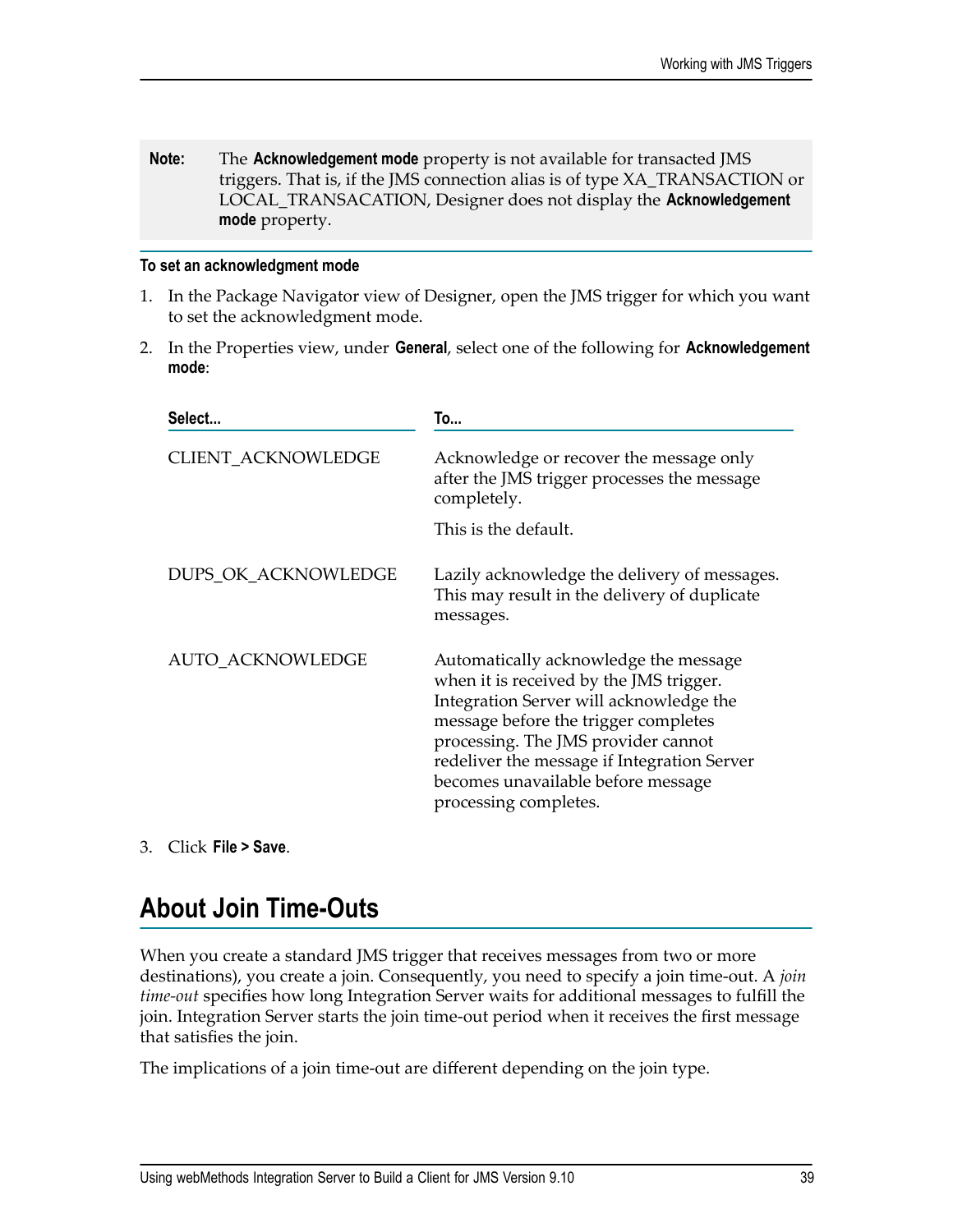**Note:** You need to specify a join time-out only when the join type is **All (AND)** or **Only one (XOR)**. You do not need to specify a join time-out for an **Any (OR)** join.

# **Join Time-Outs for All (AND) Joins**

A join time-out for an **All (AND)** join specifies how long Integration Server waits for messages from all of the destinations specified in the join.

When a JMS trigger receives a message that satisfies part of an All (AND) join, Integration Server stores the message. Integration Server waits for the JMS trigger to receive messages from the remaining destinations specified in the join. Only messages with the same activation ID as the first received message will satisfy the join.

If Integration Server receives messages from all of the destinations specified in the join before the time-out period elapses, Integration Server executes the service specified in the routing rule. If Integration Server doe not receive messages from all of the destinations before the time-out period elapses, Integration Server discards the messages and writes a log entry.

When the time-out period elapses, the next message that satisfies the **All (AND)** join causes the time-out period to start again.

# **Join Time-Outs for Only One (XOR) Joins**

A join time-out for an **Only one (XOR)** join specifies how long Integration Server discards instances of the other messages received from the specified destinations.

When a JMS trigger receives a message that satisfies part of an **Only one (XOR)** join, Integration Server executes the service specified in the routing rule. Integration Server starts the join time-out when the JMS trigger receives the message. For the duration of the time-out period, Integration Server discards any messages the JMS trigger receives from a destination specified in the JMS trigger. Integration Server only discards those messages with the same activation ID as the first message.

When the time-out period elapses, the next message that the JMS trigger receives that satisfies the **Only one (XOR)** join causes the trigger service to execute and the time-out period to start again.

# **Setting a Join Time-Out**

When configuring JMS trigger properties, you can specify whether a join times out and if it does, what the time-out period should be. The time-out period indicates how long Integration Server waits for messages from the other destinations specified in the join after Integration Server receives the first message.

**Note:** You need to specify a join time-out only when the join type is **All (AND)** or **Only one (XOR)**. You do not need to specify a join time-out for an **Any (OR)** join.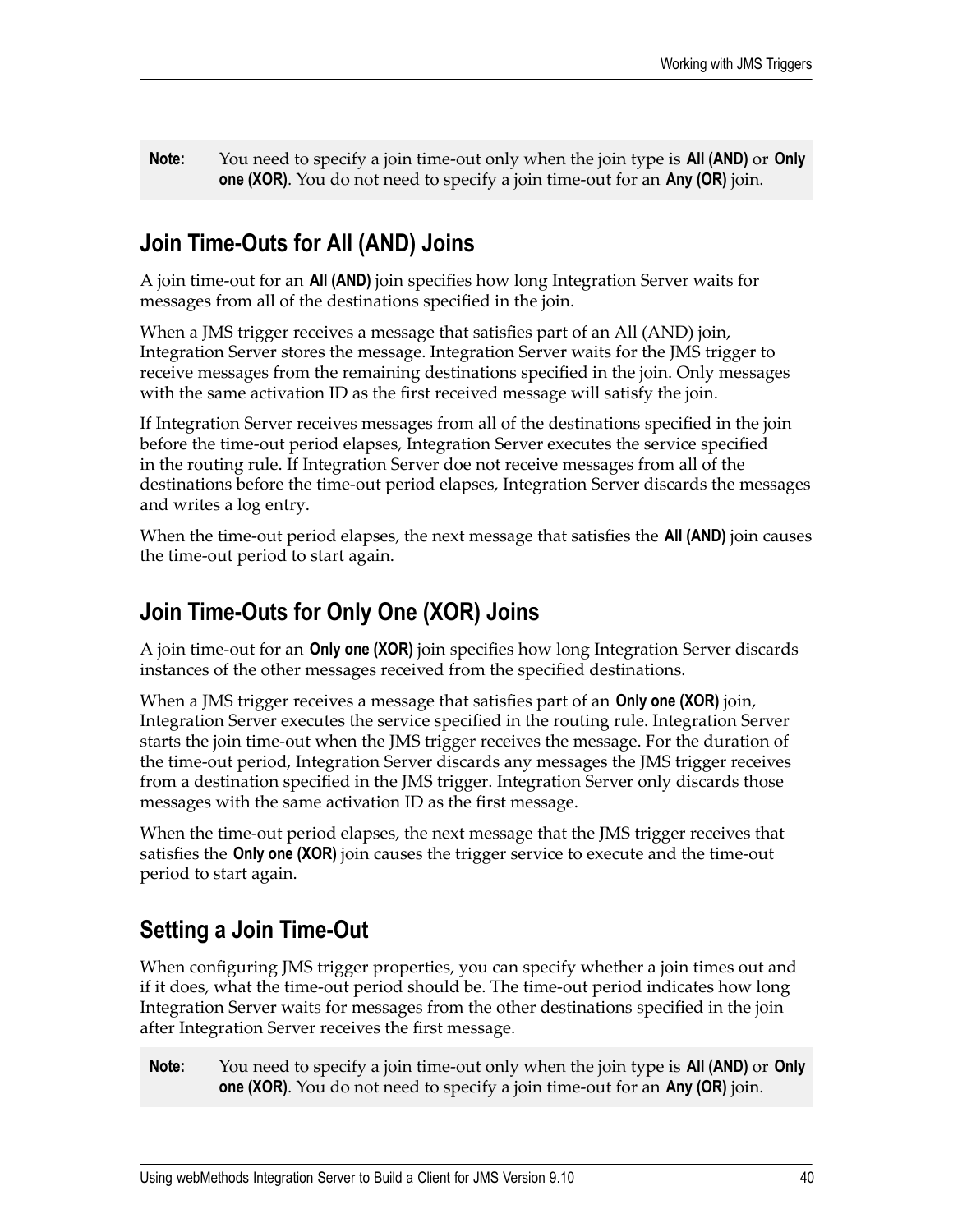#### **To set a join time-out**

- 1. In the Package Navigator view of Designer, open the JMS trigger for which you want to set the join time-out.
- 2. In the Properties view, under **General**, next to **Join expires**, select one of the following:

| Select      | To                                                                                                                                                                                                                                                                                                          |
|-------------|-------------------------------------------------------------------------------------------------------------------------------------------------------------------------------------------------------------------------------------------------------------------------------------------------------------|
| <b>True</b> | Specify that Integration Server should stop waiting for<br>messages from other destinations in the join after the time-out<br>period elapses.                                                                                                                                                               |
|             | In the <b>Expire after</b> property, specify the length of the join time-<br>out period. The default join time-out period is 1 day.                                                                                                                                                                         |
| False       | Specify that the join does not expire. Integration Server should<br>wait indefinitely for messages from the additional destinations<br>specified in the join condition. Set the Join expires property to<br><b>False</b> only if you are confident that all of the messages will be<br>received eventually. |
|             | <b>Important</b> join is persisted across server restarts.                                                                                                                                                                                                                                                  |

3. Click **File > Save**.

# **About Execution Users for JMS Triggers**

For a JMS trigger, the execution user indicates which credentials Integration Server should use when invoking services associated with the JMS trigger. When a client invokes a service via an HTTP request, Integration Server checks the credentials and user group membership of the client against the Execute ACL assigned to the service. Integration Server performs this check to make sure that the client is allowed to invoke that service. When a JMS trigger executes, however, Integration Server invokes the service when it receives a message rather than as a result of a client request. Integration Server does not associate user credentials with a message. You can specify which credentials Integration Server should supply when invoking a JMS trigger service by setting an execution user for a JMS trigger.

You can instruct Integration Server to invoke a service using the credentials of one of the predefined user accounts (Administrator, Default, Developer, Replicator). You can also specify a user account that you or another server administrator defined. When Integration Server receives a message for the JMS trigger, Integration Server uses the credentials for the specified user account to invoke the service specified in the routing rule.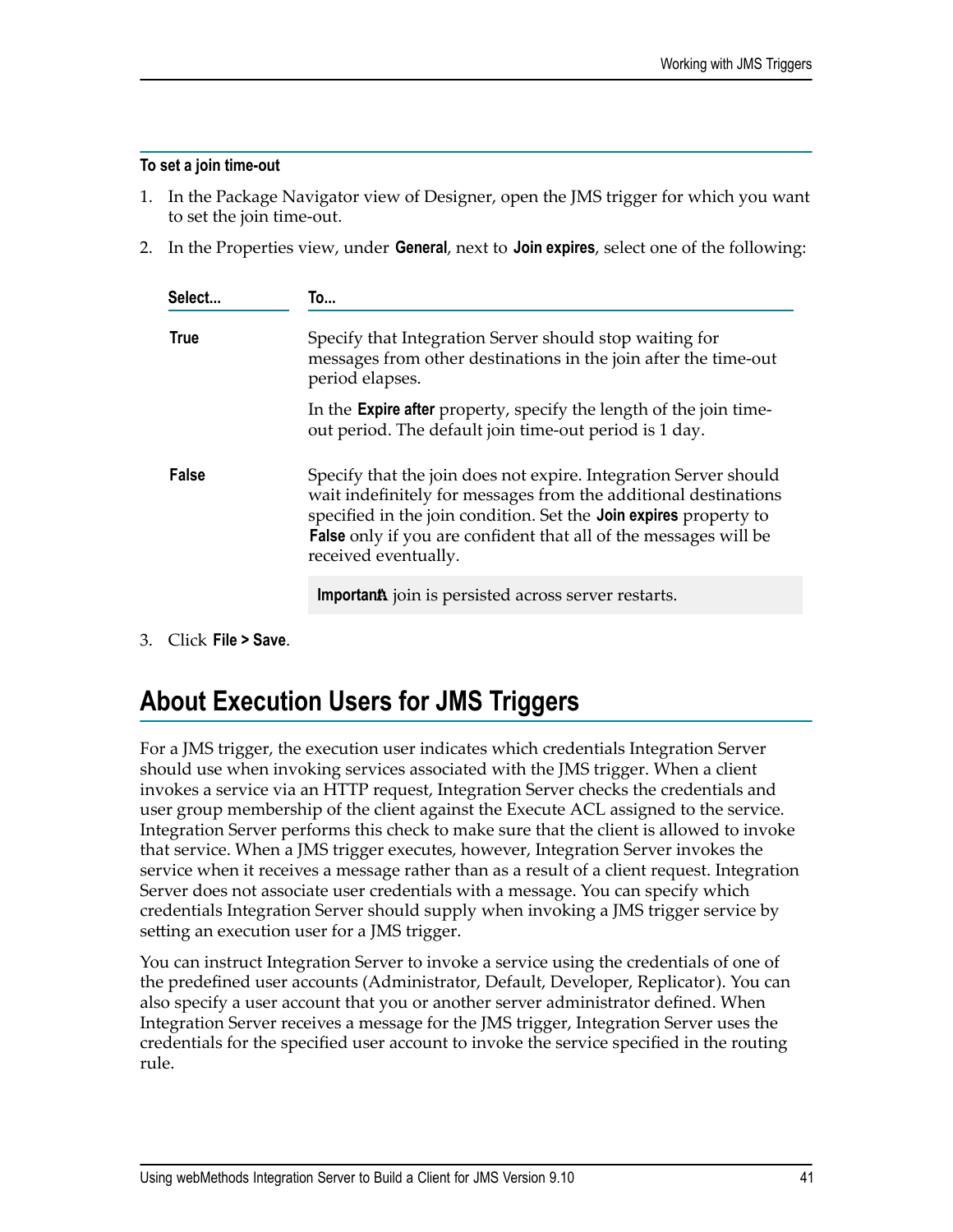# **Assigning an Execution User to a JMS Trigger**

Make sure that the user account you select includes the credentials required by the execute ACL assigned to the services associated with the JMS triggers.

#### **To assign an execution user for a JMS trigger**

- 1. In the Package Navigator view of Designer, open the JMS trigger for which you want to assign the execution user.
- 2. In the Properties view, under **General**, in the **Execution user** property, type the name of the user account whose credentials Integration Server uses to execute a service associated with the JMS trigger. You can specify a locally defined user account or a user account defined in a central or external directory.
- 3. Click **File > Save**.

# **About Message Processing**

Message processing determines how Integration Server processes the messages received by the JMS trigger. You can specify serial processing or concurrent processing.

- In serial processing, Integration Server processes messages received by a JMS trigger one after the other in the order in which the messages were received from the JMS provider.
- In concurrent processing, Integration Server processes messages received from the JMS provider in parallel.

# **Serial Processing**

In serial processing, Integration Server processes messages received by a JMS trigger one after the other in the order in which the messages were received from the JMS provider. Integration Server uses a single thread for receiving and processing a message for a serial JMS trigger. Integration Server evaluates the first message it receives, determines which routing rule the message satisfies, and executes the service specified in the routing rule. Integration Server waits for the service to finish executing before processing the next message received from the JMS provider.

If you want to process messages in the same order in which JMS clients sent the messages to the JMS provider, you will need to configure the JMS provider to ensure that messages are received by the JMS trigger in the same order in which the messages are published.

For information about using serial JMS triggers in a cluster to process messages from a single destination in publishing order, see the *Using webMethods Integration Server to Build a Client for JMS*.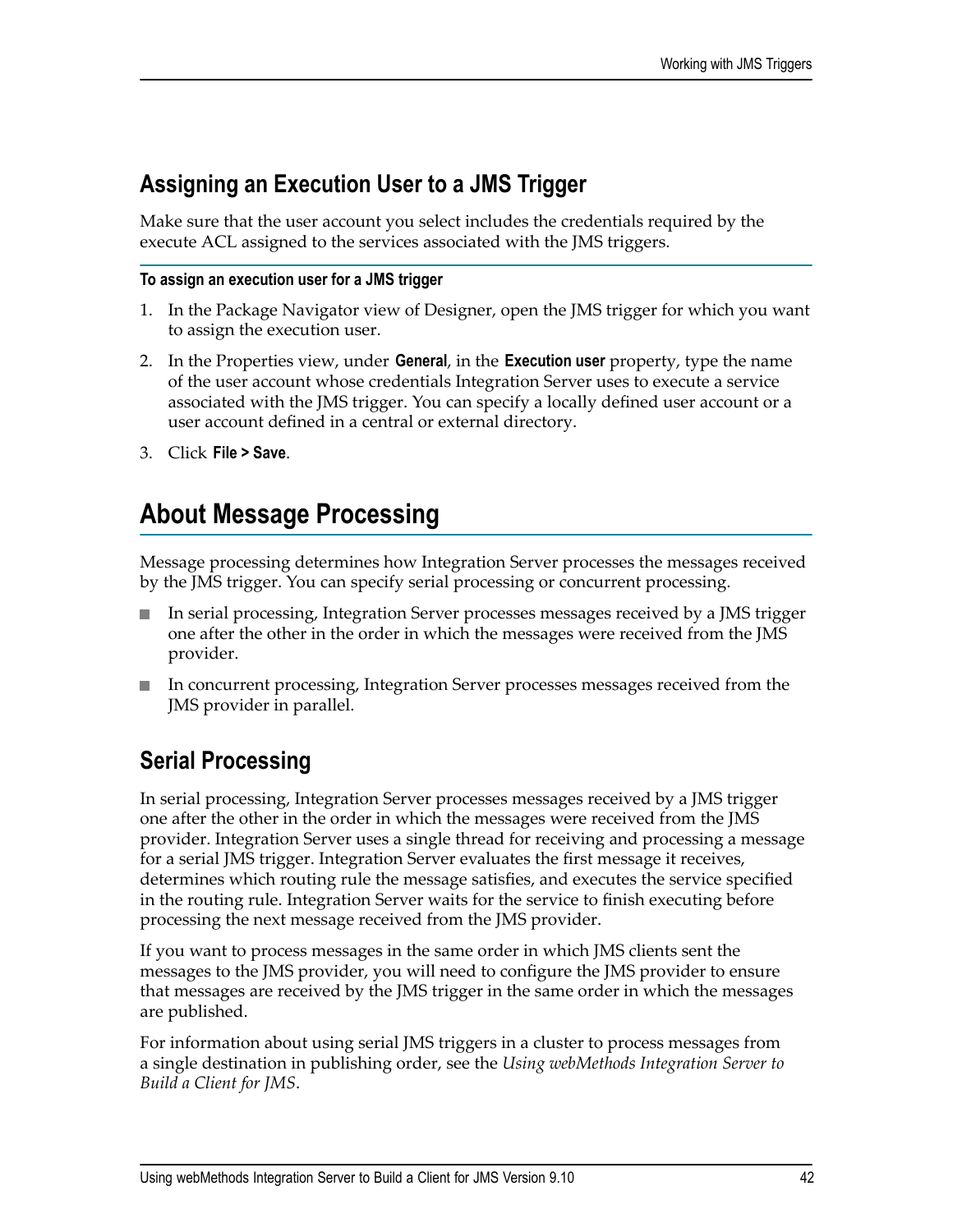**Tip:** If your trigger contains multiple routing rules to handle a group of messages that must be processed in a specific order, use serial processing.

# **Concurrent Processing**

In concurrent processing, Integration Server processes messages received from the JMS provider in parallel. That is, Integration Server processes as many messages for the JMS triggers as it can at the same time, using a separate server thread to process each message. Integration Server does not wait for the service specified in the routing rule to finish executing before it begins processing the next message. You can specify the maximum number of messages Integration Server can process concurrently. This equates to specifying the maximum number of server threads that can process messages for the JMS trigger at one time.

Concurrent processing provides faster performance than serial processing. Integration Server processes the received messages more quickly because it can process more than one message for the trigger at a time. However, the more messages Integration Server processes concurrently, the more server threads it dispatches, and the more memory the message processing consumes.

Additionally, for JMS triggers with concurrent processing, Integration Server does not guarantee that messages are processed in the order in which they are received.

A concurrent trigger can connect to the JMS provider through multiple connections, which can increase trigger throughout. For more information about multiple connections, refer to "Using Multiple [Connections](#page-44-0) to Retrieve Messages for a Concurrent [JMS Trigger" on page 45.](#page-44-0)

# **Message Processing and Message Consumers**

Integration Server uses a consumer to receive messages for a JMS trigger. This consumer encapsulates the actual javax.jms.MessageConsumer and javax.jms.Session. The type of message processing affects how Integration Server uses consumers to receive messages.

Serial JMS triggers have one consumer and will use one thread from the server thread pool to receive and process a message.

Concurrent JMS triggers use a pool of consumers to receive and process messages. Each consumer uses one thread from the server thread pool to receive and process a message. For a concurrent JMS trigger, the **Max execution threads** property specifies how many threads can be used to process messages for the trigger at one time. For concurrent JMS triggers, Integration Server also dedicates a thread to managing the pool of consumers. Consequently, the maximum number of threads that can be used by a JMS trigger is equal to the **Max execution threads** value plus 1. For example, a concurrent JMS trigger configured to use 10 threads at a time can use a maximum of 11 server threads.

When there are multiple connections to the Broker, the threads are divided among the connections. Therefore, if a trigger is configured so that **Connection count** is 2 and **Max**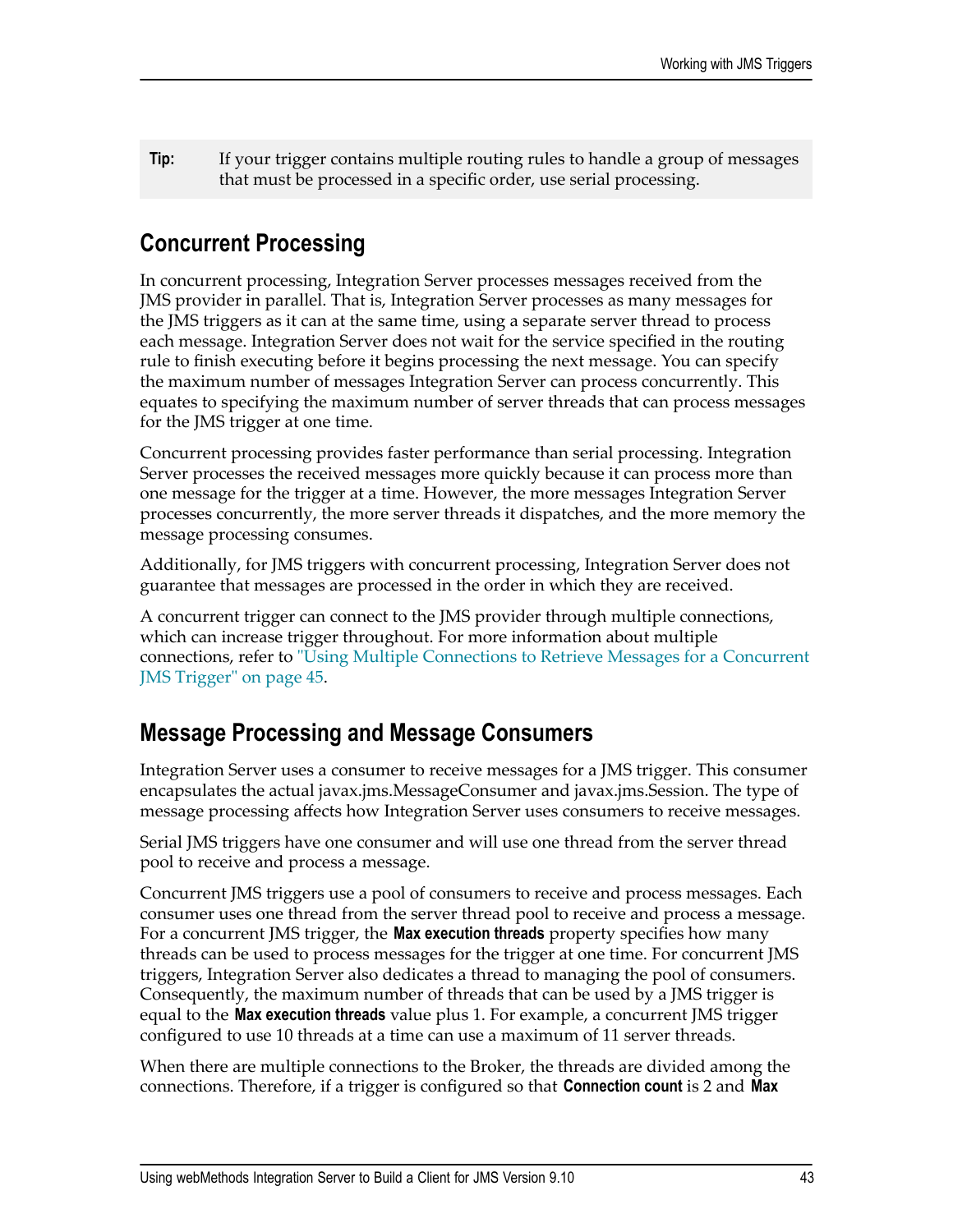**execution threads** is set to 10, each connection will have 5 threads plus 1, for a total of 12 threads.

### **Message Processing and Load Balancing**

Load balancing allows multiple consumers on one or more Integration Servers to retrieve and process messages concurrently. Load balancing is necessary for concurrent JMS triggers regardless of whether or not they are running in a cluster of Integration Servers. This is because concurrent JMS triggers use multiple consumers. Each consumer receives a message from the JMS provider, processes the message, and acknowledges the message to the JMS provider. Each consumer needs to consume a message from the same destination, but not process any duplicate message. For information about configuring load-balancing, see *webMethods Integration Server Administrator's Guide*.

# <span id="page-43-0"></span>**About Batch Processing for Standard JMS Triggers**

You can configure a standard JMS trigger and its associated trigger service to process a group or "batch" of messages at one time. Batch processing can be an effective way of handling a high volume of small messages for the purposes of persisting them or delivering them to another back-end resource. For example, you might want to take a batch of messages, create a packet of SAP IDocs, and send the packet to SAP with a single call. Alternatively, you might want to insert multiple messages into a database at one time using only one insert. The trigger service processes the messages as a unit as opposed to in a series.

The **Max batch messages** property indicates the maximum number of messages that the trigger service can receive at one time. For example, if the **Max batch messages** property is set to 5, Integration Server passes the trigger service up to 5 messages received by the JMS trigger to process during a single execution.

Integration Server uses one consumer to receive and process a batch of messages. During pre-processing, Integration Server checks the maximum delivery count for each message and, if exactly-once processing is configured, determines whether or not the message is a duplicate. Integration Server then bundles the message into a single IData and passes it to the trigger service. If the message has exceeded the maximum delivery count or is a duplicate message, Integration Server does not include it in the message batch sent to the trigger service.

**Note:** The watt.server.jms.trigger.maxDeliveryCount property determines the maximum number of times the JMS provider can deliver a message to a JMS trigger.

Integration Server acknowledges all the messages received in a batch from the JMS provider at one time. This includes messages that failed pre-processing. As described by the Java Message Service standard, when a client acknowledges one message, the client acknowledges all of the messages received by the session. Because Integration Server uses a consumer that includes a javax.jms.MessageConsumer and a javax.jms.Session, when Integration Server acknowledges one message in the batch, it effectively acknowledges all the messages received in the batch.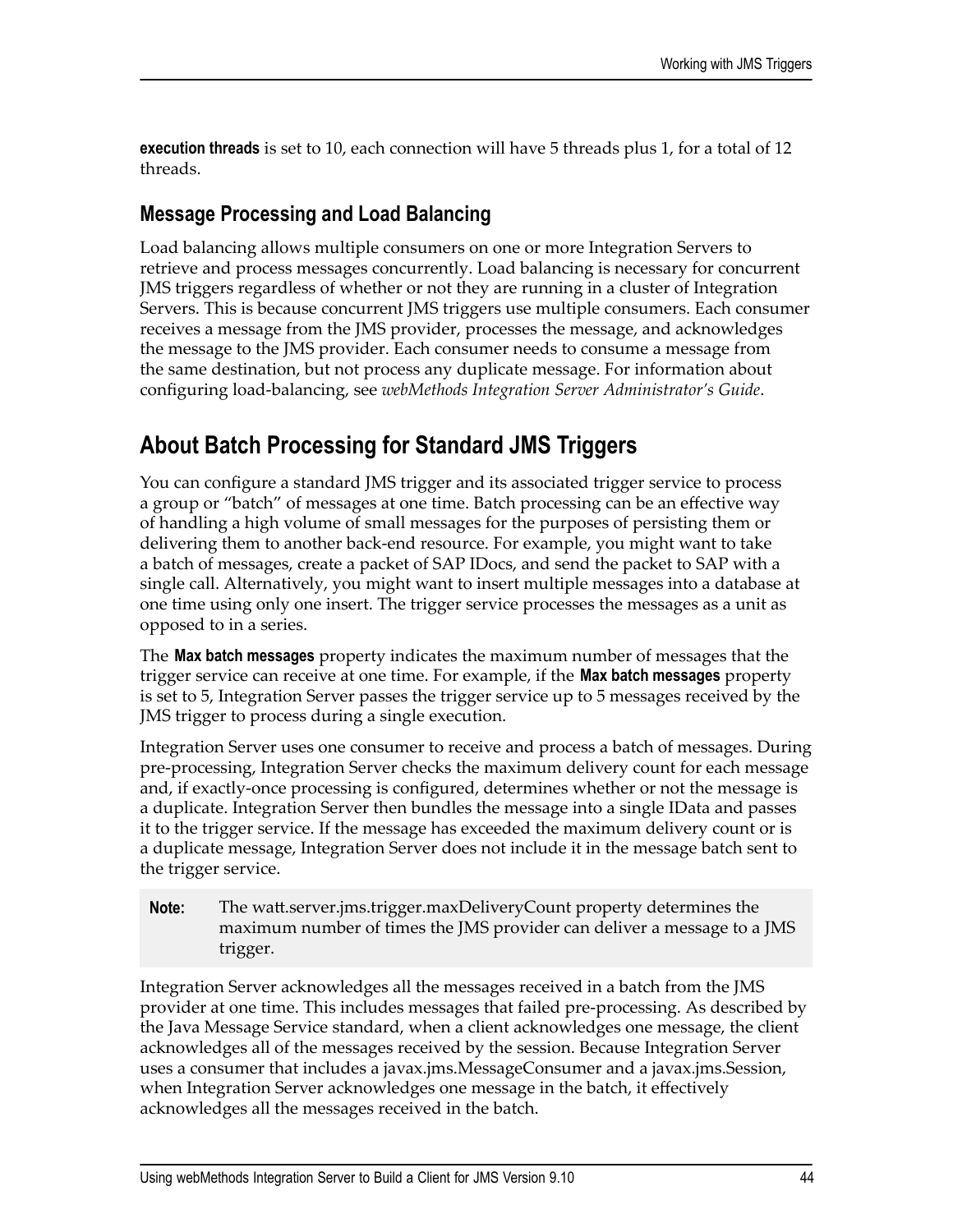If a batch of messages is not acknowledged or they are recovered back to the JMS provider, the JMS provider can redeliver all of the messages in the batch to the JMS trigger. However, when using webMethods Broker, Integration Server can acknowledge individual messages that fail pre-processing.

### <span id="page-44-1"></span>**Guidelines for Configuring Batch Processing**

When configuring JMS trigger for batch processing, keep the following in mind:

- The trigger service must be coded to handle multiple messages as input. That is, the n. trigger service must use the pub.jms.batchTriggerSpec as the service signature.
- When receiving a batch of messages, Integration Server evaluates the local filter in the routing rule against the first message in the batch only.
- A transacted JMS trigger can be used for batch processing if the JMS connection alias used by the trigger connects to a JMS provider that supports reuse of transacted JMS sessions. If the JMS provider does not support reuse of transacted JMS sessions, set **Max batch processing** to 1.

Consult the documentation for your JMS provider to determine whether or not the JMS provider supports the reuse of transacted JMS sessions. Note that webMethods Broker version 8.2 and higher, webMethods Universal Messaging version 9.5 SP1 and higher, and webMethods Nirvana version 7 and higher support the reuse of transacted JMS sessions.

- A JMS trigger that contains an All (AND) or Only one (XOR) join cannot use batch processing.
- SOAP-JMS triggers cannot process messages in batches.

### <span id="page-44-0"></span>**Using Multiple Connections to Retrieve Messages for a Concurrent JMS Trigger**

You can configure a concurrent JMS trigger to obtain multiple connections to the JMS provider. Multiple connections can improve trigger throughput. Keep in mind, however, that each connection used by the JMS trigger requires a dedicated Integration Server thread, regardless of the current throughput.

For a JMS trigger to have multiple connections to the JMS provider, the JMS connection alias used by the trigger must be configured to create a new connection for each trigger. For more information about JMS connection aliases, refer to *webMethods Integration Server Administrator's Guide*.

A concurrent JMS trigger can use multiple connections to retrieve messages from a JMS provider. For a trigger to use multiple connections, the following must be true:

The JMS trigger must be configured for concurrent processing. Serial JMS triggers cannot use multiple connections.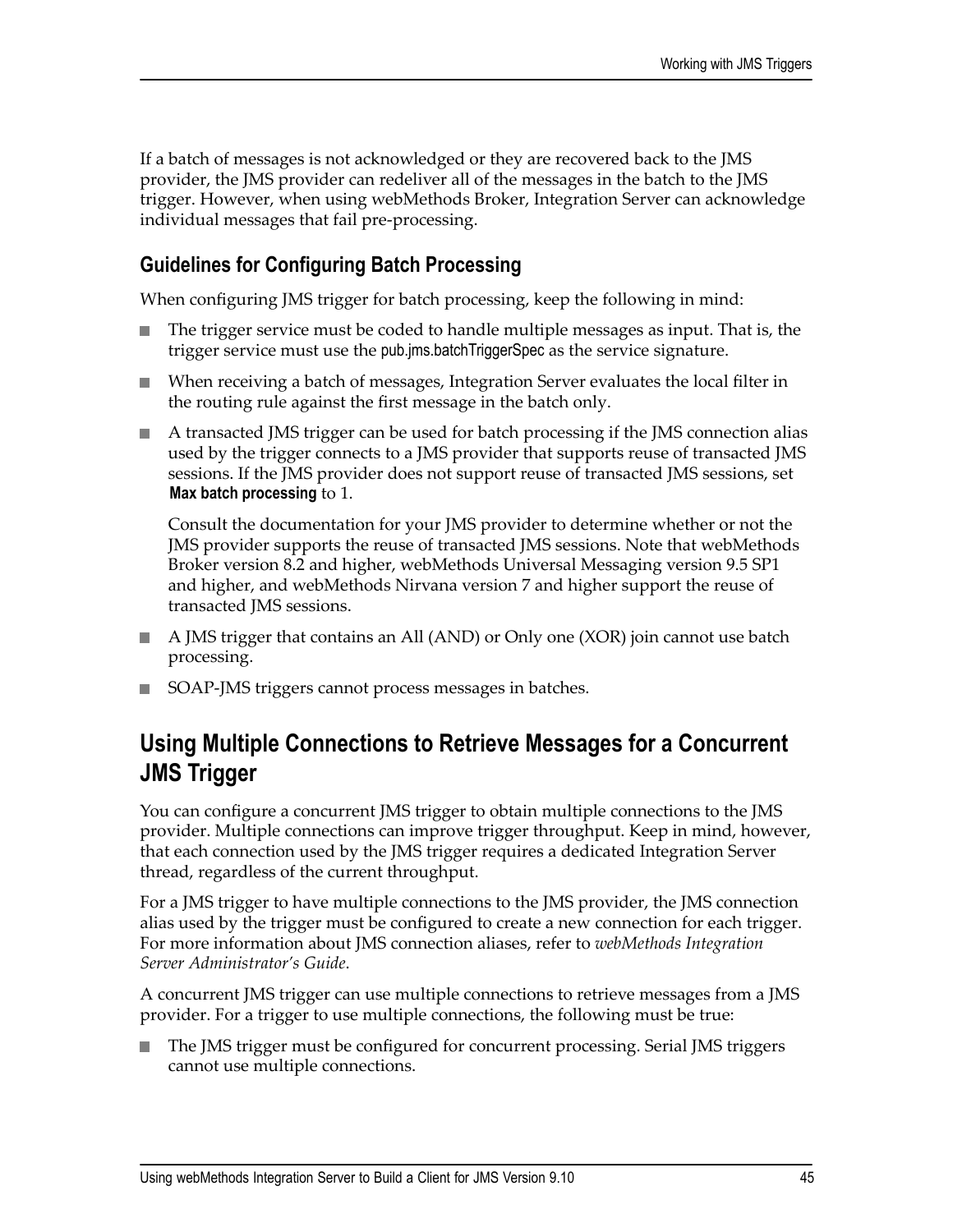- The JMS trigger must receive messages from a queue or from a topic with a durable subscriber. JMS triggers that receive messages from non-durable subscribers (topics) cannot use multiple connections.
- The JMS trigger must not have the **Ignore locally published** option selected when n. the JMS connection alias is configured to use the **Create New Connection per Trigger** option. For the JMS trigger to ignore locally published messages, the publisher and subscriber must share the same connection. When the JMS connection alias uses multiple connections per trigger, the publisher and subscriber will not share the same connection.
- The JMS connection alias used by the JMS trigger must be configured to create an T. individual connection for each trigger. To configure a JMS alias to create individual connections for each JMS trigger, select the **Create New Connection per Trigger** option on the **Settings > Messaging > JMS Settings > JMS Connection Alias** screen on Integration Server Administrator.
- **Note:** When using multiple connections to the Broker, Integration Server uses a different client ID for each JMS trigger that uses the JMS connection alias. However, when Integration Server connects to other JMS providers, it uses the same client ID for each connection. Some JMS providers do not permit multiple connections to use the same client ID to retrieve messages from a Topic with a durable subscriber. Review the JMS provider documentation before configuring the use of multiple connections for a JMS connection alias and any concurrent JMS triggers that use the JMS connection alias.

# **Retrieving Multiple Messages for a JMS Trigger with Each Request**

You can instruct Integration Server to retrieve multiple messages for a JMS trigger with each request by using the prefetch cache. When a JMS trigger is configured to use the prefetch cache, Integration Server retrieves multiple messages for the trigger each time Integration Server requests more messages from the Broker. When the JMS trigger needs a new message to process, the JMS trigger retrieves the message from the local, prefetched cache instead of requesting a new message from the Broker. Use of the prefetch cache may improve performance of the JMS trigger because it reduces the time spent retrieving messages for the JMS trigger.

Using the prefetch cache is most likely to improve performance for JMS triggers that process many small messages and have trigger services that execute quickly. If the JMS trigger receives large messages or the JMS trigger has long-running trigger services, using the prefetch cache may increase the overall time needed to retrieve and process a message. For JMS triggers that fit this use case, including concurrent JMS triggers, reducing the number of prefetched messages may actually decrease the time needed to retrieve and process a message. You may need to set the number of prefetched messages to 1 (one).

**Note:** This prefetch cache can be used with JMS triggers that receive messages from Broker only.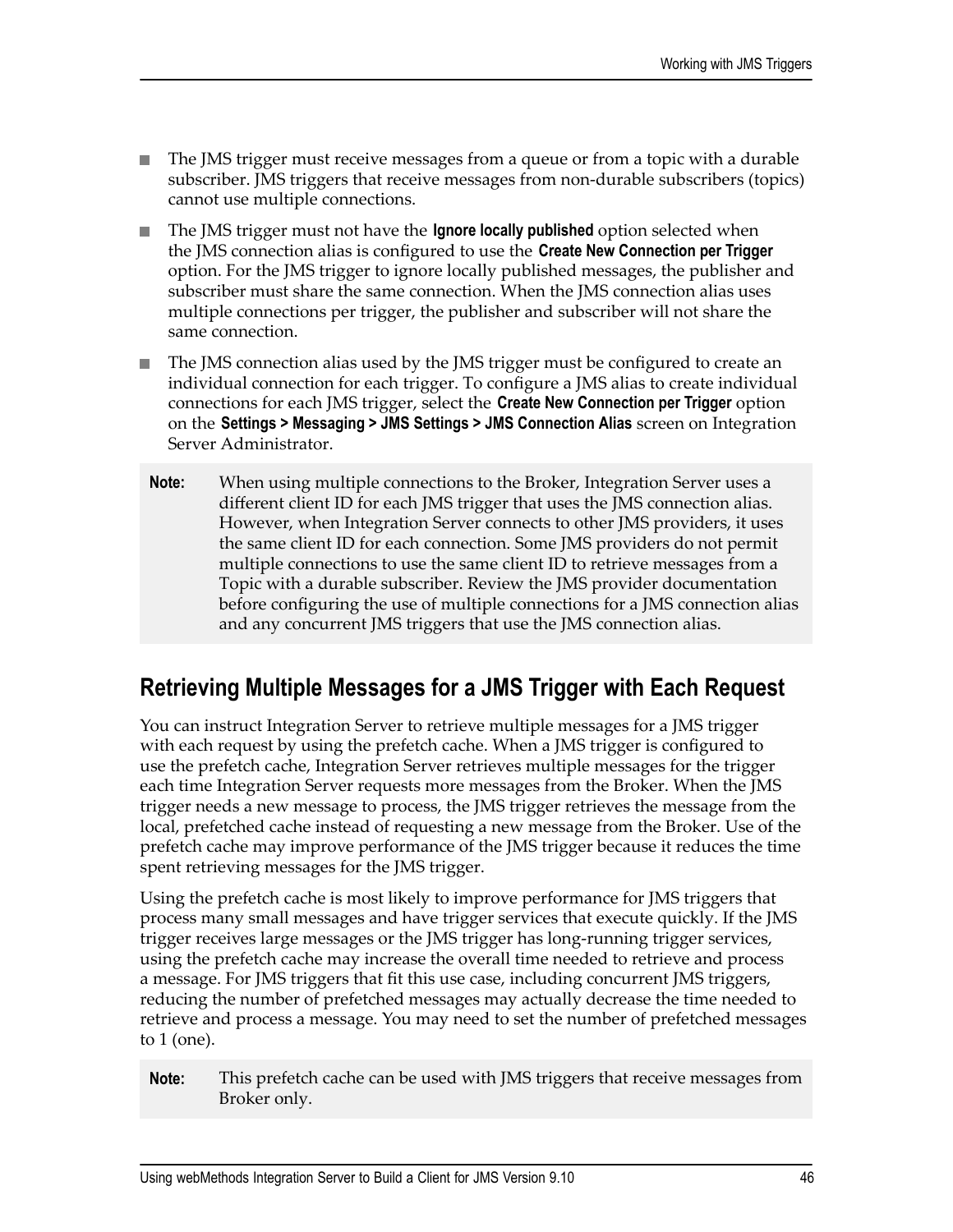The use of the prefetch cache for a JMS trigger and the number of messages Integration Server might retrieve with each request are determined by the **Max prefetch size** property for the JMS trigger and the value of the watt.server.jms.trigger.maxPrefetchSize parameter.

- When the **Max prefetch size** property is greater than 0, Integration Server uses the prefetch cache with the JMS trigger. The **Max prefetch size** property value specifies the number of messages that Integration Server might retrieve and cache for the trigger. The default is 10.
- When the **Max prefetch size** property is set to -1, Integration Server uses the prefetch cache with the JMS trigger. The watt.server.jms.trigger.maxPrefetchSize parameter value determines how many messages Integration Server might retrieves and cache for the JMS trigger.
- When the **Max prefetch size** property is set to 0, Integration Server does not use the prefetch cache with the JMS trigger.

When the prefetch cache is in use and the number of messages retrieved by Integration Server is greater than one, the same server thread might process all of the messages retrieved by the prefetch request. This is true even for concurrent JMS triggers. The first thread for the concurrent JMS trigger processes the first set of prefetched messages. The second thread for the concurrent JMS trigger processes the second set of prefetched messages.

For example, suppose that the number of available messages is 22, **Max execution threads** is 4, and **Max prefetch size** is 10. In the initial request for messages, the first server thread may retrieve 10 messages. The same server thread will process these first 10 messages. The second server thread may retrieve 10 messages, all of which will be processed by the second server thread. The third server thread may retrieve the remaining 2 messages, both of which will be processed by the third server thread. While the concurrent JMS trigger can use up to 4 server threads, Integration Server might use only 3 server threads to retrieve and process messages due to the way in which a JMS trigger processes prefetched messages. A concurrent JMS trigger will use all of the configured execution threads to process messages only when the number of messages on the Broker is greater than the number of messages that can be prefetched.

**Note:** When you are working with a cluster of Integration Servers, the prefetch behavior might appear at first to be misleading. For example, suppose that you have a cluster of two Integration Servers. Each Integration Server contains the same JMS trigger. Twenty messages are sent to a destination from which JMS trigger receives messages. It might be expected the JMS trigger on Integration Server 1 will receive the first message, the JMS trigger on Integration Server 2 will receive the second message, and so forth. However, what may happen is that the JMS trigger on Integration Server 1 will receive the first 10 messages and the JMS trigger on Integration Server 2 will receive the second 10 messages.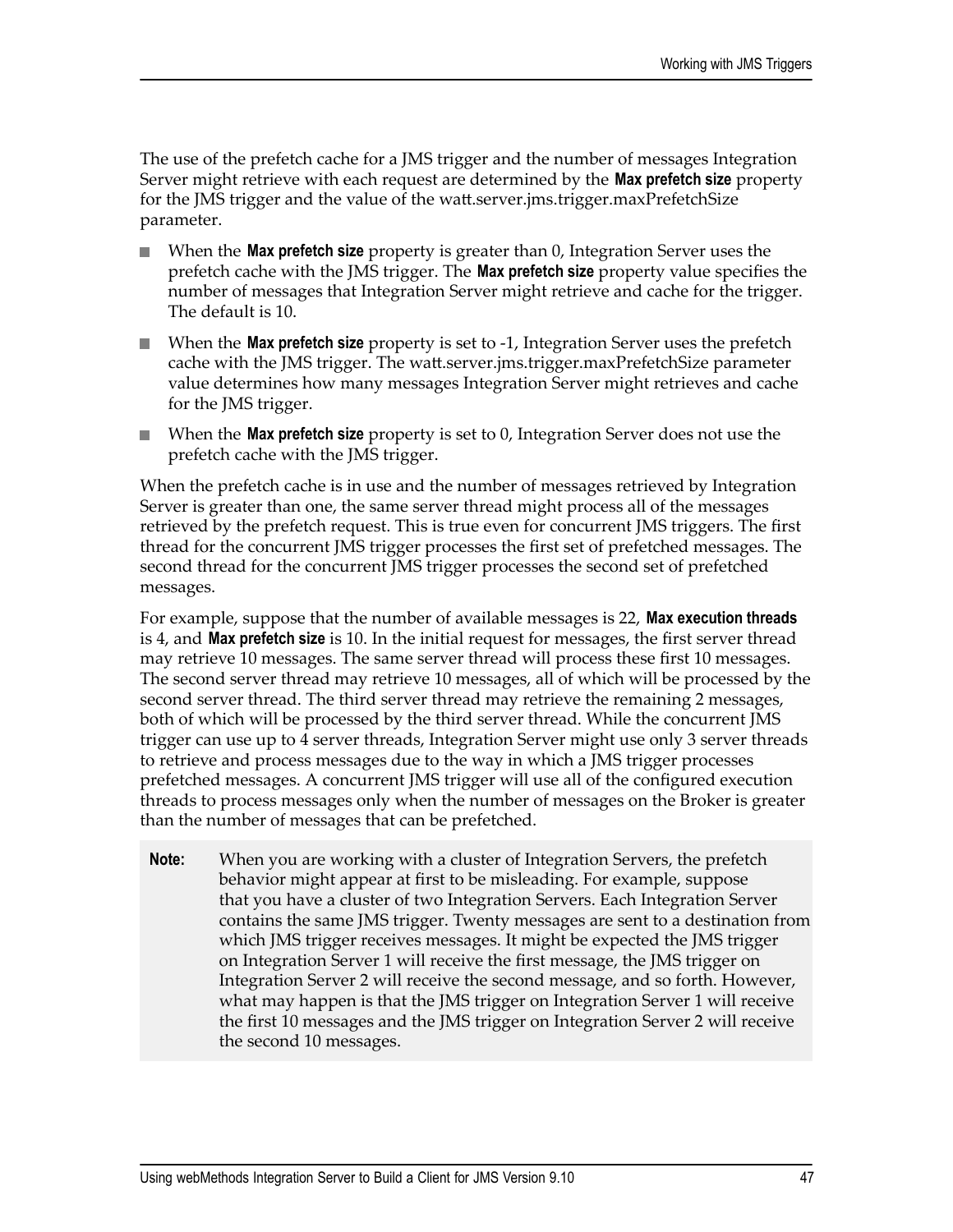# **Configuring Message Processing**

Keep the following points in mind when configuring message processing for a JMS trigger:

- n. You can configure a standard JMS trigger and its associated trigger service to process a group or "batch" of messages at one time. For information about batch processing, see ["About Batch Processing for Standard JMS Triggers" on page 44](#page-43-0) and ["Guidelines for Configuring Batch Processing" on page 45](#page-44-1).
- If the JMS provider from which the JMS trigger retrieves messages does not support concurrent access by durable subscribers, you must set the **Max execution threads** property to 1 for the concurrent JMS trigger. Consult the documentation for your JMS provider for more information.
- Non-durable subscribers, i.e., JMS triggers that subscribe to topics but do not specify  $\Box$ a durable subscriber, cannot receive messages in a load-balanced fashion. Because it is possible for a JMS trigger using a non-durable subscriber to process duplicates of a message, set **Max execution threads** to 1.
- For a destination that acts as a shared state client, the serial processing mode corresponds to a shared state order mode of publisher; a concurrent processing mode corresponds to a shared state order mode of none.
- If you use webMethods Broker as the JMS provider, changing the message  $\overline{\phantom{a}}$ processing mode for a JMS trigger can create a mismatch with the corresponding destination on the Broker. If you do not use Designer to make the changes, you need to use the Broker interface of My webMethods to update the destination.
- A concurrent JMS trigger can use multiple connections to retrieve messages from the JMS provider. For information about requirements for using multiple connections, see "Using Multiple [Connections](#page-44-0) to Retrieve Messages for a Concurrent JMS Trigger" [on page 45](#page-44-0).
- You can only use the **Max prefetch** property with webMethods Broker.

#### **To configure message processing for a JMS trigger**

- 1. In the Package Navigator view of Designer, open the JMS trigger for which you want to specify message processing.
- 2. In the Properties view, under **Messaging processing**, next to **Processing mode**, select one of the following:

| Select | To                                                                                                      |
|--------|---------------------------------------------------------------------------------------------------------|
| Serial | Specify that Integration Server should process messages<br>received by the trigger one after the other. |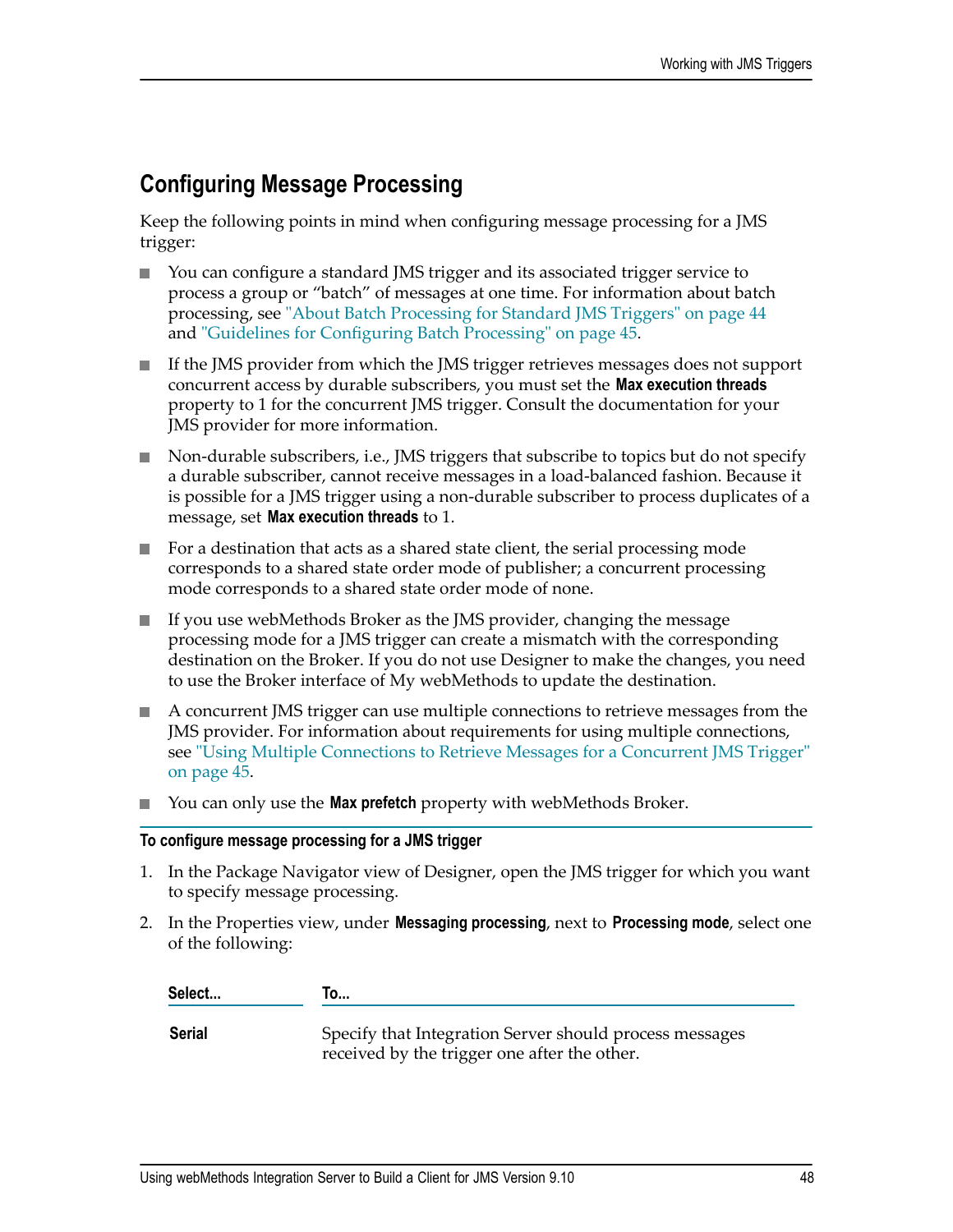| Select            | To                                                                                                                                    |
|-------------------|---------------------------------------------------------------------------------------------------------------------------------------|
| <b>Concurrent</b> | Specify that Integration Server should process multiple<br>messages for this trigger at one time.                                     |
|                   | In the Max execution threads property, specify the maximum<br>number of messages that Integration Server can process<br>concurrently. |

- 3. If you want this trigger to perform batch processing, next to **Max batch messages**, specify the maximum number of messages that the trigger service can receive at one time. If you do not want the trigger to perform batch processing, leave this property set to 1. The default is 1.
- 4. If you want this trigger to use multiple connections to receive messages from the JMS provider, next to **Connection count**, specify the number of connections you want the JMS trigger to make to the JMS provider. The default is 1.
- 5. If you want Integration Server to use the prefetch cache with this JMS trigger, in the Properties view, under **webMethods Broker** do one of the following for **Max prefetch size**:
	- $\overline{\phantom{a}}$ Specify the number of messages you want Integration Server to retrieve and cache for this JMS trigger. The default is 10 messages.
	- Specify -1 if you want the value of watt.server.jms.trigger.maxPrefetchSize parameter to determine how many messages Integration Server retrieves and caches for the JMS trigger.
	- $\mathcal{L}_{\mathcal{A}}$ Specify 0 if you do not want to use the prefetch cache with this JMS trigger.
- 6. Click **File > Save**.

If the destination is Queue or Topic (Durable Subscriber) and the JMS trigger is connected to the queue or durable subscriber, Designer prompts you to update the corresponding destination on the Broker with the changed shared state order mode, click **Yes** to update the destination. Click **No** to skip the destination update. Note that messages might be lost while Designer and Integration Server make the update because Integration Server deletes and recreates the subscription as part of the update.

**Note:** A JMS trigger is connected to the Broker when the specified JMS connection alias is enabled and connected to the Broker.

# **Fatal Error Handling for Non-Transacted JMS Triggers**

You can specify that Integration Server suspend a JMS trigger automatically if a fatal error occurs during trigger service execution. A fatal error occurs when the trigger service ends because of an exception.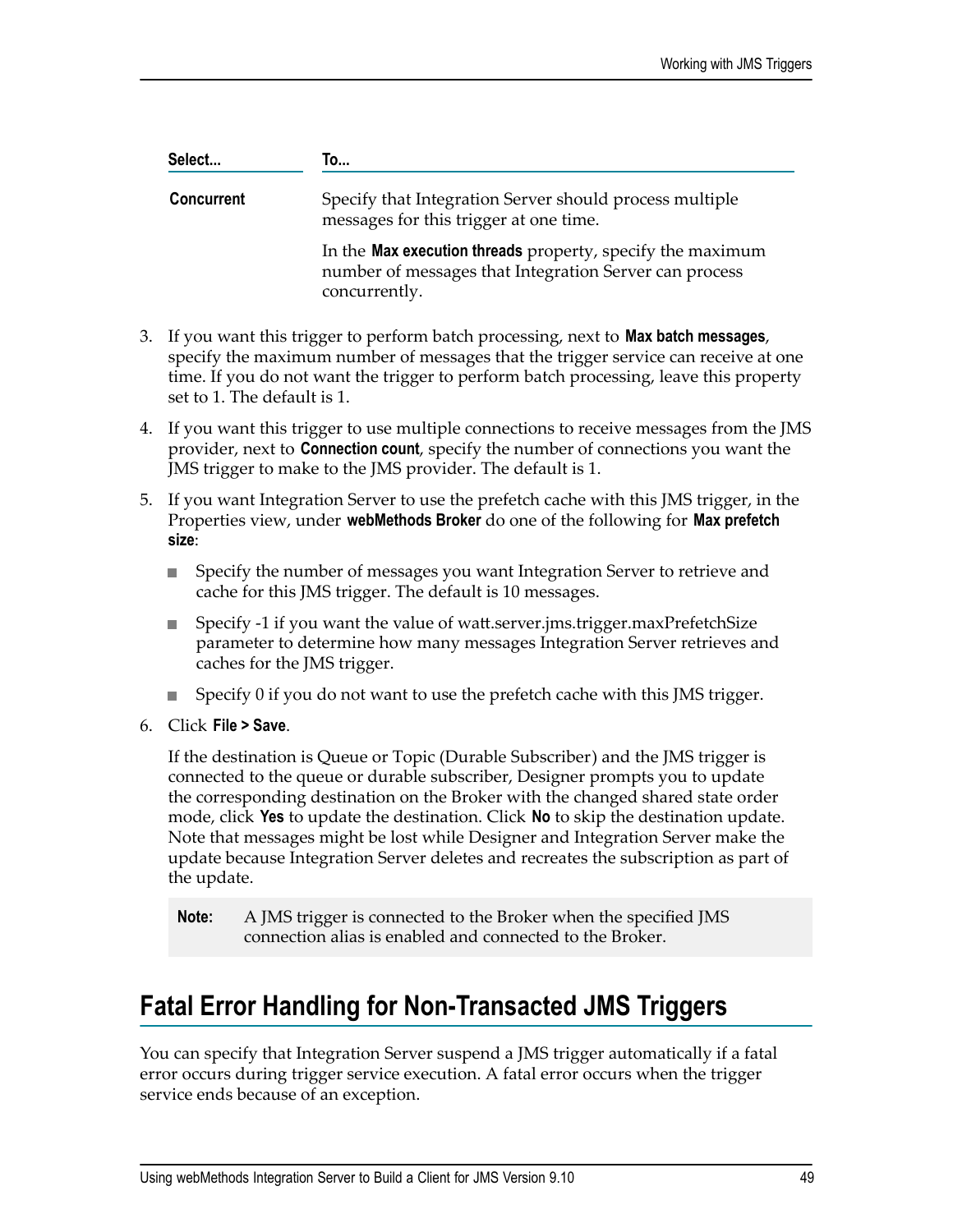If a trigger service ends because of an exception, and you configured the JMS trigger to suspend on fatal errors, Integration Server suspends the trigger and acknowledges the message to the JMS provider. The JMS trigger remains suspended until one of the following occurs:

- You enable the trigger using the pub.trigger:enableJMSTriggers service. п
- You enable the trigger using Integration Server Administrator.
- Integration Server restarts or the package containing the trigger reloads. (When n. Integration Server suspends a trigger because of a fatal error, Integration Server considers the change to be temporary. For more information about temporary vs. permanent state changes for triggers, see *webMethods Integration Server Administrator's Guide*.)

Automatic suspension of a trigger can be especially useful for serial triggers that are designed to process a group of messages in a particular order. If the trigger service ends in error while processing the first message, you might not want the trigger to proceed with processing the subsequent messages in the group. If Integration Server automatically suspends the trigger, you have an opportunity to determine why the trigger service did not execute successfully.

**Important:** If you disable or suspend a SOAP-JMS trigger that acts as a listener for one or more provider web service descriptors, Integration Server will not retrieve any messages for those web service descriptors until the trigger is enabled.

You can handle the exception that causes the fatal error by configuring Integration Server to generate JMS retrieval failure events for fatal errors and by creating an event handler that subscribes to JMS retrieval failure events. Integration Server passes the event handler the contents of the JMS message as well as information about the exception.

Integration Server handles fatal errors for transacted JMS differently than for nontransacted JMS triggers. For information about fatal error handling for transacted JMS triggers, see ["Fatal Error Handling for Transacted JMS Triggers" on page 65](#page-64-0).

# **Configuring Fatal Error Handling for Non-Transacted JMS Triggers**

#### **To configure fatal error handling for a non-transacted JMS trigger**

- 1. In the Package Navigator view of Designer, open the JMS trigger for which you want to specify document processing.
- 2. In the Properties view, under **Fatal error handling**, set the **Suspend on error** property to **True** if you want Integration Server to suspend the trigger when a trigger service ends with an error. Otherwise, select **False**. The default is **False**.
- 3. Click **File > Save**.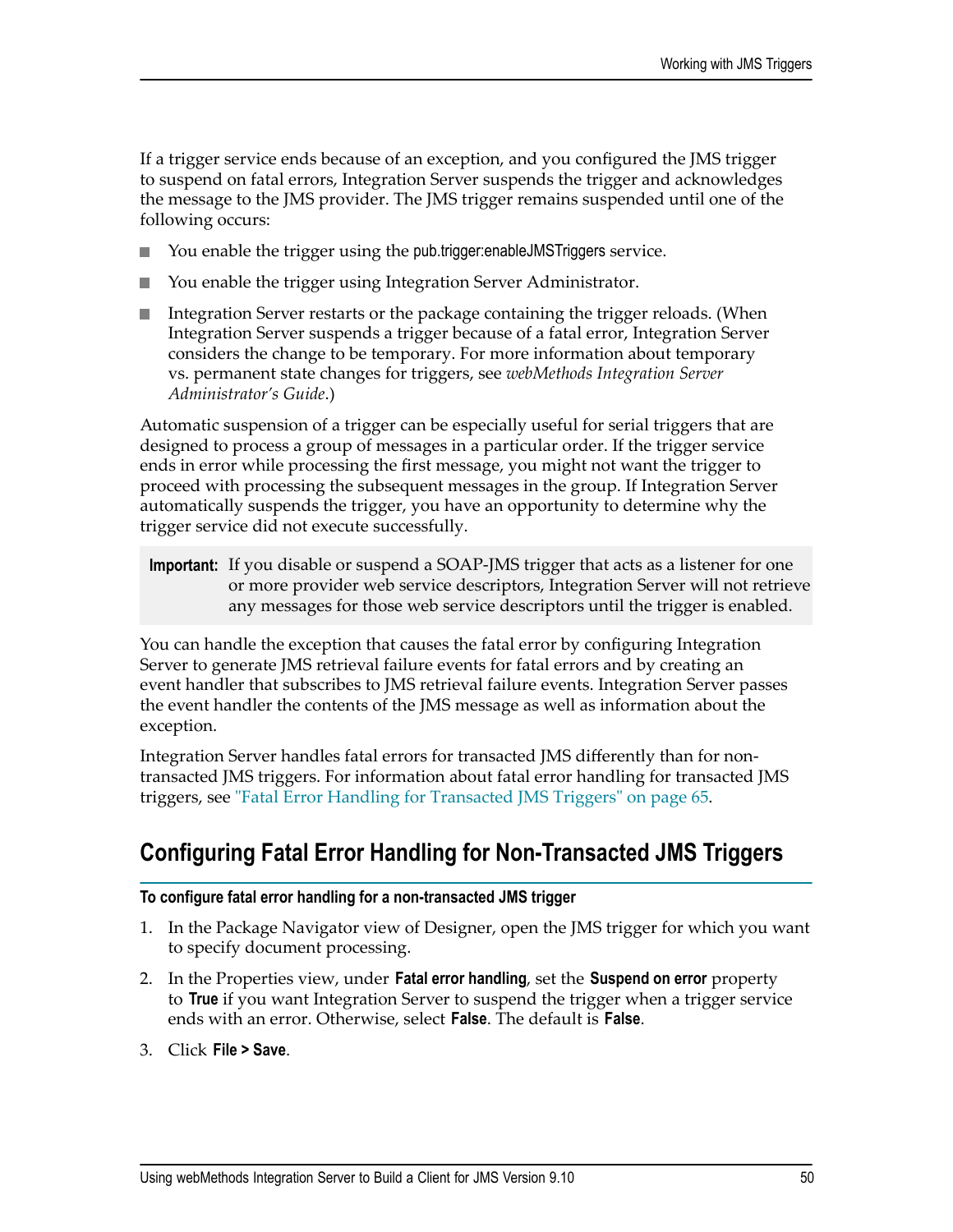# **Transient Error Handling for Non-Transacted JMS Triggers**

When building a JMS trigger, you can specify what action Integration Server takes when the trigger service fails because of a transient error caused by a run-time exception. A *transient error* is an error that arises from a temporary condition that might be resolved or corrected quickly, such as the unavailability of a resource due to network issues or failure to connect to a database. Because the condition that caused the trigger service to fail is temporary, the trigger service might execute successfully if Integration Server waits and then re-executes the service.

A *run-time exception* (specifically, an ISRuntimeException) occurs in the following situations:

- The trigger service catches and wraps a transient error and then re-throws it as an n. ISRuntimeException.
- The web service operation that processes the message received by a SOAP-JMS trigger catches and wraps a transient error and then re-throws it as an ISRuntimeException.
	- **Note:** For a service handler invoked by a SOAP-JMS trigger, Integration Server treats all errors as fatal. Service handlers invoked by SOAP-JMS triggers cannot be retried.
- $\blacksquare$  A pub.jms:send, pub.jms:sendAndWait, or pub.jms:reply service fails because a resource (such as the JNDI provider or JMS provider) is not available.
- If the JMS provider is not available, and the settings for the pub.jms\* service indicate that Integration Server should write messages to the client side queue, Integration Server does not throw an ISRuntimeException.
- A transient error occurs on the back-end resource for an adapter service. Adapter m. services built on Integration Server 6.0 or later, and based on the ART framework, detect and propagate exceptions that signal a retry automatically if a transient error is detected on their back-end resource.
- **Note:** A web service connector that sends a JMS message can throw an ISRuntimeException, such as when the JMS provider is not available. However, Integration Server automatically places the ISRuntimeException in the *fault* document returned by the web service connector. If you want the parent flow service to catch the transient error and re-throw it as an ISRuntimeException, you must code the parent flow service to check the *fault* document for an ISRuntimeException and then throw an ISRuntimeException explicitly.

You can also configure Integration Server and/or a JMS trigger to handle transient errors that occur during trigger preprocessing. The trigger preprocessing phase encompasses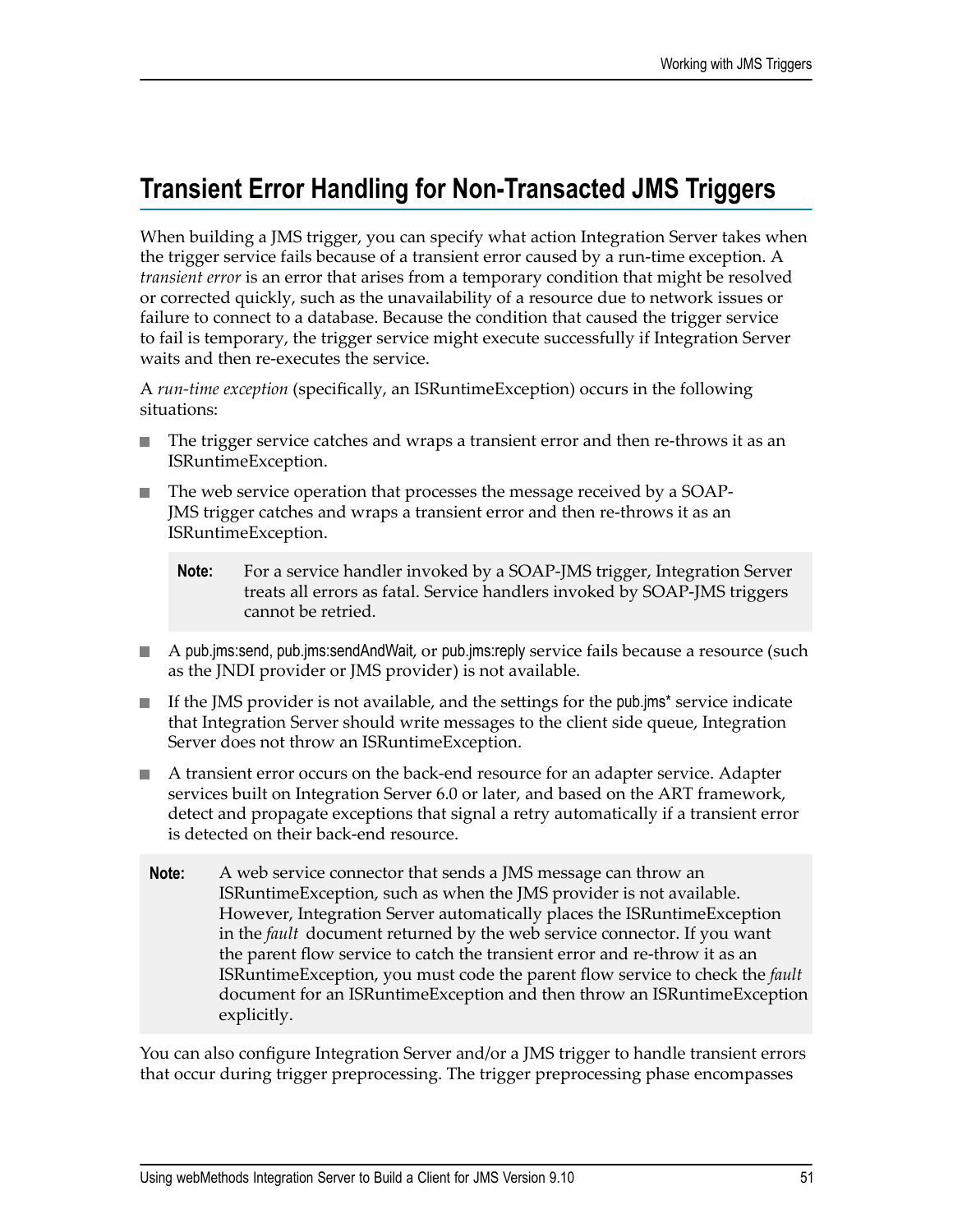the time from when a trigger first receives a message from it's local queue on Integration Server to the time the trigger service executes.

For more information about transient error handling for trigger preprocessing, see ["Transient Error Handling During Trigger Preprocessing" on page 111.](#page-110-0)

## **About Retry Behavior for Trigger Services**

When you configure transient error handling for a non-transacted JMS trigger, you specify the following retry behavior:

- Whether Integration Server should retry trigger services for the standard JMS trigger. Keep in mind that a trigger service can retry only if it is coded to throw ISRuntimeExceptions. For more information, see ["Service Requirements for Retrying](#page-51-0) [a Trigger Service" on page 52](#page-51-0).
- For a SOAP-JMS trigger, whether Integration Server should retry web service П operation that throw and an ISRuntimeException.
	- **Note:** Integration Server does not apply the SOAP-JMS trigger transient error handling behavior to service handlers executed as part of processing web services. Integration Server treats all errors thrown by service handler as fatal errors.
- $\blacksquare$  The maximum number of retry attempts Integration Server should make for each trigger service.
- $\blacksquare$  The time interval between retry attempts.
- How to handle a retry failure. That is, you can specify what action Integration Server takes if all the retry attempts are made and the trigger service or web service operation still fails because of an ISRuntimeException. For more information about handling retry failures, see ["Handling Retry Failure" on page 53](#page-52-0).

# <span id="page-51-0"></span>**Service Requirements for Retrying a Trigger Service**

To be eligible for retry, the trigger service or web service operation must do one of the following to catch a transient error and re-throw it as an ISRuntimeException:

- П If the trigger service or web service operation is a flow service, the trigger service must invoke pub.flow:throwExceptionForRetry. For more information about the pub.flow:throwExceptionForRetry, see the *webMethods Integration Server Built-In Services Reference*.
- If the trigger service or web service operation is written in Java, the service can use com.wm.app.b2b.server.ISRuntimeException(). For more information about constructing ISRuntimeExceptions in Java services, see the *webMethods Integration Server Java API Reference* for the com.wm.app.b2b.server.ISRuntimeException class.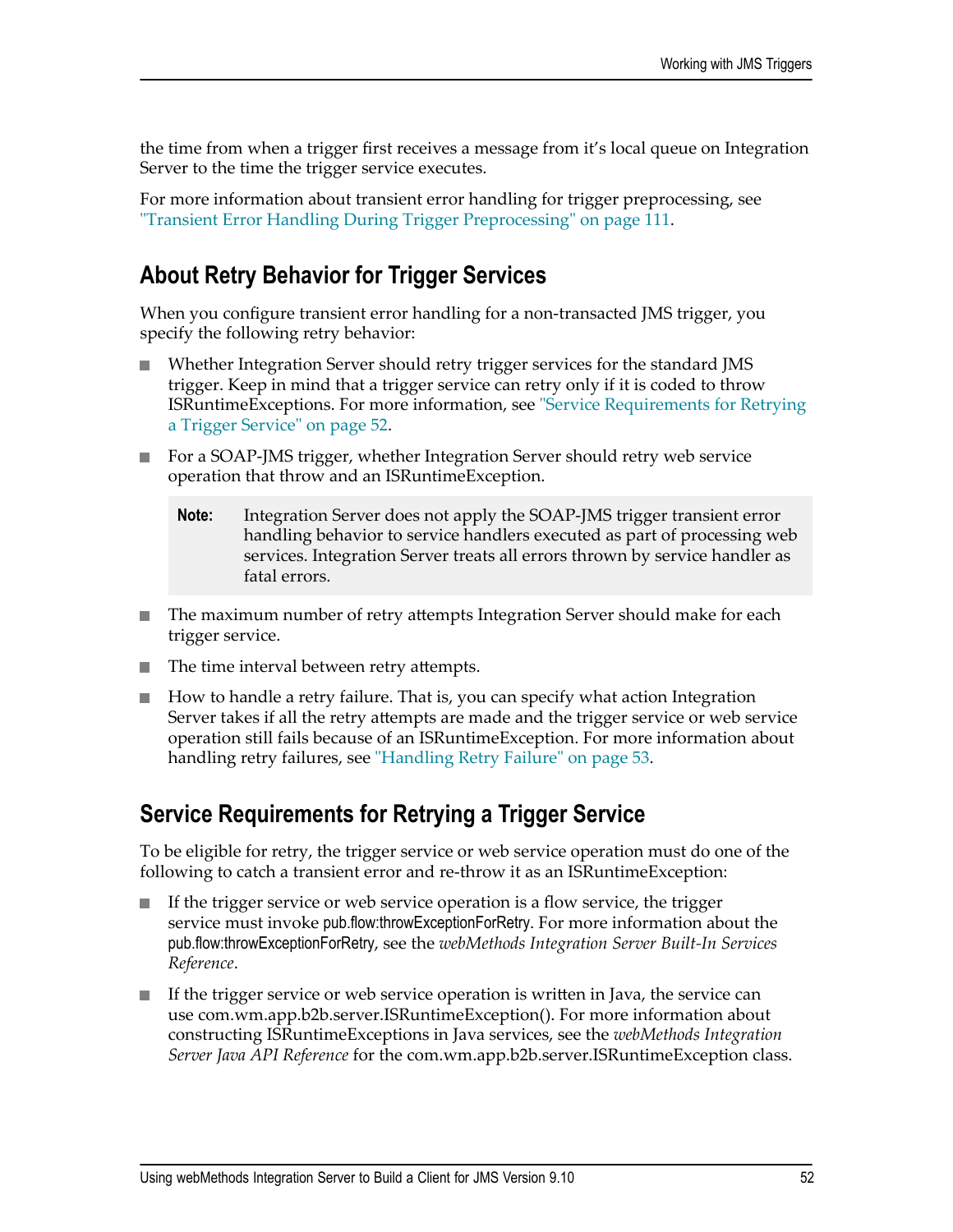When a service invokes a pub.jms\* service that sends a JMS message and the service fails because a resource needed by the pub.jms\* service is not available, Integration Server automatically detects and propagates an ISRuntimeException.

Adapter services built on Integration Server 6.0 or later, and based on the ART framework, detect and propagate exceptions that signal a retry if a transient error is detected on their back-end resource. This behavior allows for the automatic retry when the service functions as a trigger service.

**Note:** Integration Server does not retry a trigger service that fails because a ServiceException occurred. A ServiceException indicates that there is something functionally wrong with the service. A service can throw a ServiceException using the EXIT step.

# <span id="page-52-0"></span>**Handling Retry Failure**

*Retry failure* occurs for a standard JMS trigger when Integration Server makes the maximum number of retry attempts and the trigger service still fails because of an ISRuntimeException. Retry failure occurs for a SOAP-JMS trigger when Integration Server makes the maximum number of retry attempts to process a web service operation and the operation still fails because of an ISRuntimeException.

When you configure retry properties, you can specify one of the following actions to determine how Integration Server handles retry failure for a trigger.

- **Throw exception.** When Integration Server exhausts the maximum number of retry attempts, Integration Server treats the last trigger service or web service operation failure as a service error. This is the default behavior.
- **Suspend and retry later.** When Integration Server reaches the maximum number of retry attempts, Integration Server suspends the trigger and then retries the trigger service or web service operation at a later time.

### **Overview of Throw Exception for Retry Failure**

The following table provides an overview of how Integration Server handles retry failure when the **Throw exception** option is selected.

| <b>Step</b> | <b>Description</b>                                                                                                                           |
|-------------|----------------------------------------------------------------------------------------------------------------------------------------------|
|             | Integration Server makes the final retry attempt and the trigger service or<br>web service operation fails because of an ISRuntimeException. |
|             | Integration Server treats the last trigger service or web service operation<br>failure as a ServiceException.                                |
|             | Integration Server rejects the message.                                                                                                      |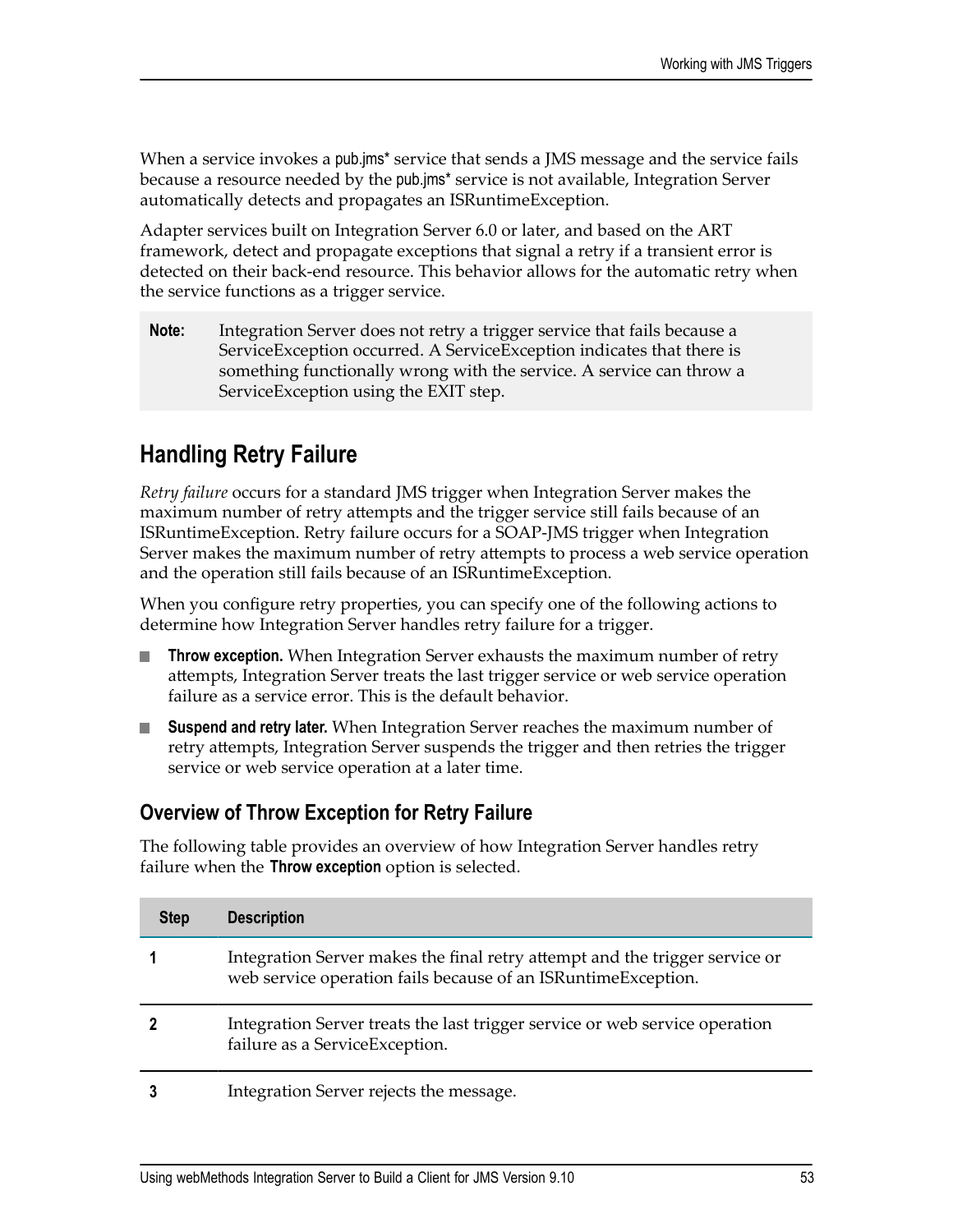| <b>Step</b> | <b>Description</b>                                                                                                                                                                                               |
|-------------|------------------------------------------------------------------------------------------------------------------------------------------------------------------------------------------------------------------|
|             | If the message is persistent, Integration Server returns an<br>acknowledgement to the JMS provider.                                                                                                              |
|             | Integration Server generates a JMS retrieval failure event if the<br>watt.server.jms.trigger.raiseEventOnRetryFailure property is set to true<br>(the default).                                                  |
|             | If the JMS trigger is configured to suspend on error when a fatal<br>error occurs, Integration Server suspends the JMS trigger. Otherwise,<br>Integration Server processes the next message for the JMS trigger. |
|             |                                                                                                                                                                                                                  |

In summary, the default retry failure behavior (**Throw exception**) rejects the message and allows the trigger to continue with message processing when retry failure occurs for a trigger service.

### **Overview of Suspend and Retry Later for Retry Failure**

The following table provides more information about how the **Suspend and retry later** option works.

| <b>Step</b> | <b>Description</b>                                                                                                                                                                                                                                                                                                                                                                                                                                                                                                                                                                                                                                      |  |
|-------------|---------------------------------------------------------------------------------------------------------------------------------------------------------------------------------------------------------------------------------------------------------------------------------------------------------------------------------------------------------------------------------------------------------------------------------------------------------------------------------------------------------------------------------------------------------------------------------------------------------------------------------------------------------|--|
|             | Integration Server makes the final retry attempt and the trigger service or<br>web service operation fails because of an ISRuntimeException.                                                                                                                                                                                                                                                                                                                                                                                                                                                                                                            |  |
| 2           | Integration Server suspends the JMS trigger temporarily.                                                                                                                                                                                                                                                                                                                                                                                                                                                                                                                                                                                                |  |
|             | The change to the trigger state is temporary. Message processing<br>Note:<br>will resume for the trigger if Integration Server restarts, the trigger<br>is enabled or disabled, or the package containing the trigger<br>reloads. You can also enable triggers manually using Integration<br>Server Administrator or by invoking the pub.trigger:enableJMSTriggers<br>service.<br>Important: If you disable or suspend a SOAP-JMS trigger that acts as a<br>listener for one or more provider web service descriptors,<br>Integration Server will not retrieve any messages for those web<br>service descriptors until the SOAP-JMS trigger is enabled. |  |
| 3           | Integration Server recovers the message back to the JMS provider. This<br>indicates that the required resources are not ready to process the message<br>and makes the message available for processing at a later time. For serial<br>triggers, it also ensures that the message maintains its position at the top<br>of trigger queue.                                                                                                                                                                                                                                                                                                                 |  |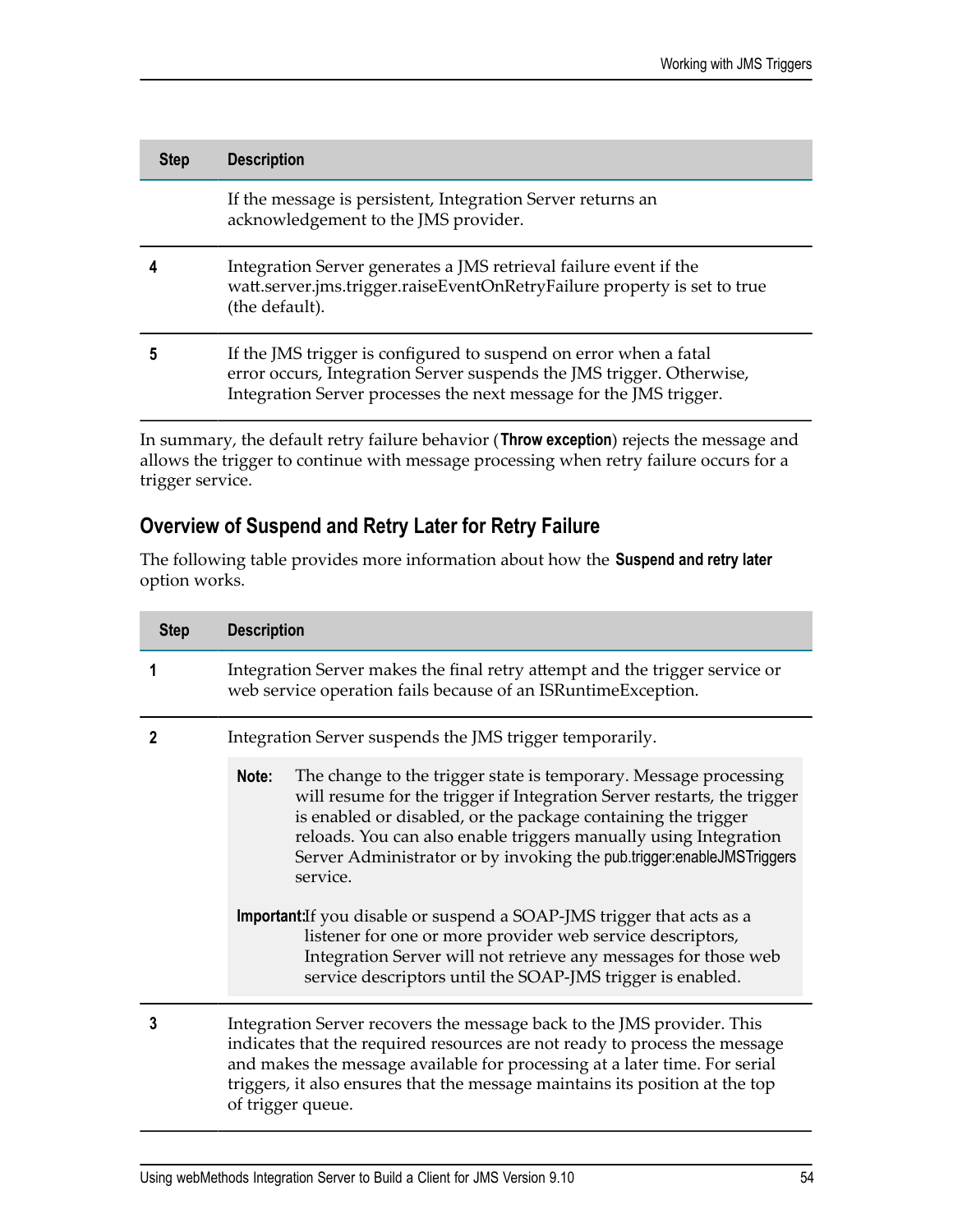| <b>Step</b> | <b>Description</b>                                                                                                                                                                                                                                                                                                                                                                                                        |                                                                                                                                                                           |  |
|-------------|---------------------------------------------------------------------------------------------------------------------------------------------------------------------------------------------------------------------------------------------------------------------------------------------------------------------------------------------------------------------------------------------------------------------------|---------------------------------------------------------------------------------------------------------------------------------------------------------------------------|--|
| 4           | Optionally, Integration Server schedules and executes a resource<br>monitoring service. A resource monitoring service is a service that you<br>create to determine whether the resources associated with a trigger<br>service are available. A resource monitoring service returns a single<br>output parameter named is Available.                                                                                       |                                                                                                                                                                           |  |
| 5           | If the resource monitoring service indicates that the resources are<br>available (that is, the value of <i>is Available</i> is true), Integration Server<br>enables the trigger. Message processing and message retrieval resume for<br>the JMS trigger.                                                                                                                                                                  |                                                                                                                                                                           |  |
|             | If the resource monitoring service indicates that the resources are not<br>available (that is, the value of isAvailable is false), Integration Server waits<br>a short time interval (by default, 60 seconds) and then re-executes the<br>resource monitoring service. Integration Server continues executing the<br>resource monitoring service periodically until the service indicates the<br>resources are available. |                                                                                                                                                                           |  |
|             | Tip:                                                                                                                                                                                                                                                                                                                                                                                                                      | You can change the frequency with which the resource<br>monitoring service executes by modifying the value of the<br>watt.server.jms.trigger.monitoringInterval property. |  |
| 6           | After Integration Server resumes the JMS trigger, Integration Server<br>passes the message to the trigger. The trigger and trigger service (or web<br>service operation) process the message just as they would any message<br>received by the JMS trigger.                                                                                                                                                               |                                                                                                                                                                           |  |
|             | Note:                                                                                                                                                                                                                                                                                                                                                                                                                     | At this point, the retry count is set to $0$ (zero).                                                                                                                      |  |

In summary, the **Suspend and retry later** option provides a way to resubmit the message programmatically. It also prevents the trigger from retrieving and processing other messages until the cause of the transient error condition has been remedied.

# **Configuring Transient Error Handling for a Non-Transacted JMS Trigger**

The transient error handling and retry behavior that you specify for a non-transacted JMS trigger determines how Integration Server handles retry failure caused by transient errors during trigger service execution. The selected behavior also determines how Integration Server handles transient errors that occur during trigger preprocessing.

For more information about transient error handling for trigger preprocessing, see ["Transient Error Handling During Trigger Preprocessing" on page 111.](#page-110-0)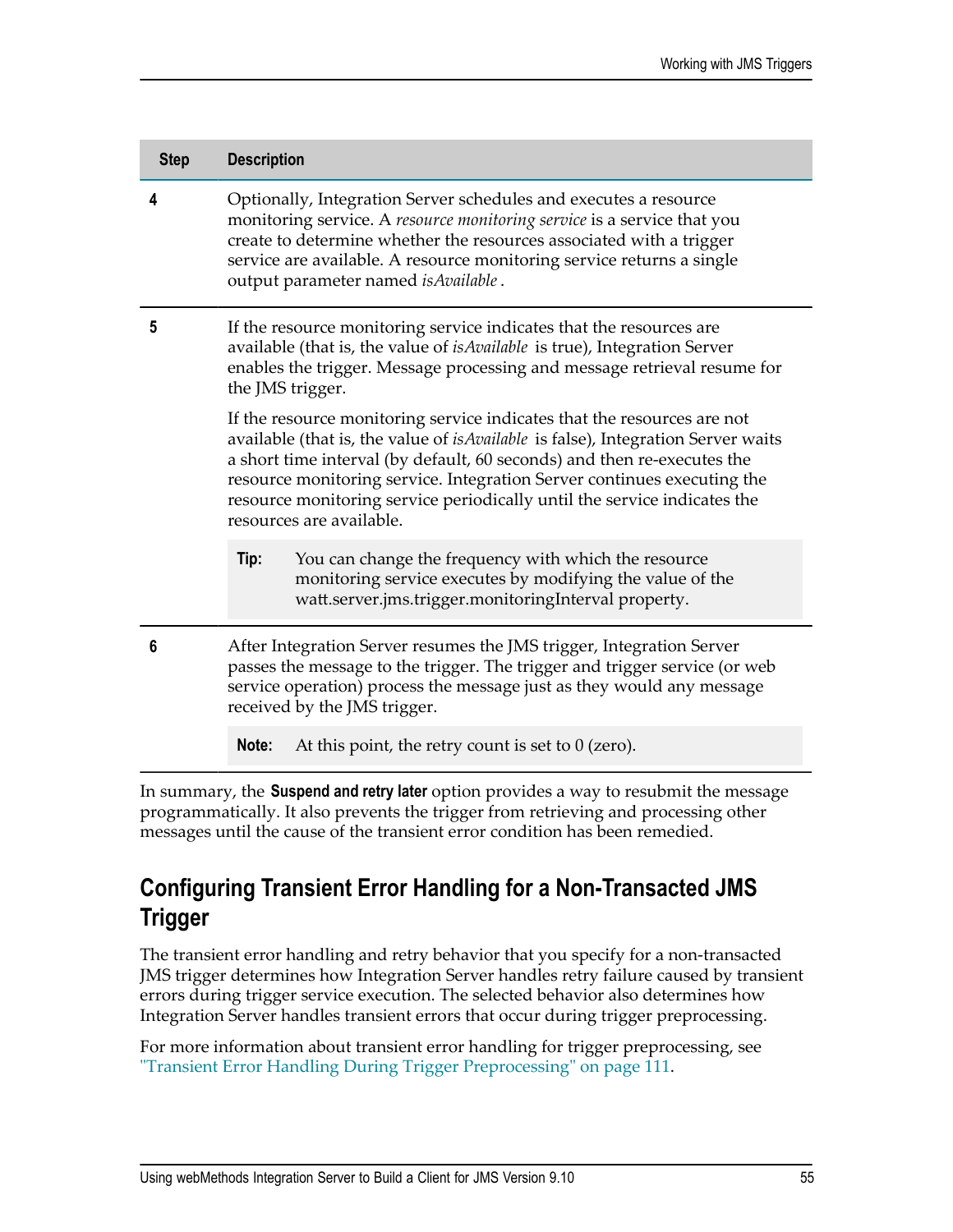**Note:** If you do not configure service retry for a trigger, set the **Max retry attempts** property to 0. Because managing service retries creates extra overhead, setting this property to 0 can improve the performance of services invoked by the trigger.

#### **To configure transient error handling for a non-transacted JMS trigger**

- 1. In the Package Navigator view of Designer, open the JMS trigger for which you want to configure retry behavior.
- 2. In the Properties view, under **Transient error handling**, in the **Max retry attempts field**, specify the maximum number of times Integration Server should attempt to reexecute the trigger service. The default is 0 retries (the trigger service does not retry).
- 3. In the **Retry interval** property, specify the time period the Integration Server waits between retry attempts. The default is 10 seconds.
- 4. Set the **On retry failure** property to one of the following:

| Select                  | To                                                                                                                                                                                                                                                              |  |
|-------------------------|-----------------------------------------------------------------------------------------------------------------------------------------------------------------------------------------------------------------------------------------------------------------|--|
| Throw exception         | Specify that Integration Server should throw a service<br>exception when the last allowed retry attempt ends<br>because of an ISRuntimeException.                                                                                                               |  |
|                         | This is the default.                                                                                                                                                                                                                                            |  |
| Suspend and retry later | Specify that Integration Server should recover the<br>message back to the JMS provider and suspend the<br>trigger when the last allowed retry attempt ends<br>because of an ISRuntimeException.                                                                 |  |
|                         | Note: If you want Integration Server to automatically<br>enable the trigger when the trigger's resources<br>become available, you must provide a resource<br>monitoring service that Integration Server can<br>execute to determine when to resume the trigger. |  |

- 5. If you selected **Suspend and retry later**, then in the **Resource monitoring service** property specify the service that Integration Server should execute to determine the availability of resources associated with the trigger service. Multiple triggers can use the same resource monitoring service. For information about building a resource monitoring service, see *Using webMethods Integration Server to Build a Client for JMS*.
- 6. Click **File > Save**.

Notes: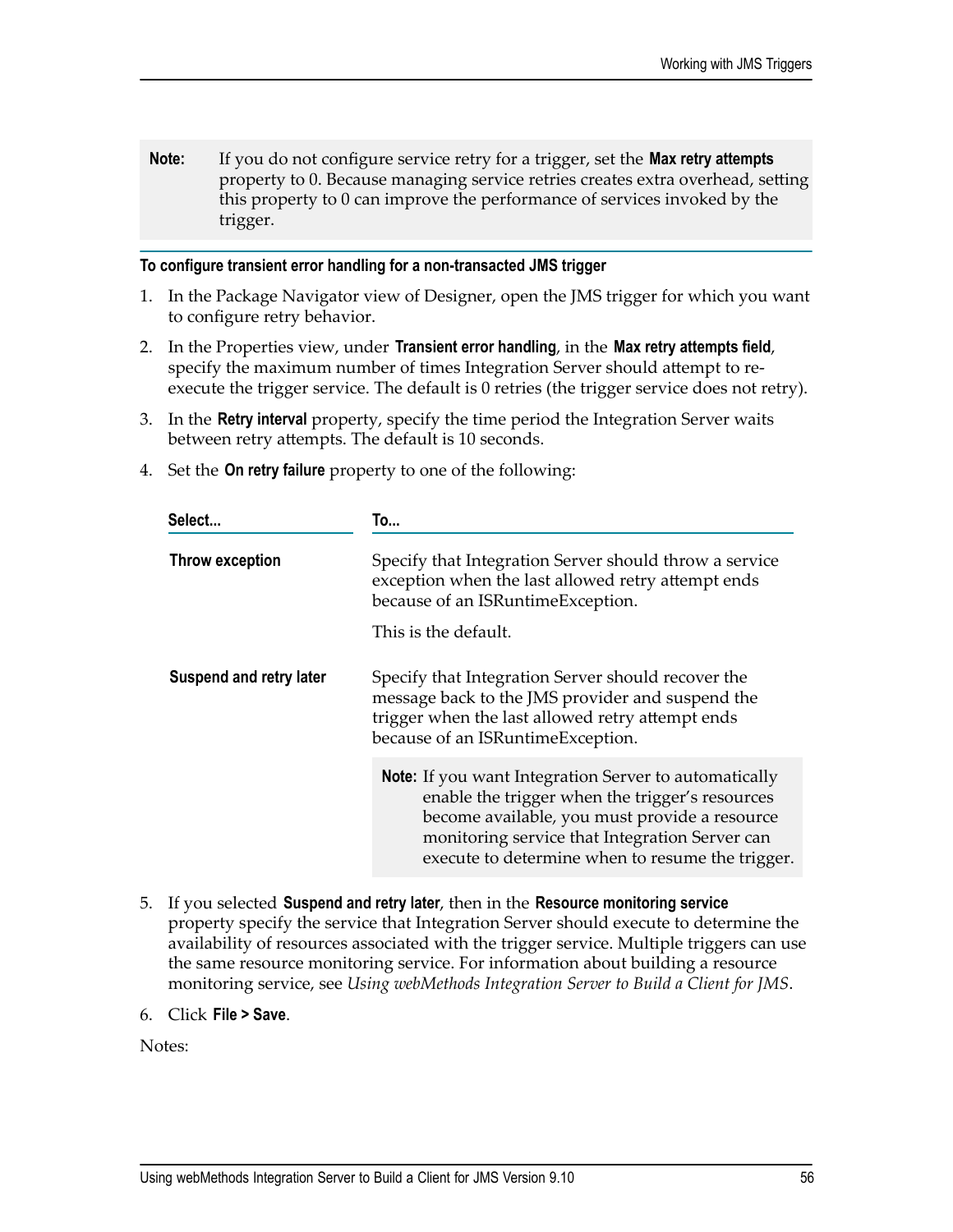- Standard JMS triggers and services can both be configured to retry. When a trigger invokes a service (that is, the service functions as a trigger service), Integration Server uses the trigger retry properties instead of the service retry properties.
- SOAP-JMS triggers and services used as operations in provider web service n. descriptors can both be configured to retry. When a web service operation processes a message received by a SOAP-JMS trigger, Integration Server uses the trigger retry properties instead of the service (operation) retry properties.
- Integration Server does not retry service handlers invoked by a SOAP-JMS trigger.  $\overline{\phantom{a}}$
- When Integration Server retries a trigger service and the trigger service is configured to generate audit data on error, Integration Server adds an entry to the audit log for each failed retry attempt. Each of these entries will have a status of "Retried" and an error message of "Null". However, if Integration Server makes the maximum retry attempts and the trigger service still fails, the final audit log entry for the service will have a status of "Failed" and will display the actual error message. Integration Server makes the audit log entry regardless of which retry failure option the trigger uses.
- $\Box$ Integration Server generates the following journal log message between retry attempts:

[ISS.0014.0031D] Service *serviceName* failed with ISRuntimeException. Retry *x* of *y* will begin in *retryInterval* milliseconds.

■ You can invoke the pub.flow:getRetryCount service within a trigger service to determine the current number of retry attempts made by Integration Server and the maximum number of retry attempts allowed for the trigger service. For more information about the pub.flow:getRetryCount service, see the *webMethods Integration Server Built-In Services Reference*.

# **Exactly-Once Processing for JMS Triggers**

Within Integration Server, exactly-once processing is a facility that ensures one-time processing of a persistent message by a JMS trigger. The trigger does not process duplicates of the message. Integration Server provides exactly-once processing when all of the following are true:

- The message is persistent.  $\mathcal{C}$
- n. The JMS trigger has an acknowledgement mode set to CLIENT ACKNOWLEDGE.
- Exactly-once properties are configured for the JMS trigger. F.
- **Note:** Software AG recommends that if you want to use exactly-once processing for JMS triggers subscribing to topics, make sure the topic uses a durable subscriber.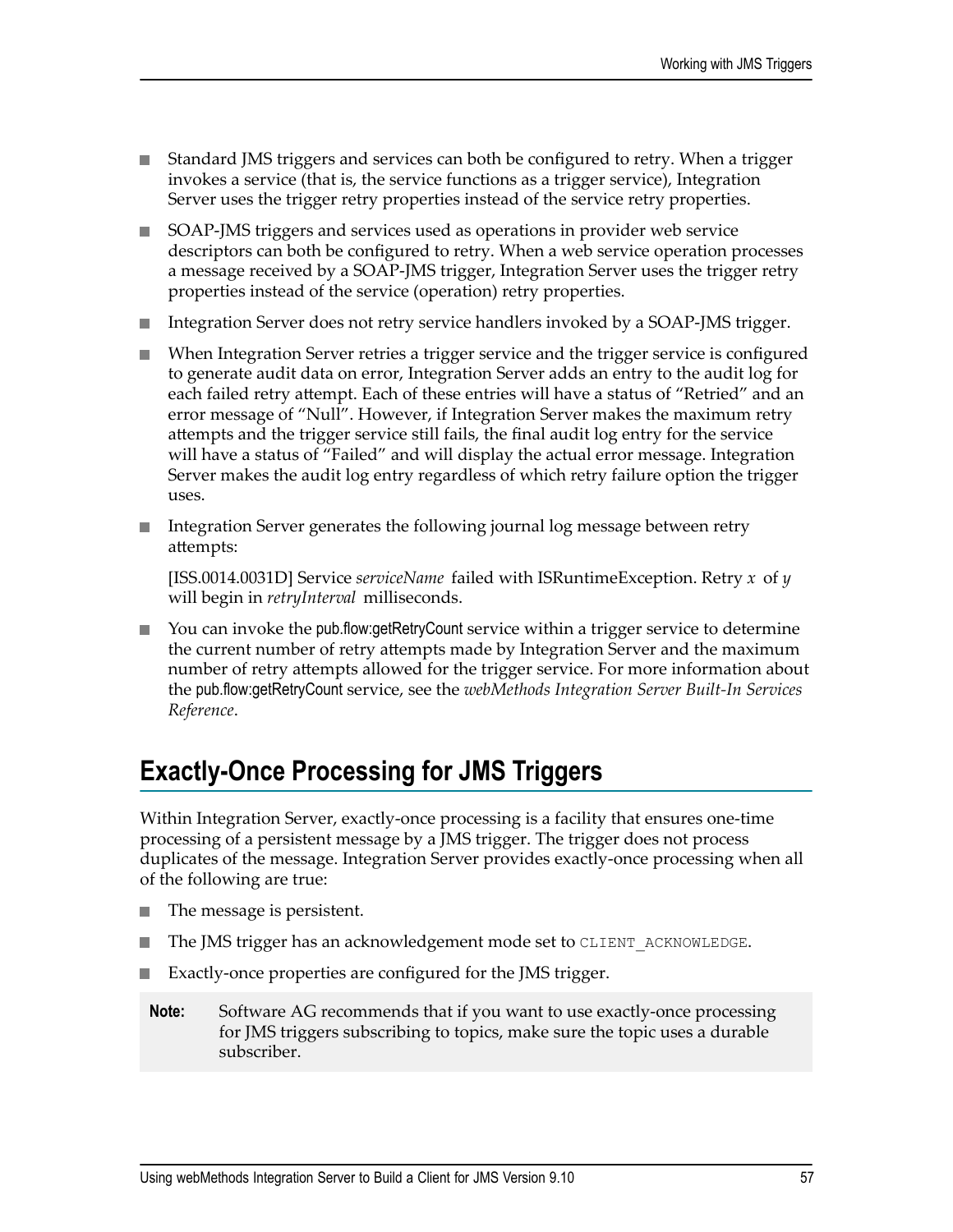# **Duplicate Detection Methods for JMS Triggers**

Integration Server ensures exactly-once processing by performing duplicate detection and by providing the ability to retry trigger services. *Duplicate detection* determines whether the current message is a copy of one previously processed by the trigger.

Duplicate messages can be introduced in to the webMethods system in the following situations:

- п The sending client sends the same message more than once.
- When receiving persistent messages from the JMS provider, Integration Server E and the JMS provider lose connectivity before the JMS trigger processes and acknowledges the message. The JMS trigger will receive the message again when the connection is restored.

Integration Server uses duplicate detection to determine the message's status. The message status can be one of the following:

- n. **New.** The message is new and has not been processed by the trigger.
- **Duplicate.** The message is a copy of one already processed the trigger. n.
- П **In Doubt.**Integration Server cannot determine the status of the message. The trigger may or may not have processed the message before.

To resolve the message status, Integration Server evaluates, in order, one or more of the following:

- **Delivery count** indicates how many times the JMS provider has delivered the message to the JMS trigger.
- **Document history database** maintains a record of all persistent message IDs processed by JMS triggers that have an acknowledgment mode of CLIENT ACKNOWLEDGE and for which exactly-once processing is configured.
- **Document resolver service** is a service created by a user to determine the message n. status. The document resolver service can be used instead of or in addition to the document history database.

The steps that Integration Server takes to determine a message's status depend on the exactly-once properties configured for the JMS trigger.

**Note:** For detailed information about exactly-once processing for messages received by JMS triggers, see *Using webMethods Integration Server to Build a Client for JMS*.

# <span id="page-57-0"></span>**Configuring Exactly-Once Processing for a JMS Trigger**

Configure exactly-once processing for a JMS trigger when you want the trigger to process persistent messages once and only once. If it is acceptable for a trigger service to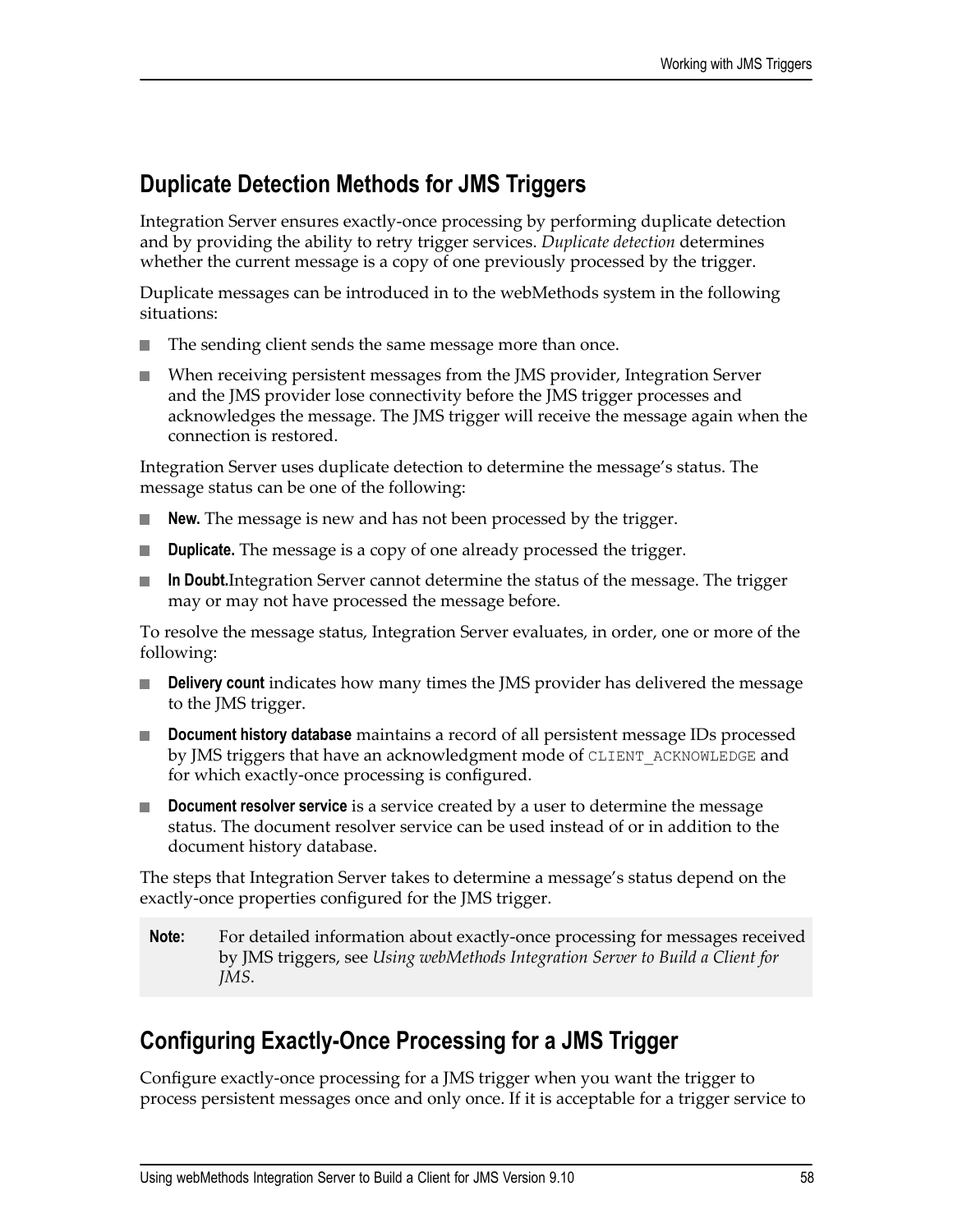process duplicates of a message, you should not configure exactly-once processing for the trigger.

Keep the following points in mind when configuring exactly-once processing:

- Integration Server can perform exactly-once processing for persistent messages only. n. The sending client must set the *JMSDeliveryMode* to persistent.
- The JMS trigger must specify CLIENT ACKNOWLEDGE for the acknowledgement mode. п
- You do not need to configure all three methods of duplicate detection. However, n. if you want to ensure exactly-once processing, you must use a document history database or implement a custom solution using the document resolver service.

A document history database offers a simpler approach than building a custom solution and will typically catch all duplicate messages. There may be exceptions depending on your implementation. For more information about these exceptions, see ["Building a Transacted JMS Trigger" on page 61](#page-60-0). To minimize these exceptions, it is recommended that you use a history database and a document resolver service.

- Stand-alone Integration Servers cannot share a document history database. Only a cluster of Integration Servers or a non-clustered group of Integration Servers can (and must) share a document history database.
- Make sure the duplicate detection window set by the **History time to live** property is  $\overline{\phantom{a}}$ long enough to catch duplicate messages but does not cause the document history database to consume too many server resources. If sending JMS clients reliably send messages once, you might use a smaller duplicate detection window. If the JMS clients are prone to sending duplicate messages, consider seing a longer duplicate detection window.
- If you intend to use a document history database as part of duplicate detection, you П must first install the document history database component and associate it with a JDBC connection pool. For instructions, see *Installing Software AG Products*.
- **Note:** For detailed information about exactly-once processing for messages received by JMS triggers, see *Using webMethods Integration Server to Build a Client for JMS*.

#### **To configure exactly-once processing for a JMS trigger**

- 1. In the Package Navigator view of Designer, open the JMS trigger for which you want to configure exactly-once processing.
- 2. In the Properties view, under **Exactly Once**, set the **Detect duplicates** property to **True**.
- 3. To use a document history database as part of duplicate detection, do the following:
	- a. Set the **Use history** property to **True**.
	- b. In the **History time to live** property, specify how long the document history database maintains an entry for a message processed by this trigger. This value determines the length of the duplicate detection window.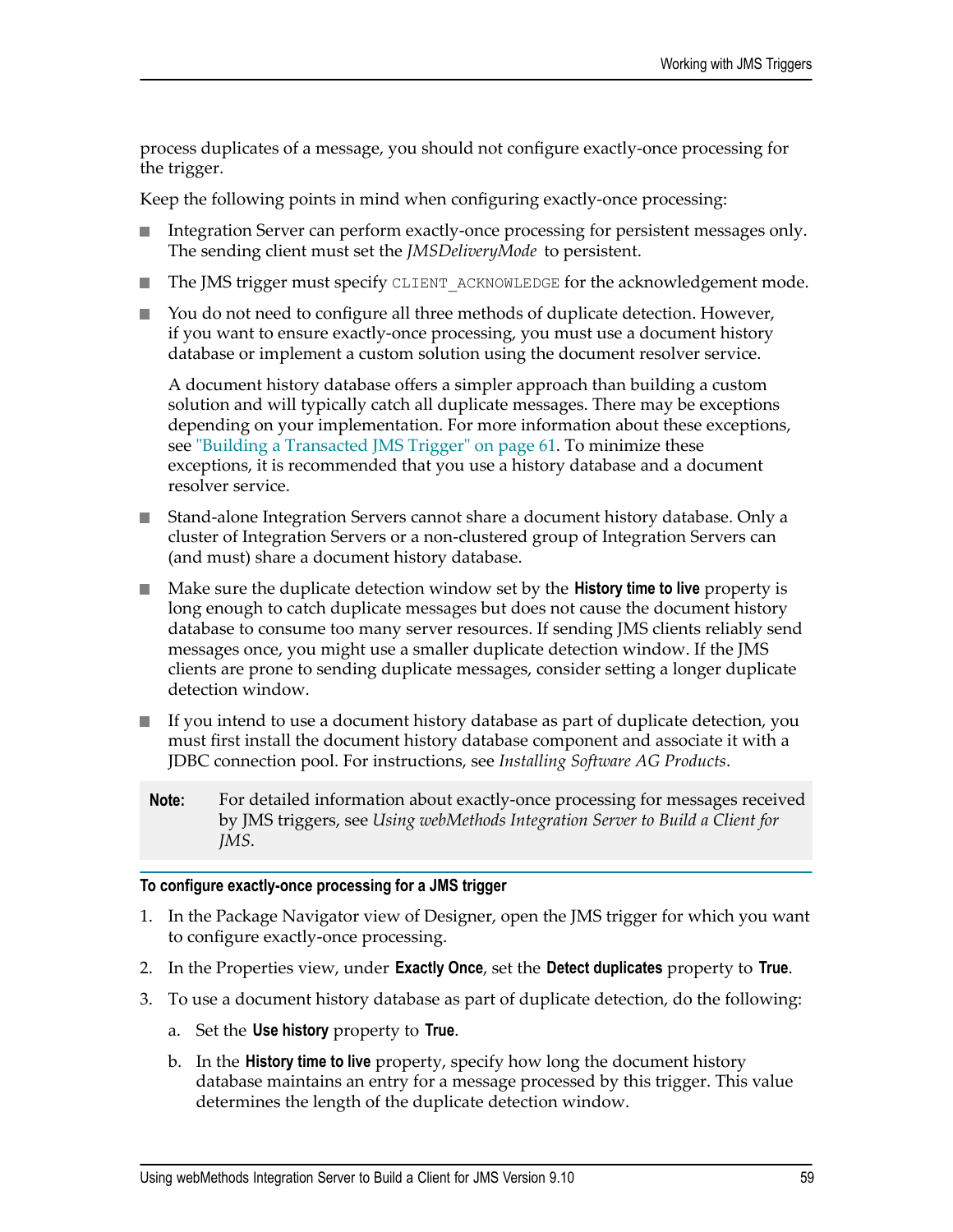- 4. To use a service that you create to resolve the status of In Doubt messages, specify that service in the **Document resolver service** property.
- 5. Click **File > Save**.

### **Disabling Exactly-Once Processing for a JMS Trigger**

If you later determine that exactly-once processing is not necessary for a JMS trigger, you can disable it.

#### **To disable exactly-once processing for a JMS trigger**

- 1. In the Package Navigator view of Designer, open the trigger for which you want to configure exactly-once processing.
- 2. In the Properties view, under **Exactly Once**, set the **Detect duplicates** property to **False**.

Designer disables the remaining exactly-once properties.

3. Click **File > Save**.

# <span id="page-59-0"></span>**Debugging a JMS Trigger**

To debug and test a JMS trigger you can:

- Instruct Integration Server to produce an extra level of verbose logging. You can enable debug trace logging for all JMS triggers or for individual JMS triggers
- Send messages to which the JMS trigger subscribes to the JMS provider. You can create a service that sends the messages. Alternatively, you can create a launch configuration that publishes a JMS message that contains an instance of a specified IS document type to the JMS provider.

# **Enabling Trace Logging for All JMS Triggers**

#### **To enable debug trace logging for all JMS triggers**

- 1. Open Integration Server Administrator if it is not already open.
- 2. In the **Settings** menu of the Navigation panel, click **Extended**.
- 3. Click **Edit Extended Settings**.
- 4. Under **Extended Settings**, type the following:

watt.server.jms.debugTrace=true

- 5. Click **Save Changes**.
- 6. Suspend and then enable all JMS triggers.

For information about suspending and enabling all JMS triggers at one time, see *webMethods Integration Server Administrator's Guide*.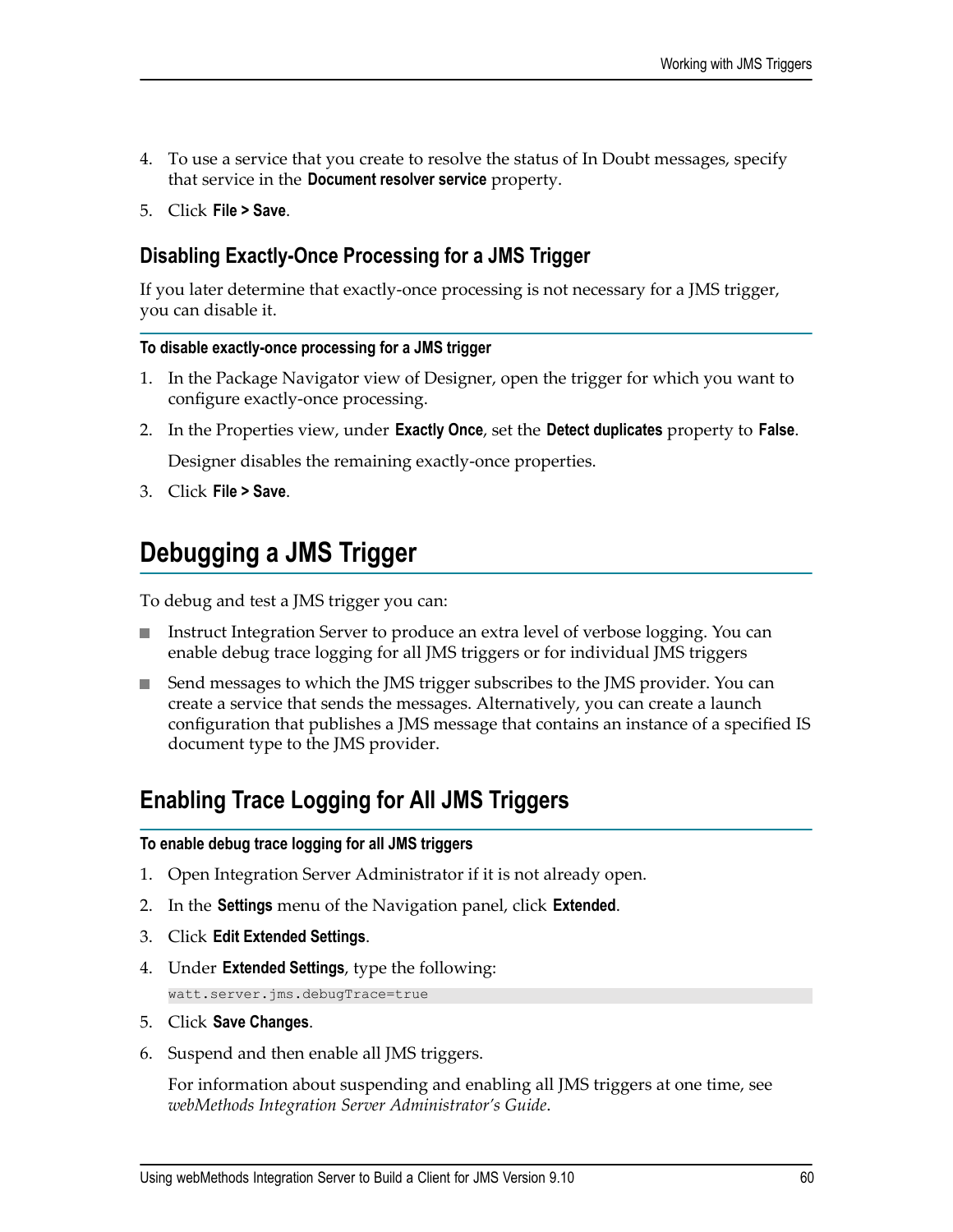# **Enabling Trace Logging for a Specific JMS Trigger**

**To enable debug trace logging for a specific JMS trigger**

- 1. Open Integration Server Administrator if it is not already open.
- 2. In the **Settings** menu of the Navigation panel, click **Extended**.
- 3. Click **Edit Extended Settings**.
- 4. Under **Extended Settings**, type the following:

watt.server.jms.debugTrace.*triggerName* =true

Where *triggerName* is the fully qualified name of the trigger in the format *folder*.*subfolder*:*triggerName*.

- 5. Click **Save Changes**.
- 6. Disable and then enable the trigger.

# <span id="page-60-0"></span>**Building a Transacted JMS Trigger**

A *transacted JMS trigger* is a JMS trigger that executes within a transaction. A *transaction* is a logical unit of work composed of one or more interactions with one or more resources. The interactions within a transaction are either all committed or all rolled back. A transaction either entirely succeeds or has no effect at all.

For a transacted JMS trigger, Integration Server uses a transacted JMS connection alias to receive messages from the JMS provider and to process the messages. A JMS connection alias is considered to be transacted when it has a transaction type of XA TRANSACTION or LOCAL TRANSACTION.

The execution of a transacted JMS trigger is an implicit transaction. In an implicit transaction, Integration Server starts and completes the transaction automatically, without the need for executing any of the transaction management services.

Integration Server starts the implicit transaction when it uses the specified transacted JMS connection alias to connect to the JMS provider and receive messages for the transacted JMS trigger. Integration Server implicitly commits or rolls back the transaction based on the success or failure of the trigger service.

- Integration Server commits the transaction if the trigger service executes n. successfully.
- Integration Server rolls back the transaction if the trigger service fails with an ISRuntimeException (a transient error). For detailed information about how Integration Server handles a transient error within a transaction, see ["Transient Error](#page-66-0) [Handling for Transacted JMS Triggers" on page 67](#page-66-0).
- Integration Server rolls back the transaction if the trigger service fails with a Service Exception (a fatal error). For detailed information about how Integration Server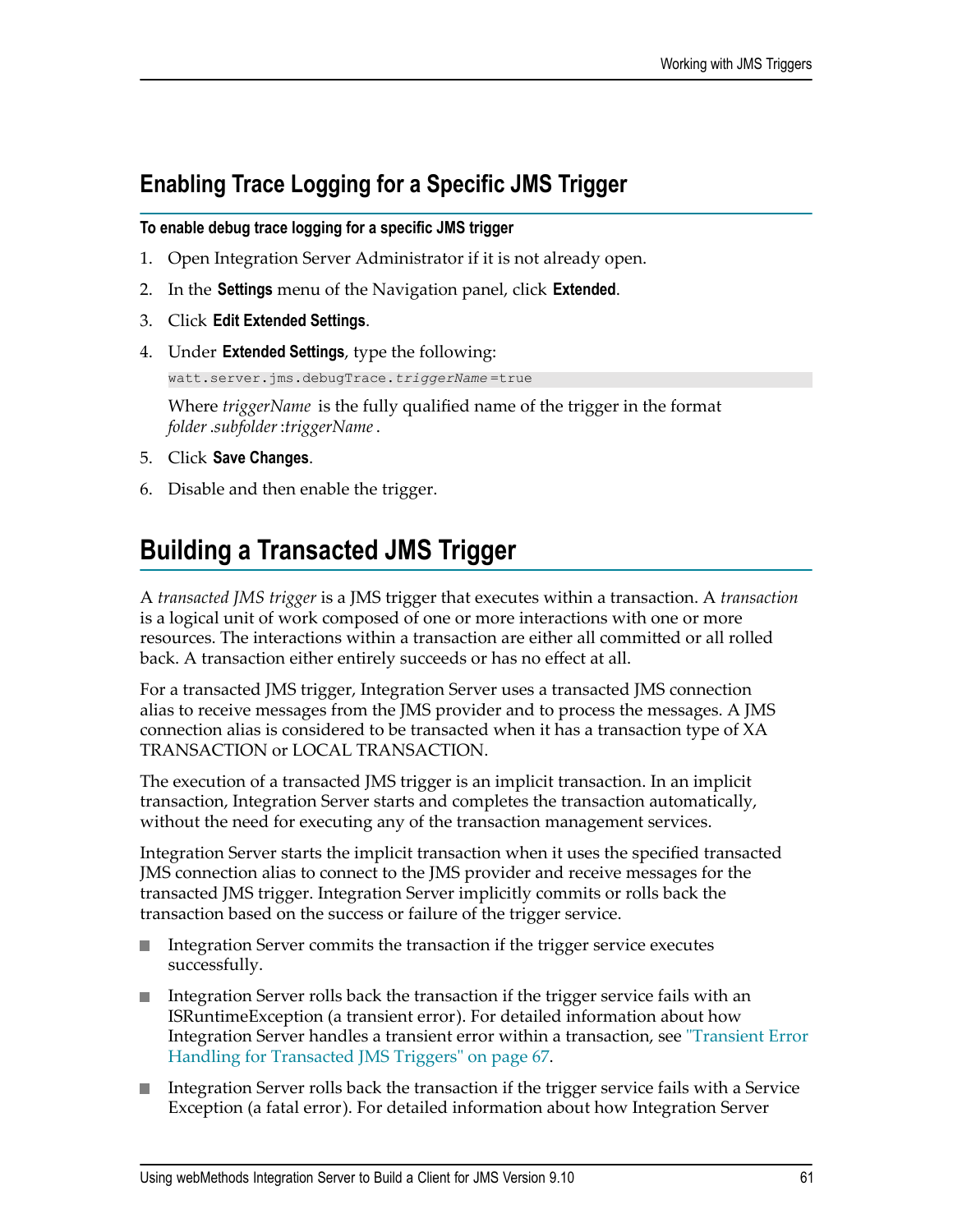handles a fatal error within a transaction, see ["Fatal Error Handling for Transacted](#page-64-0) [JMS Triggers" on page 65.](#page-64-0)

Because Integration Server handles the transaction implicitly, you do not need to use any of the transaction management services, such as pub.art.transaction:startTransaction, in the trigger service. However, if the trigger service includes a nested transaction, you can use the transaction management services to explicitly manage the nested transaction.

Like a non-transacted JMS trigger, a transacted JMS trigger specifies a destination from which it would like to receive documents and specifies routing rules to process messages it receives. However, a transacted JMS trigger has some prerequisites as well as some properties that are different from a non-transacted JMS trigger.

### **Prerequisites for a Transacted JMS Trigger**

Before you build a transacted JMS trigger, make sure the following points are true:

- A transacted JMS connection alias exists. A JMS connection alias is considered to be transacted when it has a transaction type of XA TRANSACTION or LOCAL TRANSACTION.
	- **Note:** A transacted JMS connection alias cannot be assigned to a JMS trigger if a cluster policy is applied to the connection factory used by the JMS connection alias.
- The WmART package is installed and enabled.

# **Properties for Transacted JMS Triggers**

Integration Server and Designer provide different properties for a transacted JMS trigger than for a non-transacted JMS trigger. The following list identifies properties that are specific to transacted JMS triggers, specific to non-transacted JMS triggers, or apply to both but must be set to a particular value for transacted JMS triggers.

- For transacted JMS triggers, message acknowledgement is handled by the E transaction; the acknowledgement mode does not apply. Consequently, Designer does not display the **Acknowledgement mode** property for a transacted JMS trigger.
- A transacted JMS trigger can only use Any (OR) joins, for which you do not need to specify a join time-out. Because All (AND) and Only one (XOR) joins cannot be used, Designer does not display the **Join expires** and **Expire after** properties for a transacted JMS trigger.
- A transacted JMS trigger can be used for batch processing if the JMS connection alias E used by the trigger connects to a JMS provider that supports reuse of transacted JMS sessions. If the JMS provider does not support reuse of transacted JMS sessions, set **Max batch processing** to 1.

Consult the documentation for your JMS provider to determine whether or not the JMS provider supports the reuse of transacted JMS sessions. Note that webMethods Broker version 8.2 and higher, webMethods Universal Messaging version 9.5 SP1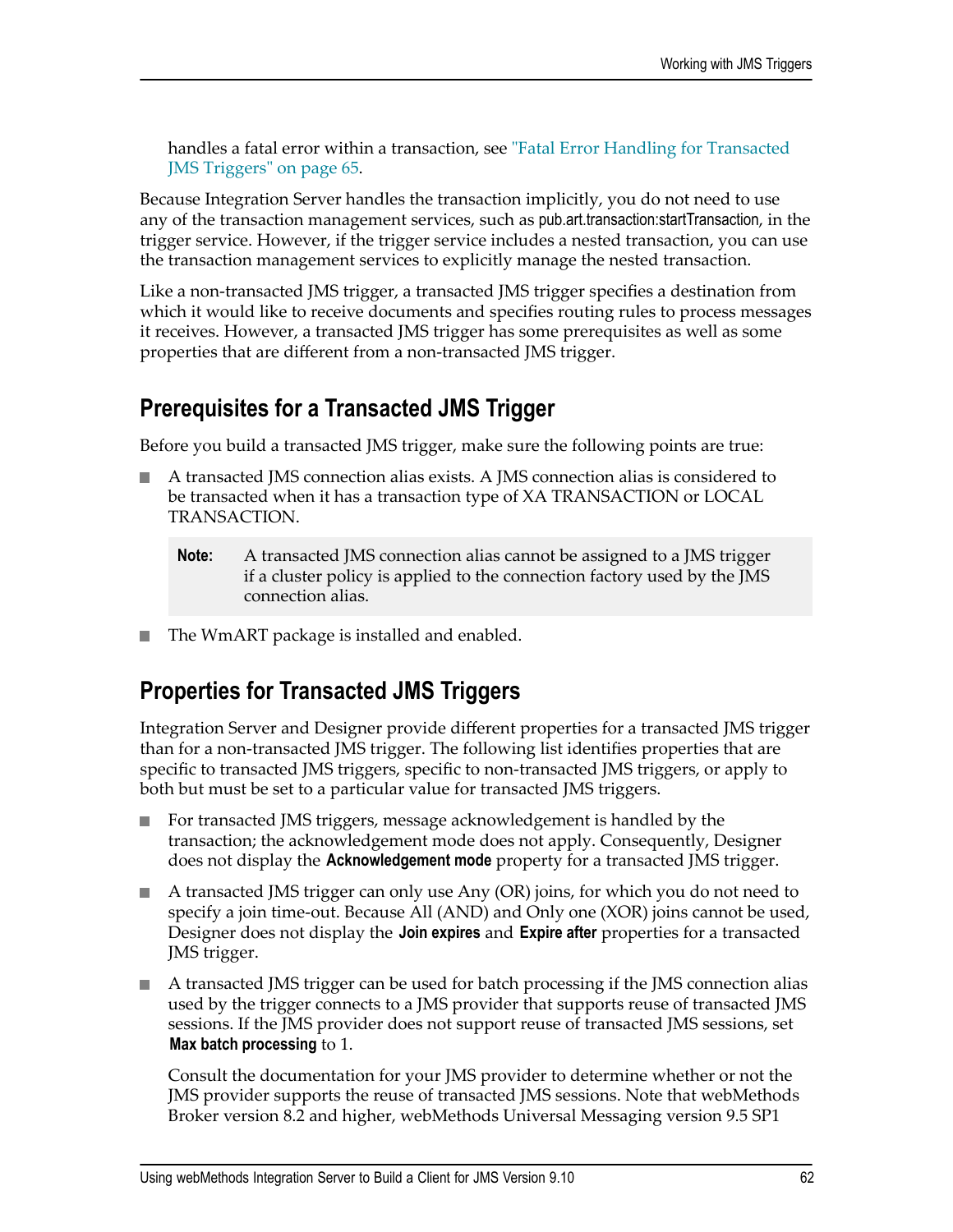and higher, and webMethods Nirvana version 7 and higher support the reuse of transacted JMS sessions.

- Because a transaction is an all or nothing situation, a trigger service cannot retry п a message if a trigger service ends because of a transient error. Designer does not display the retry properties (**Max retry attempts**, **Retry interval**, and **On retry failure**) for a transacted JMS trigger.
- You can specify how Integration Server handles a transient error that causes the  $\overline{\phantom{a}}$ transaction to be rolled back. Designer displays an **On transaction rollback** property that you can use to specify whether Integration Server simply recovers the message from the JMS provider or whether it suspends the JMS trigger in addition to recovering the message. For more information about transient error handling for transacted JMS triggers, see ["Transient Error Handling for Transacted JMS Triggers"](#page-66-0) [on page 67](#page-66-0).

### **Steps for Building a Transacted JMS Trigger**

Building a transacted JMS trigger is a process that involves the following basic stages.

| Stage 1 | Create a new JMS trigger on Integration Server.                                                                                                                                                                                       |                                                                                                                                                      |  |  |
|---------|---------------------------------------------------------------------------------------------------------------------------------------------------------------------------------------------------------------------------------------|------------------------------------------------------------------------------------------------------------------------------------------------------|--|--|
| Stage 2 |                                                                                                                                                                                                                                       | Specify a JMS connection alias with a transaction type of XA<br>TRANSACTION or LOCAL TRANSACTION.                                                    |  |  |
| Stage 3 | Specify the destination (queues or topics) on the JMS provider from<br>which you want to receive messages. You also specify any message<br>selectors that you want the JMS provider to use to filter messages for the<br>JMS trigger. |                                                                                                                                                      |  |  |
|         |                                                                                                                                                                                                                                       | If this a SOAP-JMS trigger, you can specify one destination only.                                                                                    |  |  |
| Stage 4 |                                                                                                                                                                                                                                       | For a standard JMS trigger, create routing rules and specify the services<br>that Integration Server invokes when the JMS trigger receives messages. |  |  |
|         |                                                                                                                                                                                                                                       | SOAP-JMS triggers do not use routing rules.                                                                                                          |  |  |
| Stage 5 |                                                                                                                                                                                                                                       | Set the following JMS trigger properties:                                                                                                            |  |  |
|         | Property name                                                                                                                                                                                                                         | <b>Description</b>                                                                                                                                   |  |  |
|         | <b>Enabled</b>                                                                                                                                                                                                                        | Enables or disables a JMS trigger as follows:                                                                                                        |  |  |
|         |                                                                                                                                                                                                                                       | If set to <b>True</b> , enables a JMS trigger that is<br>currently disabled.                                                                         |  |  |

■ If set to **False**, disables a JMS trigger that is currently enabled.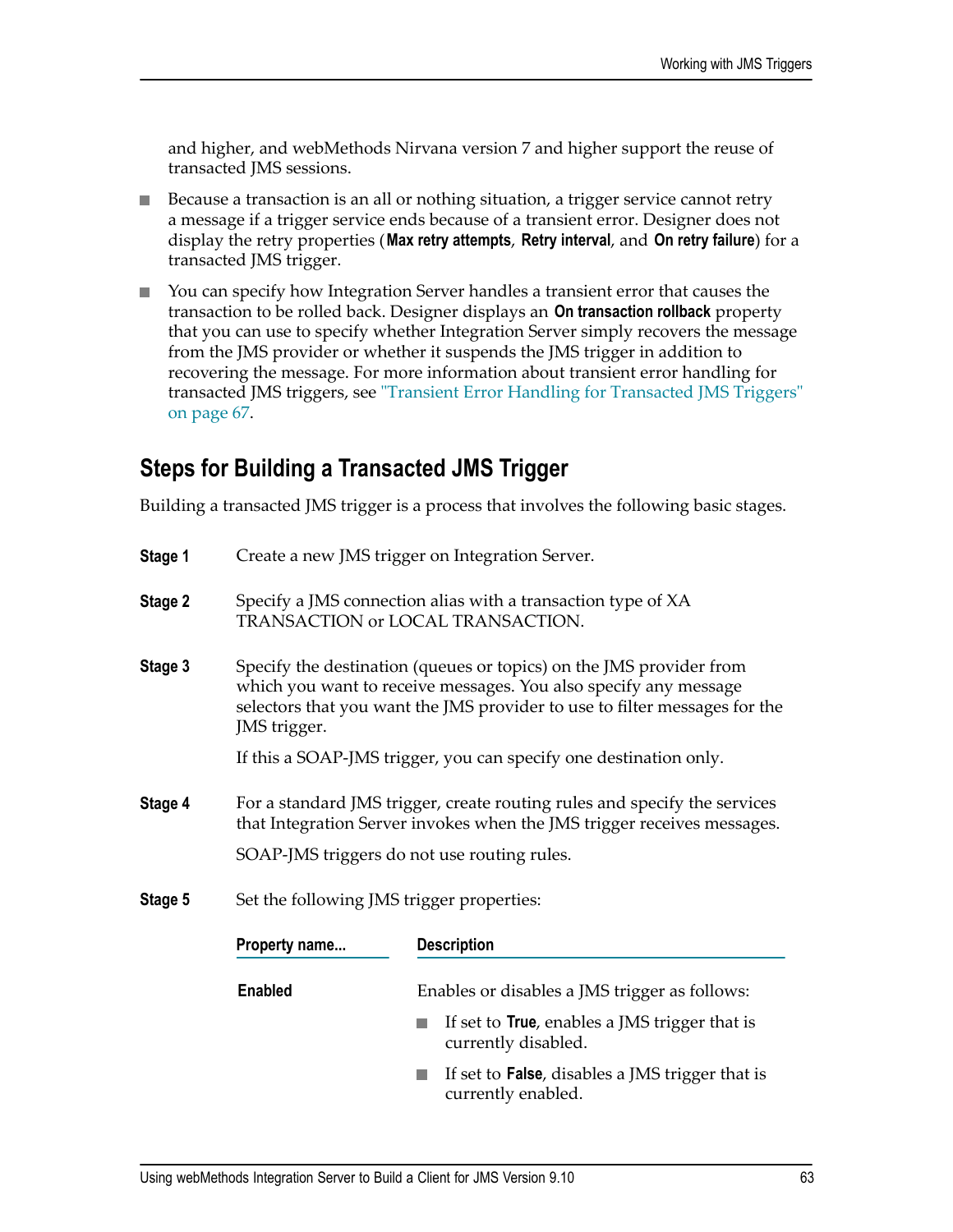| <b>Execution user</b>                                | Name of the user account whose credentials<br>Integration Server uses to execute a service<br>associated with the JMS trigger.                                                                                                   |
|------------------------------------------------------|----------------------------------------------------------------------------------------------------------------------------------------------------------------------------------------------------------------------------------|
| <b>Message processing</b>                            | Specifies whether Integration Server should<br>process messages serially or concurrently. When<br>set to:                                                                                                                        |
|                                                      | <b>Serial</b> , Integration Server processes messages<br>×.<br>received by the trigger one after the other.                                                                                                                      |
|                                                      | <b>Concurrent, Integration Server processes</b><br>in.<br>multiple messages for the trigger at one time.                                                                                                                         |
| <b>Fatal error handling &gt;</b><br>Suspend on error | Specifies whether you want Integration Server<br>to suspend the trigger when a trigger service<br>ends with an error. Select True or False.                                                                                      |
| <b>Transient error</b><br>handling                   | Specifies how Integration Server responds<br>when a transaction is rolled back due to a<br>transient error that occurs during processing<br>of a transacted JMS trigger. When the On<br>transaction rollback property is set to: |
|                                                      | <b>Recover only, Integration Server recovers the</b><br>message after a transaction is rolled back due<br>to a transient error. This is the default.                                                                             |
|                                                      | <b>Suspend and recover, Integration Server</b><br>m.<br>suspends the JMS trigger and recovers the<br>message after a resource monitoring service<br>indicates that the resources needed by the<br>trigger service are available. |
| <b>Exactly once</b>                                  | Specifies whether you want the trigger to<br>process persistent messages once and only once.<br>Set Detect duplicates to True to configure exactly<br>once processing.                                                           |
| <b>Permissions</b>                                   | In Designer, select the ACLs that you want to<br>assign for each level of access as follows:                                                                                                                                     |
|                                                      | For the List ACL permission, specify the<br>ACL whose allowed member can see that<br>the element exists and view the element's<br>metadata (input, output, etc.).                                                                |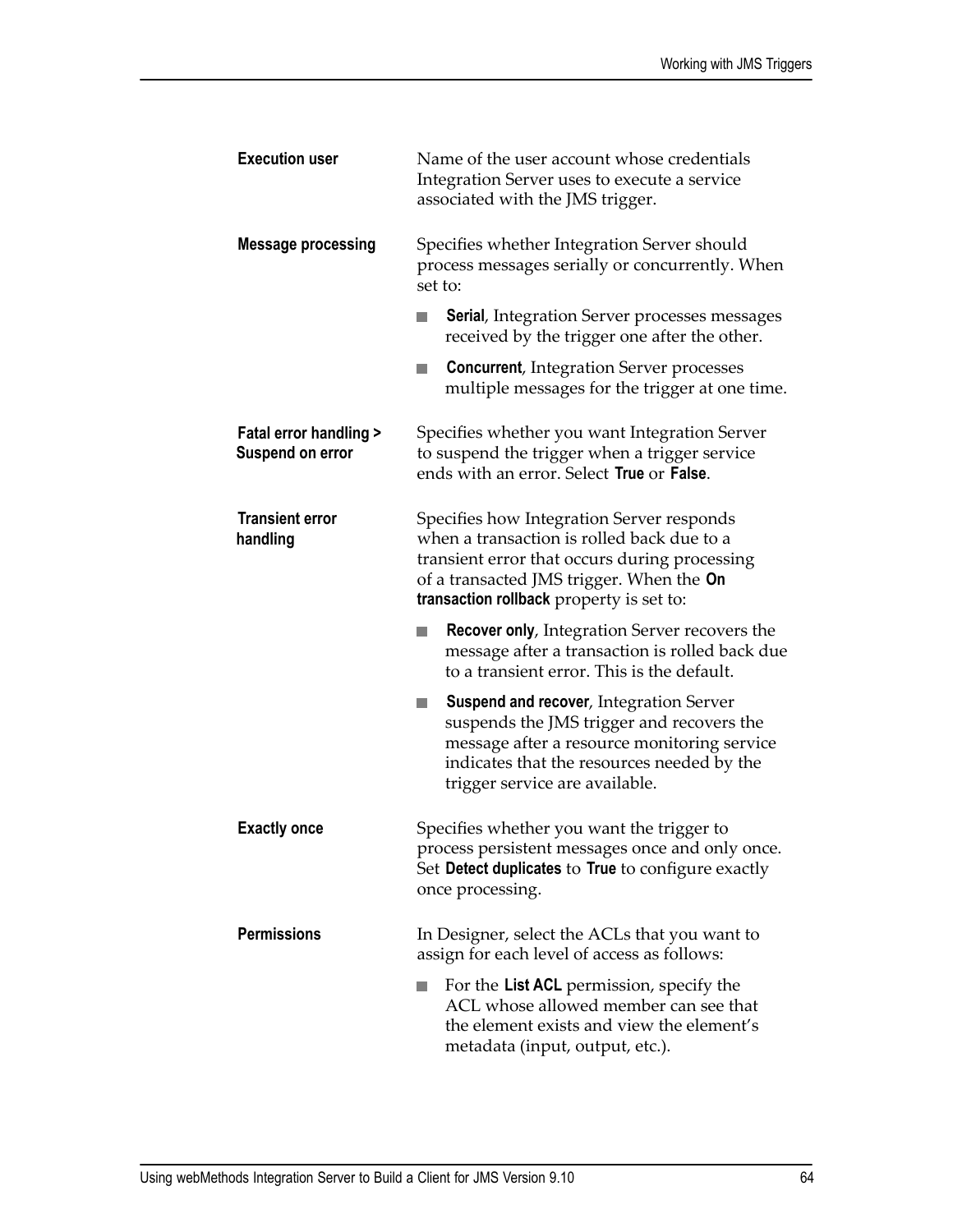- For the **Read ACL**, specify the ACL whose allowed member can view the source code and metadata of the element.
- For the **Write ACL**, specify the ACL whose × allowed member can lock, check out, edit, rename, and delete the element.
- For the **Execute ACL**, specify the ACL whose allowed member can execute the service. This level of access only applies to services and web service descriptors.
- **Stage 6** Test and debug the JMS trigger. For more information, see ["Debugging a](#page-59-0) [JMS Trigger" on page 60.](#page-59-0)

### <span id="page-64-0"></span>**Fatal Error Handling for Transacted JMS Triggers**

You can specify that Integration Server suspend a transacted JMS trigger automatically if a fatal error occurs during trigger service execution. For a standard JMS trigger, a fatal error occurs when the trigger service ends because of a ServiceException. For a SOAP-JMS trigger, a fatal error occurs when the web service operation ends because of a ServiceException.

When a transacted JMS trigger is configured to suspend when a fatal error occurs, Integration Server does the following when the trigger service or web service operation ends with a ServiceException:

| <b>Step</b>             | <b>Description</b>                                                                                                                                                                                                                                                                                          |
|-------------------------|-------------------------------------------------------------------------------------------------------------------------------------------------------------------------------------------------------------------------------------------------------------------------------------------------------------|
|                         | The trigger service for a transacted JMS trigger fails because of a<br>ServiceException. Or, a web service operation invoked via a transacted<br>SOAP-JMS trigger fails because of a ServiceException.                                                                                                      |
| $\overline{\mathbf{2}}$ | Integration Server rolls back the entire transaction and Integration Server<br>recovers the message back to the JMS provider. The JMS provider marks the<br>message as redelivered and increments the value of the JMSXDeliveryCount<br>property in the JMS message.                                        |
| 3                       | If the JMS trigger is configured to use a document history database for<br>exactly-once processing, Integration Server adds an entry with a status of<br>"completed" for the message to the document history database.                                                                                      |
|                         | Because Integration Server does not acknowledge the message when it is<br>rolled back, the JMS provider makes the message available for redelivery<br>to the JMS trigger. However, a message that causes a trigger service to<br>end because of a Service Exception typically does not process successfully |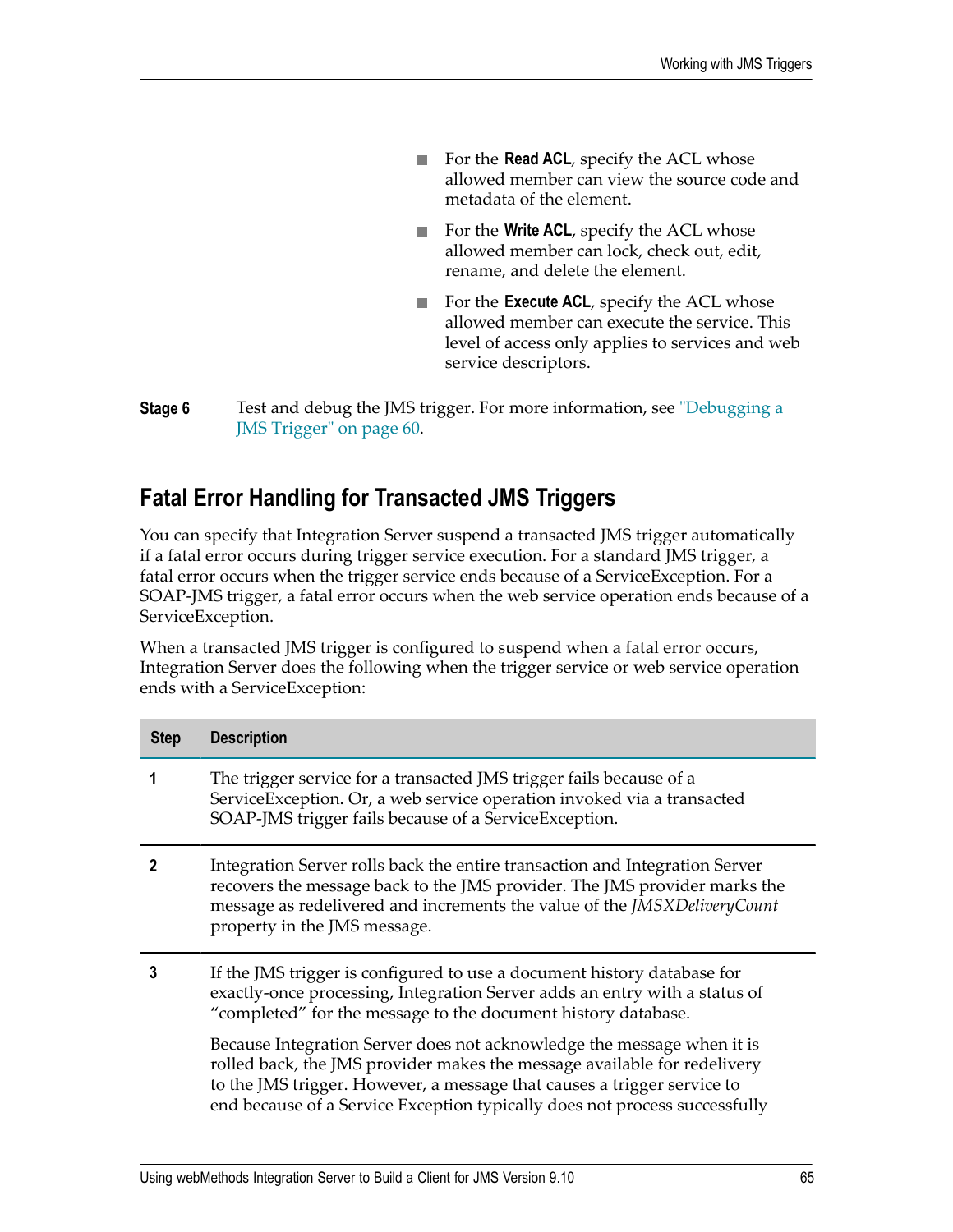| <b>Step</b> | <b>Description</b>                                                                                                                                                                                                                                                                                                                                                                                                                               |  |
|-------------|--------------------------------------------------------------------------------------------------------------------------------------------------------------------------------------------------------------------------------------------------------------------------------------------------------------------------------------------------------------------------------------------------------------------------------------------------|--|
|             | upon redelivery. Integration Server adds the "completed" entry so that the<br>message is treated as a duplicate when it is received from the JMS provider.<br>The message is rejected after it is resent.                                                                                                                                                                                                                                        |  |
|             | If the JMS trigger does not use a document history database, Integration<br>Server continues to receive and attempt message processing until the<br>message processes successfully or the maximum delivery count has been<br>met. The maximum delivery count determines the maximum number of<br>time the JMS provider can deliver the message to the JMS trigger. It is<br>controlled by the watt.server.jms.trigger.maxDeliveryCount property. |  |
| 4           | Integration Server suspends the JMS trigger.                                                                                                                                                                                                                                                                                                                                                                                                     |  |
|             | Important: If you disable or suspend a SOAP-JMS trigger that acts as a listener<br>for one or more provider web service descriptors, Integration Server<br>will not retrieve any messages for those web service descriptors<br>until the trigger is enabled.                                                                                                                                                                                     |  |
| 5           | The JMS trigger remains suspended until one of the following occurs:                                                                                                                                                                                                                                                                                                                                                                             |  |
|             | You enable the trigger using the pub trigger: enableJMSTriggers service.<br><b>College</b>                                                                                                                                                                                                                                                                                                                                                       |  |
|             | You enable the trigger using Integration Server Administrator.<br>n                                                                                                                                                                                                                                                                                                                                                                              |  |
|             | Integration Server restarts or the package containing the trigger reloads.<br>h.<br>(When Integration Server suspends a trigger because of a fatal error,<br>Integration Server considers the change to be temporary. For more<br>information about temporary vs. permanent state changes for triggers, see<br>webMethods Integration Server Administrator's Guide.)                                                                             |  |
|             | You can handle the exception that causes the fatal error by configuring Integration<br>Server to concrete IMS retrieval foilure events for fatal errors and by creating an event                                                                                                                                                                                                                                                                 |  |

Server to generate JMS retrieval failure events for fatal errors and by creating an event handler that subscribes to JMS retrieval failure events. Integration Server passes the contents of the JMS message and exception information to the event handler.

### **Configuring Fatal Error Handling for Transacted JMS Triggers**

#### **To configure fatal error handling for a transacted JMS trigger**

- 1. In the Package Navigator view of Designer, open the JMS trigger for which you want to specify document processing.
- 2. In the Properties view, under **Fatal error handling**, set the **Suspend on error** property to **True** if you want Integration Server to suspend the trigger when a trigger service ends with an error. Otherwise, select **False**. The default is **False**.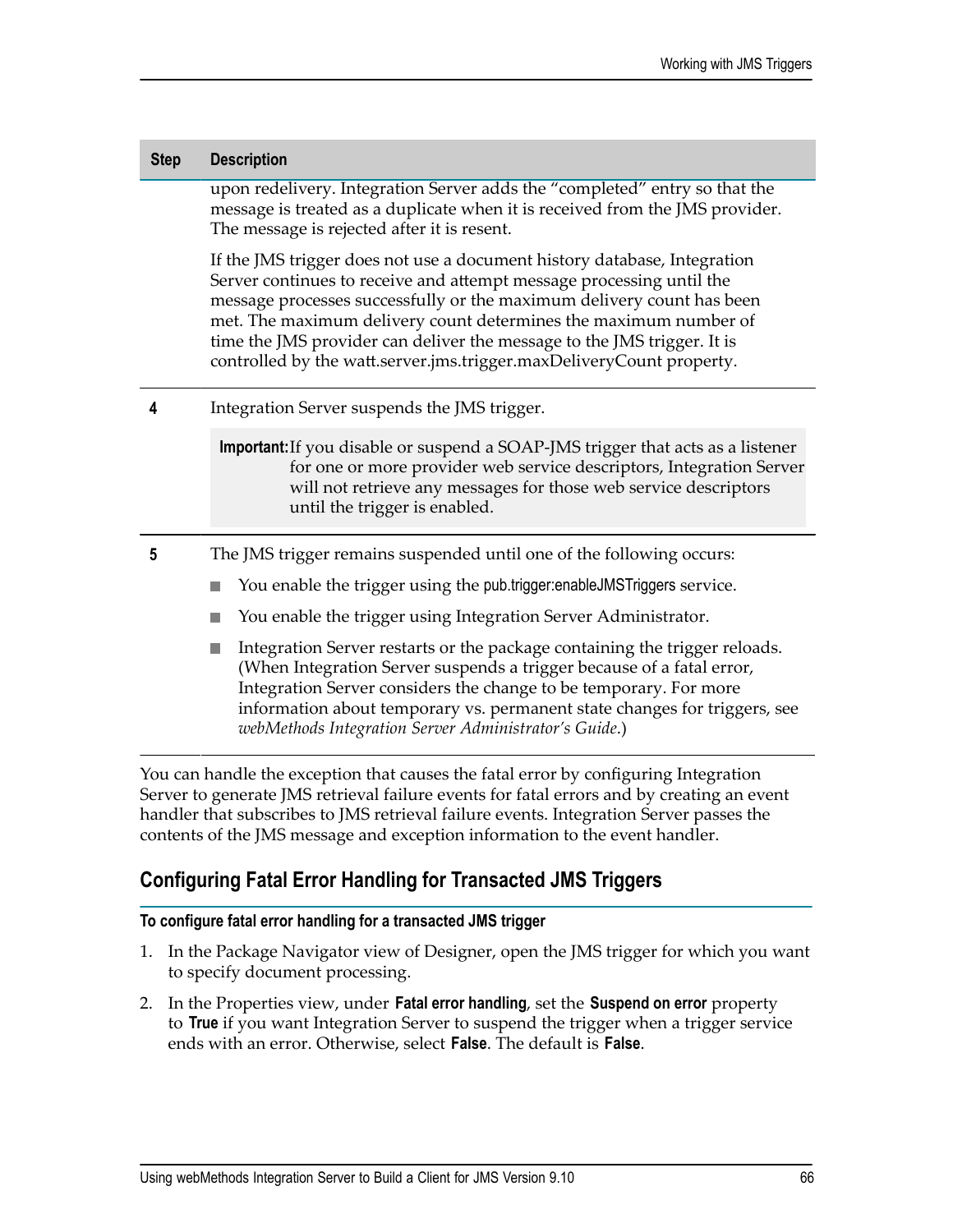- 3. Configure exactly-once processing for the JMS trigger. For more information about configuring exactly-once processing, see ["Configuring Exactly-Once Processing for a](#page-57-0) [JMS Trigger" on page 58.](#page-57-0)
- 4. Click **File > Save**.

## <span id="page-66-0"></span>**Transient Error Handling for Transacted JMS Triggers**

When building a transacted JMS trigger, you can specify what action Integration Server takes when a transient error causes a trigger service or a web service operation to fail and the entire transaction is rolled back.

A *transient error* is an error that arises from a temporary condition that might be resolved or corrected quickly, such as the unavailability of a resource due to network issues or failure to connect to a database. A transient error is caused by a run-time exception. A *run-time exception* (specifically, an ISRuntimeException) occurs in the following situations.

- The trigger service catches and wraps a transient error and then re-throws it as an n. ISRuntimeException.
- The web service operation that processes the message received by a SOAP-T. JMS trigger catches and wraps a transient error and then re-throws it as an ISRuntimeException.
	- **Note:** For a service handler invoked by a SOAP-JMS trigger, Integration Server treats all errors as fatal. Service handlers invoked by SOAP-JMS triggers cannot be retried.
- The pub.jms:send, pub.jms:sendAndWait, or pub.jms:reply service fails because a resource (such as the JNDI provider or JMS provider) is not available.

If the JMS provider is not available, and the settings for the pub.jms\* service indicate that Integration Server should write messages to the client side queue, Integration Server does not throw an ISRuntimeException.

- A transient error occurs on the back-end resource for an adapter service. Adapter services built on Integration Server 6.0 or later, and based on the ART framework, detect and propagate exceptions that signal a retry automatically if a transient error is detected on their back-end resource.
- **Note:** A web service connector that sends a JMS message can throw an ISRUntimeException, such as when the JMS provider is not available. However, Integration Server automatically places the ISRuntimeException in the *fault* document returned by the web service connector. If you want the parent flow service to catch the transient error and re-throw it as an ISRuntimeException, you must code the parent flow service to check the *fault* document for an ISRuntimeException and then throw an ISRuntimeException explicitly.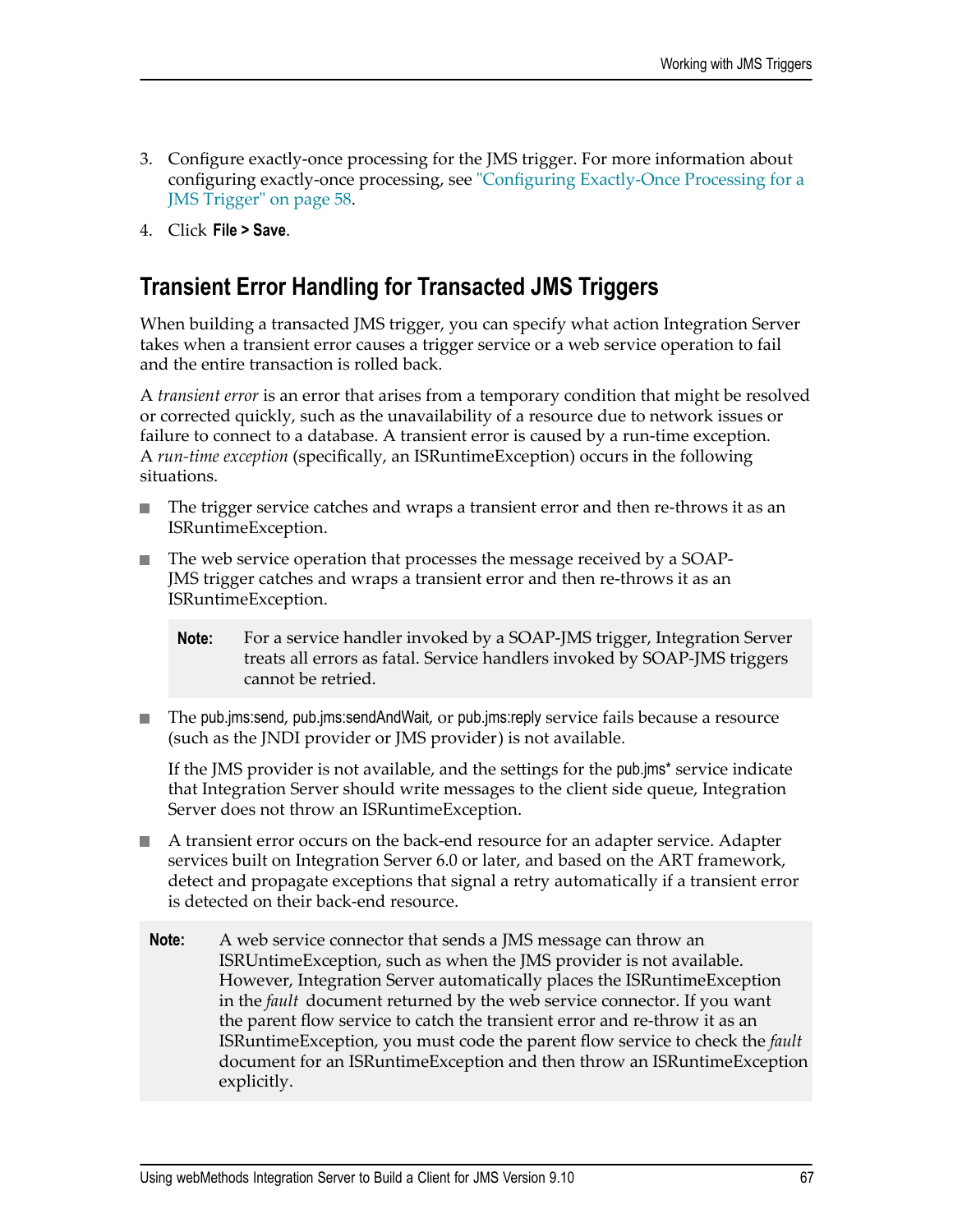You can specify one of the following transient error handling options for a transacted JMS trigger:

- **Recover only.** After a transaction is rolled back, Integration Server receives the n. message from the JMS provider almost immediately. This is the default.
- $\Box$ **Suspend and recover.** After a transaction is rolled back, Integration Server suspends the JMS trigger and receives the message from the JMS provider at a later time.

You can also configure Integration Server and/or a JMS trigger to handle transient errors that occur during trigger preprocessing. The trigger preprocessing phase encompasses the time from when a trigger first receives a message from it's local queue on Integration Server b to the time the trigger service executes.

For more information about transient error handling for trigger preprocessing, see ["Transient Error Handling During Trigger Preprocessing" on page 111.](#page-110-0)

### **Overview of Recover Only for Transaction Rollback**

The following table provides an overview of how Integration Server handles transaction rollback when the **Recover Only** option is selected for a transacted JMS trigger.

| <b>Step</b>    | <b>Description</b>                                                                                                                                                                                                                                                                                                                                                        |                                                                                                                                                                                                                                                                   |
|----------------|---------------------------------------------------------------------------------------------------------------------------------------------------------------------------------------------------------------------------------------------------------------------------------------------------------------------------------------------------------------------------|-------------------------------------------------------------------------------------------------------------------------------------------------------------------------------------------------------------------------------------------------------------------|
| 1              |                                                                                                                                                                                                                                                                                                                                                                           | The trigger service web service operation fails because of an<br>ISRuntimeException.                                                                                                                                                                              |
| $\overline{2}$ | Integration Server rolls back the entire transaction.                                                                                                                                                                                                                                                                                                                     |                                                                                                                                                                                                                                                                   |
|                |                                                                                                                                                                                                                                                                                                                                                                           | When the transaction is rolled back, Integration Server recovers the<br>message back to the JMS provider automatically. The JMS provider<br>marks the message as redelivered and increments the delivery count<br>(JMSXDeliveryCount field in the JMS message).   |
|                |                                                                                                                                                                                                                                                                                                                                                                           | At this point, a JMS provider typically makes the message available for<br>immediate redelivery.                                                                                                                                                                  |
| 3              |                                                                                                                                                                                                                                                                                                                                                                           | Integration Server receives the same message from the JMS provider and<br>processes the message.                                                                                                                                                                  |
|                | Because Integration Server receives the message almost immediately after<br>transaction roll back, it is likely that the temporary condition that caused the<br>ISRuntimeException has not resolved and the trigger service will end with a<br>transient error again. Consequently, setting On transaction rollback to Recover<br>only could result in wasted processing. |                                                                                                                                                                                                                                                                   |
|                | Note:                                                                                                                                                                                                                                                                                                                                                                     | Integration Server enforces a maximum delivery count, which<br>determines the maximum number of time the JMS provider can<br>deliver the message to the JMS trigger. If the maximum delivery<br>count has been met, the JMS provider will not deliver the message |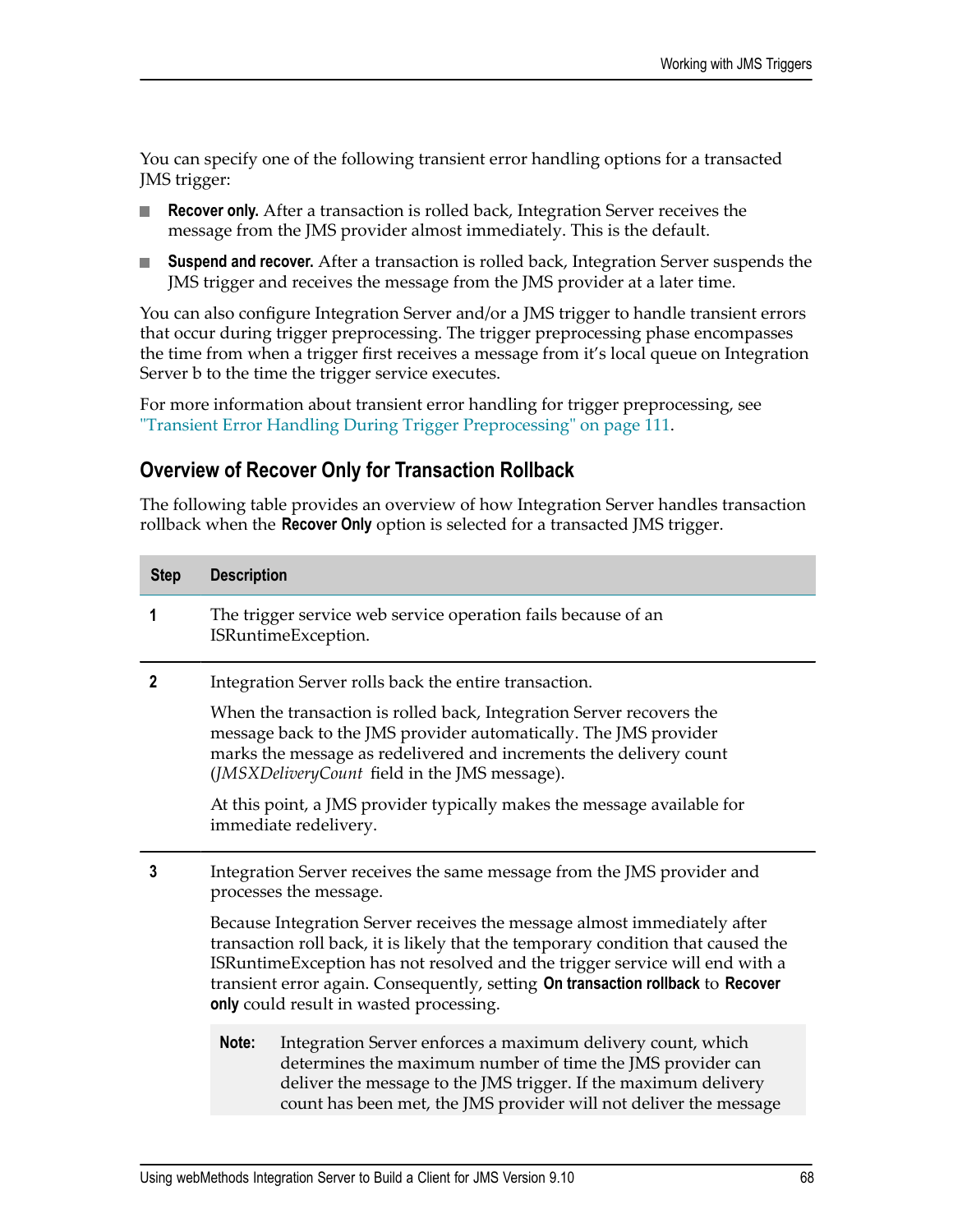| <b>Step</b> | <b>Description</b>                                                                                                                                                                              |
|-------------|-------------------------------------------------------------------------------------------------------------------------------------------------------------------------------------------------|
|             | to the JMS trigger. Instead, the JMS provider will acknowledge and<br>remove the message. The maximum delivery count is controlled by<br>the watt.server.jms.trigger.maxDeliveryCount property. |

### **Overview of Suspend and Recover for Transaction Rollback**

The following table provides an overview of how Integration Server handles transaction rollback when the **Suspend and recover** option is selected for a transacted JMS trigger.

| <b>Step</b>  | <b>Description</b>                                                                                                                                                                                                                                                                                                                                                          |  |
|--------------|-----------------------------------------------------------------------------------------------------------------------------------------------------------------------------------------------------------------------------------------------------------------------------------------------------------------------------------------------------------------------------|--|
| 1            | The trigger service or web service operation fails because of an<br>ISRuntimeException.                                                                                                                                                                                                                                                                                     |  |
| $\mathbf{2}$ | Integration Server rolls back the entire transaction.                                                                                                                                                                                                                                                                                                                       |  |
|              | When the transaction is rolled back, Integration Server recovers the<br>message back to the JMS provider automatically. The JMS provider<br>marks the message as redelivered and increments the delivery count<br>(JMSXDeliveryCount field in the JMS message).                                                                                                             |  |
| 3            | Integration Server suspends the JMS trigger temporarily.                                                                                                                                                                                                                                                                                                                    |  |
|              | The JMS trigger is suspended on this Integration Server only. If the<br>Integration Server is part of a cluster, other servers in the cluster can retrieve<br>and process messages for the trigger.                                                                                                                                                                         |  |
|              | Important: If you disable or suspend a SOAP-JMS trigger that acts as a listener<br>for one or more provider web service descriptors, Integration Server<br>will not retrieve any messages for those web service descriptors<br>until the SOAP-JMS trigger is enabled.                                                                                                       |  |
|              | Note:<br>The change to the trigger state is temporary. Message processing<br>will resume for the trigger if Integration Server restarts, the trigger<br>is enabled or disabled, or the package containing the trigger reloads.<br>You can also enable triggers manually using Integration Server<br>Administrator or by invoking the pub.trigger:enableJMSTriggers service. |  |
| 4            | Optionally, Integration Server schedules and executes a resource<br>monitoring service. A resource monitoring service is a service that you create<br>to determine whether the resources associated with a trigger service are<br>available. A resource monitoring service returns a single output parameter<br>named isAvailable.                                          |  |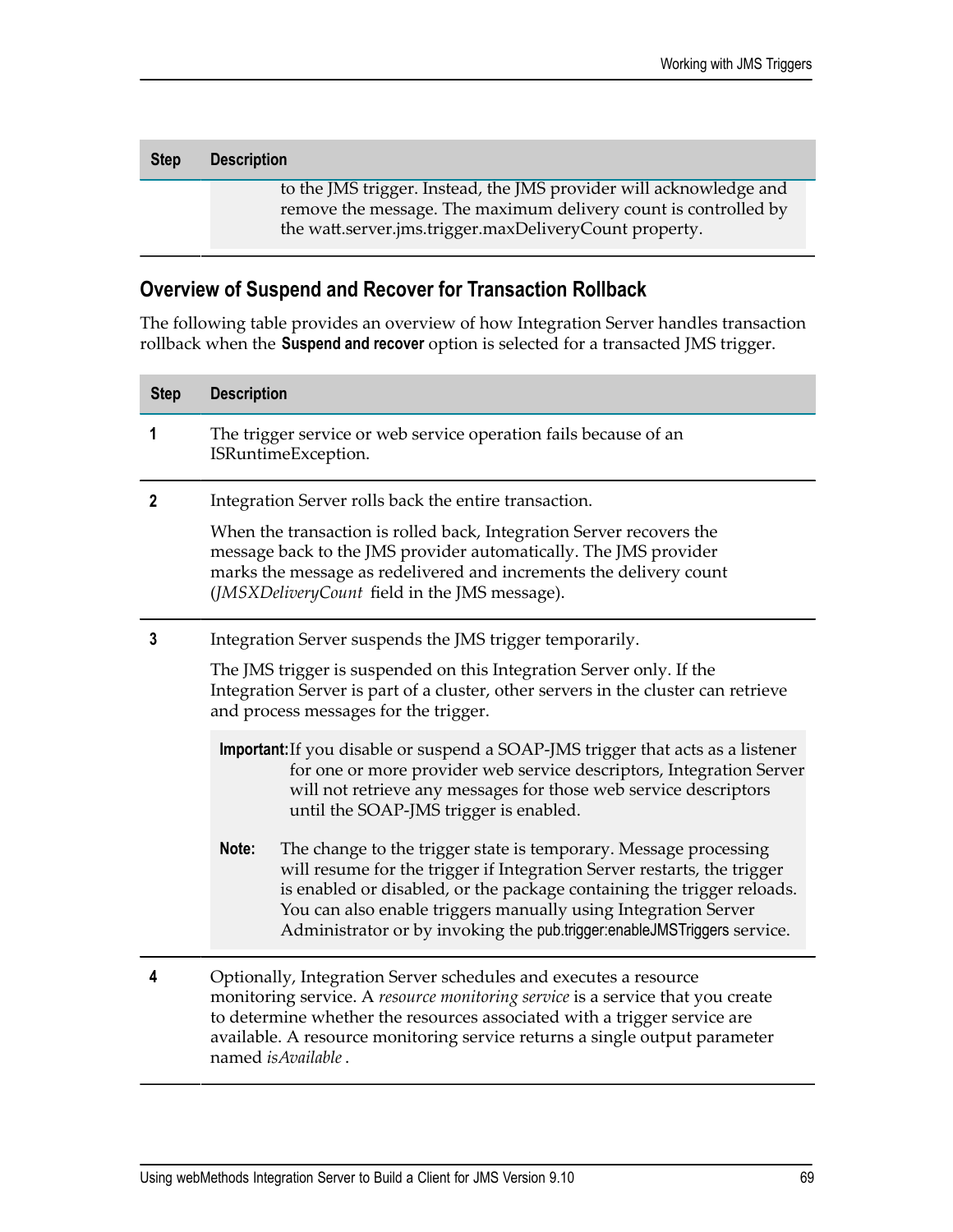| <b>Step</b>     | <b>Description</b>                                                                                                                                                                                                                                                                                                                                                                                                               |                                                                                                                                                                                                                                                                                                                                    |
|-----------------|----------------------------------------------------------------------------------------------------------------------------------------------------------------------------------------------------------------------------------------------------------------------------------------------------------------------------------------------------------------------------------------------------------------------------------|------------------------------------------------------------------------------------------------------------------------------------------------------------------------------------------------------------------------------------------------------------------------------------------------------------------------------------|
| 5               | If the resource monitoring service indicates that the resources are available<br>(that is, the value of <i>isAvailable</i> is true), Integration Server enables the<br>trigger. Message processing and message retrieval resume for the JMS<br>trigger.                                                                                                                                                                          |                                                                                                                                                                                                                                                                                                                                    |
|                 | If the resource monitoring service indicates that the resources are not<br>available (that is, the value of <i>isAvailable</i> is false), Integration Server waits<br>a short time interval (by default, 60 seconds) and then re-executes the<br>resource monitoring service. Integration Server continues executing the<br>resource monitoring service periodically until the service indicates the<br>resources are available. |                                                                                                                                                                                                                                                                                                                                    |
|                 | Tip:                                                                                                                                                                                                                                                                                                                                                                                                                             | You can change the frequency at which the resource<br>monitoring service executes by modifying the value of the<br>watt.server.jms.trigger.monitoringInterval property.                                                                                                                                                            |
| $6\phantom{1}6$ |                                                                                                                                                                                                                                                                                                                                                                                                                                  | After Integration Server resumes the JMS trigger, Integration Server receives<br>the message from the JMS provider and processes the message.                                                                                                                                                                                      |
|                 | Note:                                                                                                                                                                                                                                                                                                                                                                                                                            | If the maximum delivery count has been met, the JMS provider will<br>not deliver the message to the JMS trigger. The maximum delivery<br>count determines the maximum number of time the JMS provider<br>can deliver the message to the JMS trigger. It is controlled by the<br>watt.server.jms.trigger.maxDeliveryCount property. |
|                 |                                                                                                                                                                                                                                                                                                                                                                                                                                  | <b>Configuring Transient Error Handling for Transacted JMS Triggers</b>                                                                                                                                                                                                                                                            |

The transient error handling and transaction rollback behavior that you specify for a transacted JMS trigger determines how Integration Server handles transaction rollback caused by transient errors during trigger service execution. The selected behavior also determines how Integration Server handles transient errors that occur during trigger

For more information about transient error handling for trigger preprocessing, see ["Transient Error Handling During Trigger Preprocessing" on page 111.](#page-110-0)

Use the following procedure to configure how Integration Server responds when a transaction is rolled back due to a transient error that occurs during processing of a transacted JMS trigger.

#### **To configure transient error handling for a transacted JMS trigger**

preprocessing.

- 1. In the Package Navigator view of Designer, open the trigger for which you want to configure transient error handling.
- 2. In the Properties view, under **Transient error handling**, in the **On transaction rollback** property, select one of the following: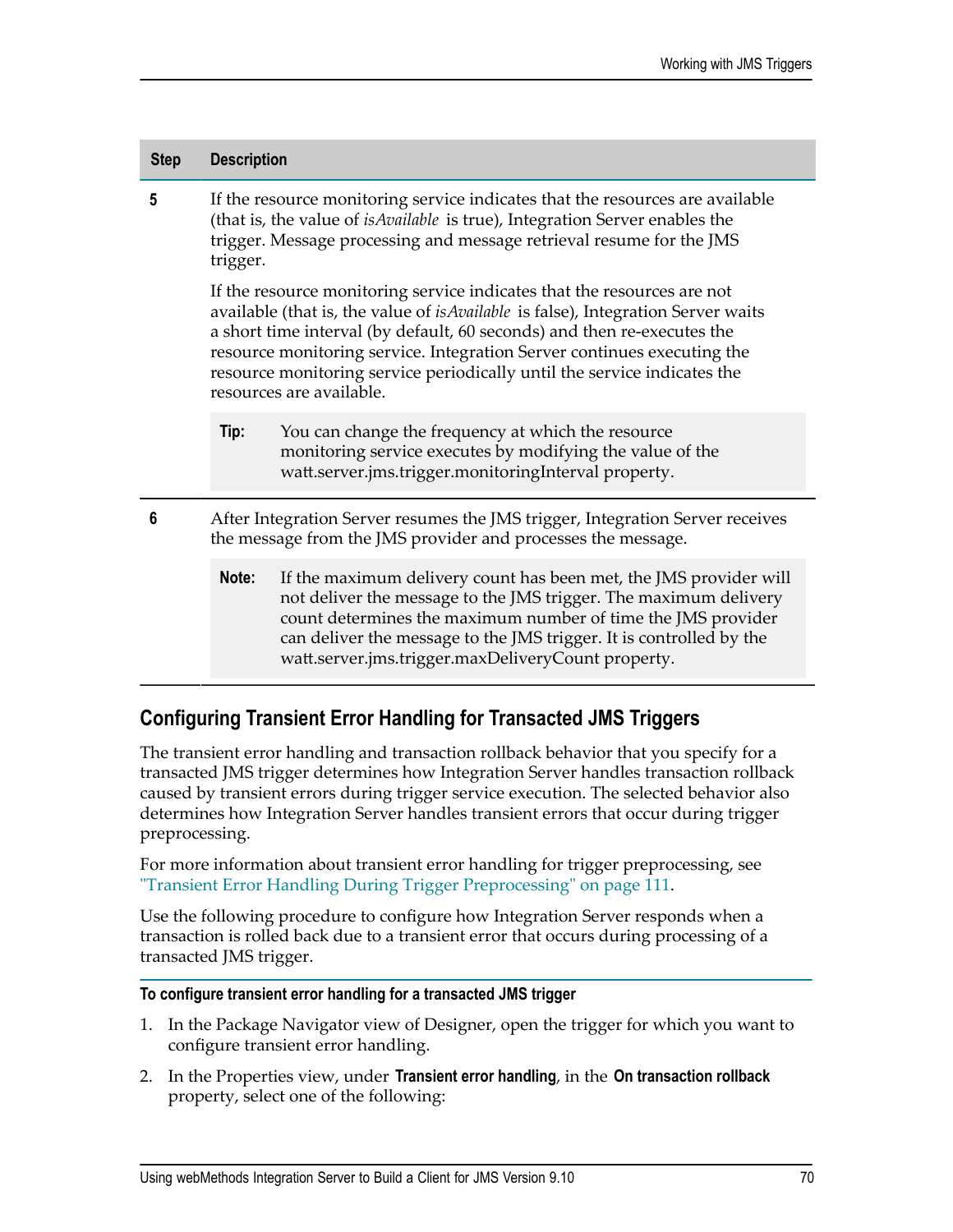| Select                 | To                                                                                                                                       |
|------------------------|------------------------------------------------------------------------------------------------------------------------------------------|
| <b>Recover only</b>    | Specify that Integration Server recovers the message after a<br>transaction is rolled back due to a transient error.                     |
|                        | This is the default.                                                                                                                     |
| Suspend and<br>recover | Specify that Integration Server does the following after a<br>transaction is rolled back due to a transient error:                       |
|                        | Suspends the JMS trigger                                                                                                                 |
|                        | Recovers the message after a resource monitoring service<br>indicates that the resources needed by the trigger service are<br>available. |
|                        |                                                                                                                                          |

- 3. If you selected **Suspend and recover**, in the **Resource monitoring service** property, specify the service that Integration Server should execute to determine the availability of resources associated with the trigger service or web service operation. Multiple triggers can use the same resource monitoring service.
- 4. Click **File > Save**.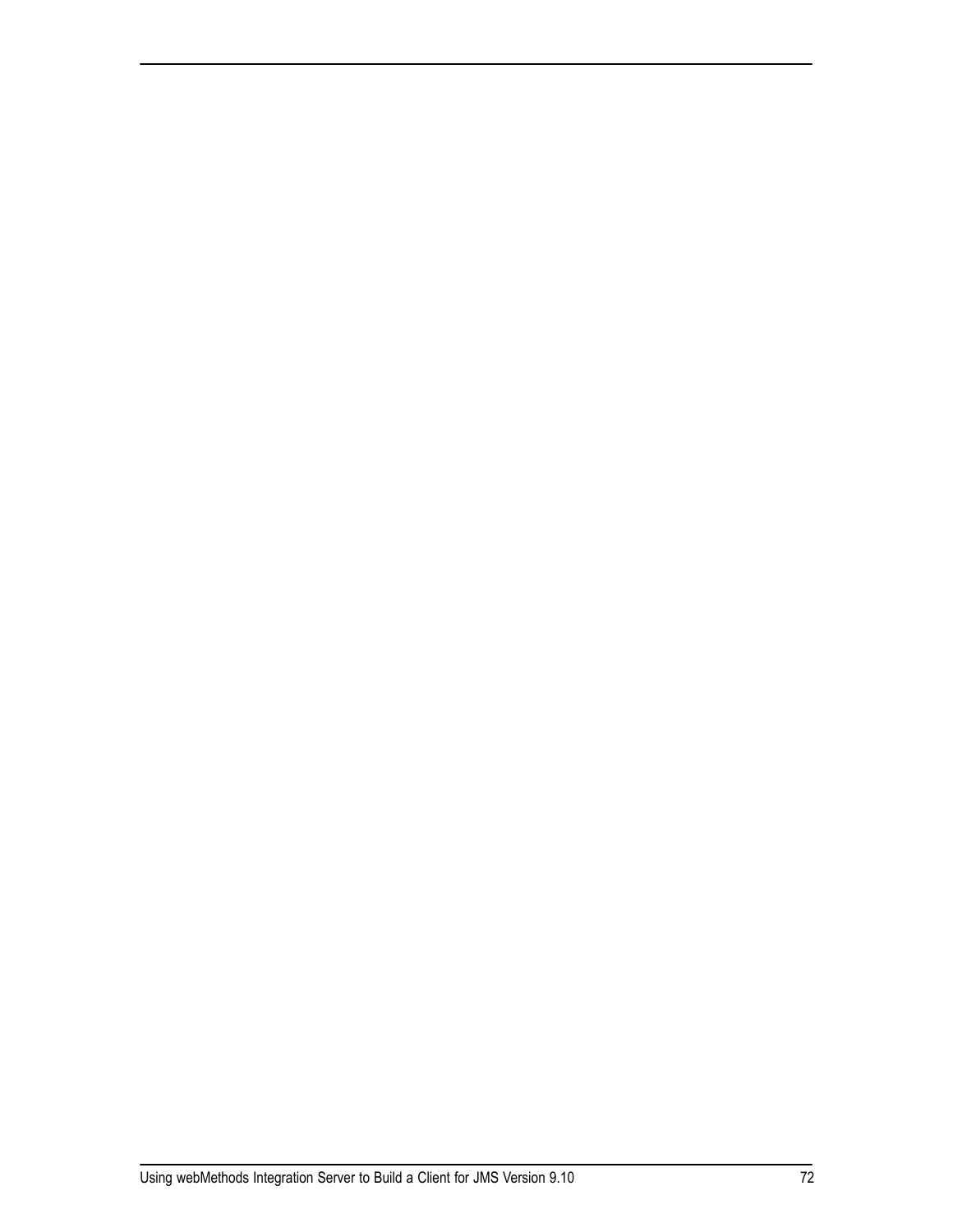# **3 Sending and Receiving JMS Messages**

|  | -74 |
|--|-----|
|  | -74 |
|  | 79  |
|  | 86  |
|  | 88  |
|  | 92  |
|  | 94  |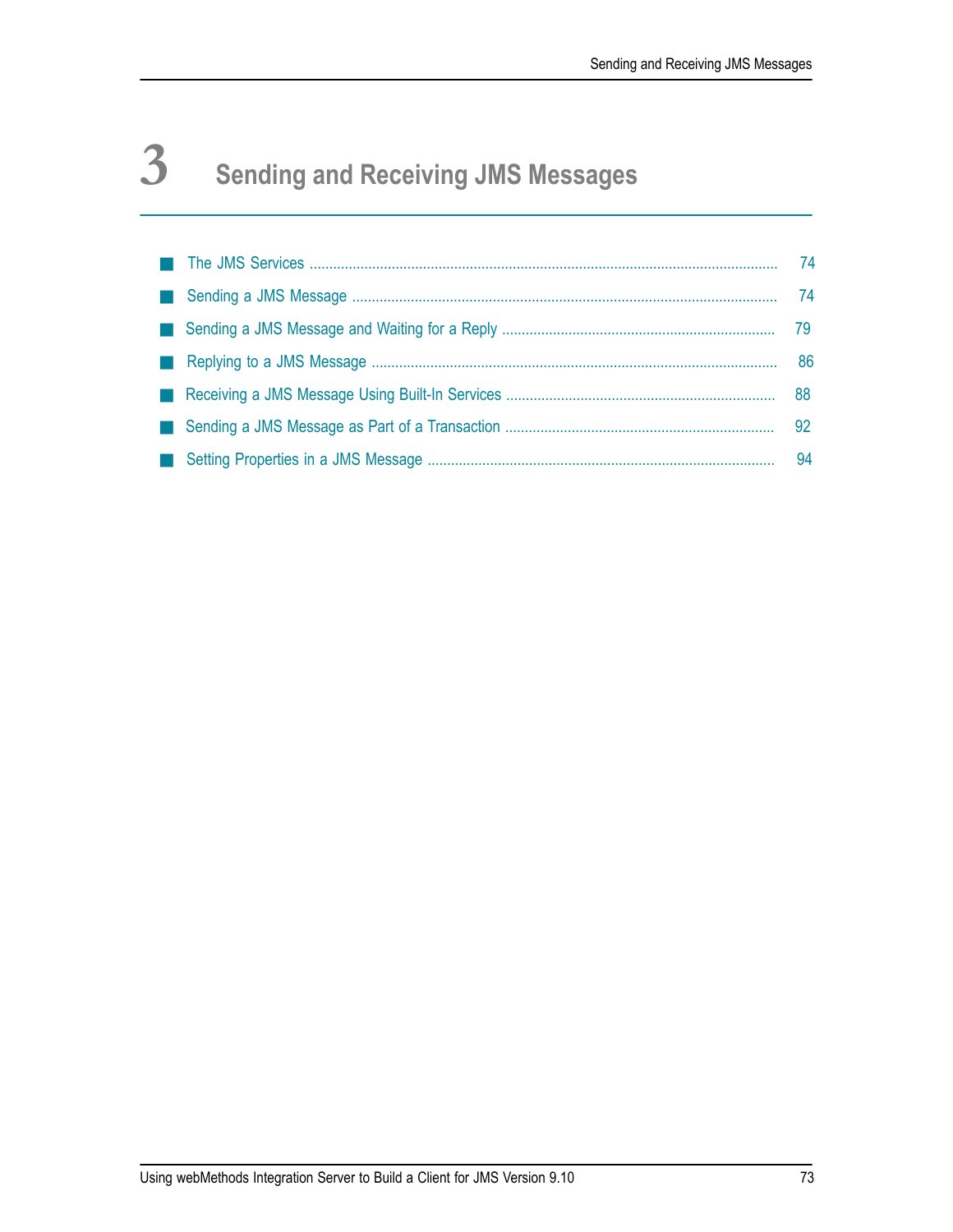# <span id="page-73-0"></span>**The JMS Services**

Using the following JMS services, you can create services that send and/or receive JMS messages. The JMS services are located in the WmPublic package.

| <b>Service</b>         | <b>Description</b>                                                                                      |
|------------------------|---------------------------------------------------------------------------------------------------------|
| pub.jms:acknowledge    | Sends an acknowledgement for a message to the JMS<br>provider.                                          |
| pub.jms:createConsumer | Creates a message consumer to receive messages from<br>destinations on the JMS provider.                |
| pub.jms:receive        | Synchronously receives a message from a queue or topic<br>on the JMS provider.                          |
| pub.jms:reply          | Sends a reply message to a requesting client.                                                           |
| pub.jms:send           | Sends a JMS message to the JMS provider.                                                                |
| pub.jms:sendAnd Wait   | Sends a request in the form of a JMS message to the JMS<br>provider and, optionally, waits for a reply. |
| pub.jms:sendBatch      | Sends multiple JMS messages to the same destination on<br>the JMS provider.                             |
| pub.jms.waitForReply   | Retrieves the reply message for an asynchronous<br>request.                                             |

# <span id="page-73-1"></span>**Sending a JMS Message**

When you build a service that sends a JMS message, you specify how Integration Server connects to the JMS provider, the message destination, and whether or not a client side queue should be used.

#### <span id="page-73-2"></span>**How to Send a JMS Message**

The following describes the general steps you take to send a JMS message to a JMS provider.

1. Create an empty flow service.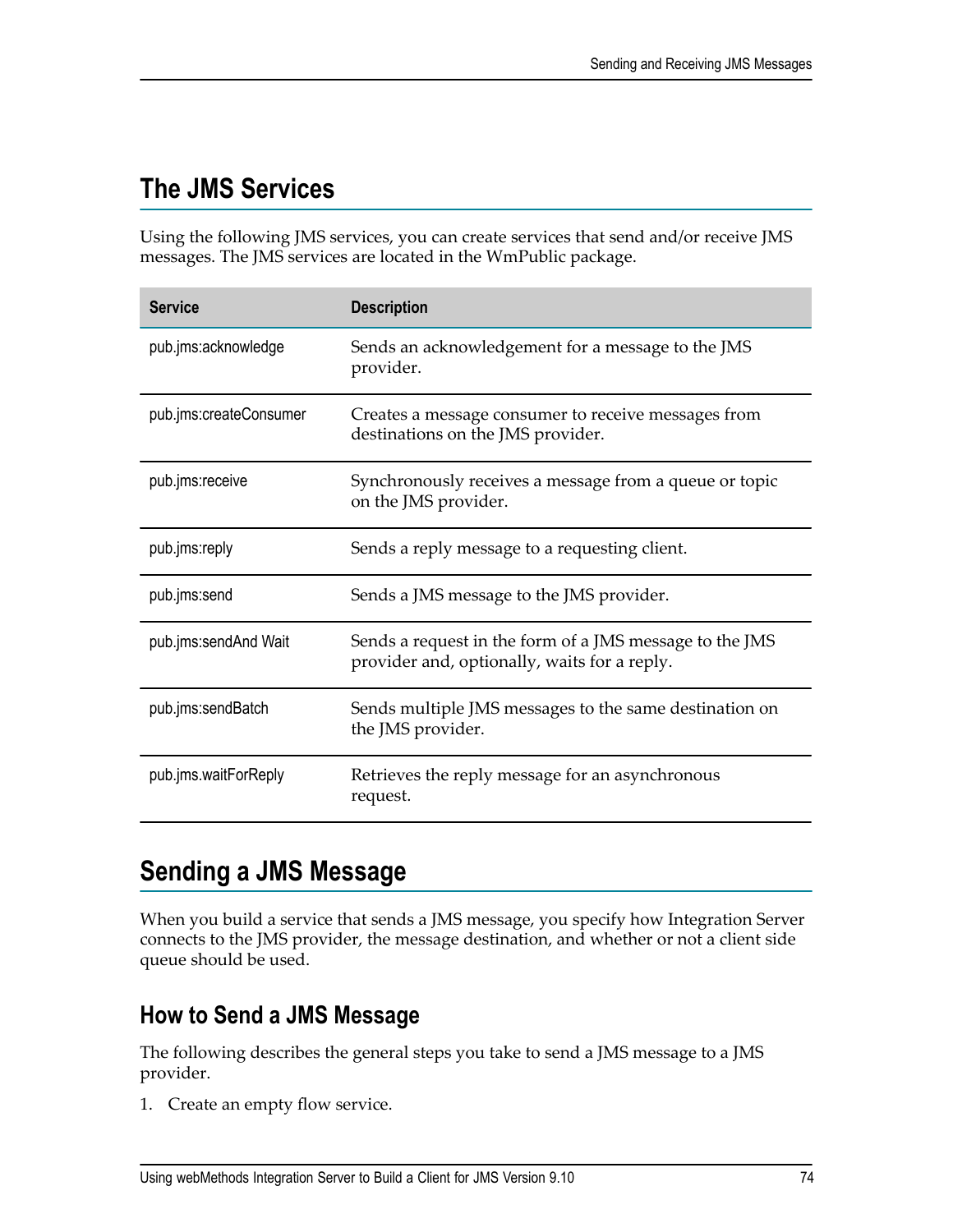2. Create the message body.

How you build the message body depends on the format that you want to use for the message. For example, if you want to use a String as the message body, create a field of type String and then add content to the String field. If you want to use a Document (IData) as the message body, create a document and then add content to the document. Note that a Document (IData) should only be used when sending a JMS message from one Integration Server to another.

If you want more control over the actual javax.jms.Message that Integration Server sends to the JMS provider, you can create a Java service that calls the com.wm.app.b2b.server.jms.producer.ProducerFacade class, and then invoke one of the following methods to create the desired javax.jms.Message:

createBytesMessage(String) createMapMessage(String) createObjectMessage(String) createStreamMessage(String) createTextMessage(String)

The Java service calling this API must return an Object of type javax.jms.Message, which can then be mapped to the *JMSMessage/body/message* input parameter of the pub.jms:send service.

**Important:** If you want to send a StreamMessage or a MapMessage, you need to use the appropriate com.wm.app.b2b.server.jms.producer.ProducerFacade API to create the javax.jms.Message object.

When you create the javax.jms.Message with the

com.wm.app.b2b.server.jms.producer.ProducerFacade, you can use the javax.jms.Message setter methods to set the values of the message headers and properties directly. You can also set the value of message headers and properties using the input parameters of the pub.jms\* service that you use to send the message. If you set the message headers and properties both ways, the values provided to the pub.jms\* service take precedence.

Software AG recommends that you use a pub.jms\* service to create and send the JMS message. This may provide better performance on average.

3. Invoke pub.jms:send.

This service creates a JMS message (javax.jms.Message) based on input provided to the service or takes an existing JMS message and sends it to the JMS provider.

- **Note:** If you want to send multiple JMS messages to the same destination, use pub.jms:sendBatch. For more information about the pub.jms:sendBatch services, see the *webMethods Integration Server Built-In Services Reference*.
- 4. Specify the JMS connection alias.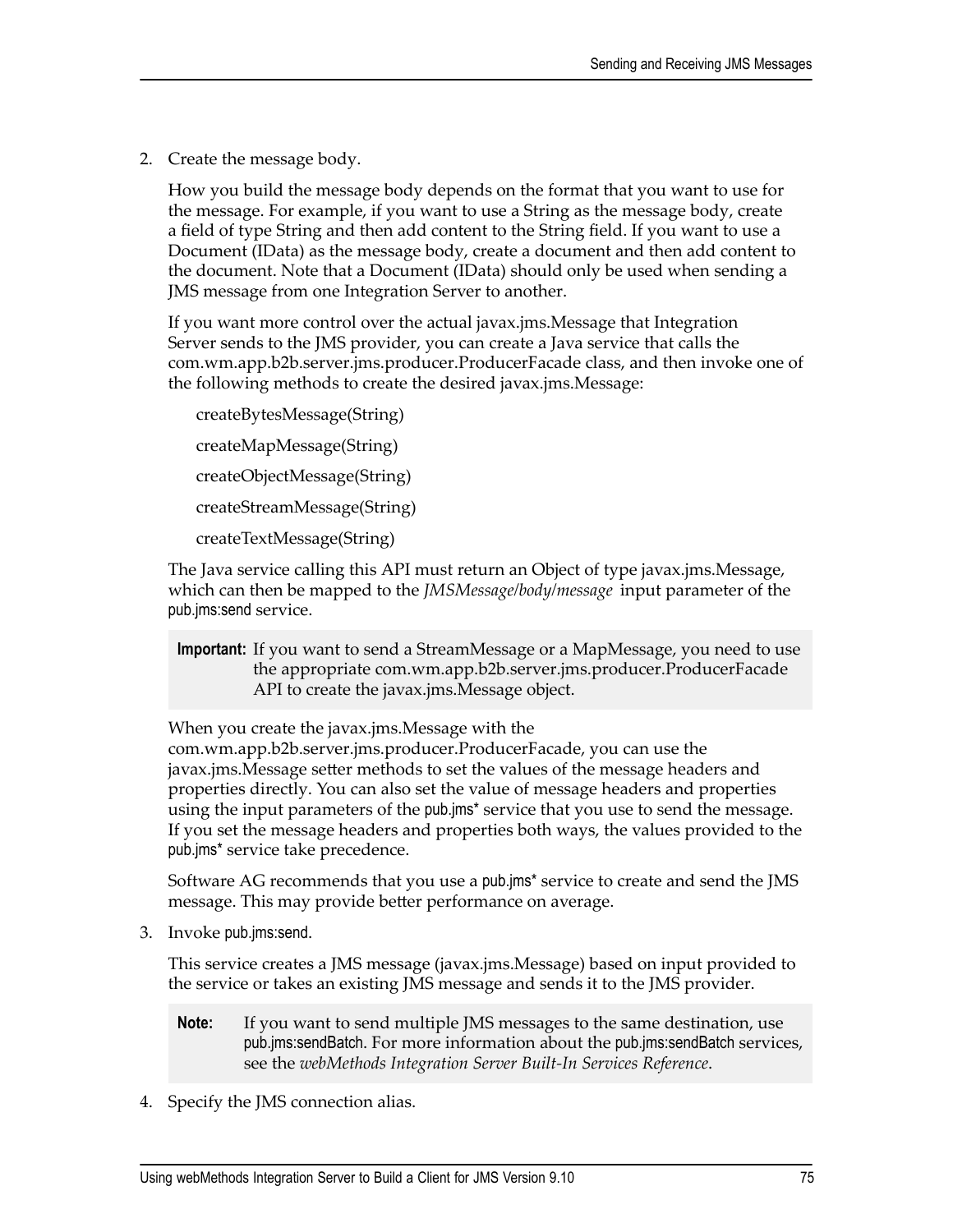The JMS connection alias indicates how Integration Server connects to the JMS provider. The alias also specifies whether the alias uses a client side queue and if Integration Server will retry the pub.jms:send service automatically if the service fails because of a transient error.

| <b>Name</b>                | <b>Description</b>                                                            |
|----------------------------|-------------------------------------------------------------------------------|
| <i>connectionAliasName</i> | Name of the JMS connection alias that you want to use<br>to send the message. |

5. Specify the destination to which you want to send the message.

If the JMS connection alias you specified in step 4 uses the native webMethods API to create the connection directly on the webMethods Broker, you need to specify the *destinationName* as well as the *destinationType*.

| <b>Name</b>            | <b>Description</b>                                                                                                                                                        |
|------------------------|---------------------------------------------------------------------------------------------------------------------------------------------------------------------------|
| <i>destinationName</i> | Name or lookup name of the Destination to which you<br>want to send the message.                                                                                          |
|                        | Specify the lookup name of the Destination object<br>when the JMS connection alias uses JNDI to retrieve<br>administered objects.                                         |
|                        | Specify the provider-specific name of the Destination<br>when the JMS connection alias uses the native<br>webMethods API to connect directly to the webMethods<br>Broker. |
| destinationType        | Specifies whether the Destination is a queue or a topic. The<br>default is queue.                                                                                         |

6. Set values for the header fields in the JMS message.

All of the header fields are optional.

| <b>Name</b>  | <b>Description</b>                                                                                                                    |
|--------------|---------------------------------------------------------------------------------------------------------------------------------------|
| deliveryMode | Specifies the message delivery mode for the message.<br>Specify one of the following:                                                 |
|              | PERSISTENT provides once-and-only-once delivery<br>for the message. The message will not be lost if a JMS<br>provider failure occurs. |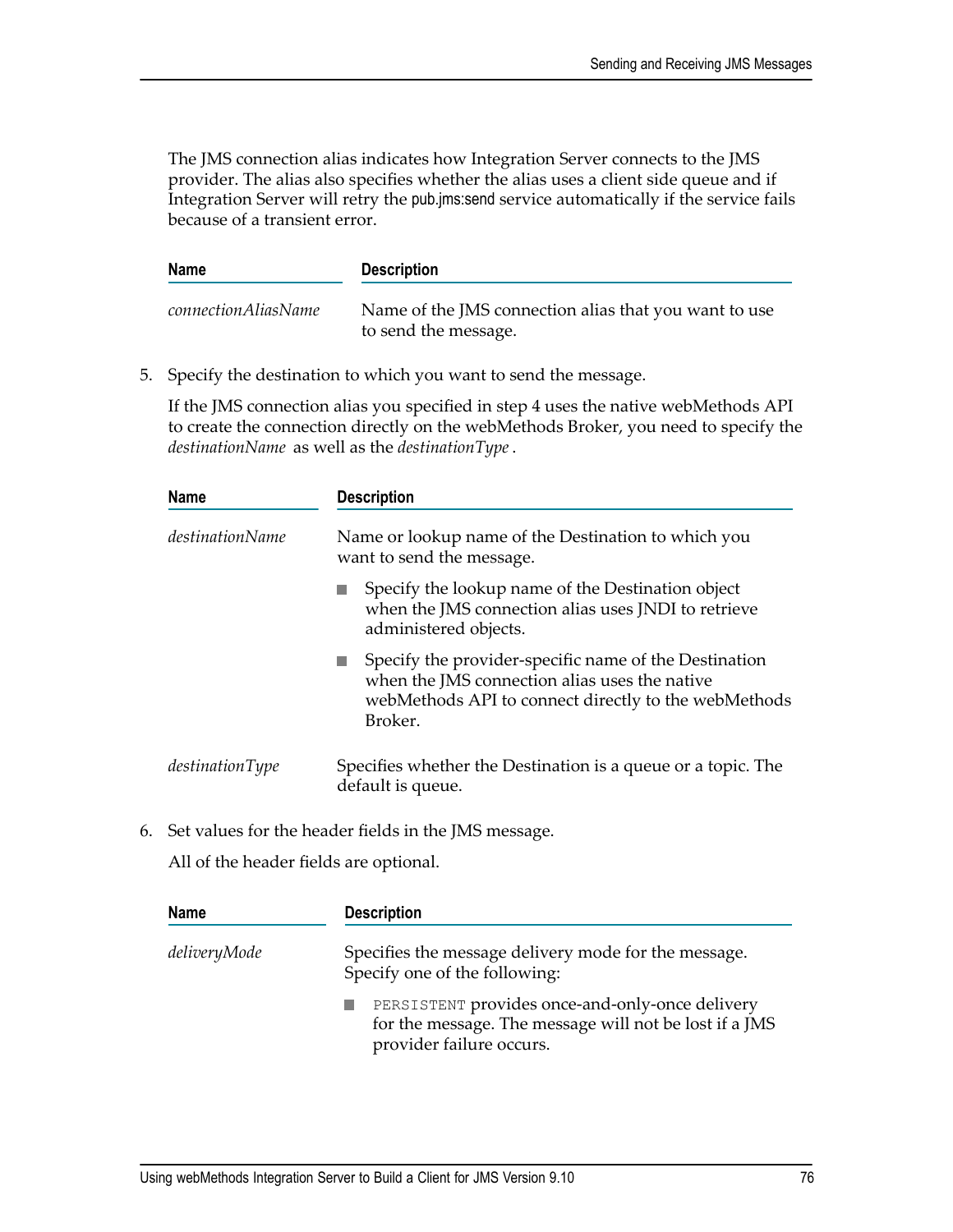| <b>Name</b>    | <b>Description</b>                                                                                                                                  |
|----------------|-----------------------------------------------------------------------------------------------------------------------------------------------------|
|                | NON PERSISTENT provides at-most-once delivery for the<br>message. The message has no guarantee of being saved<br>if a JMS provider failure occurs.  |
|                | The default is PERSISTENT.                                                                                                                          |
| priority       | Specifies the message priority. The JMS standard defines<br>priority levels from 0 to 9, with 0 as the lowest priority<br>and 9 as the highest.     |
|                | The default is 4.                                                                                                                                   |
|                | Message priority is not supported by Universal<br>Messaging. Any priority assigned to a JMS message sent<br>to Universal Messaging will be ignored. |
| timeToLive     | Specifies the length of time, in milliseconds, that the JMS<br>provider retains the message.                                                        |
|                | The default is 0, meaning that the message does not<br>expire.                                                                                      |
| <i>JMSType</i> | Message type identifier for the message.                                                                                                            |

If you created a javax.jms.Message and you set the message header fields using the javax.jms. Message setter methods, you do not need to provide inputs to the fields in *JMSMessage/header*. If you do set message header fields using both approaches, Integration Server uses the values provided as input to the pub.jms:send service.

7. Set values for the Integration Server-specific properties.

The properties fields are optional fields added to the message header and are often used to hold message selector values. Integration Server adds the following properties to JMS messages it sends. You can set these values as follows.

| <b>Name</b> | <b>Description</b>                                                                                                                                                                                                                                 |
|-------------|----------------------------------------------------------------------------------------------------------------------------------------------------------------------------------------------------------------------------------------------------|
| activation  | Specifies the activation ID for the message. A<br>JMS trigger uses the activation ID to join together<br>messages it receives. For more information about<br>setting the activation, see "Assigning an Activation to<br>a JMS Message" on page 95. |
| uuid        | Specifies a universally unique identifier for a message.<br>For more information about setting a UUID, see<br>"Setting the UUID" on page 95.                                                                                                       |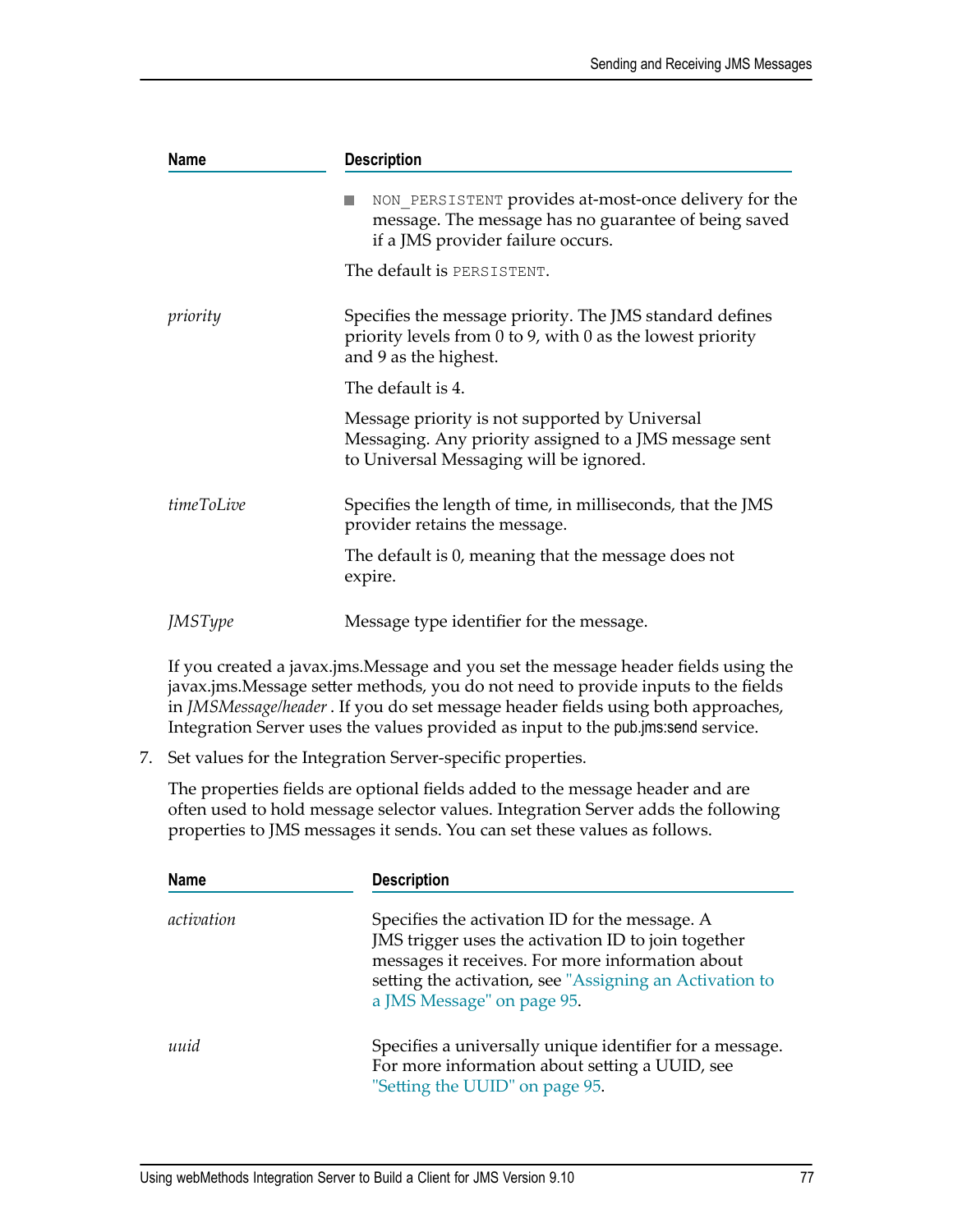If you created a javax.jms.Message and you set the message property fields using the javax.jms.Message setter methods, you do not need to provide inputs to the fields in *JMSMessage/properties*. If you do set message property fields using both approaches, Integration Server uses the values provided as input to the pub.jms:send service.

For information about seing the *JMS\_WMClusterNodes* property, see ["Overriding](#page-124-0) [the Cluster Policy when Sending JMS Messages" on page 125](#page-124-0).

8. Add any custom properties to the JMS message.

To add a new property to *JMSMessage/properties* , click  $\sqrt{2}$  **r** on the Pipeline view. Select a data type for the property and assign it a name. Make sure to place the new property in the *JMSMessage/properties* field.

Assign a value to any custom properties that you add.

9. Map data to the body of the JMSMessage document.

Specifically, map the field that contains the data you want to included in the message body to the field in *JMSMessage/body* with the appropriate data type.

| Map to this field | If you                                                                                                                                                                                                                                                 |
|-------------------|--------------------------------------------------------------------------------------------------------------------------------------------------------------------------------------------------------------------------------------------------------|
| string            | Used a field of type String for the message body content.                                                                                                                                                                                              |
| bytes             | Used a one-dimensional byte array for the message body<br>content.                                                                                                                                                                                     |
| object            | Used a Serializable Java object for the message body<br>content.                                                                                                                                                                                       |
| data              | Used a Document (IData) for the JMS message body<br>content. Keep in mind that the IData message format<br>can only be used when sending a JMS message from one<br>Integration Server to another.                                                      |
| message           | Used a Java service to create an object of type<br>javax.jms.Message.                                                                                                                                                                                  |
|                   | <b>Note:</b> If you created a Java service that used one of the<br>com.wm.app.b2b.server.jms.producer.ProducerFacade<br>methods to create a javax.jms. Message object, map<br>the javax.jms.Message object produced by the Java<br>service to message. |

10. Specify whether the client side queue should be used.

When the client side queue is in use, Integration Server places messages in the client side queue if the JMS provider is not available at the time the pub.jms:send service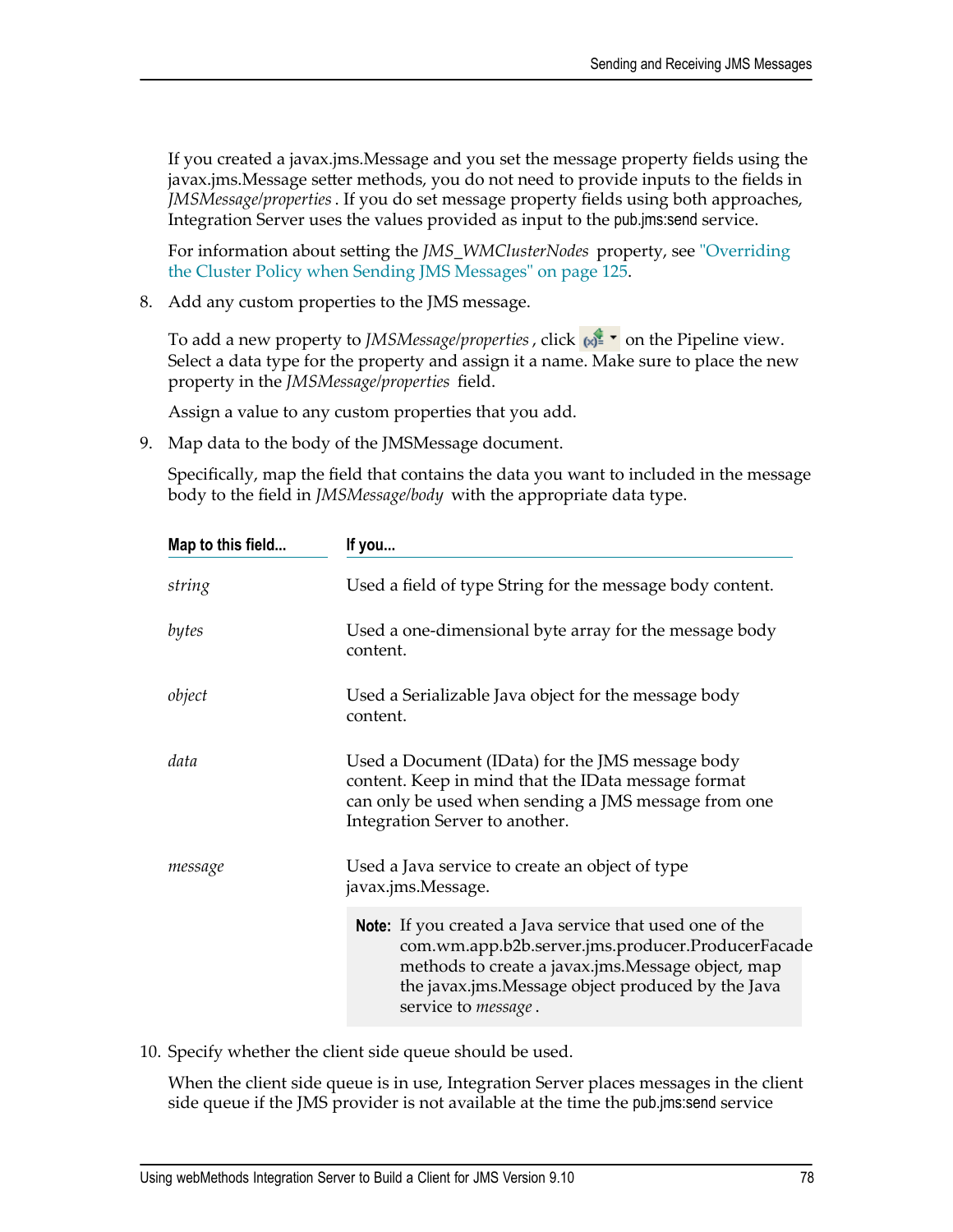executes. If you want to use the client side queue with this implementation of the pub.jms:send service, the JMS connection alias specified for *connectionAliasName* must be configured to have a client side queue. A JMS connection alias has a client side queue if the **Maximum CSQ Size** property for the alias is set to a value other than 0 (zero).

| Name   | <b>Description</b>                                                                                                                                                                                                                                                                                                |
|--------|-------------------------------------------------------------------------------------------------------------------------------------------------------------------------------------------------------------------------------------------------------------------------------------------------------------------|
| useCSQ | Indicates whether Integration Server places the sent<br>message in the client side queue if the JMS provider is<br>not available at the time the message is sent.                                                                                                                                                 |
|        | True specifies that Integration Server writes messages<br>to the client side queue if the JMS provider is not<br>available at the time this service executes. When the<br>JMS provider becomes available, Integration Server<br>sends messages from the client side queue to the JMS<br>provider.                 |
|        | False indicates that Integration Server throws<br>an ISRuntimeException if the JMS provider is not<br>available at the time this service executes.                                                                                                                                                                |
|        | The default is False.                                                                                                                                                                                                                                                                                             |
|        | <b>Note:</b> If the specified <i>connection Alias Name</i> uses a<br>cluster connection factory to which the multisend<br>guaranteed policy is applied, set useCSQ to<br>False. For more information about the multisend<br>guaranteed policy, see "Working with the<br>Multisend Guaranteed Policy" on page 122. |

# <span id="page-78-0"></span>**Sending a JMS Message and Waiting for a Reply**

Integration Server provides the pub.jms:sendAndWait service, which you can use to send a message and wait for a reply.

You can use the pub.jms:sendAndWait service to issue a request/reply in a synchronous or asynchronous manner.

- In a synchronous request/reply, the service that sends the request stops executing while it waits for a reply. When the service receives a reply message, the service resumes execution. If the *timeout* elapses before the service receives a reply, Integration Server ends the request, and the service returns a null message that indicates that the request timed out. Integration Server then executes the next step in the flow service.
- In an asynchronous request/reply, the service that sends the request continues executing the steps in the service after sending the message. To retrieve the reply,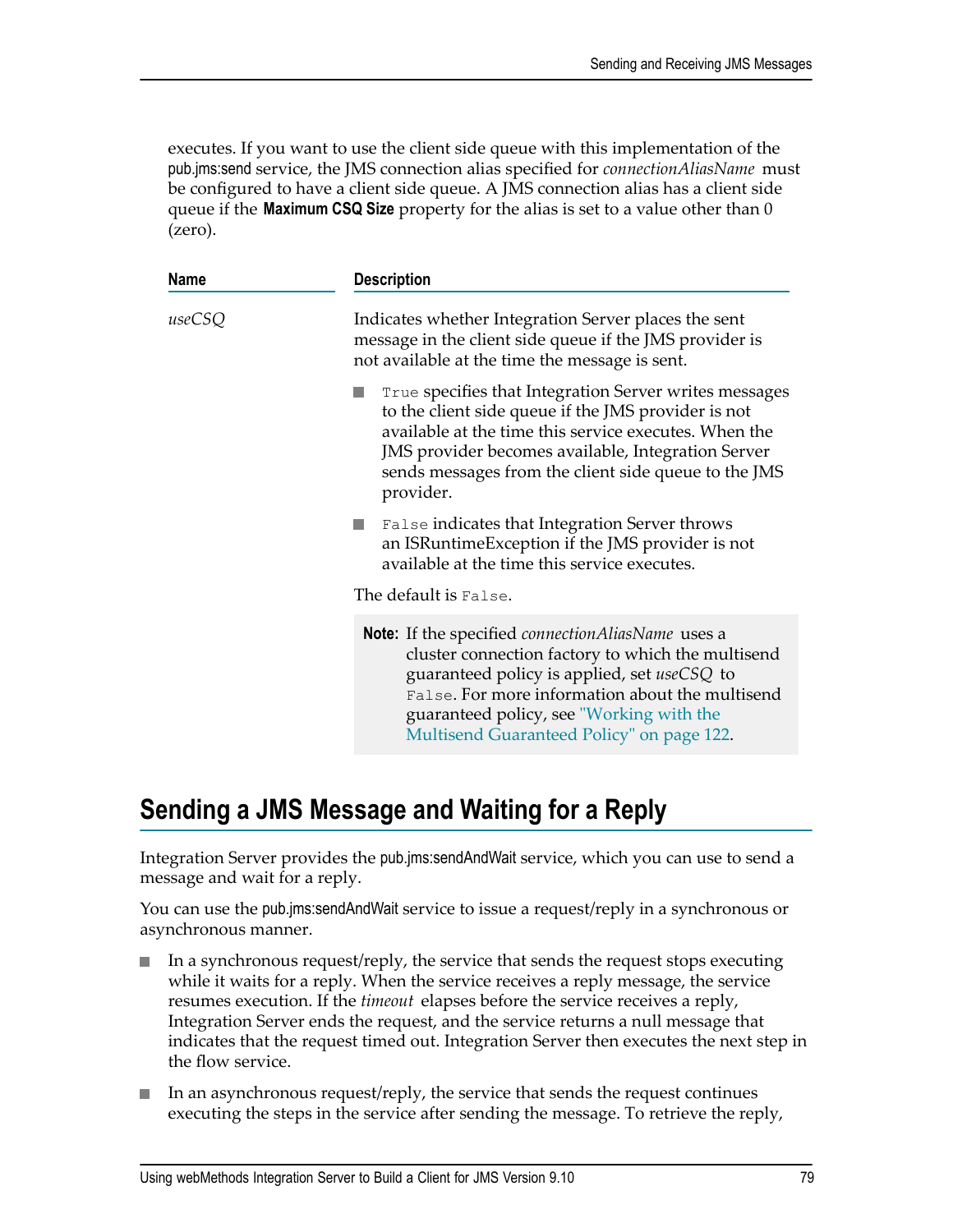the requesting flow service must invoke the pub.jms:waitForReply service. If the *timeout* elapses before the pub.jms:waitForReply service receives a reply, the pub.jms:waitForReply service returns a null document indicating that the request timed out.

A service that contains multiple asynchronous send and wait invocations allows the service to send all the requests before collecting the replies. This approach can be more efficient than sending a request, waiting for a reply, and then sending the next request.

#### **How to Send a Request Message and Wait for a Reply**

The following describes the general steps you take to build a service that sends a request message and then waits for a reply.

- 1. Create an empty flow service.
- 2. Create the message body.

For more information about creating content for the body of a JMS message, see step 2 in the section ["How to Send a JMS Message" on page 74.](#page-73-2)

3. Invoke pub.jms:sendAndWait.

This service creates a JMS message (javax.jms.Message) based on input provided to the service or takes an existing JMS message and sends it to the JMS provider.

4. Specify the JMS connection alias.

The JMS connection alias indicates how Integration Server connects to the JMS provider.

| <b>Name</b>                | <b>Description</b>                                                            |
|----------------------------|-------------------------------------------------------------------------------|
| <i>connectionAliasName</i> | Name of the JMS connection alias that you want to use to<br>send the message. |

5. Specify the destination to which you want to send the message.

If the JMS connection alias you specified in step 4 uses the native webMethods API to create the connection directly on the webMethods Broker, you need to specify the *destinationName* as well as the *destinationType*.

| <b>Name</b>     | <b>Description</b>                                                                                                                |
|-----------------|-----------------------------------------------------------------------------------------------------------------------------------|
| destinationName | Name or lookup name of the Destination to which you<br>want to send the message.                                                  |
|                 | Specify the lookup name of the Destination object<br>when the JMS connection alias uses JNDI to retrieve<br>administered objects. |
|                 | Specify the provider-specific name of the Destination<br>when the JMS connection alias uses the native                            |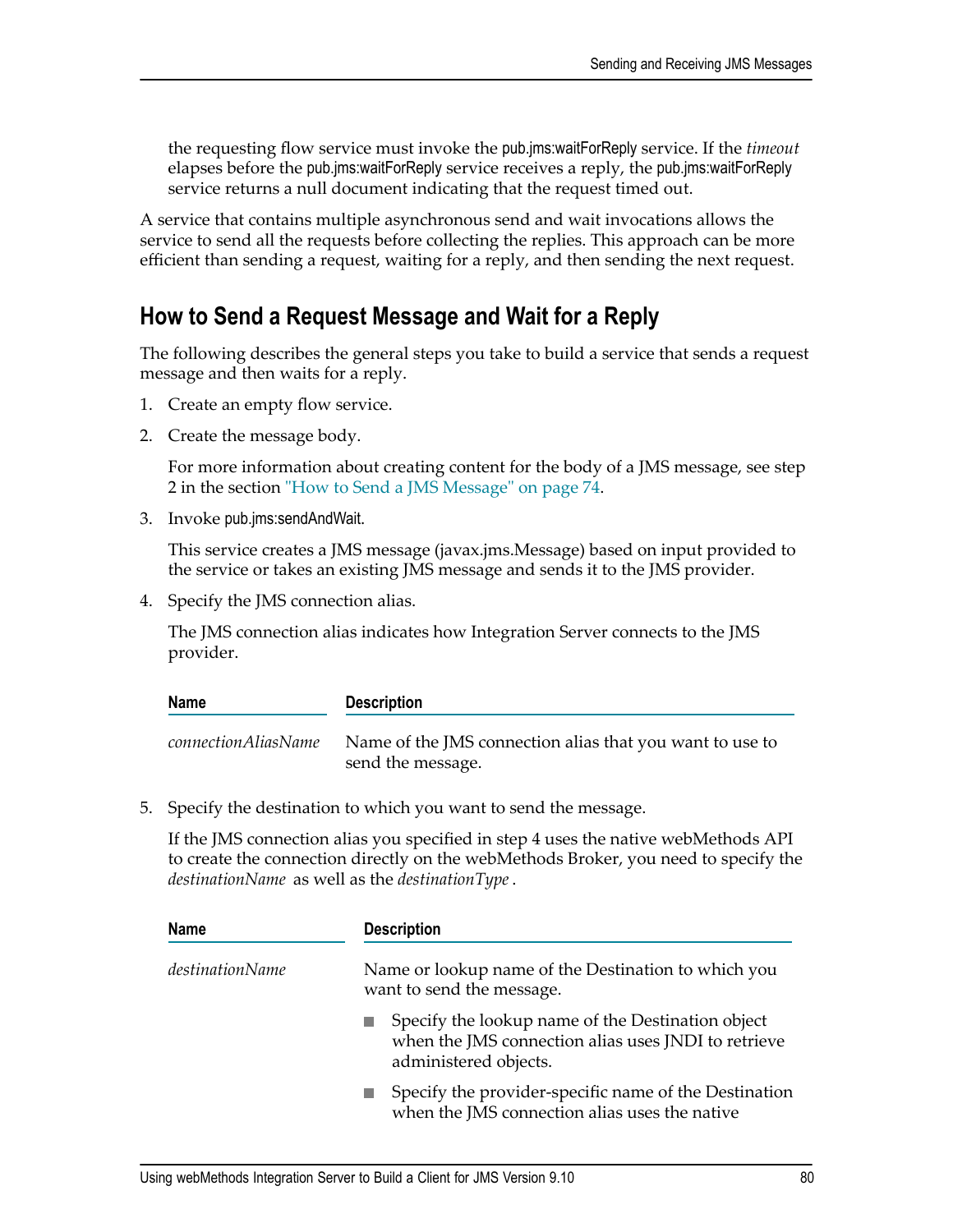| <b>Name</b>               | <b>Description</b>                                                                |  |
|---------------------------|-----------------------------------------------------------------------------------|--|
|                           | webMethods API to connect directly to the<br>webMethods Broker.                   |  |
| $d$ <i>estinationType</i> | Specifies whether the Destination is a queue or a topic.<br>The default is queue. |  |

6. Specify the destination to which message recipients should send the reply message. (Optional)

If you do not specify a destination for reply messages, Integration Server uses a temporaryQueue to receive the reply. A *temporaryQueue* is a queue object created for the duration of a particular connection.

When using pub.jms:sendAndWait to issue a request/reply, you must specify a queue as the value of the *destinationNameReplyTo* parameter. In a request/reply scenario, it is possible that the message consumer created to receive the reply might be created after the reply message is sent. (In a synchronous request/reply, the pub.jms:sendAndWait service creates the message consumer. In an asynchronous request/reply, the pub.jms:waitForReply service or a custom solution, such as a JMS trigger, creates the message consumer.) If the reply destination is a queue, a message consumer can receive messages published to the queue regardless of whether the message consumer was active at the time the message was published. If the destination is a topic, a message consumer can receive only messages published when the message consumer was active. If the reply is sent to a topic before the message consumer is created, the message consumer will not receive the reply. Consequently, when creating a request/reply, the *destinationNameReplyTo* parameter should specify the name or lookup name of a queue.

| <b>Name</b>                       | <b>Description</b>                                                                                                                                                        |
|-----------------------------------|---------------------------------------------------------------------------------------------------------------------------------------------------------------------------|
| $\emph{destinationNameReplyTo}$   | Name or lookup name of the Destination to which<br>you want the reply message sent.                                                                                       |
|                                   | Specify the lookup name of the Destination object<br>when the JMS connection alias uses JNDI to retrieve<br>administered objects.                                         |
|                                   | Specify the provider-specific name of the Destination<br>when the JMS connection alias uses the native<br>webMethods API to connect directly to the<br>webMethods Broker. |
| $\textit{destinationTypeReplyTo}$ | Specifies whether the Destination is a queue or a<br>topic. The default is queue.                                                                                         |

7. If this is a synchronous request/reply, set the request timeout.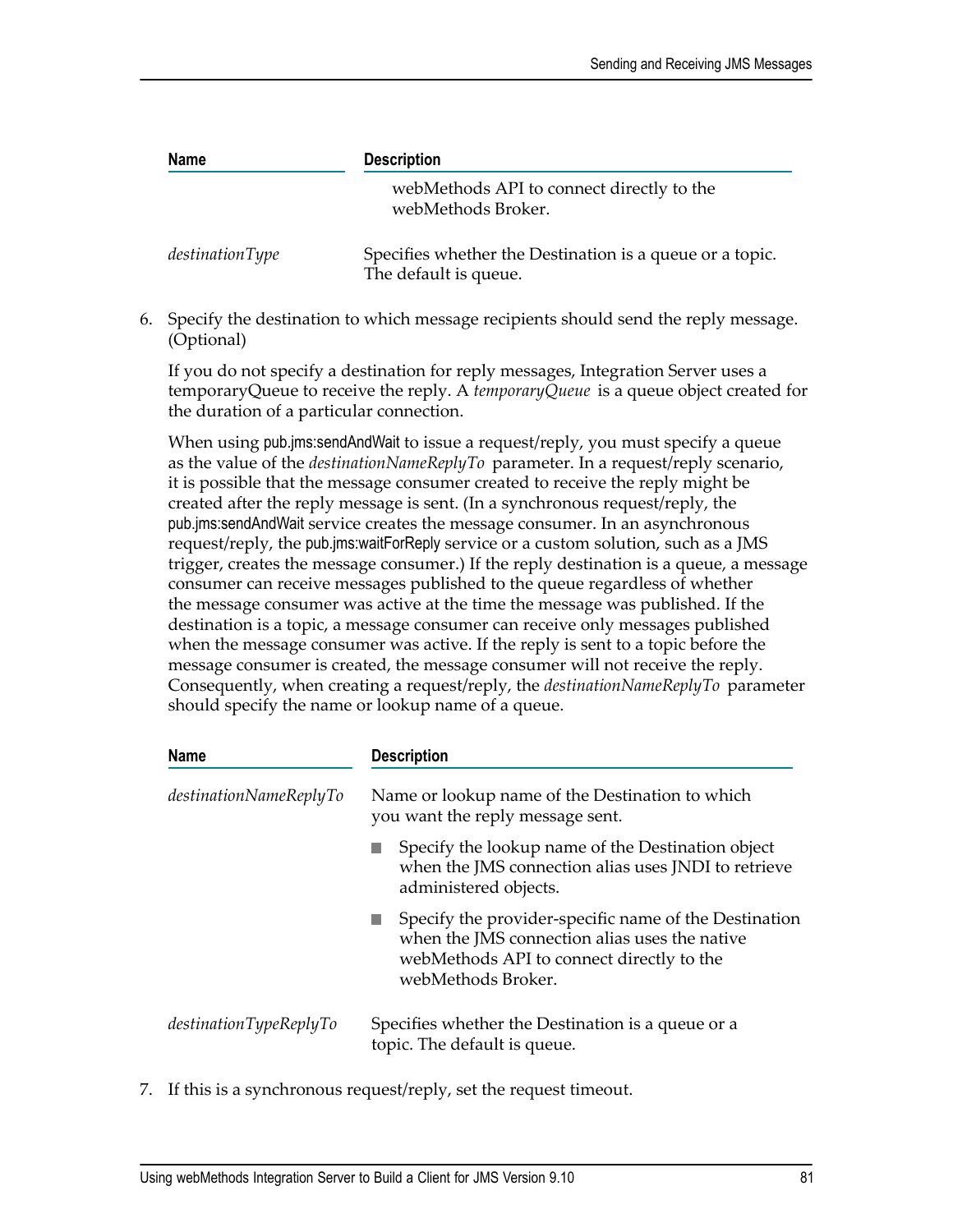The timeout indicates how long Integration Server waits for a reply message. The *timeout* parameter only applies to synchronous send and wait requests.

| <b>Name</b> | <b>Description</b>                                                                                                                                                                                                      |
|-------------|-------------------------------------------------------------------------------------------------------------------------------------------------------------------------------------------------------------------------|
| timeout     | Time to wait (in milliseconds) for the response to arrive.<br>You must set this to a value greater than 0 (zero). If no<br><i>timeout</i> value is specified, the service does not wait and<br>returns a null document. |

8. Populate the JMS message.

To populate the JMS message header, properties, and body, follow steps 5–9 in the section ["How to Send a JMS Message" on page 74.](#page-73-2)

9. Indicate whether the request is synchronous or asynchronous.

The pub.jms:sendAndWait provides a parameter that you can set to indicate whether the request is synchronous or asynchronous. By default, the request is synchronous.

| <b>Name</b> | <b>Description</b>                                                                                                                                                                                                                                             |
|-------------|----------------------------------------------------------------------------------------------------------------------------------------------------------------------------------------------------------------------------------------------------------------|
| async       | Flag specifying whether this is an asynchronous or<br>synchronous request/reply.                                                                                                                                                                               |
|             | True indicates that this is an asynchronous request/reply.<br>After sending the message, Integration Server executes<br>the next step in the flow service immediately. Integration<br>Server does not wait for a reply before continuing service<br>execution. |
|             | False indicates that this is a synchronous request/reply.<br>After sending the message, Integration Server waits for a<br>reply before executing the next step in the flow service.                                                                            |
|             | The default is False.                                                                                                                                                                                                                                          |

10. Specify whether the client side queue should be used.

When the client side queuing is in use, Integration Server places messages in the client side queue if the JMS provider is not available at the time the pub.jms:sendAndWait service executes. If you want to use the client side queue with this implementation of the pub.jms:sendAndWait service, the JMS connection alias specified for *connectionAliasName* must be configured to have a client side queue. A JMS connection alias has a client side queue if the **Maximum CSQ Size** property for the alias is set to a value other than 0 (zero).

The client side queue can be used with asynchronous requests only.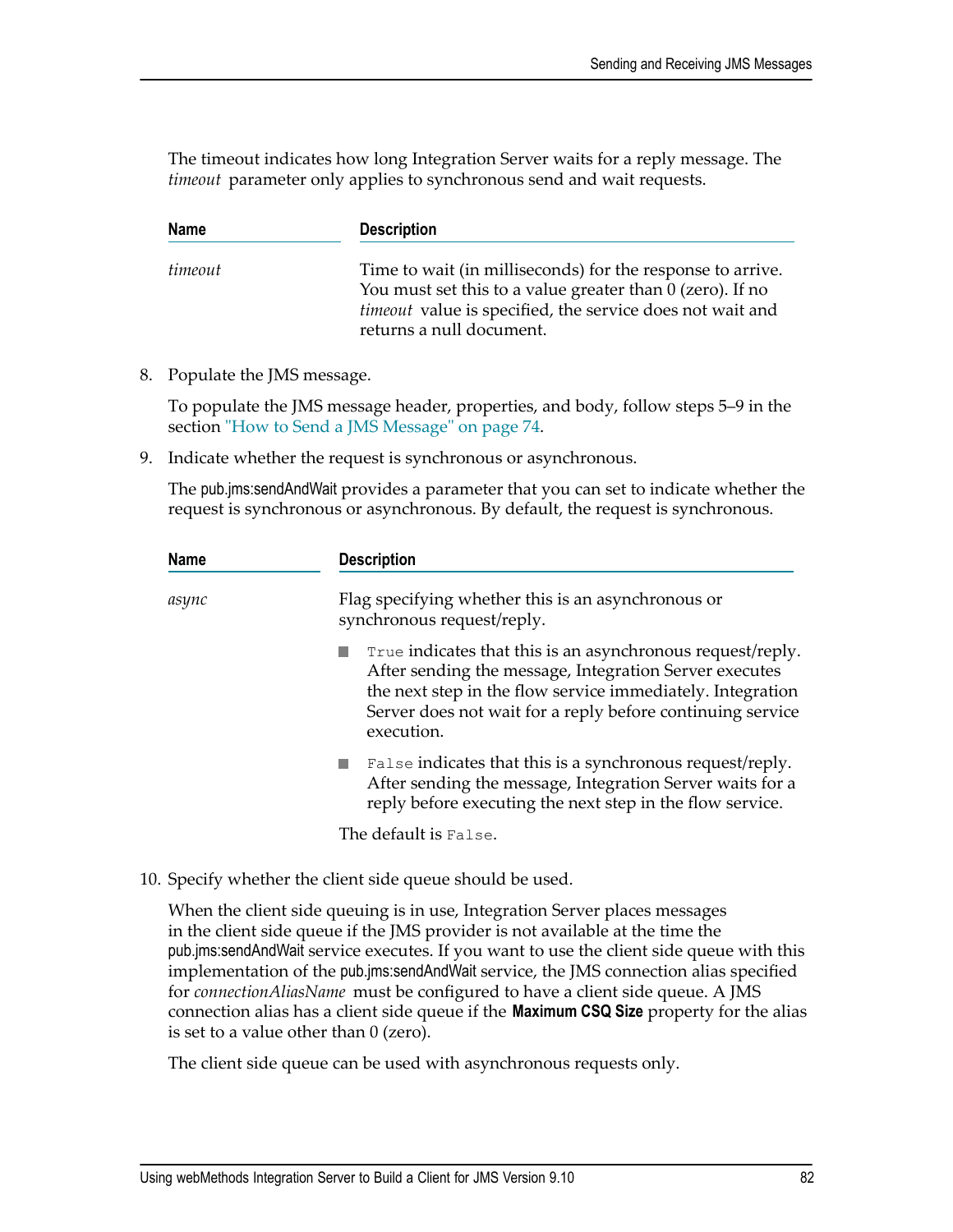If the client side queue is in use, the reply destination must be a queue that is not temporary. Consequently, if *useCSQ* is set to true, values must be specified for the *destinationNameReplyTo* and *destinationTypeReplyTo* input parameters.

| <b>Name</b> | <b>Description</b>                                                                                                                                                                                                                                                                                                                                  |
|-------------|-----------------------------------------------------------------------------------------------------------------------------------------------------------------------------------------------------------------------------------------------------------------------------------------------------------------------------------------------------|
| useCSQ      | Indicates whether Integration Server places the sent<br>message in the client side queue if the JMS provider is not<br>available at the time the message is sent.                                                                                                                                                                                   |
|             | True specifies that Integration Server writes messages to<br>the client side queue if the JMS provider is not available<br>at the time this service executes. When the JMS provider<br>becomes available, Integration Server sends messages<br>from the client side queue to the JMS provider.<br>False indicates that Integration Server throws an |
|             | ISRuntimeException if the JMS provider is not available<br>at the time this service executes.                                                                                                                                                                                                                                                       |
|             | The default is False.                                                                                                                                                                                                                                                                                                                               |
|             | <b>Note:</b> If the specified <i>connection Alias Name</i> uses a cluster<br>connection factory to which the multisend guaranteed<br>policy is applied, set useCSQ to False. For more<br>information about the multisend guaranteed policy,<br>see "Working with the Multisend Guaranteed Policy"<br>on page 122.                                   |

11. Invoke pub.jms:waitForReply.

If you configured pub.jms:sendAndWait as an asynchronous request/reply, you need to invoke the pub.jms:waitForReply service to retrieve the reply message.

Specify the following input values for the pub.jms:waitForReply service.

| <b>Name</b>   | <b>Description</b>                                                                                                                                                                                                                                       |
|---------------|----------------------------------------------------------------------------------------------------------------------------------------------------------------------------------------------------------------------------------------------------------|
| correlationID | A unique identifier used to associate the reply message<br>with the initial request. Integration Server uses the<br>value of the <i>uuid</i> or <i>JMSMessageID</i> fields in the<br>requesting JMS message to correlate the response to the<br>request. |
|               | If you set the <i>uuid</i> in the JMS message request,<br>you can link the value of the <i>uuid</i> field from the<br><i>JMSMessage</i> produced by pub.jms:sendAndWait to the<br>$correlationID$ .                                                      |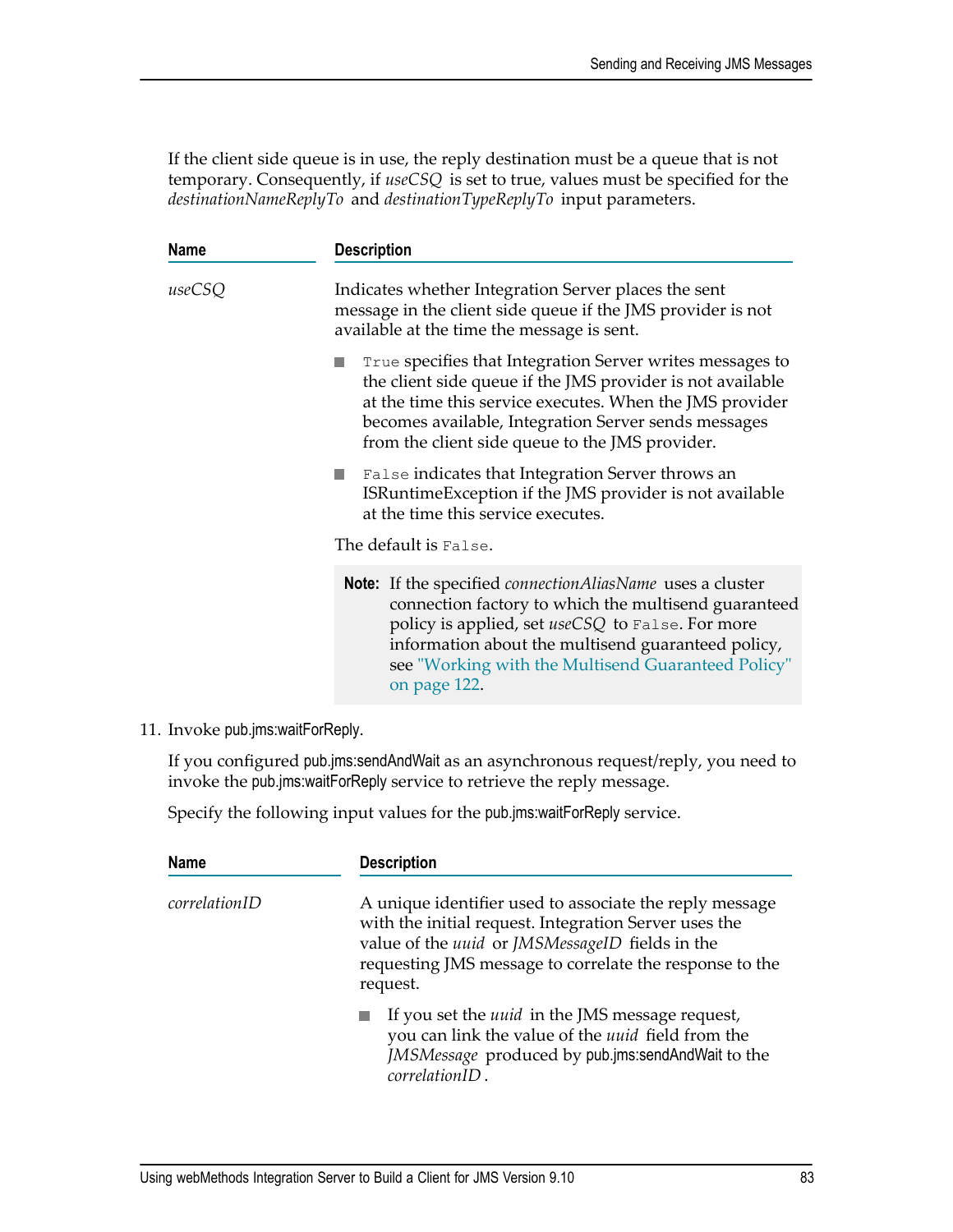| <b>Description</b>                                                                                                                                                                                                                                                                                                                                                                                                                                                         |
|----------------------------------------------------------------------------------------------------------------------------------------------------------------------------------------------------------------------------------------------------------------------------------------------------------------------------------------------------------------------------------------------------------------------------------------------------------------------------|
| If you did not specify a <i>uuid</i> , you can link the<br>JMSMessageID field from the JMSMessage produced<br>by pub.jms:sendAndWait to the correlationID.                                                                                                                                                                                                                                                                                                                 |
| Optional. Time to wait (in milliseconds) for the reply to<br>arrive.                                                                                                                                                                                                                                                                                                                                                                                                       |
| If <i>timeout</i> is greater than $0$ (zero) and a reply is not<br>available at the time the pub.jms:waitForReply service<br>executes, the service continues to wait for the document<br>until the time specified in the timeout parameter<br>elapses. If the service does not receive a reply by the<br>time the timeout interval elapses, the pub.jms:waitForReply<br>service returns a null document.                                                                   |
| If timeout is set to 0 (zero), the pub.jms:waitForReply service<br>waits indefinitely for a response. Software AG does not<br>recommend setting <i>timeout</i> to 0 (zero).                                                                                                                                                                                                                                                                                                |
| If <i>timeout</i> is not set, the pub.jms:waitForReply service does<br>not wait for a reply. The pub.jms:waitForReply service<br>always returns a null document. The service returns<br>a null document even if the reply queue contains a<br>response for the request.                                                                                                                                                                                                    |
| The pub.jms: waitForReply service cannot be used to retrieve a response to<br>requests that were routed through the client side queue. To retrieve the<br>response, create a JMS trigger that subscribes to the reply queue.                                                                                                                                                                                                                                               |
| If the pub.jms:sendAndWait service executes and the message is sent directly<br>to the JMS provider (i.e., it is not sent to the client side queue), the<br>JMSMessage \header \JMSMessageID contains a unique identifier assigned<br>by the JMS provider. If the <i>JMSMessageID</i> field is null, after the service<br>executes, the JMS provider was not available at the time the service<br>executed. Integration Server wrote the message to the client side queue. |
|                                                                                                                                                                                                                                                                                                                                                                                                                                                                            |

12. Process the reply message.

The pub.jms:sendAndWait (or pub.jms:waitForReply) service produces the output parameter *JMSReplyMessage*, which contains the JMS message received as a reply.

If Integration Server does not receive a reply before the specified *timeout* value elapses or if a *timeout* value was not specified, the *JMSReplyMessage* is null. Be sure to code your service to handle this situation.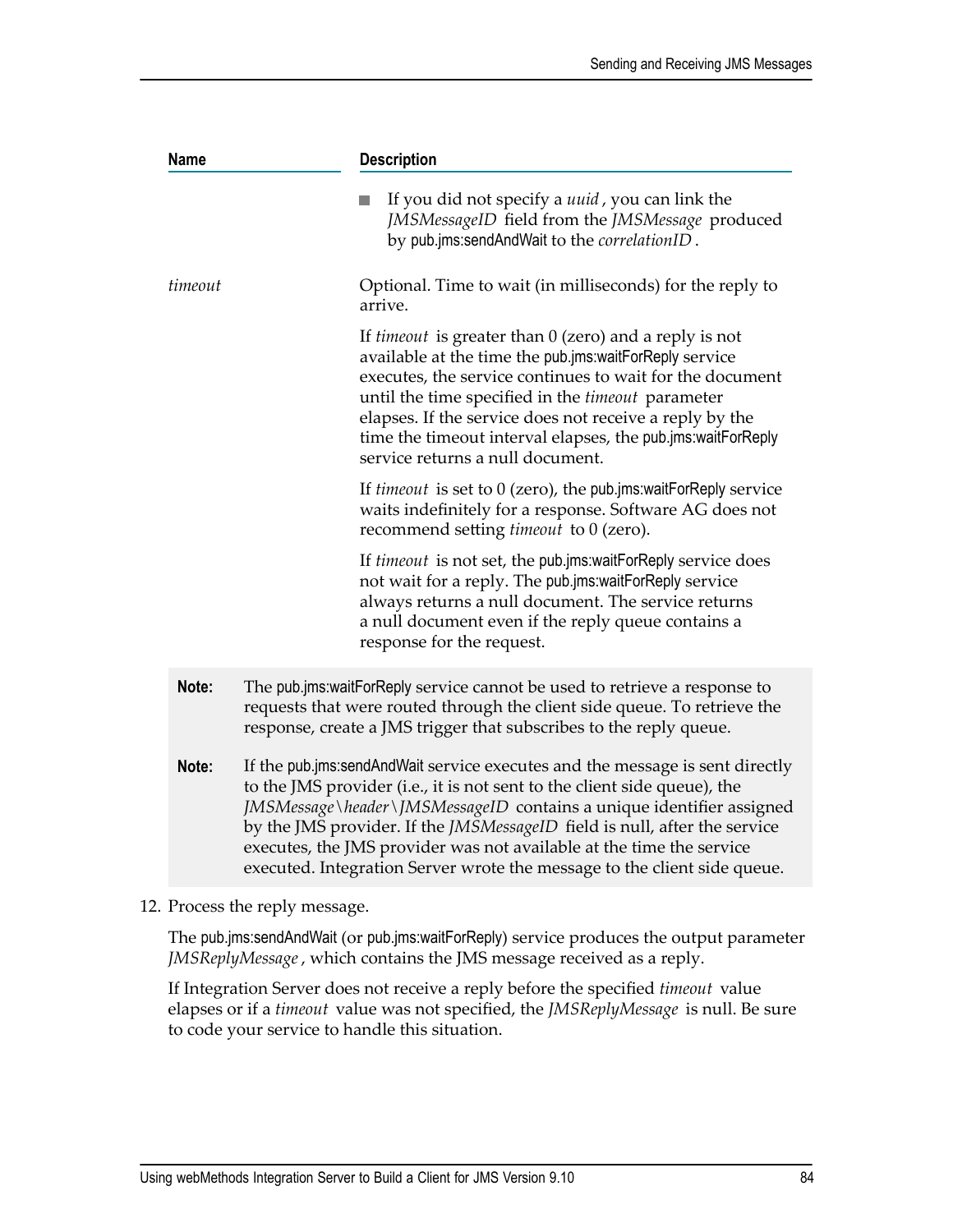## **How to Send a Request that Uses a Dedicated Listener to Retrieve Replies**

Integration Server provides the ability to use a dedicated MessageConsumer to retrieve all the replies for a published request. By default Integration Server creates a new JMS MessageConsumer for each reply message. In many cases, this does not impact performance. However, in situations where many threads invoke pub.jms:sendAndWait concurrently, creating a MessageConsumer for every expected response can impact performance.

To send a request that uses a dedicated listener to retrieve the reply, the following must be true:

- The JMS connection alias specified in *connectionAliasName* must be configured to use  $\Box$ a dedicated listener to retrieve replies. Specifically:
	- The **Create Temporary Queue** check box must be selected for the alias.  $\mathbf{r}$
	- The **Enable Request-Reply Listener for Temporary Queue** check box must be selected **The Contract** for the alias.
- The pub.jms:sendAndWait invocation must be synchronous. The *async* input parameter must be set to false.
- The pub.jms:sendAndWait invocation must not specify value for the *destinationNameReplyTo* input parameter.

## **How to Send a JMS Message and Specify a Reply Destination without Waiting for a Reply**

Integration Server provides the ability to send a message, specify a destination for replies, but not wait for or retrieve any reply messages. The act of waiting comes with extra overhead for Integration Server that is unnecessary if you do not want the sending service to wait for a reply.

The pub.jms:send service includes an input parameter for setting the JMSReplyTo header, specifically the *JMSMessage/header/replyTo* field. When executing the pub.jms:send service with a valid value for the *JMSMessage/header/replyTo* parameter, Integration Server creates the javax.jms.Destination and maps it to the JMSReplyTo field within the message header. Integration Server sends the message and returns immediately. The service does not wait for a response message. If *JMSMessage/header/replyTo* parameter is empty, then Integration Server does not set the JMSReplyTo header for the JMS message. If *JMSMessage/header/replyTo* is invalid, then Integration Server throws a ServiceException.

The following procedure describes the general steps you take to build a service that sends a request message, specifies a reply destination, but does not wait for a reply: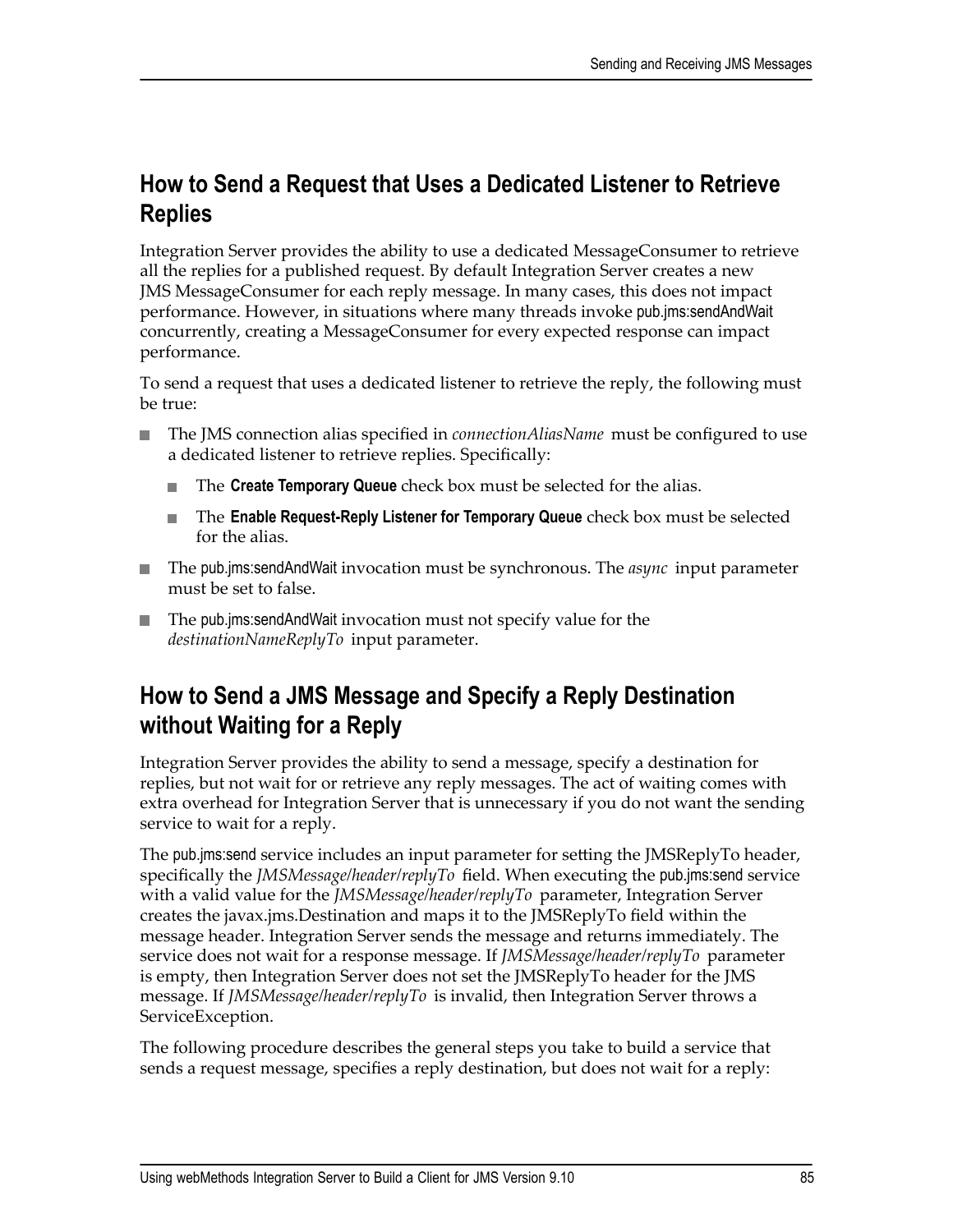- 1. Follow the steps for sending a JMS message as described in ["How to Send a JMS](#page-73-2) [Message" on page 74](#page-73-2).
- 2. When setting the values for the header fields in the JMS message, specify one of the following for the *replyTo* field.
	- If the JMS connection alias used by the pub.jms:send service connects to the JMS provider using JNDI, set *replyTo* to be the lookup name of the destination lookup object name.
	- If the JMS connection alias used by the pub.jms:send service connects to the JMS provider using a native Broker connection, set JMSMessage/header/replyTo to the Broker queue name. That is, if the JMS connection alias specifies the webMethods Broker as the JMS provider and uses the native webMethods API to connect directly to the Broker, specify the name of the queue on the Broker that should receive replies to the message.
		- **Note:** When using the native webMethods API to connect to the Broker, the *JMSMessage/header/replyTo* destination must be a queue. Topics are not supported.

# <span id="page-85-0"></span>**Replying to a JMS Message**

You can create a service that sends a reply message in response to a received request message. The reply message might be a simple acknowledgement or might contain information requested by the sender.

When you send a reply message, Integration Server uses information in the request message to determine the reply destination. The *JMSReplyTo* field in the request message is set by the sending client and indicates the destination to which the reply will be sent. The replying Integration Server automatically sets this value when it executes the pub.jms:reply service.

When replying to a message, Integration Server also automatically sets the *JMSCorrelationID* in the reply message. Integration Server, and many JMS clients, use the *JMSCorrelationID* to correlate the reply message with the request message. Integration Server uses the value of the *wm\_tag, uuid* or *JMSMessageID* fields in the requesting JMS message to correlate the request and the response.Integration Server determines which field to use as the *JMSCorrelationID* using the following order.

- If the request message contains a *wm\_tag* value in the *JMSMessage/properties*, n. Integration Server uses the *wm\_tag* value as the *JMSCorrelationID* of the reply message. The *wm\_tag* field is used to correlate the reply with a dedicated listener created for a particular JMS connection alias.
- If the sender of the request message specified the *uuid* , the replying Integration Server uses the *uuid* as the *JMSCorrelationID* of the reply message.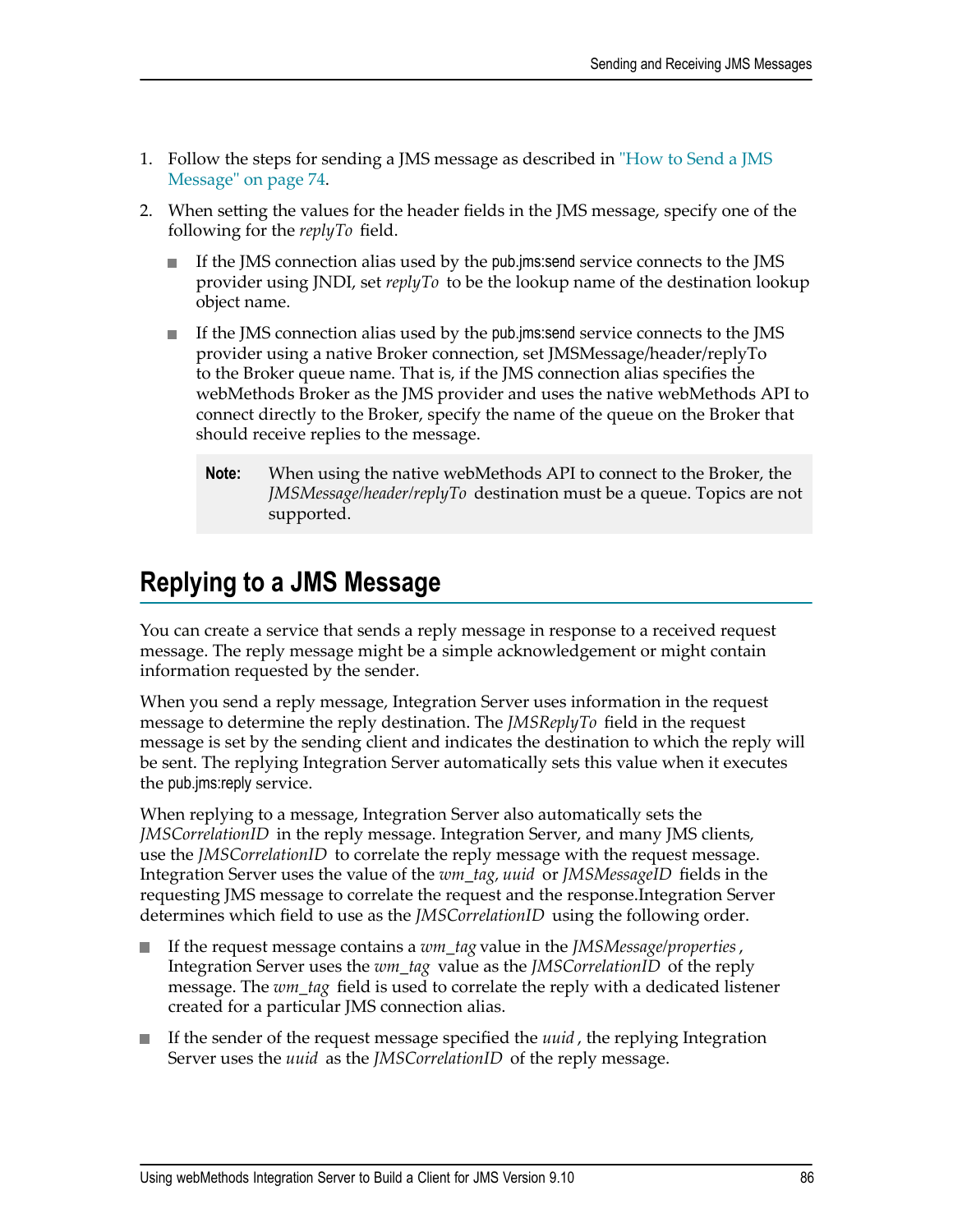If the sender of the request message did not specify a *uuid* , the replying Integration Server uses the *JMSMessageID* from the request message as the *JMSCorrelationID* of the reply message.

### **How to Send a Reply Message**

The following describes the general steps you take to build a service that sends a reply message.

1. Open or create the service that will send the reply.

If a JMS trigger received the message, this might be the trigger service or a service invoked by the trigger service. If you used the pub.jms:receive service to retrieve the message from the JMS provider, you might reply to the message within the same service or in another service invoked by the same top-level service.

2. Invoke pub.jms:reply.

This service takes the reply message you created and delivers it to the destination specified in the *JMSReplyTo* field in the header of the request message.

3. Populate the JMS message.

If a JMS trigger received the message, populate the JMS message header, properties, and body, follow steps 5–9 in the section ["How to Send a JMS Message" on page](#page-73-2) [74](#page-73-2).

4. Specify the consumer and message.

If you received the message using the pub.jms:receive service, you must specify the message consumer used to receive the message and the request message. You do not need to specify this information if a JMS trigger received the message.

| <b>Name</b> | <b>Description</b>                                                                                                                                                                                                                                                                      |
|-------------|-----------------------------------------------------------------------------------------------------------------------------------------------------------------------------------------------------------------------------------------------------------------------------------------|
| consumer    | The message consumer object used to receive the<br>request message from the JMS provider. Integration<br>Server uses information from the consumer to create<br>a message producer that will send the reply message.                                                                    |
| message     | A javax.jms.Message object that contains the request<br>message. You can map the JMSMessage/body/message<br>field in the request message to the pub.jms:replymessage<br>input parameter. The pub.jms:reply service uses<br>the request message to determine the replyTo<br>destination. |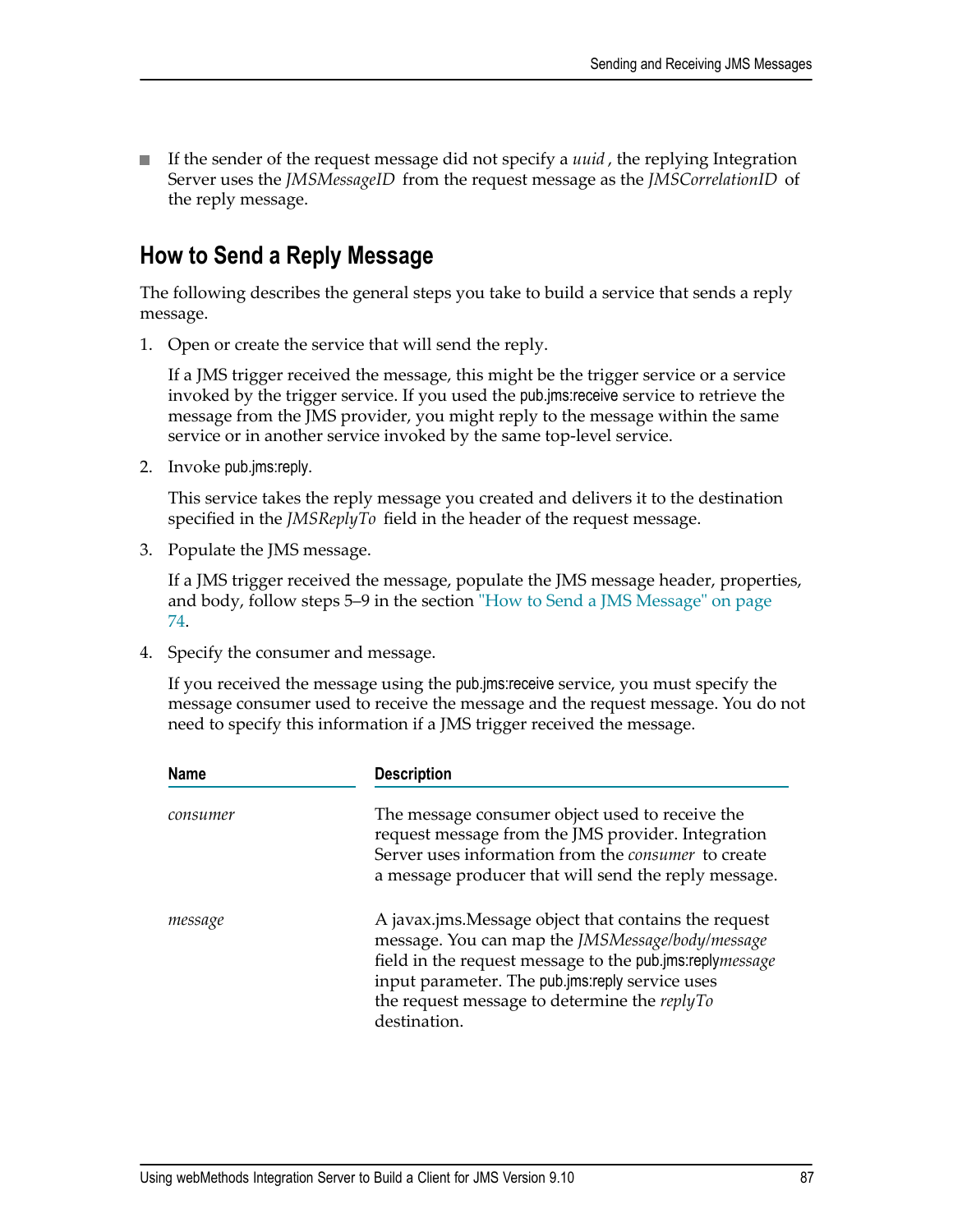# <span id="page-87-0"></span>**Receiving a JMS Message Using Built-In Services**

At times, you might not want to wait for a JMS trigger to execute to receive a message. Instead, you might want to receive a message from the JMS provider on demand. Receiving a message on demand provides more control over when and how Integration Server receives a message; however, it may not be as efficient or practical as using a JMS trigger to listen for and then receive the message. You can use the pub.jms:receive service to retrieve messages on demand from the JMS provider.

To listen for messages and receive them when they are available, create a JMS trigger that listens to the destination. For more information about creating a JMS trigger, see *webMethods Service Development Help*.

#### **How to Actively Receive a JMS Message**

The following describes the general steps you take to build a service that receives a message from the JMS provider.

- 1. Create a new service.
- 2. Invoke a pub.jms:createConsumer.

This service creates a message consumer that receives messages sent to a particular destination.

Use the following steps to create the message consumer.

a. Specify the JMS connection alias.

The JMS connection alias indicates how Integration Server connects to the JMS provider.

| <b>Name</b>                | <b>Description</b>                                                               |
|----------------------------|----------------------------------------------------------------------------------|
| <i>connectionAliasName</i> | Name of the JMS connection alias that you want to<br>use to receive the message. |

b. Specify the destination from which you want to receive the message.

Specify the messages that you want the consumer to receive by selecting a destination and by creating a message selector. A *message selector* is a filter that the JMS provider evaluates. If a message does not meet the criteria specified in the filter, the consumer does not receive the message. Use a message selector to receive a subset of messages from a destination.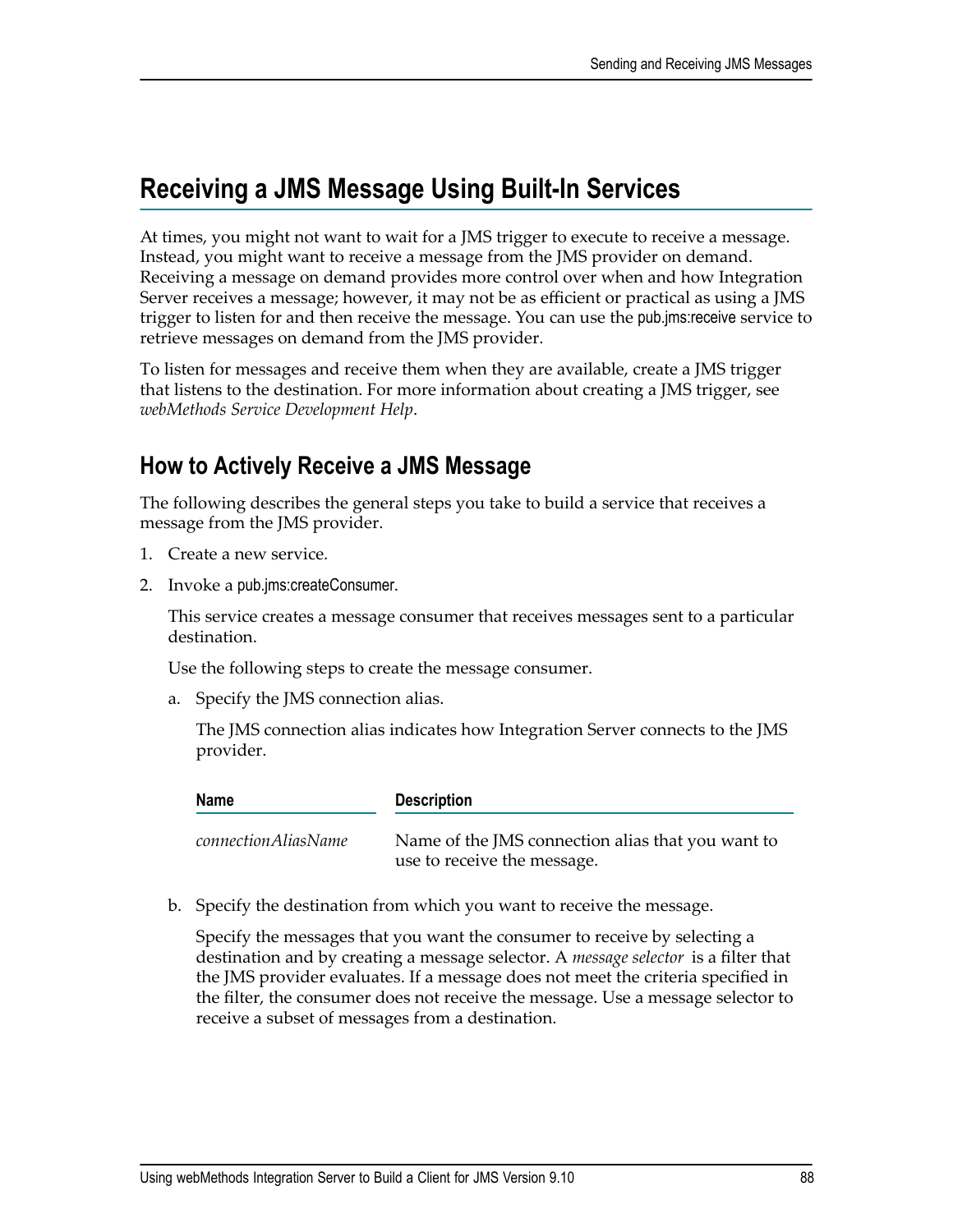| <b>Name</b>           | <b>Description</b>                                                                                                                                                                                                                                                                                                                |
|-----------------------|-----------------------------------------------------------------------------------------------------------------------------------------------------------------------------------------------------------------------------------------------------------------------------------------------------------------------------------|
| destinationName       | Name or lookup name of the Destination from<br>which you want to receive the message.                                                                                                                                                                                                                                             |
|                       | Specify the lookup name of the Destination<br>object when the JMS connection alias uses JNDI<br>to retrieve administered objects.                                                                                                                                                                                                 |
|                       | Specify the provider-specific name of the<br>Destination when the JMS connection alias uses<br>the native webMethods API to connect directly<br>to the webMethods Broker.                                                                                                                                                         |
| destinationType       | Specifies whether the Destination is a queue or a<br>topic. The default is queue.                                                                                                                                                                                                                                                 |
|                       | If the JMS connection alias you specified in step<br>2a uses the native webMethods API to create the<br>connection directly on the webMethods Broker,<br>you need to specify the <i>destinationName</i> as well as<br>the <i>destinationType</i> .                                                                                |
| messageSelector       | Optional. Specifies a filter used to receive a subset<br>of messages from the specified destination.                                                                                                                                                                                                                              |
|                       | The message selector must use the message<br>selector syntax specified in the Java Message<br>Service standard.                                                                                                                                                                                                                   |
|                       | For more information about message selectors,<br>see webMethods Service Development Help.                                                                                                                                                                                                                                         |
| durableSubscriberName | Optional. Name of the durable subscriber<br>that you want this service to use on the JMS<br>provider. A durable subscriber creates a durable<br>subscription on the JMS provider. If a durable<br>subscriber of this name already exists on the JMS<br>provider, this service resumes the previously<br>established subscription. |
|                       | Note: This parameter only applies when<br>the destination Type is set to TOPIC. If<br>you select TOPIC, but do not specify a<br>durableSubscriberName, this service creates a<br>nondurable subscriber. If destinationType is<br>set to QUEUE, this parameter is ignored.                                                         |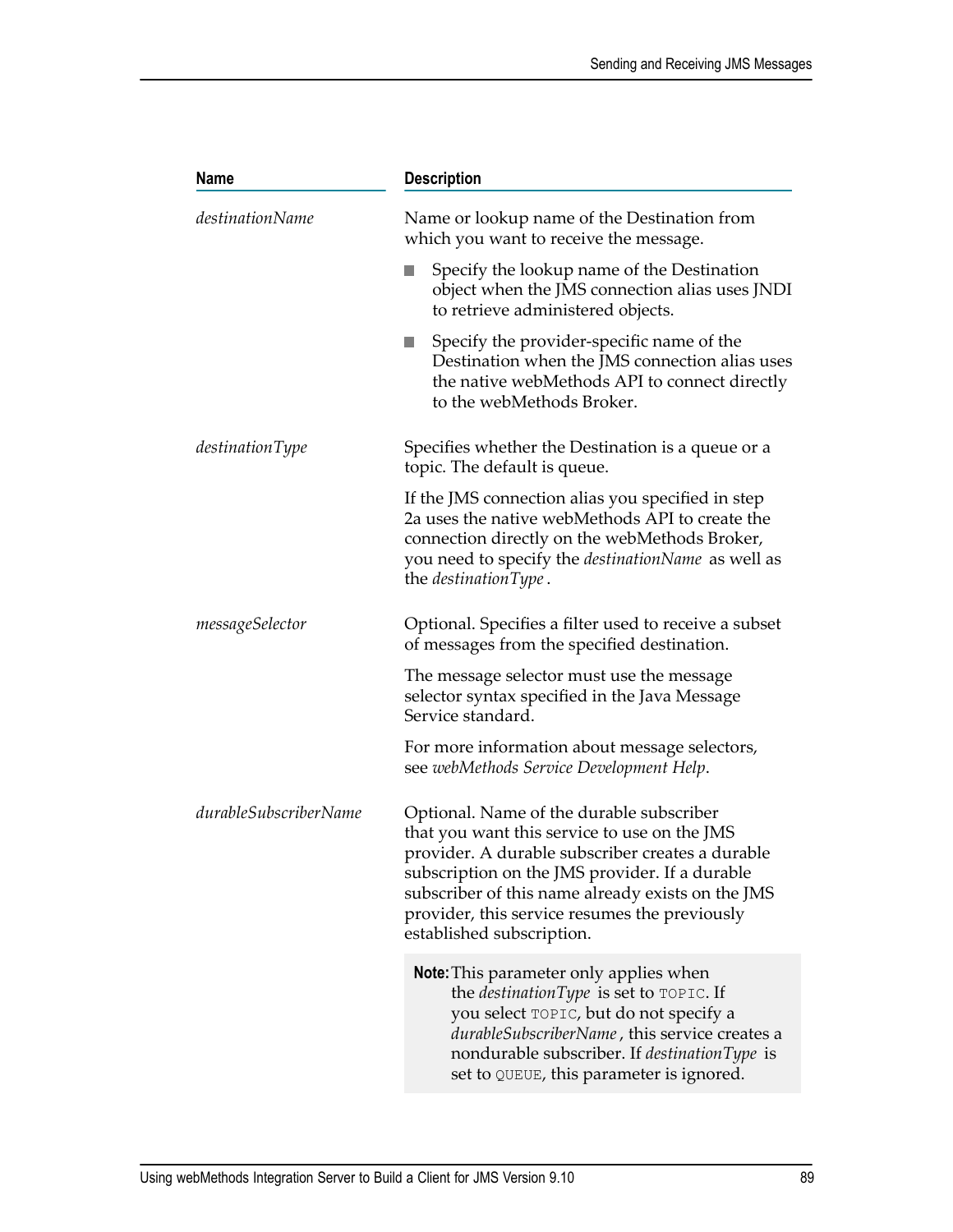c. Determine the acknowledgment mode.

*Acknowledgment mode* indicates how Integration Server acknowledges messages received by a message consumer.

Use the following parameter to specify the acknowledgment mode.

| <b>Name</b>                              | <b>Description</b>                                                                                                                                                                                                                                                                                                                               |
|------------------------------------------|--------------------------------------------------------------------------------------------------------------------------------------------------------------------------------------------------------------------------------------------------------------------------------------------------------------------------------------------------|
| acknowledgmentMode                       | AUTO ACKNOWLEDGE Automatically acknowledge<br>the message when it is received by the message<br>consumer. The message consumer will<br>acknowledge the message before the message<br>processing completes. The JMS provider cannot<br>redeliver the message if Integration Server<br>becomes unavailable before message processing<br>completes. |
|                                          | CLIENT ACKNOWLEDGE Acknowledge the receipt<br>H.<br>of a message when the JMS client explicitly<br>acknowledges it. In this case, acknowledge the<br>message when Integration Server invokes the<br>pub.jms:acknowledge service.                                                                                                                 |
|                                          | DUPS OK ACKNOWLEDGE Automatically, lazily<br>H.<br>acknowledge the receipt of messages, which<br>reduces system overhead but may result in<br>duplicate messages being sent.                                                                                                                                                                     |
|                                          | The default is AUTO ACKNOWLEDGE.                                                                                                                                                                                                                                                                                                                 |
|                                          | d. Indicate whether locally published messages are ignored.                                                                                                                                                                                                                                                                                      |
| consumer.                                | If you specified $\text{TOPIC}$ as the <i>destination Type</i> , you can configure a consumer to<br>ignore messages published using the same JMS connection alias used by the                                                                                                                                                                    |
|                                          | Integration Server considers a message to be local if it is:                                                                                                                                                                                                                                                                                     |
| Sent by the same Integration Server, and |                                                                                                                                                                                                                                                                                                                                                  |
|                                          | Sent using the same JMS connection alias.                                                                                                                                                                                                                                                                                                        |
| <b>Name</b>                              | <b>Description</b>                                                                                                                                                                                                                                                                                                                               |

*noLocal* Indicates whether the consumer ignores locally

| published messages:                          |
|----------------------------------------------|
| True indicates the consumer will not receive |
| locally published messages.                  |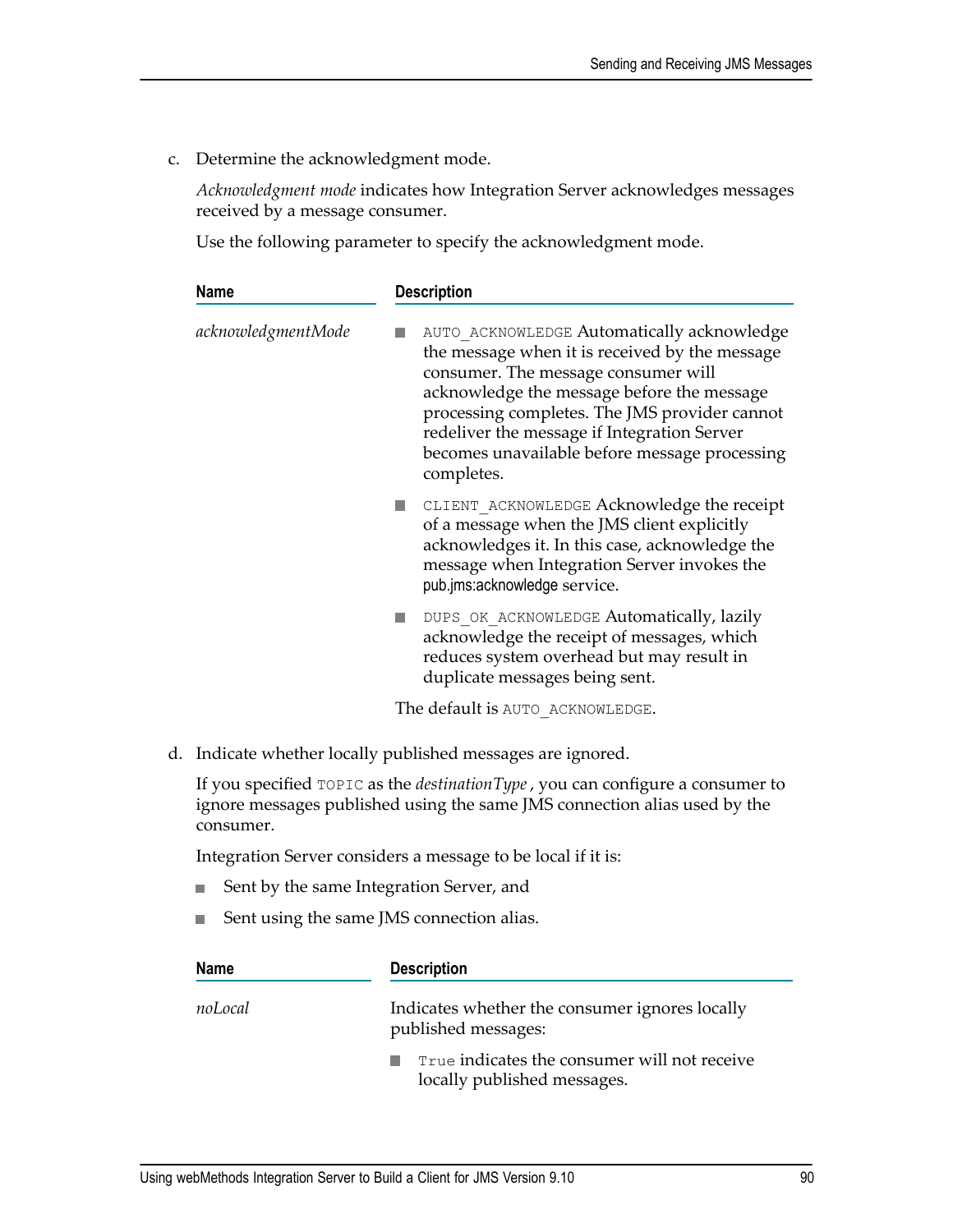| <b>Name</b> | <b>Description</b>                                                      |  |
|-------------|-------------------------------------------------------------------------|--|
|             | False indicates the consumer can receive locally<br>published messages. |  |
|             | The default is False.                                                   |  |

3. Invoke pub.jms:receive.

This service uses the consumer created by the pub.jms:createConsumer service to receive messages from the specified destination.

In the Pipeline view, make sure the *consumer* created by the pub.jms:createConsumer service is linked to the pub.jms:receive service input parameter *consumer*. Designer should link these automatically.

Specify how long the consumer should wait to receive a message from the JMS provider.

| <b>Name</b> | <b>Description</b>                                                                                  |  |
|-------------|-----------------------------------------------------------------------------------------------------|--|
| timeout     | Specifies the time to wait, in milliseconds, for a message<br>to be received from the JMS provider. |  |
|             | If you specify $0$ (zero), the consumer will not wait.                                              |  |
|             | The default is $0$ (zero).                                                                          |  |

4. Process the received JMS message.

Invoke a service or a sequence of services to process the message received from the JMS provider. In the Pipeline view, link the *JMSMessage* returned by pub.jms:receive to the input for the service that processes the message.

If the *timeout* period elapses before a message is received, the value of *JMSMessage* is null. Make sure to code your service to handle this situation.

5. Invoke pub.jms:acknowledge.

If the acknowledgment mode of the *consumer* that received the message is set to CLIENT ACKNOWLEDGE use the pub.jms:acknowledge service to acknowledge the message to the JMS provider. A message is not considered to be successfully consumed until it is acknowledged.

Provide the following input parameter.

| <b>Name</b> | <b>Description</b>                                                                                                                                  |
|-------------|-----------------------------------------------------------------------------------------------------------------------------------------------------|
| message     | A javax.jms. Message object that identifies the<br>message for which you want Integration Server to<br>send an acknowledgement to the JMS provider. |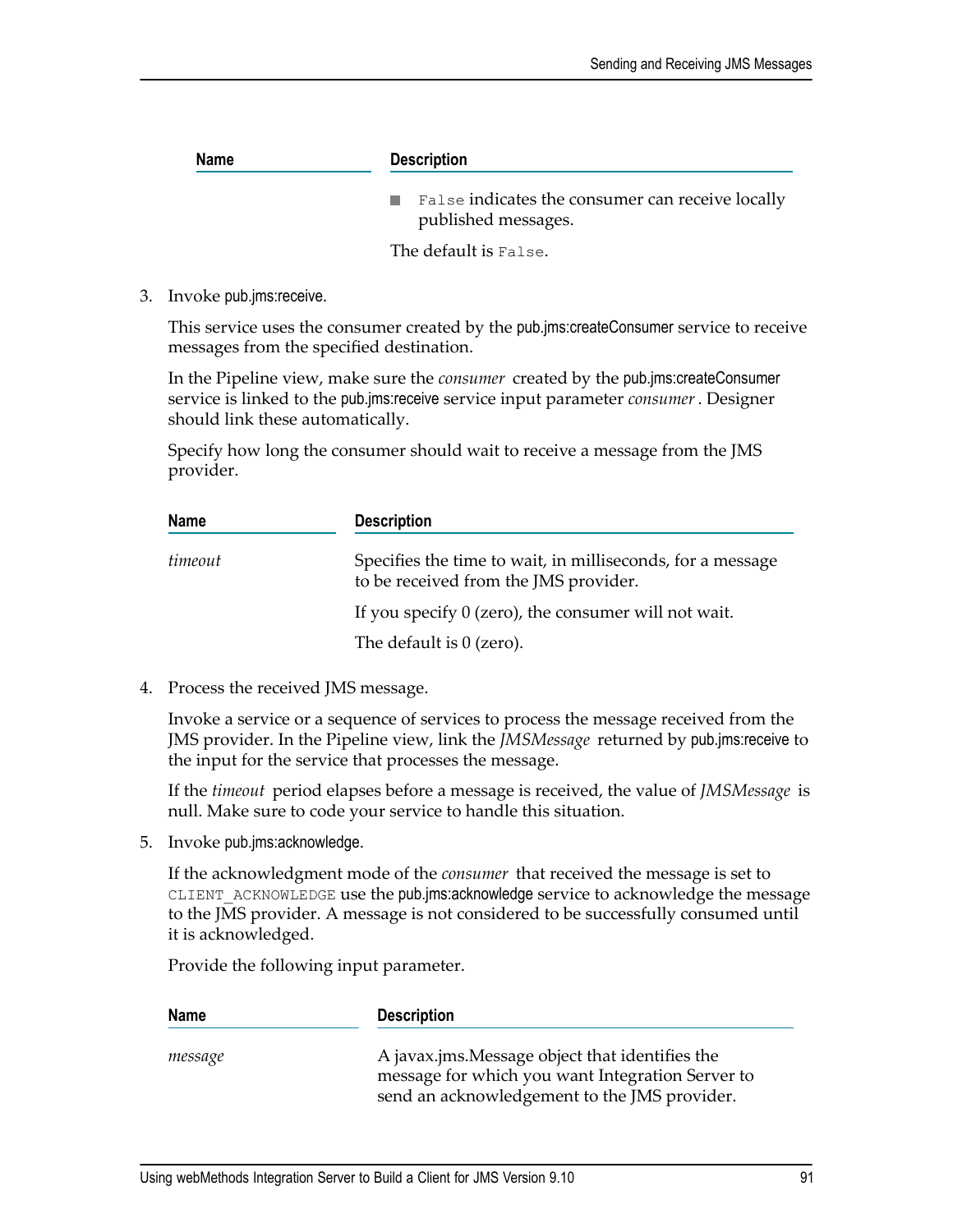**Name Description**

You can map the value of the *JMSMessage/body/ message* field in the JMS message retrieved by the pub.jms:receive service to this field.

If you use the *consumer* created by the pub.jms:createConsumer service to receive multiple messages, keep in mind that acknowledging a message automatically acknowledges the receipt of all messages received in the same session. That is, all messages received by the same *consumer* will be acknowledged when just one of the received messages is acknowledged. Therefore, if the *consumer* receives multiple messages, invoke the pub.jms:acknowledge service after processing all of the received messages.

Any message consumers created during the execution of a service will be closed automatically when the service completes. If the *consumer* closes without acknowledging messages, messages are implicitly recovered back to the JMS provider.

# <span id="page-91-0"></span>**Sending a JMS Message as Part of a Transaction**

A transaction is a logical unit of work, composed of many different processes and involving one or more resources, that either entirely succeeds or has no effect at all. Transactions can either be implicit or explicit.

In an *implicit transaction*, the transaction manager in Integration Server automatically manages the transactions without requiring any additional services or input. In an *explicit transaction*, you control the transactional units of work by defining the start and completion boundaries of the transaction. The WmART package on Integration Server provides built-in services that you can use to start and complete transactions.

In some situations, you might use the built-in service pub.art.transaction:startTransaction to start a transaction explicitly, but then allow Integration Server to commit or roll back the transaction implicitly based on the success or failure of the service.

For more information about transactions see ["Transaction Management" on page 133.](#page-132-0)

You can create a service that sends or receives JMS messages within an explicit transaction. The service must do the following:

- Use pub.art.transaction:startTransaction to start the transaction. n.
- n. Create a connection to the JMS provider using a JMS connection alias with a transaction type of LOCAL\_TRANSACTION or XA\_TRANSACTION, depending on the kind of transaction.
- Use pub.art.transaction:commitTransaction to commit the transaction.
- Use pub.art.transaction:rollbackTransaction to roll back the transaction.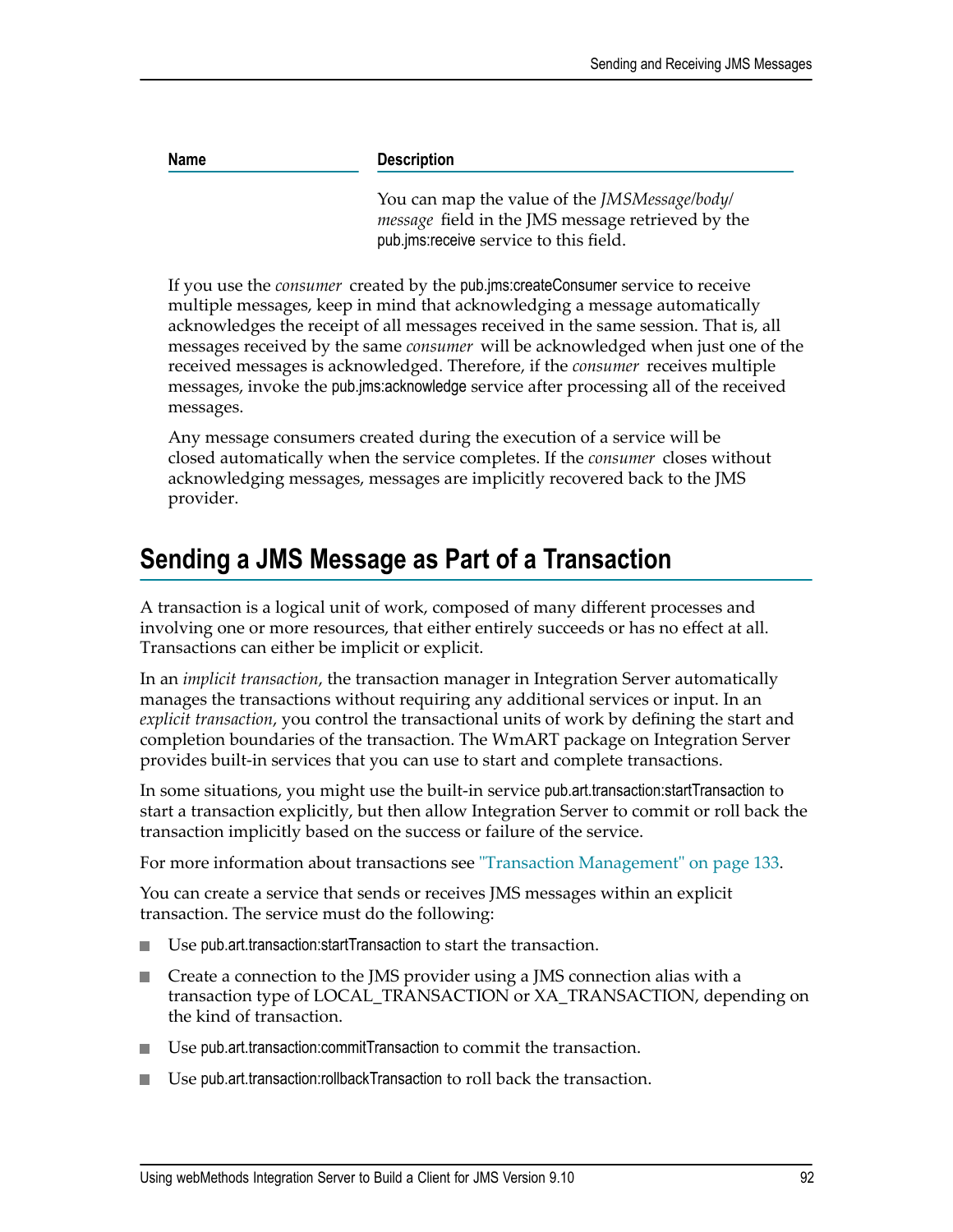Keep the following points in mind when building services that send or receive JMS messages within a transaction:

- To send or receive JMS messages within a transaction, you must install and enable п the WmART package. (This is true even if you intend to use Integration Server to manage all transactions implicitly.)
- To use pub.jms:send or pub.jms:sendAndWait within a transaction, the client side queue cannot be used (the *useCSQ* parameter must be set to false).
- To use pub.jms: send And Wait within a transaction, the request/reply must be asynchronous (the *async* parameter must be set to true). If *async* is set to false, Integration Server throws a JMSSubsystemException when the service executes.
- If you do not specifically invoke pub.art.transaction:commitTransaction or pub.art.transaction:rollbackTransaction, Integration Server implicitly commits the transaction when the services within the transaction are successful. Integration Server implicitly rolls back the transaction when one of the services within the transaction fails with any type of exception.

#### **How to Send a JMS Message within a Transaction**

The following describes the general steps you take to send a JMS message to a JMS provider as part of a transaction (XA or Local).

- 1. Create an empty flow service.
- 2. Create the message body.

For more information about creating content for the body of a JMS message, see step 2 in the section ["How to Send a JMS Message" on page 74.](#page-73-2)

3. Invoke pub.art.transaction:startTransaction.

This service starts an explicit transaction. This service is located in the WmART package.

In the *startTransactionInput* document list, you can provide the following optional parameter.

| <b>Name</b>     | <b>Description</b>                                                                                                                                |
|-----------------|---------------------------------------------------------------------------------------------------------------------------------------------------|
| transactionName | A String that specifies the name of the transaction to<br>be started. If this field is blank, Integration Server will<br>generate a name for you. |

If you do not use pub.art.transaction:startTransaction to start an explicit transaction, Integration Server starts an implicit transaction when it executes a pub.jms:send service that specifies a transacted JMS connection alias.

4. Invoke pub.jms:send.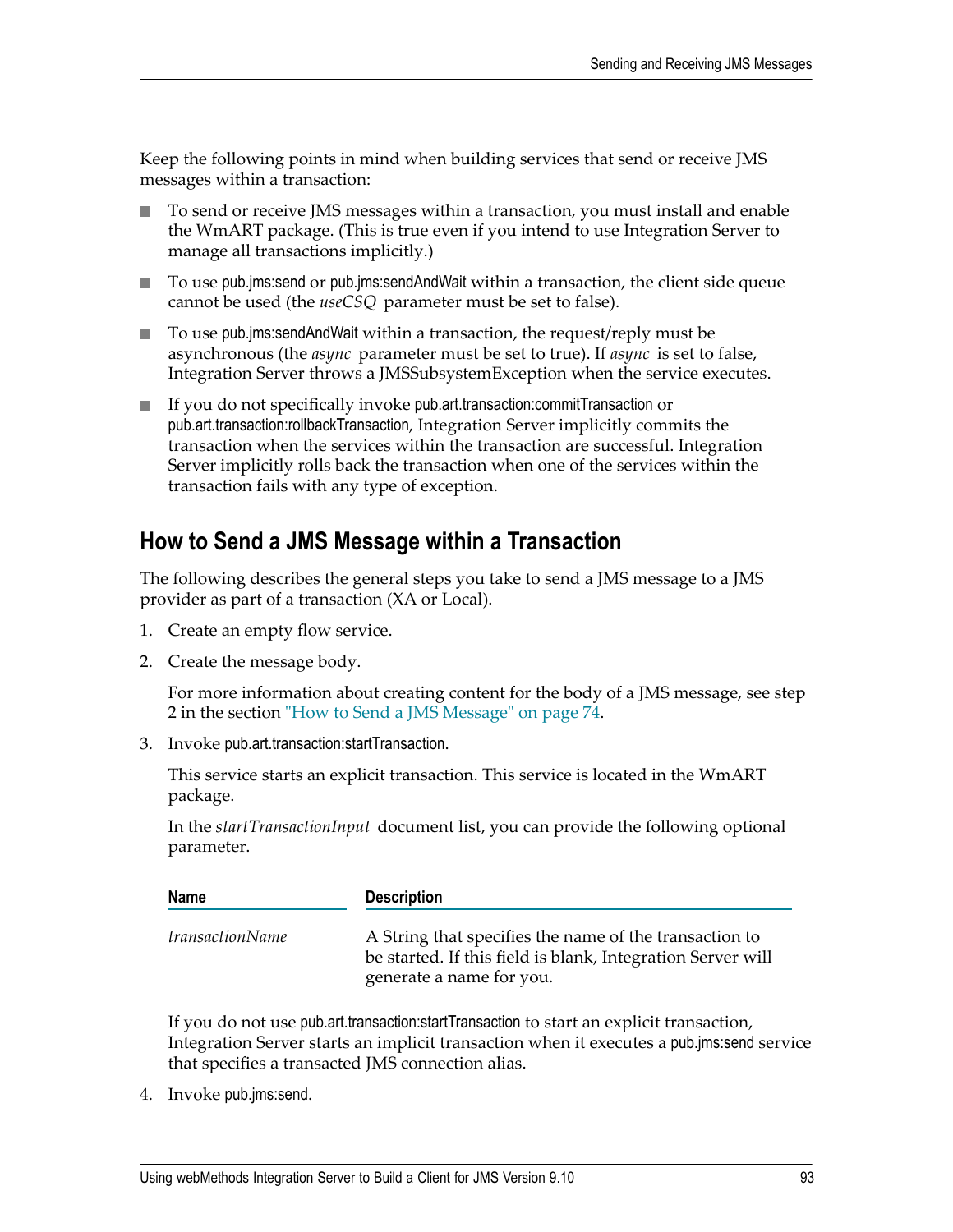This service takes the JMS message you created and sends it to the JMS provider.

5. Specify the JMS connection alias.

The JMS connection alias indicates how Integration Server connects to the JMS provider.

| <b>Name</b>                | <b>Description</b>                                                                                                                                     |  |
|----------------------------|--------------------------------------------------------------------------------------------------------------------------------------------------------|--|
| <i>connectionAliasName</i> | Name of the JMS connection alias that you want to use to<br>send the message.                                                                          |  |
|                            | The specified JMS connection alias must have a<br>transaction type of LOCAL_TRANSACTION or<br>XA_TRANSACTION, depending on the kind of<br>transaction. |  |

6. Finish supplying inputs to the pub.jms:send service.

Follow steps 5-9 under ["How to Send a JMS Message" on page 74.](#page-73-2)

7. Add any additional services to the transaction.

For example, you might want to invoke another built-in JMS service or an adapter service.

8. Insert logic to commit and/or rollback the transaction explicitly.

You may build your service to commit the transaction if all services execute successfully and to rollback the transaction if all services do not execute successfully.

- Invoke pub.art.transaction:commitTransaction to commit the transaction and send the п JMS message. In the Pipeline view, map the contents of *startTransactionOutput/ transactionName* to *commitTransactionInput/transactionName*.
- Invoke pub.art.transaction:rollbackTransaction to roll back the transaction. The п message will not be sent to the JMS provider. In the Pipeline view, map the contents of *startTransactionOutput/transactionName* to *rollbackTransactionInput/ transactionName*.

If you do not specifically invoke pub.art.transaction:commitTransaction or pub.art.transaction:rollbackTransaction, Integration Server implicitly commits the transaction when the services within the transaction are successful. Integration Server implicitly rolls back the transaction when one of the services within the transaction fails with any type of exception.

# <span id="page-93-0"></span>**Setting Properties in a JMS Message**

Properties are an optional part of a JMS message that enable you to add fields to the message header. Properties usually hold message selector values and are applicationspecific, standard, or provider-specific.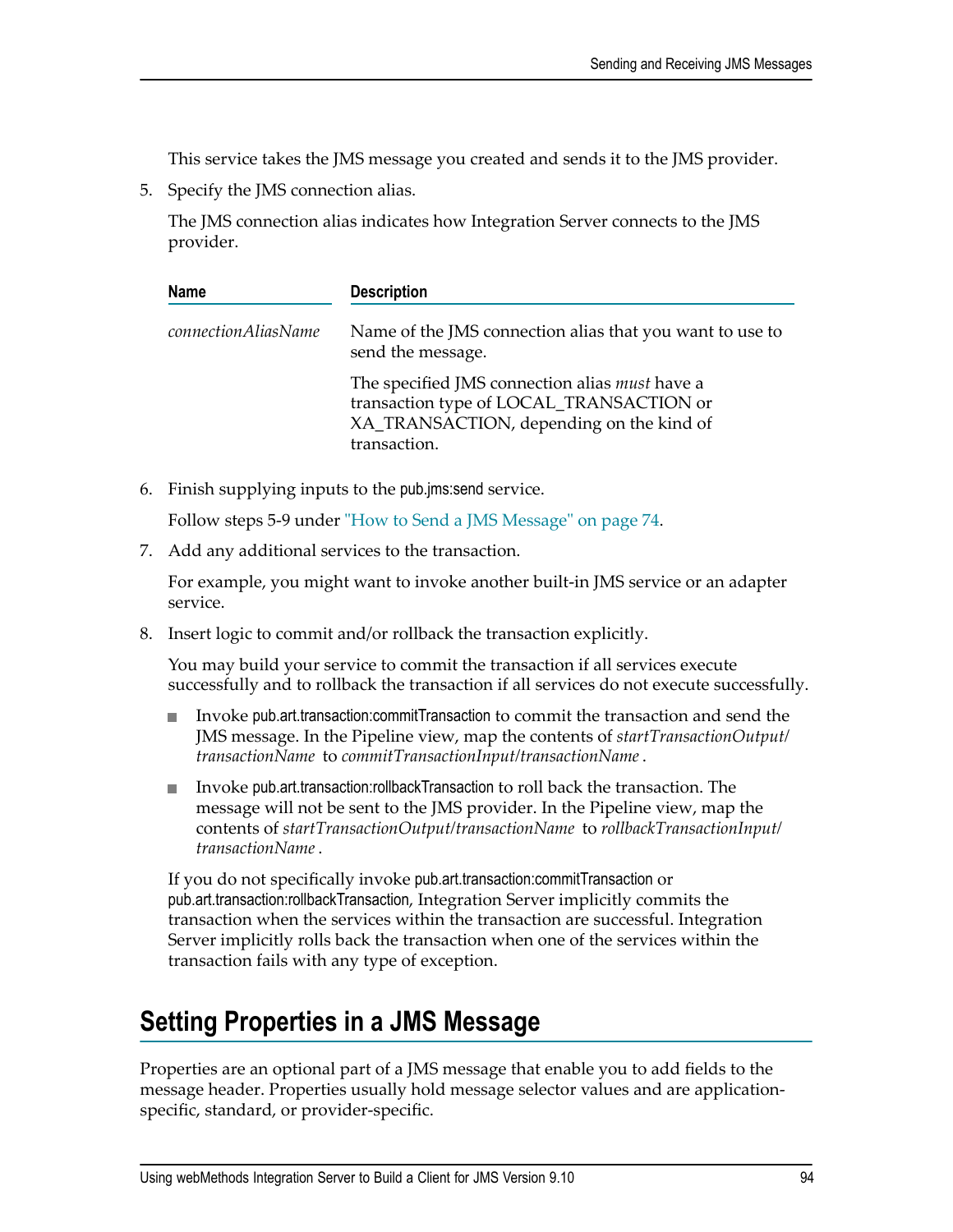When building a service that sends a JMS message, you can:

- Add your own custom properties to the *JMSMessage/properties* document using the pipeline in Designer.
- Assign values to the application-specific properties *activation* and *uuid* included by Integration Server.

The following sections provide information about seing the *activation* and *uuid* . For information about adding fields to the pipeline in Designer, see *webMethods Service Development Help*.

#### <span id="page-94-0"></span>**Assigning an Activation to a JMS Message**

An *activation* is a unique identifier assigned to a message that will be processed by a JMS trigger that contains a join. A join specifies that a JMS trigger handles messages received from two or more destinations as a single unit and with a single routing rule. The JMS trigger needs to receive messages from all, only one, or any of the destinations before it executes the associated routing rule.

Because a JMS trigger can receive multiple messages from the destinations, Integration Server uses the *activation* value to identify the set of messages processed by an instance of a join.

- For an All (AND) join, Integration Server waits until it receives messages with the same *activation* from each destination before executing the routing rule.
- For an Only one (XOR) join, Integration Server executes the routing rule after it receives a message from any destination in the join; however, the JMS trigger discards messages with the same *activation* received from the other destinations for the duration of the join time-out.
- For an Any (OR) join, Integration Server executes the routing rule when it receives  $\overline{\phantom{a}}$ messages from any destination in the join. Integration Server does not use the *activation* value when processing JMS triggers with an Any (OR) join.

When the JMS trigger receives messages with a different activation from one the destinations, Integration Server treats it as another instance of the join.

Integration Server stores the activation in the *activation* field of a JMS message, specifically, *JMSMessage/properties/activation* . The *activation* field is of type String.You assign an activation to a message manually. Integration Server does not assign an activation automatically.

### <span id="page-94-1"></span>**Setting the UUID**

The *UUID* is a universally unique identifier for a message. Integration Server uses the UUID to provide duplicate detection for exactly-once processing. Integration Server stores the UUID in the *JMSMessage/properties/uuid* field.

You might want to assign a UUID in the following situation: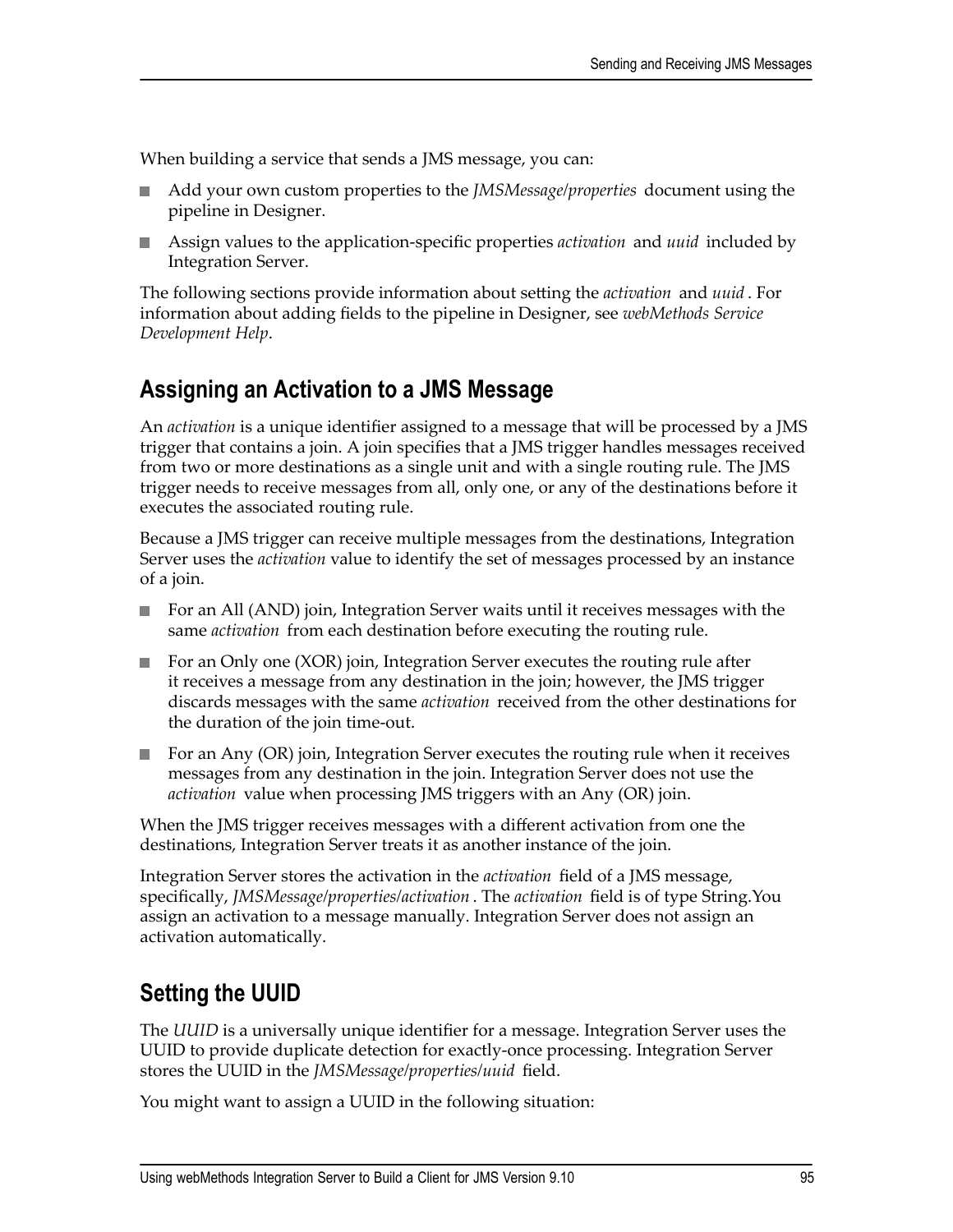- The JMS message originated in a back-end system that assigned a unique identifier  $\overline{\phantom{a}}$ to the message data. You can map the value assigned by the system to the *JMSMessage/properties/uuid* field. A JMS trigger that receives the message can use the assigned UUID to filter out duplicate messages from a back-end system.
- A JMS message is part of a request/reply. If you specify the *uuid* when sending the request, the replying Integration Server will use the *uuid* as the *JMSCorrelationID* of the reply message. If you do not specify a *uuid* , the replying Integration Server uses the *JMSMessageID* of the request message as the *JMSCorrelationID* of the reply message.

The maximum length of a UUID is 96 characters. Integration Server does not assign a UUID automatically.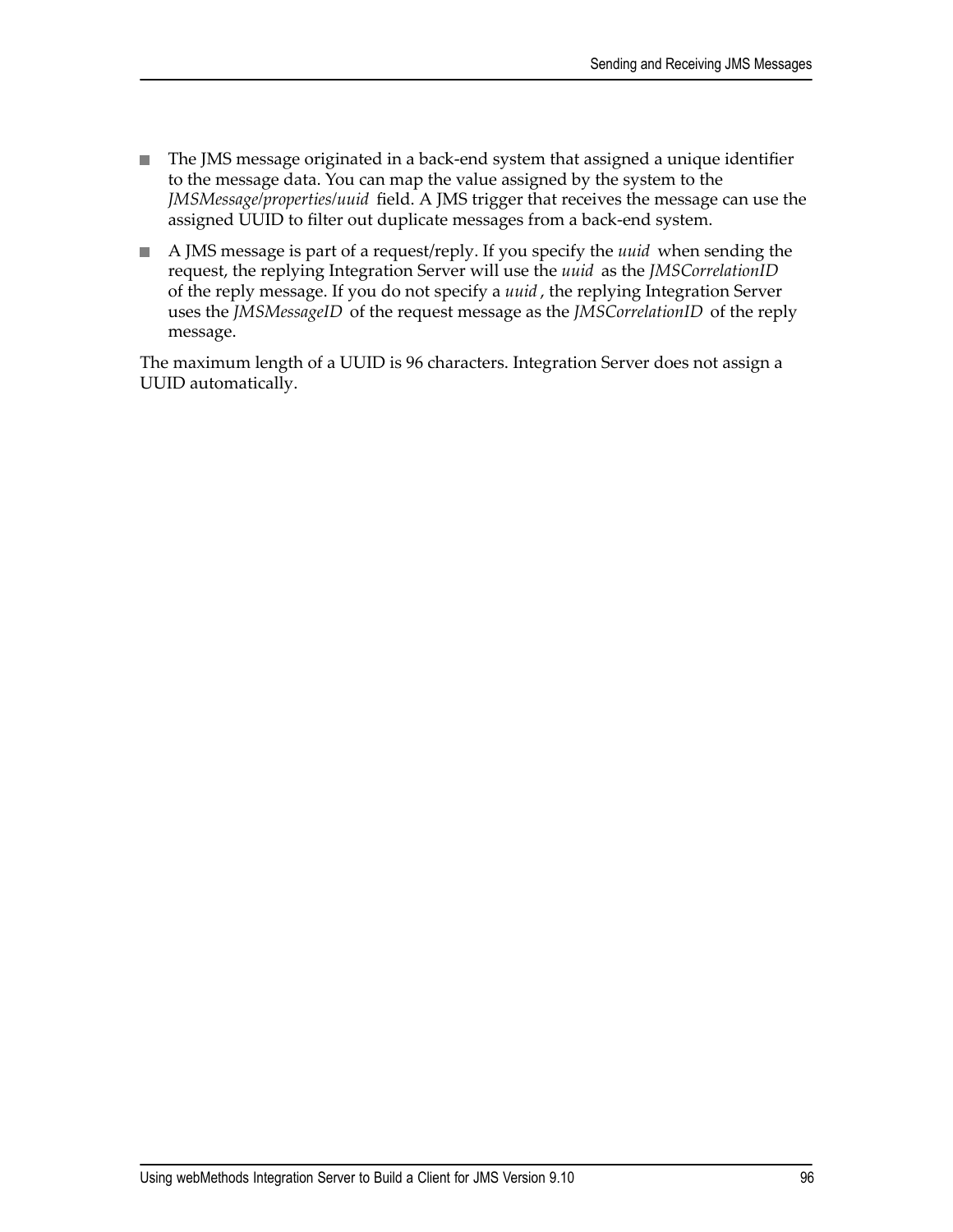# **4 Exactly-Once Processing for JMS Triggers**

|  | 98  |
|--|-----|
|  | 98  |
|  | 99  |
|  | 101 |
|  | 103 |
|  | 105 |
|  | 107 |
|  | 108 |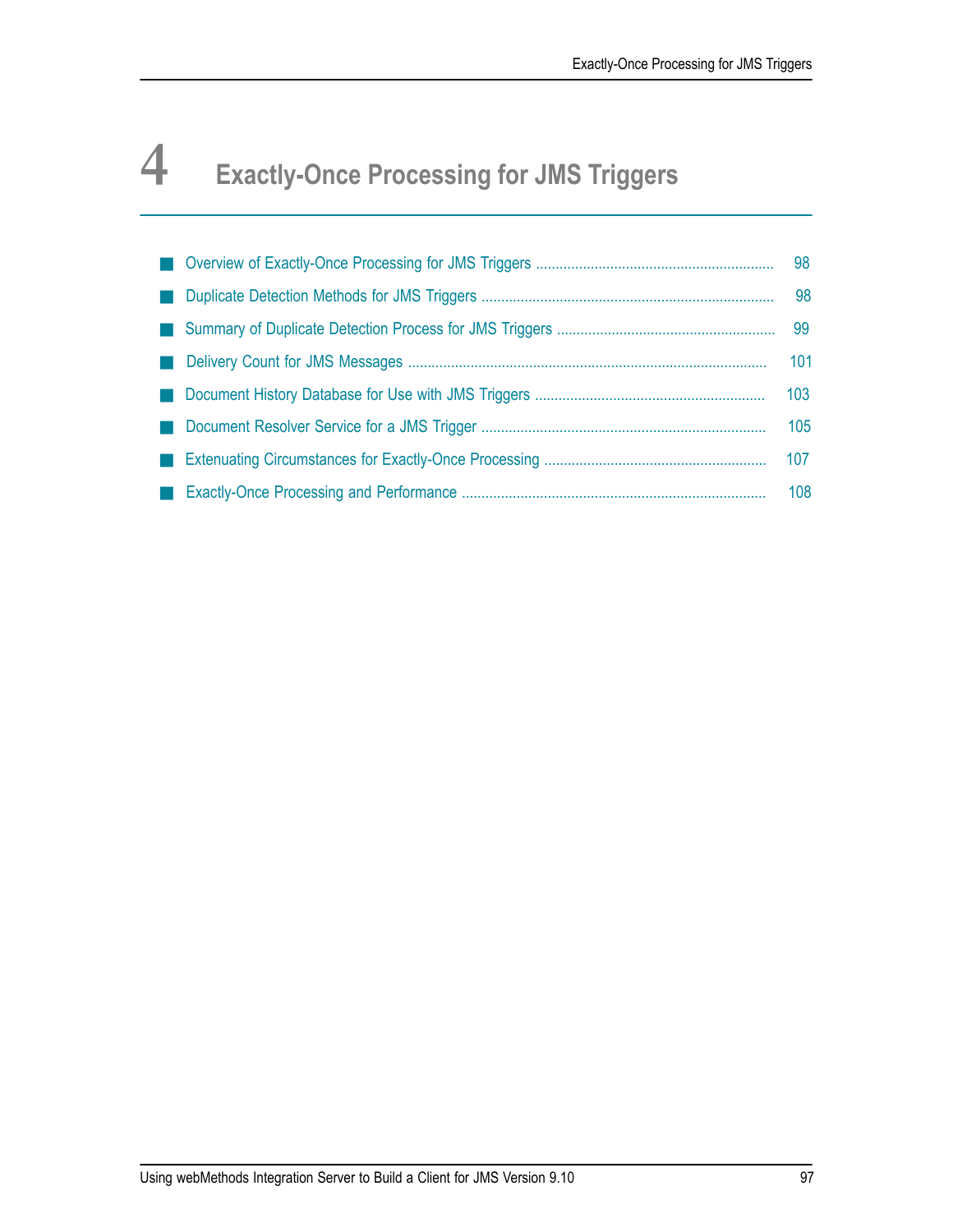# <span id="page-97-0"></span>**Overview of Exactly-Once Processing for JMS Triggers**

Within Integration Server, exactly-once processing is a facility that ensures one-time processing of a persistent message by a JMS trigger. The trigger does not process duplicates of the message. Integration Server provides exactly-once processing when all of the following are true:

- П The message is persistent.
- The JMS trigger has an acknowledgement mode set to CLIENT ACKNOWLEDGE.
- П Exactly-once properties are configured for the JMS trigger.
- **Note:** Exactly-once processing typically only provides value for JMS triggers that receive messages from queues or JMS triggers that receive messages from topics using durable subscribers.

# <span id="page-97-1"></span>**Duplicate Detection Methods for JMS Triggers**

Integration Server ensures exactly-once processing by performing duplicate detection and by providing the ability to retry trigger services. *Duplicate detection* determines whether the current message is a copy of one previously processed by the trigger.

Duplicate messages can be introduced into the webMethods system in the following situations:

- The sending client sends the same message more than once.
- When receiving persistent messages from the JMS provider, Integration Server × and the JMS provider lose connectivity before the JMS trigger processes and acknowledges the message. The JMS trigger will receive the message again when the connection is restored.

Integration Server uses duplicate detection to determine the message's status. The message status can be one of the following:

- **New.** The message is new and has not been processed by the trigger. П
- F. **Duplicate.** The message is a copy of one already processed the trigger.
- **In Doubt.**Integration Server cannot determine the status of the message. The trigger m. may or may not have processed the message before.

To resolve the message status, Integration Server evaluates, in order, one or more of the following:

n. **Delivery count** indicates how many times the JMS provider has delivered the message to the JMS trigger.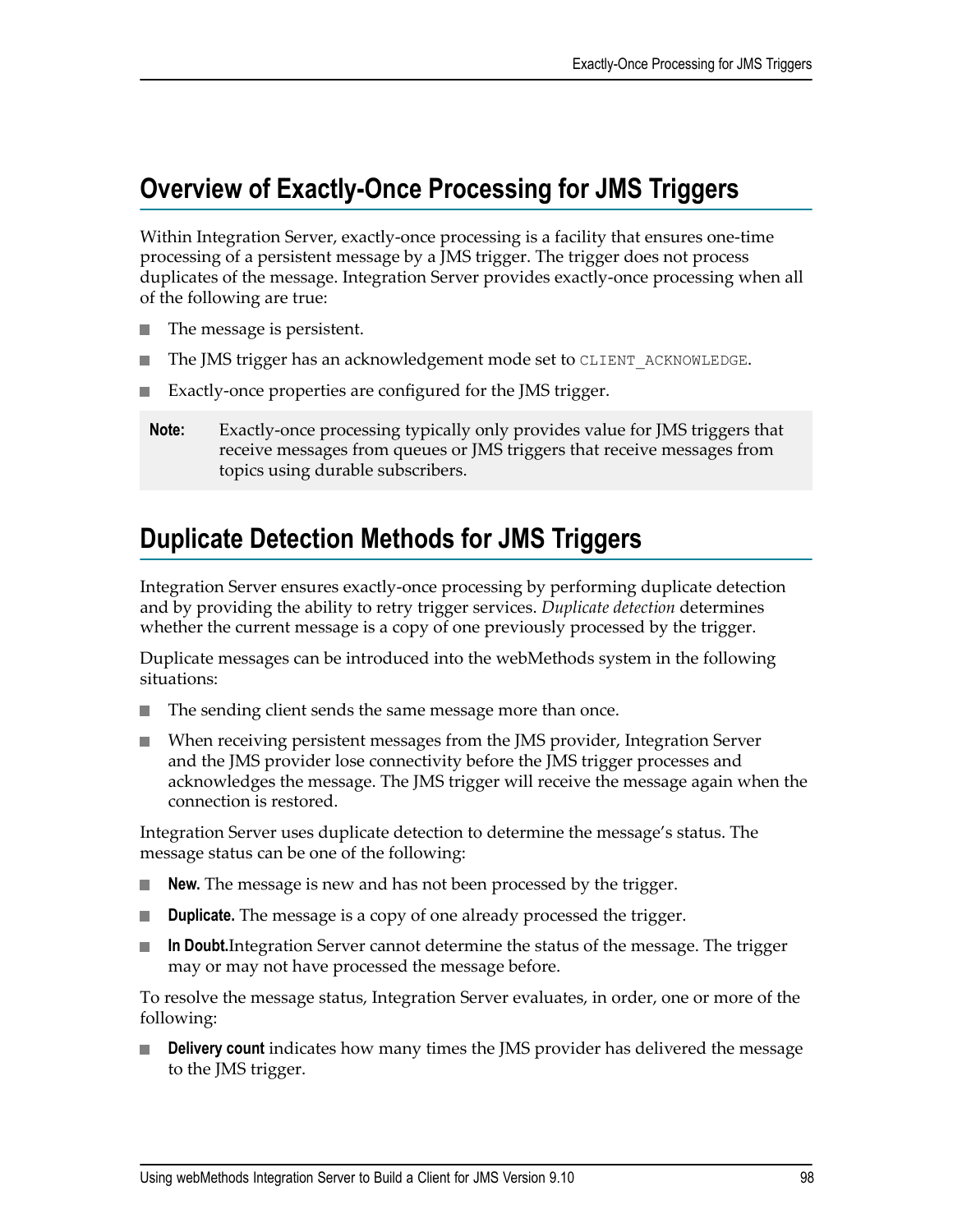- **Document history database** maintains a record of all persistent message IDs processed  $\Box$ by JMS triggers that have an acknowledgment mode of CLIENT\_ACKNOWLEDGE and for which exactly-once processing is configured.
- **Document resolver service** is a service created by a user to determine the message n. status. The document resolver service can be used instead of or in addition to the document history database.

The steps that Integration Server takes to determine a message's status depend on the exactly-once properties configured for the JMS trigger. For more information about configuring exactly-once properties, see *webMethods Service Development Help*.

# <span id="page-98-0"></span>**Summary of Duplicate Detection Process for JMS Triggers**

The following table summarizes the process Integration Server follows to determine a message's status and the action the server takes for each duplicate detection method.

#### **Step 1 Check Delivery Count**

When a JMS trigger is configured to detect duplicates, Integration Server checks the message's delivery count to determine if the JMS trigger processed the message previously. Specifically, Integration Server checks the value of the *JMSXDeliveryCount* property in the message.

| <b>Delivery Count</b> | Action                                                                                                                                      |
|-----------------------|---------------------------------------------------------------------------------------------------------------------------------------------|
| 1                     | If using document history, Integration Server<br>proceeds to Step 2 to check the document history<br>database.                              |
|                       | If document history is not used, Integration Server<br>considers the message to be New. Integration<br>Server executes the trigger service. |
| >1                    | If using document history, Integration Server<br>proceeds to Step 2 to check the document history<br>database.                              |
|                       | If document history is not used, Integration Server<br>proceeds to Step 3 to execute the document resolver<br>service.                      |
|                       | If neither document history nor a document<br>resolver service are used, Integration Server<br>considers the message to be In Doubt.        |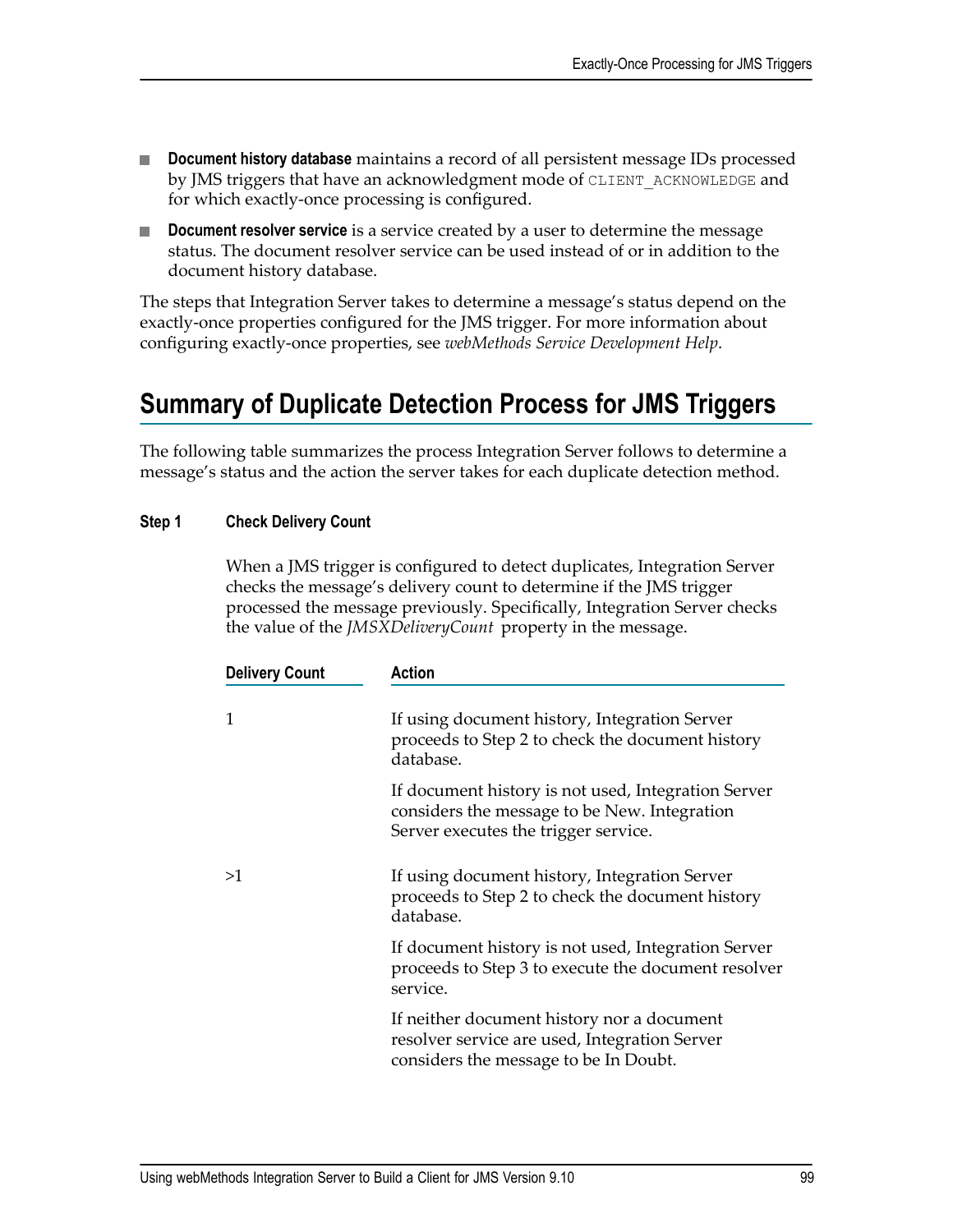-1 (Undefined) If using document history, Integration Server proceeds to Step 2 to check the document history database.

> If document history is not used, Integration Server proceeds to Step 3 to execute the document resolver service.

> Otherwise, Integration Server considers the message to be New. Integration Server executes the trigger service.

#### **Step 2 Check Document History**

If a document history database is configured and the trigger uses it to maintain a record of processed messages, Integration Server checks for the message's UUID in the document history database. If the message does not have a UUID, Integration Server uses the value of the *JMSMessageID* field from the message header.

| <b>UUID or</b><br><b>JMSMessageID</b><br>Exists? | <b>Action</b>                                                                                                                                                                                                                                                        |
|--------------------------------------------------|----------------------------------------------------------------------------------------------------------------------------------------------------------------------------------------------------------------------------------------------------------------------|
| No                                               | Message is New. Integration Server executes the<br>trigger service.                                                                                                                                                                                                  |
| Yes                                              | Integration Server checks the processing status of<br>the entry.                                                                                                                                                                                                     |
|                                                  | If the processing status indicates that message<br>processing completed, then Integration Server<br>considers the message to be a Duplicate.<br>Integration Server acknowledges the message but<br>does not execute the trigger service.                             |
|                                                  | If the processing status indicates that processing<br>started but did not complete, Integration Server<br>considers the message to be In Doubt.                                                                                                                      |
|                                                  | If provided, Integration Server proceeds to<br>Step 3 to invoke the document resolver service.<br>Otherwise, Integration Server considers the<br>message to be In Doubt. Integration Server<br>acknowledges the message but does not execute<br>the trigger service. |

#### **Step 3 Execute Document Resolver Service**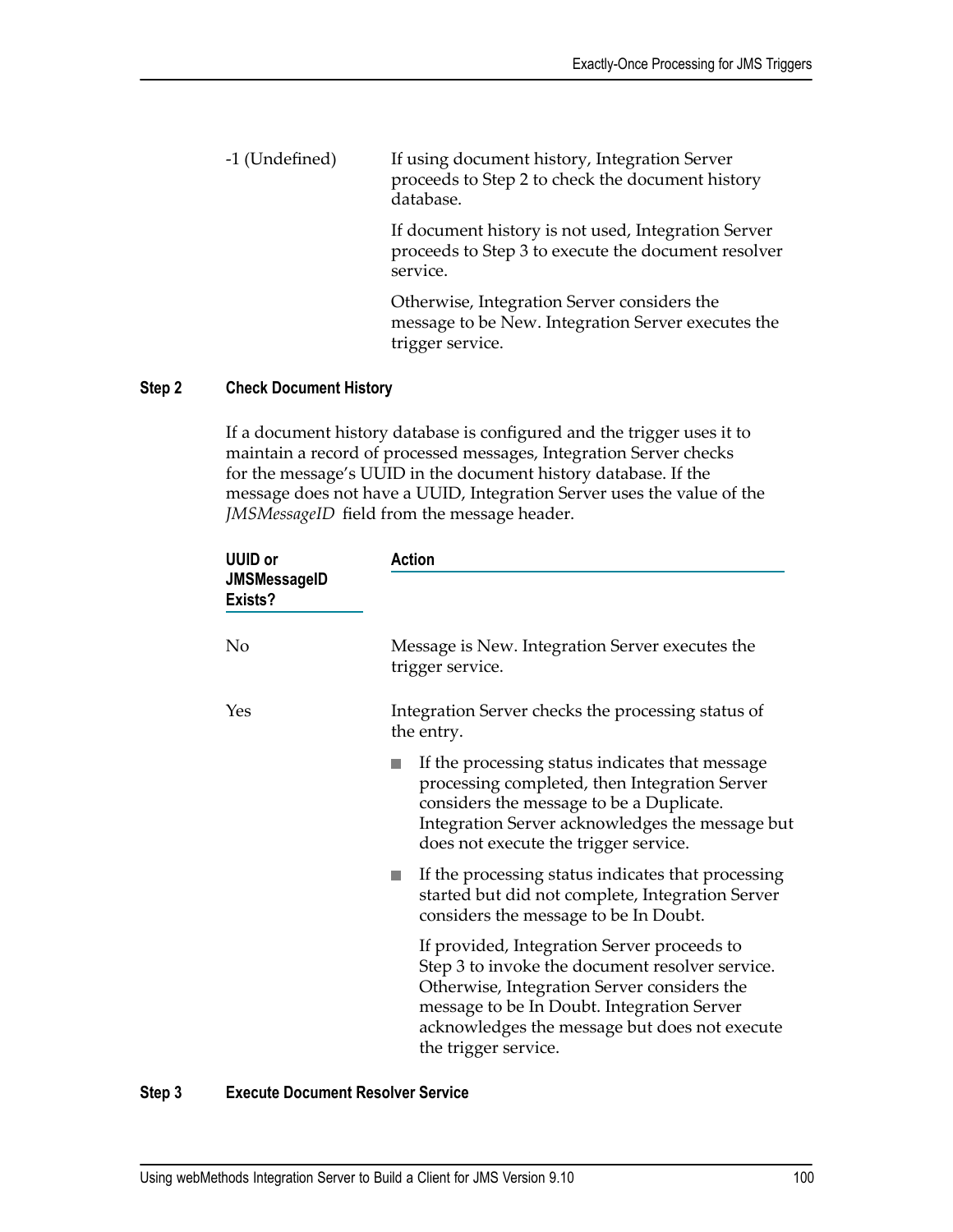If a document resolver service is specified, Integration Server executes the document resolver service assigned to the trigger.

| <b>Returned Status</b> | Action                                                                                   |
|------------------------|------------------------------------------------------------------------------------------|
| <b>NEW</b>             | Integration Server executes the trigger service and<br>acknowledges the message.         |
| <b>DUPLICATE</b>       | Integration Server acknowledges the message but<br>does not execute the trigger service. |
| IN DOUBT               | Integration Server acknowledges the message but<br>does not execute the trigger service. |

#### **Notes:**

- When a transacted JMS trigger fails because of a transient error and the document history database is configured and enabled, Integration Server considers the message to be NEW the next time it is received.
- When a transacted JMS trigger fails because of a fatal error and the document history  $\Box$ database is configured and enabled, Integration Server rejects the message the next time it is received and generates a JMS retrieval failure event.
- When a transacted JMS trigger fails because of a fatal or transient error and the document history database is neither configured nor enabled, Integration Server does not send a JMS retrieval failure event the next time the message is received. Integration Server sends a JMS retrieval failure event if the maximum delivery count is eventually reached.

# <span id="page-100-0"></span>**Delivery Count for JMS Messages**

The delivery count indicates the number of times the JMS provider has delivered or attempted to deliver a message to the JMS trigger. Most JMS providers track the message delivery count in the JMS-defined property *JMSXDeliveryCount* . The initial delivery is 1, the second delivery is 2, and so on. A delivery count other than 1 indicates that the trigger might have received and processed (or partially processed) the message before.

For example, when Integration Server first retrieves a message for a JMS trigger, the *JMSXDeliveryCount* count is 1 (one). If a resource (JMS provider or Integration Server) shuts down before the trigger processes and acknowledges the message, Integration Server retrieves the message again when the connection is re-established. The second time Integration Server retrieves the message, the *JMSXDeliveryCount* is 2. A delivery count greater than 1 indicates that the JMS provider may have delivered the message to the trigger before.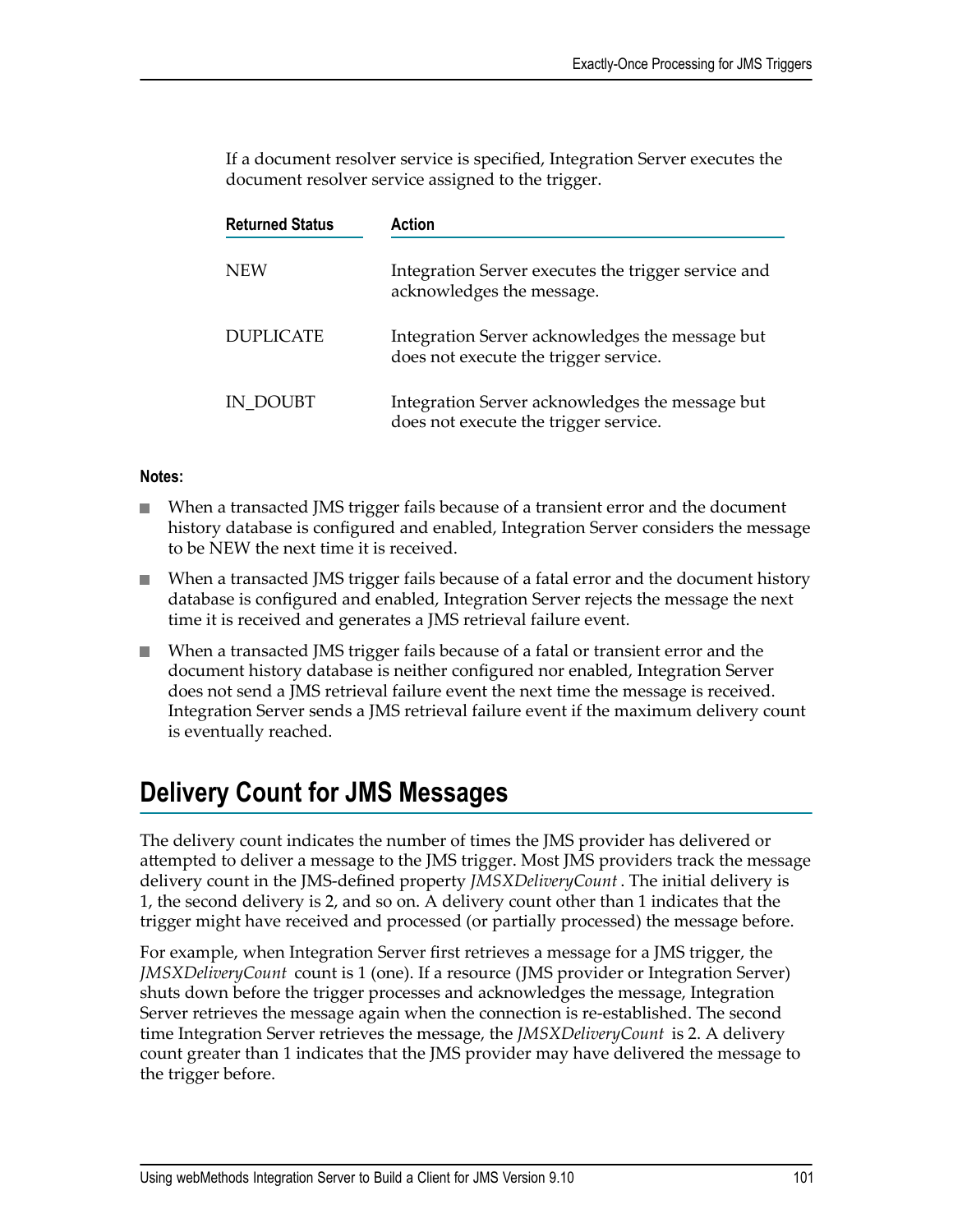The following table identifies the possible delivery count values and the message status associated with each value.

| A delivery count of | Indicates                                                                                                                                                                                                                                                                                                                                                                       |  |
|---------------------|---------------------------------------------------------------------------------------------------------------------------------------------------------------------------------------------------------------------------------------------------------------------------------------------------------------------------------------------------------------------------------|--|
| $-1$                | The JMS provider that delivered the message does not<br>maintain a JMSXDeliveryCount or an error occurred when<br>retrieving the <i>JMSXDeliveryCount</i> . As a result, the delivery<br>count is undefined. Integration Server uses a value of -1 to<br>indicate that the delivery count is absent.                                                                            |  |
|                     | If other methods of duplicate detection are configured<br>for this trigger (document history database or document<br>resolver service), Integration Server uses these methods<br>to determine the message status. If no other methods of<br>duplicate detection are configured, Integration Server assigns<br>the message a status of New and executes the trigger service.     |  |
| 1                   | This is the first time the JMS trigger received the message.                                                                                                                                                                                                                                                                                                                    |  |
|                     | If the JMS trigger uses a document history to perform<br>duplicate detection, Integration Server checks the document<br>history database to determine the message status. If no other<br>methods of duplicate detection are configured, Integration<br>Server assigns the message a status of New and executes the<br>trigger service.                                          |  |
| >1                  | The JMS provider has delivered the message more than<br>once. The trigger might or might not have processed the<br>message before. The delivery count does not provide enough<br>information to determine whether the trigger processed the<br>message before.                                                                                                                  |  |
|                     | If other methods of duplicate detection are configured<br>for this trigger (document history database or document<br>resolver service), Integration Server uses these methods<br>to determine the message status. If no other methods of<br>duplicate detection are configured, Integration Server assigns<br>the message a status of In Doubt and acknowledges the<br>message. |  |
|                     | Integration Server uses delivery count to determine message status whenever you enable<br>exactly-once processing for a JMS trigger. That is, setting the Detect duplicates property to<br>true indicates delivery count will be used as part of duplicate detection.                                                                                                           |  |

**Note:** webMethods messaging triggers use a redelivery count instead of a delivery count for exactly-once processing.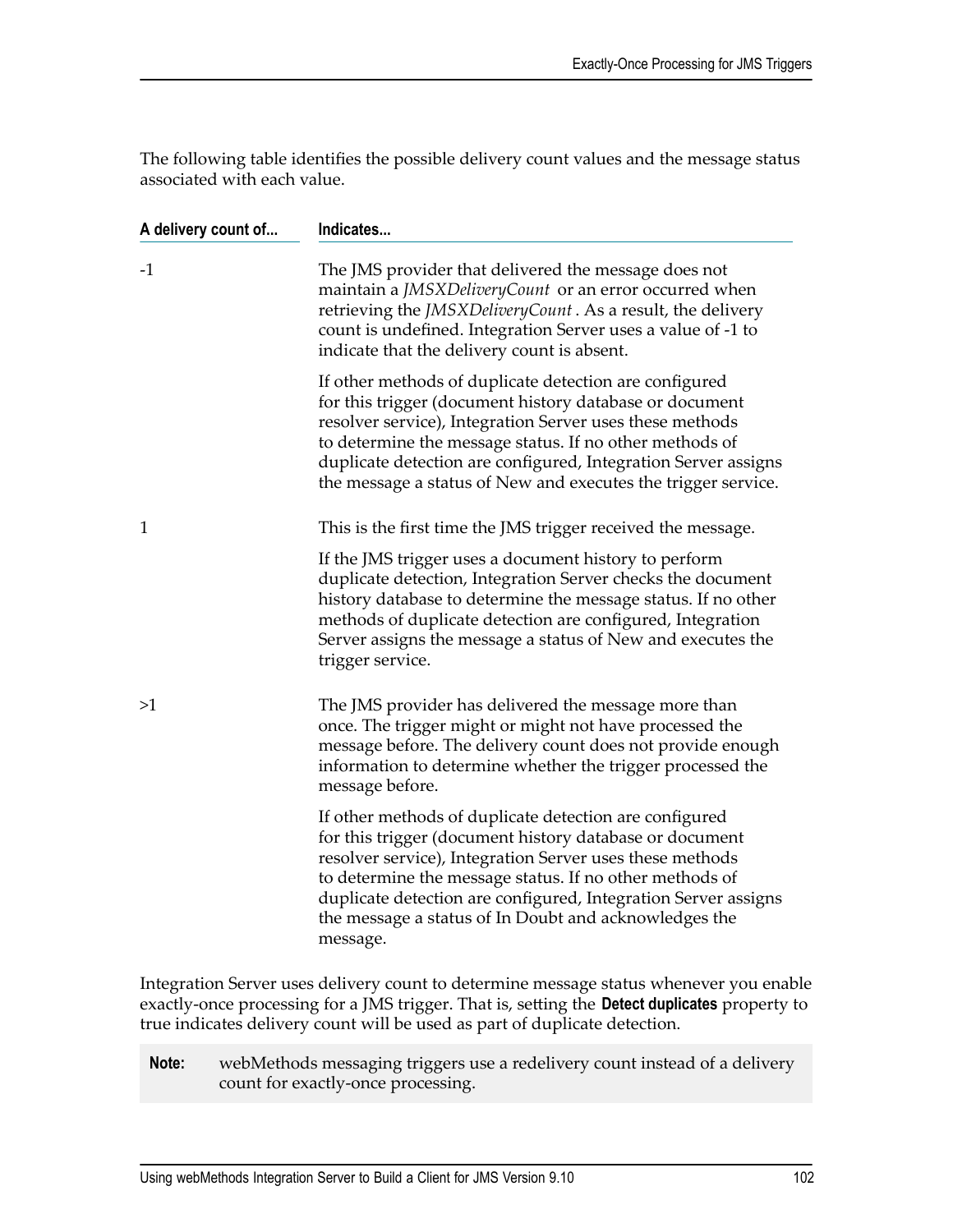# <span id="page-102-0"></span>**Document History Database for Use with JMS Triggers**

The document history database maintains a history of the persistent messages processed by JMS triggers. Integration Server adds an entry to the document history database when a trigger service begins executing and when it executes to completion (whether it ends in success or failure). The document history database contains message processing information only for triggers for which the **Use history** property is set to true.

The database saves the following information about each message:

- **Trigger ID.** Universally unique identifier for the JMS trigger processing the message.
- **UUID or JMSMessageID.** Universally unique identifier for the message. If the sending m. client assigned a value to the *uuid* field in the message, Integration Server uses the *uuid* value to identify the message. If the *uuid* field is empty, Integration Server uses the value of the *JMSMessageID* field in the message header to identify the message.
- **Processing Status.** Indicates whether the trigger service executed to completion or is still processing the message. An entry in the document history database has either a status of "processing" or a status of "completed." Integration Server adds an entry with a "processing" status immediately before executing the trigger service. When the trigger service executes to completion, Integration Server adds an entry with a status of "completed" to the document history database.
- **Time.** The time the trigger service began executing. The document history database uses the same time stamp for both entries it makes for a message. This allows Integration Server to remove both entries for a specific message at the same time.

To determine whether a message is a duplicate of one already processed by the JMS trigger, Integration Server checks for the message's UUID (or *JMSMessageID* ) in the document history database. The existence or absence of the message's UUID (JMSMessageID) can indicate whether the message is new or a duplicate.

| If the UUID or JMSMessageID                                  | Then Integration Server                                                                                                                                                                                                                                                                                                                                                     |  |
|--------------------------------------------------------------|-----------------------------------------------------------------------------------------------------------------------------------------------------------------------------------------------------------------------------------------------------------------------------------------------------------------------------------------------------------------------------|--|
| Does not exist                                               | Assigns the message a status of New and executes<br>the trigger service. The absence of the UUID<br>(JMSMessageID) indicates that the trigger has not<br>processed the message before.                                                                                                                                                                                      |  |
| Exists in a "processing"<br>entry and a "completed"<br>entry | Assigns the message a status of Duplicate. The<br>existence of the "processing" and "completed"<br>entries for the message's UUID (JMSMessageID)<br>indicate the trigger processed the message<br>successfully already. Integration Server<br>acknowledges the message, discards it, and writes a<br>journal log entry indicating that a duplicate message<br>was received. |  |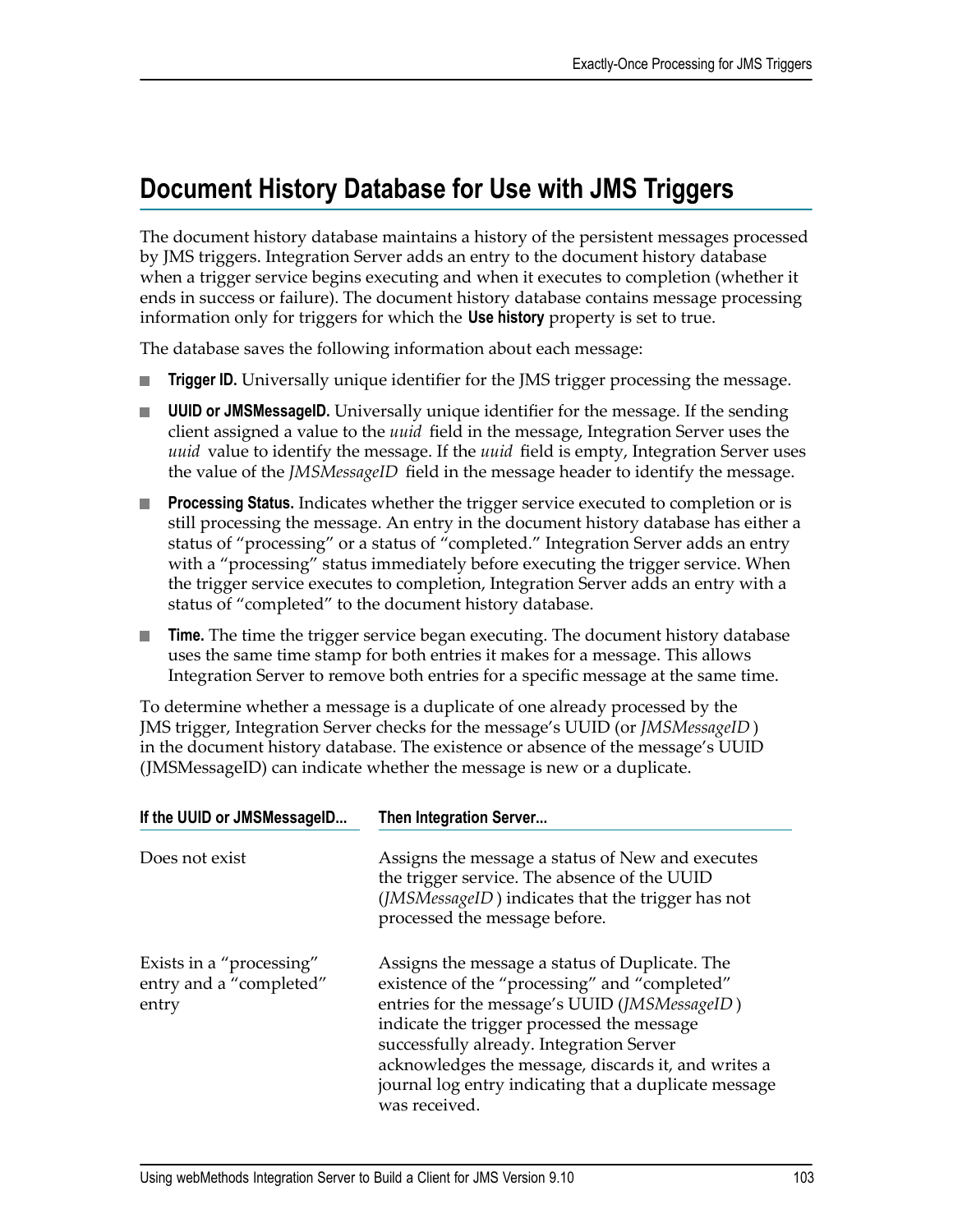| If the UUID or JMSMessageID              | Then Integration Server                                                                                                                                                                                                                                                                                                                                               |
|------------------------------------------|-----------------------------------------------------------------------------------------------------------------------------------------------------------------------------------------------------------------------------------------------------------------------------------------------------------------------------------------------------------------------|
| Existing in a "processing"<br>entry only | Cannot determine the status of the message<br>conclusively. The absence of an entry with a<br>"completed" status for the UUID (JMSMessageID)<br>indicates that the trigger service started to process<br>the message but did not finish. The trigger service<br>might still be executing or the server might have<br>unexpectedly shut down during service execution. |
|                                          | If a document resolver service is specified for<br>the JMS trigger, Integration Server invokes it.<br>If a document resolver service is not specified,<br>Integration Server assigns the message a status of<br>In Doubt, acknowledges the message, and writes a<br>journal log entry stating that an In Doubt message<br>was received.                               |
| Exists in a "completed"<br>entry only    | Determines the message is a Duplicate. The existence<br>of the "completed" entry indicates the JMS trigger<br>processed the message successfully already.<br>Integration Server acknowledges the message,<br>discards it, and writes a journal log entry indicating<br>that a Duplicate message was received.                                                         |
| Note:                                    | Integration Server also considers a message to be In Doubt when the value of<br>the message's UUID (or JMSMessageID) exceeds 96 characters. If specified,                                                                                                                                                                                                             |

Integration Server executes the document resolver service to determine the message's status. Otherwise, the Integration Server logs the message as In Doubt.

If you want to use document history to ensure exactly-once processing for some or all of your JMS triggers, you or the server administrator must create the Document History database component and connect it to a JDBC connection pool. For information about configuring the document history database, refer to *Installing Software AG Products*.

## **What Happens when the Document History Database Is Not Available for a JMS Trigger?**

If the connection to the document history database is unavailable when Integration Server attempts to query the database, Integration Server considers the lack of availability to be a transient error in the preprocessing phase of trigger execution. How Integration Server responds to the transient error depends on the configured transient error handling for trigger preprocessing.

For more information about transient error handling during trigger preprocessing, see ["Transient Error Handling During Trigger Preprocessing" on page 111.](#page-110-0)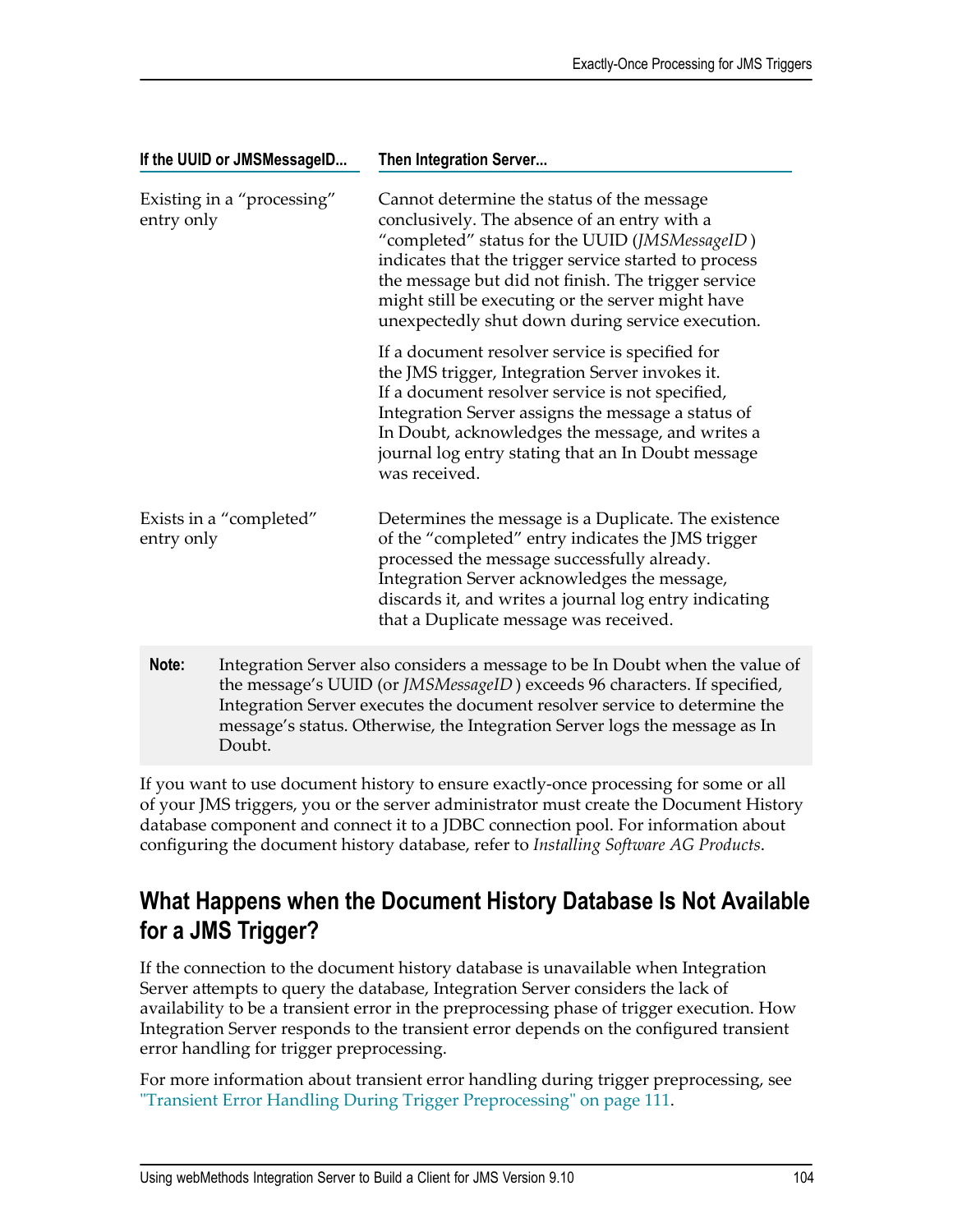## **Managing the Size of the Document History Database**

To keep the size of the document history database manageable, Integration Server periodically removes expired rows from the database. The length of time the document history database maintains information about a UUID varies for each trigger (JMS trigger or webMethods messaging trigger) and depends on the value of the **History time to live** property for the trigger.

Integration Server provides a scheduled service, namely the Message History Sweeper, that removes expired entries from the database. By default, the Message History Sweeper task executes every 10 minutes. You can change the frequency with which the task executes. For information about editing scheduled services, see *webMethods Integration Server Administrator's Guide*.

**Note:** The watt.server.idr.reaperInterval property determines the initial execution frequency for the Message History Sweeper task. After you define a JDBC connection pool for Integration Server to use to communicate with the document history database, change the execution interval by editing the scheduled service.

You can also use Integration Server Administrator to clear expired document history entries from the database immediately.

# **Clearing Expired Entries from the Document History Database**

#### **To clear expired entries from the document history database**

- 1. Open Integration Server Administrator.
- 2. From the **Settings** menu in the Navigation panel, click **Resources**.
- 3. Click **Exactly Once Statistics**.
- 4. Click **Remove Expired Document History Entries**.

# <span id="page-104-0"></span>**Document Resolver Service for a JMS Trigger**

The document resolver service is a service that you build to determine whether a message's status is New, Duplicate, or In Doubt. Integration Server passes the document resolver service some basic information that the service will use to determine message status, such as the trigger name and the JMS message. The document resolver service must return one of the following for the message status: NEW, DUPLICATE, or IN\_DOUBT.

By using the delivery count and the document history database, Integration Server can assign most messages a status of New or Duplicate. However, a small window of time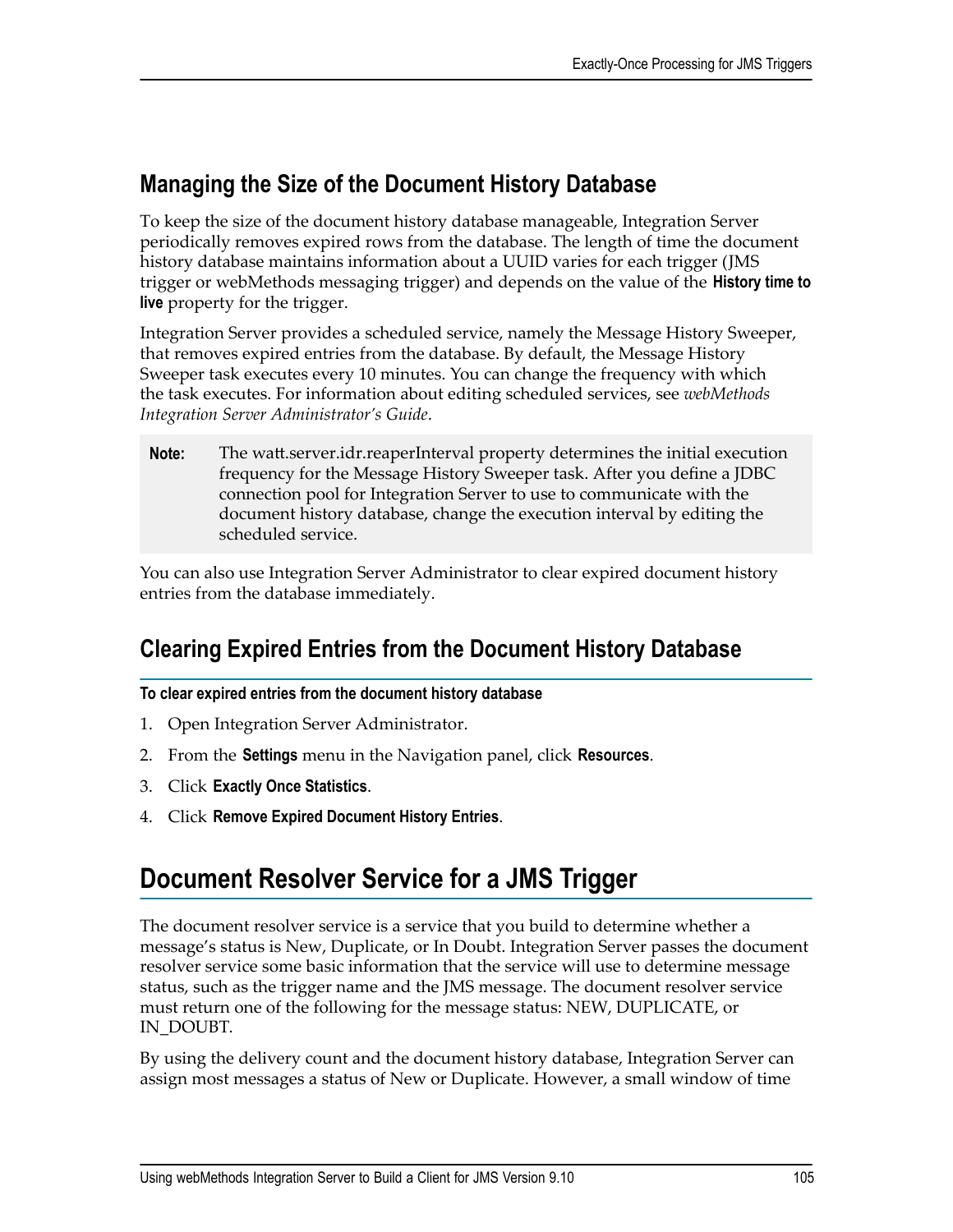exists where checking the delivery count and the message history database might not conclusively determine whether a trigger processed a message before. For example:

- If a duplicate message arrives before the trigger finishes processing the original П message, the document history database does not yet contain an entry that indicates processing completed. Integration Server assigns the second message a status of In Doubt. Typically, this is only an issue for long-running trigger services.
- If Integration Server fails before completing message processing, the JMS provider  $\overline{\phantom{a}}$ redelivers the message. However, the document history database contains only an entry that indicates message processing started. Integration Server assigns the redelivered message a status of In Doubt.

You can write a document resolver service to determine the status of messages received during these windows. How the document resolver service determines the message status is up to the developer of the service. Ideally, the writer of the document resolver service understands the semantics of all the applications involved and can use the message to determine the message status conclusively. If processing an earlier copy of the message left some application resources in an indeterminate state, the document resolver service can also issue compensating transactions.

If provided, the document resolver service is the final method of duplicate detection.

#### **Document Resolver Service and Exceptions for a JMS Trigger**

At run time, a document resolver service might end because of an exception. How Integration Server proceeds depends on the type of exception and how the JMS trigger is configured to handle transient errors.

If the document resolver service ends with an ISRuntimeException, and transient error handling for the JMS trigger is configured to **Suspend and retry later** (nontransacted JMS trigger) or **Suspend and recover** (transacted JMS trigger), Integration Server suspends the trigger and schedules a system task to execute the trigger's resource monitoring service (if one is specified). Integration Server enables the trigger and retries trigger execution when the resource monitoring service indicates that the resources used by the trigger are available.

If a resource monitoring service is not specified, you will need to resume the trigger manually (via the Integration Server Administrator or the pub.trigger:enableJMSTriggers service). For more information about configuring a resource monitoring service, see ["Building a Resource Monitoring Service" on page 129](#page-128-0).

- If the document resolver service ends with an ISRuntimeException, and transient error handling for the JMS trigger is configured to **Throw exception** (non-transacted JMS trigger) or **Recover only** (transacted JMS trigger), Integration Server assigns the document a status of In Doubt, acknowledges the document, and generates a JMS retrieval failure event.
- If the document resolver service ends with an exception other than an П ISRuntimeException, Integration Server assigns the message a status of In Doubt, acknowledges the message, and generates a JMS retrieval failure event.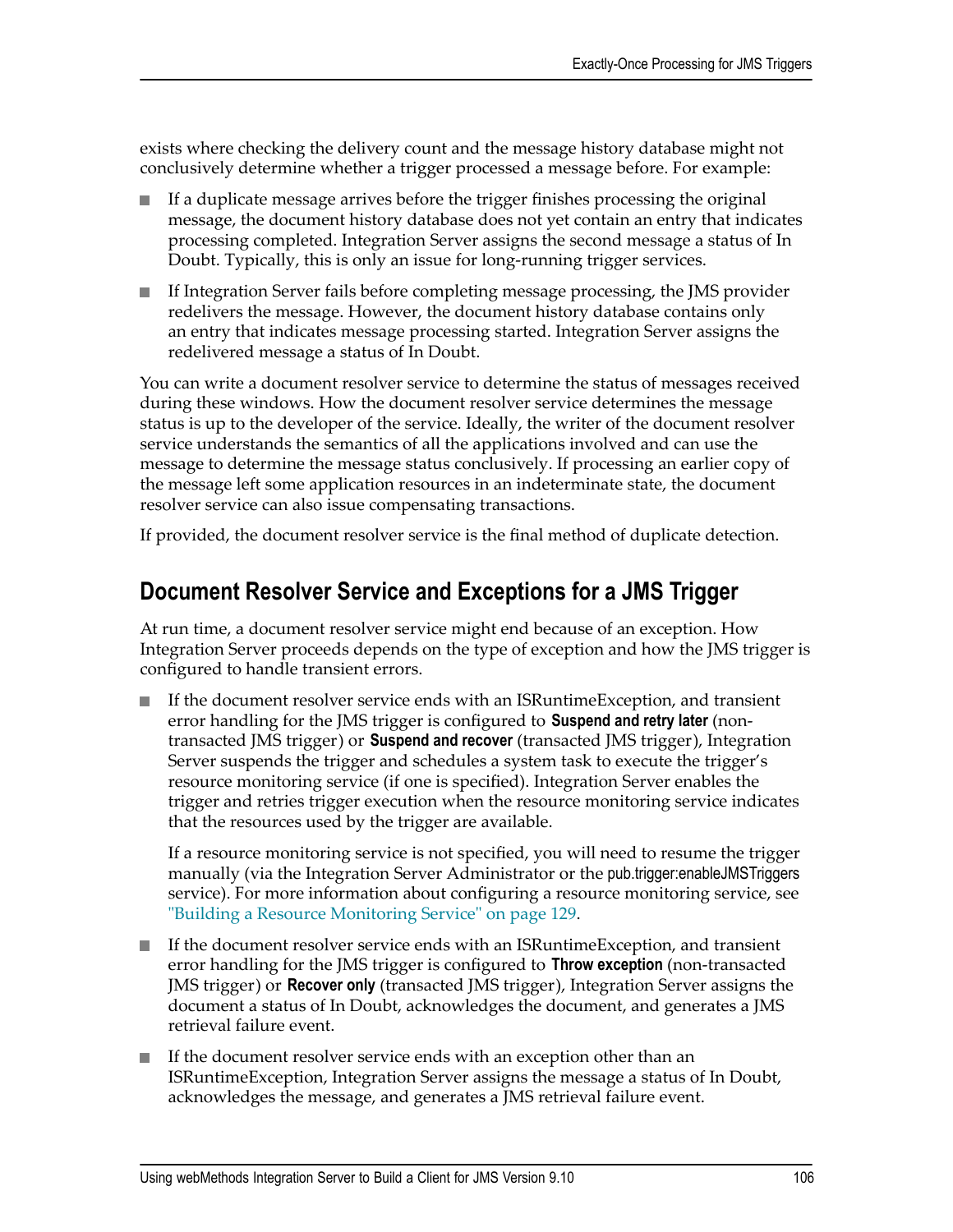**Note:** The watt.server.jms.trigger.raiseEventOnRetryFailure property must be set to true (the default) for Integration Server to generate JMS retrieval failure events.

# <span id="page-106-0"></span>**Extenuating Circumstances for Exactly-Once Processing**

Although Integration Server provides robust duplicate detection capabilities, activity outside of the scope or control of the Integration Server retrieving the message might cause a trigger to process a message (document) more than once. Alternatively, situations can occur where Integration Server might determine a message is a duplicate when it is actually a new message.

### **Circumstances in which Duplicate Messages Can Be Processed**

In the following situations, a trigger with exactly-once processing configured might process a duplicate message (document).

- If the client sends a message twice and assigns a different UUID each time, Integration Server does not detect the second message as a duplicate. Because the messages have different UUIDs, Integration Server processes both messages.
- If the document resolver service incorrectly determines the status of a message to П be new (when it is, in fact, a duplicate), Integration Server processes the message a second time.
- If a client sends a message twice, and the second message is sent after Integration Server removes the expired message UUID entries from the document history table, Integration Server determines the second message is new and processes it. Because the second message arrives after the first message's entries have been removed from the document history database, Integration Server does not detect the second message as a duplicate.
- If the time drift between the computers hosting a cluster of Integration Servers is  $\overline{\phantom{a}}$ greater than the duplicate detection window for the trigger, one of the Integration Servers in the cluster might process a duplicate message. (The size of the duplicate detection window is determined by the **History time to live** property under **Exactly Once**.)

For example, suppose the duplicate detection window is 15 minutes and that the clock on the computer hosting one Integration Server in the cluster is 20 minutes ahead of the clocks on the computers hosting the other Integration Servers. A trigger on one of the Integration Servers with a slower clock processes a message successfully at 10:00 GMT.

The Integration Server adds two entries to the document history database. Both entries use the same time stamp and both entries expire at 10:15 GMT. However, the Integration Server with the faster clock is 20 minutes ahead of the others and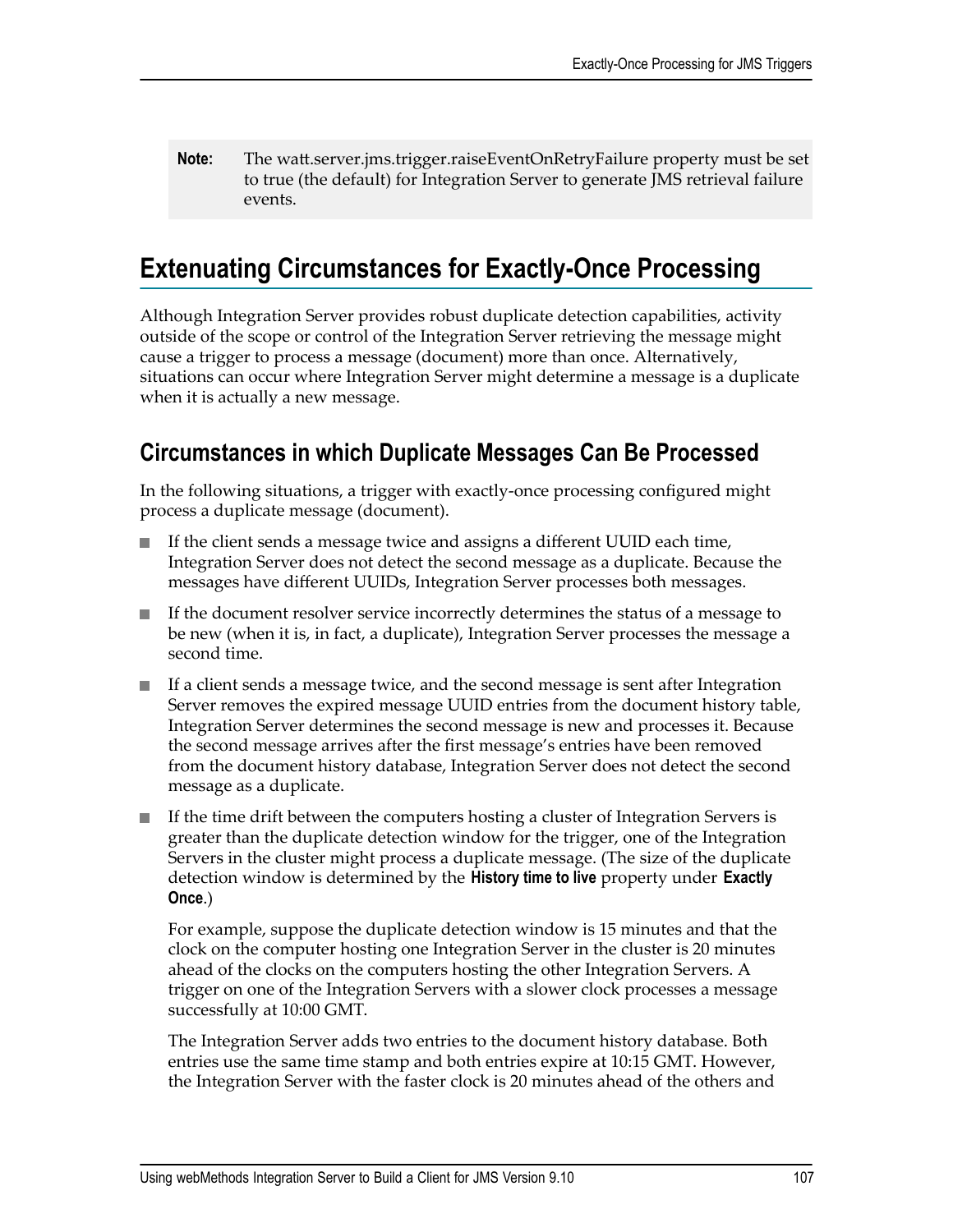might reap the entries from the document history database before one of the other Integration Servers in the cluster does.

If the Integration Server with the faster clock removes the entries before 15 minutes have elapsed and a duplicate of the message arrives, the Integration Servers in the cluster will treat the message as a new message.

**Note:** Time drift occurs when the computers that host the clustered servers gradually develop different date/time values. Even if the administrator synchronizes the computer date/time when configuring the cluster, the time maintained by each computer can gradually differ as time passes. To alleviate time drift, synchronize the cluster node times regularly.

#### **Circumstances in which New Messages Are Treated as Duplicates**

In some circumstances Integration Server might not process a new, unique message (document) because duplicate detection determines the message is duplicate. For example:

- If the sending client assigns two different messages the same UUID, the Integration Server detects the second message as a duplicate and does not process it.
- If the document resolver service incorrectly determines the status of a message to be  $\overline{\phantom{a}}$ duplicate (when it is, in fact, new), Integration Server discards the message without processing it.
	- **Important:** In the previous examples, Integration Server functions correctly when determining the message status. However, factors outside of the control of Integration Server create situations in which duplicate messages are processed or new messages are marked as duplicates. The designers and developers of the solution must make sure that clients properly send messages, exactly-once properties are optimally configured, and that document resolver services correctly determine a message's status.

# <span id="page-107-0"></span>**Exactly-Once Processing and Performance**

Exactly-once processing for a trigger consumes server resources and can introduce latency into message processing by triggers. For example, when Integration Server maintains a history of persistent messages processed by a JMS trigger (or guaranteed documents for a webMethods messaging trigger), each trigger service execution causes two inserts into the document history database. This requires Integration Server to obtain a connection from the JDBC pool, traverse the network to access the database, and then insert entries into the database.

Additionally, when the delivery count cannot conclusively determine the status of a message or document, Integration Server must obtain a database connection from the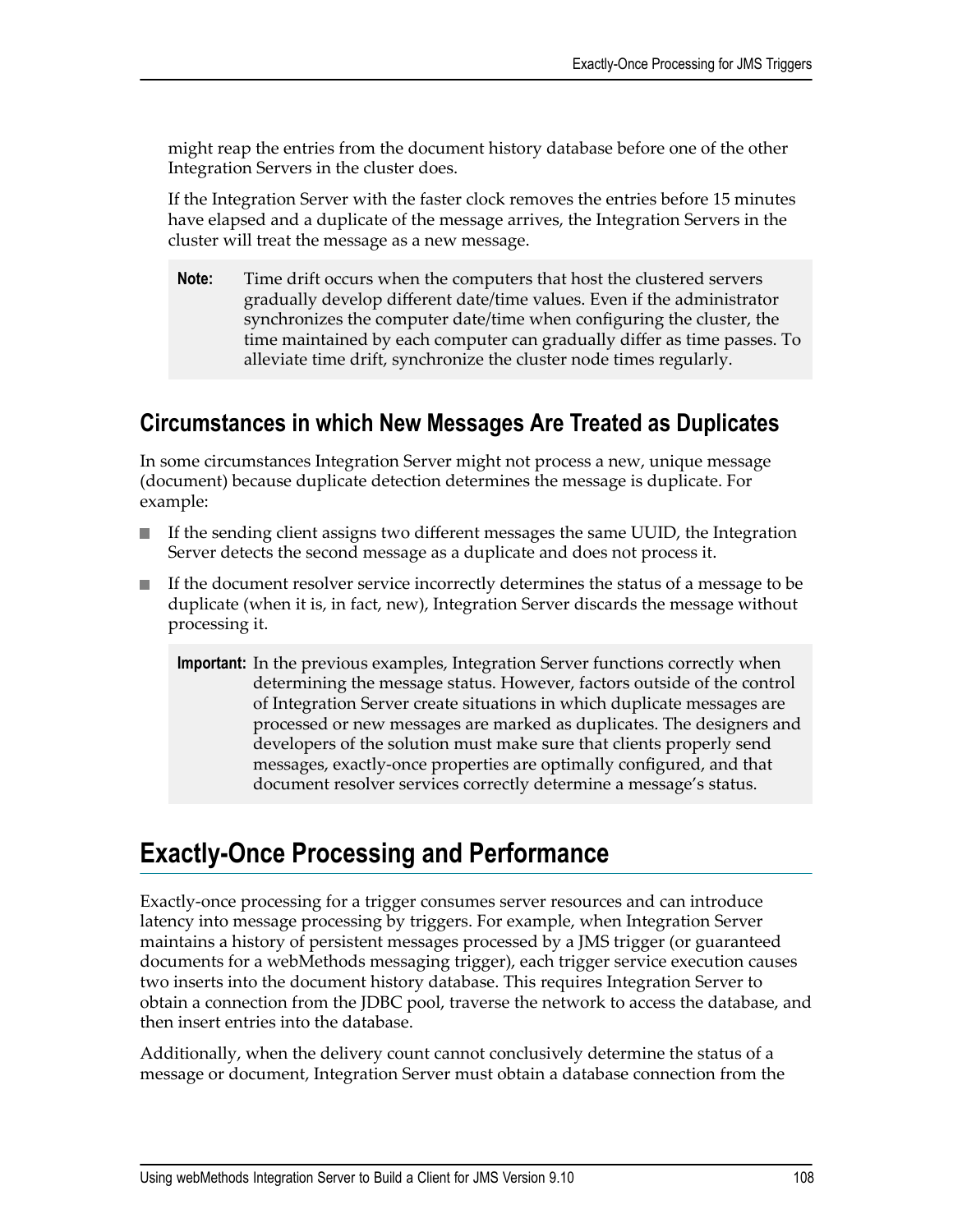JDBC pool, traverse the network, and query the database to determine whether the trigger processed the message.

If querying the document history database is inconclusive or if the server does not maintain a document history for the trigger, invocation of the document resolver service will also consume resources, including a server thread and memory.

The more duplicate detection methods that are configured for a trigger, the higher the quality of service. However, each duplicate detection method can lead to a decrease in performance.

If a trigger does not need exactly-once processing (for example, the trigger service simply requests or retrieves data), consider leaving exactly-once processing disabled for the trigger. However, if you want to ensure exactly-once processing, you must use a document history database or implement a custom solution using the document resolver service.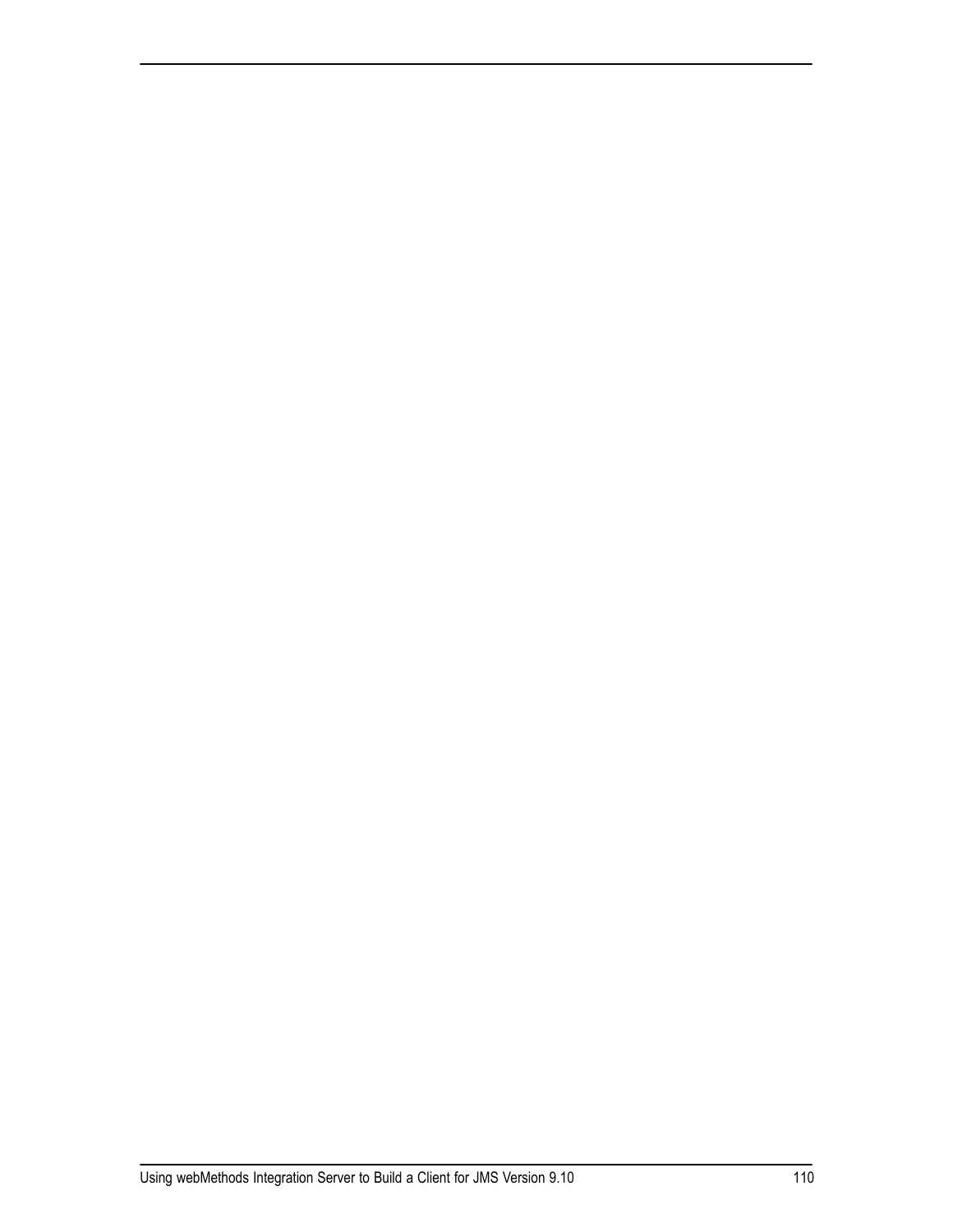# **5 Transient Error Handling During Trigger Preprocessing**

| Server and Trigger Properties that Affect Transient Error Handling During Trigger |     |
|-----------------------------------------------------------------------------------|-----|
|                                                                                   | 112 |
|                                                                                   | 113 |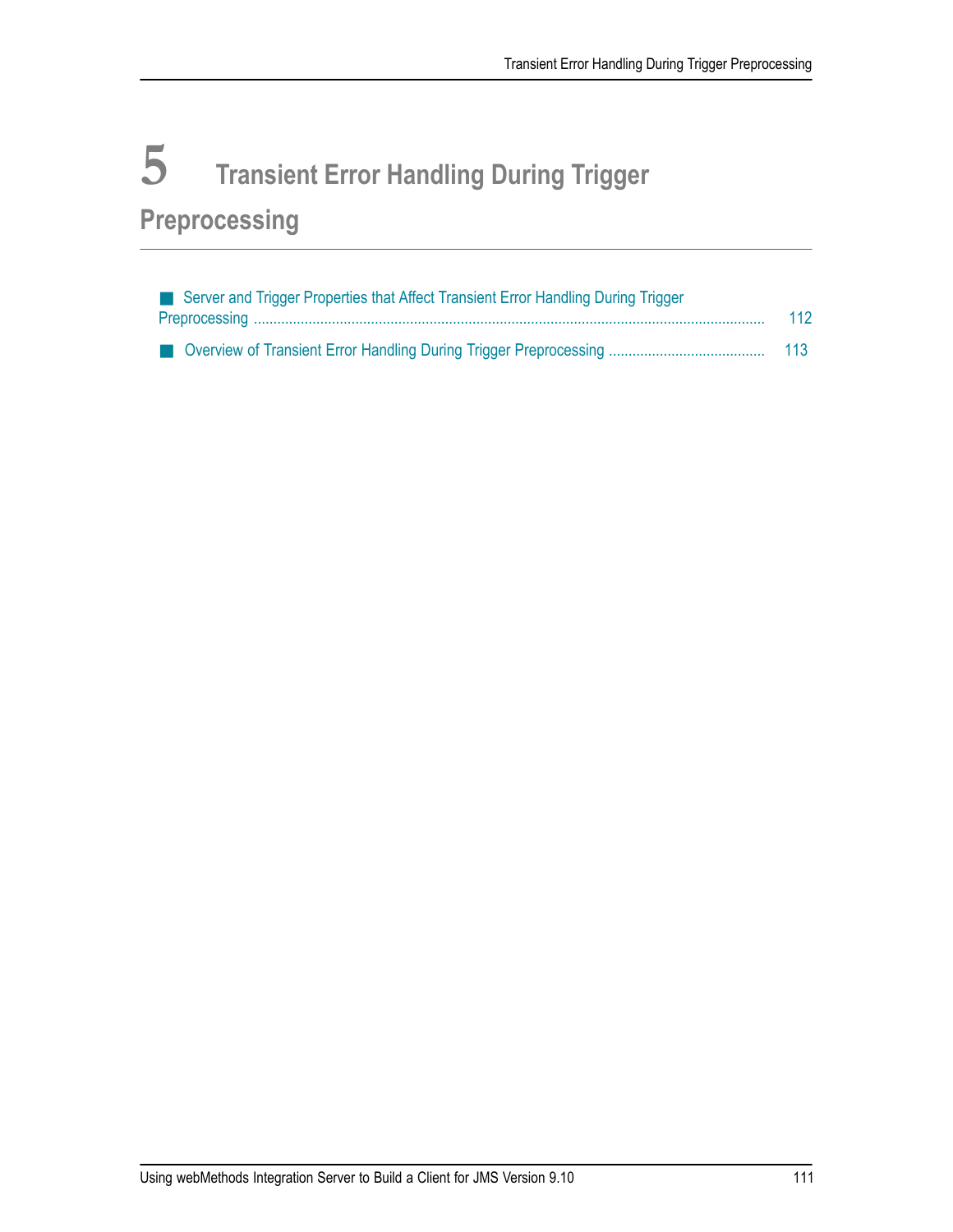Trigger preprocessing encompasses the time from when a trigger first receives a message (document) from its local queue on Integration Server to the time Integration Server invokes the trigger service. Transient errors can occur during this time. A transient error is an error that arises from a temporary condition that might be resolved or corrected quickly, such as the unavailability of a resource due to network issues or failure to connect to a database. For example, if a document history database is used for exactly-once processing, the unavailability of the database may cause a transient error. Because the condition that caused the trigger preprocessing to fail is temporary, the trigger preprocessing might complete successfully if Integration Server waits and then re-attempts trigger preprocessing. To allow the preprocessing to complete successfully, Integration Server provides some properties and settings for transient error handling.

# <span id="page-111-0"></span>**Server and Trigger Properties that Affect Transient Error Handling During Trigger Preprocessing**

Integration Server and Designer provide properties that you can use to configure how Integration Server handles transient errors that occur during the preprocessing phase of trigger execution.

- The watt.server.trigger.preprocess.suspendAndRetryOnError server configuration n. property. This property determines if Integration Server suspends a trigger if an error occurs during trigger preprocessing. This server configuration parameter acts as a global on/off switch. When set to true, Integration Server suspends any trigger that experiences an error during preprocessing. When set to false, Integration Server uses the individual trigger properties to determine whether or not to suspend the trigger.
- The watt.server.trigger.preprocess.monitorDatabaseOnConnectionException server configuration property. This property determines how Integration Server handles a ConnectionException that causes a transient error. A ConnectionException occurs when the document history database is not enabled or is configured incorrectly.
- The **On Retry Failure** trigger property for webMethods messaging triggers and nontransacted JMS triggers. When set to **Suspend and retry later**, Integration Server suspends a trigger that encounters a transient error during trigger preprocessing.

- The **On Transaction Rollback** property for a transacted JMS trigger. When set to m. Suspend and recover, Integration Server suspends a transected JMS trigger that encounters a transient error during trigger preprocessing.
	- **Note:** The **On Transaction Rollback** property also determines how Integration Server handles a transaction rollback caused by a transient error that occurs during trigger execution.

**Note:** The **On Retry Failure** trigger property also determines how Integration Server handles retry failure for a trigger service.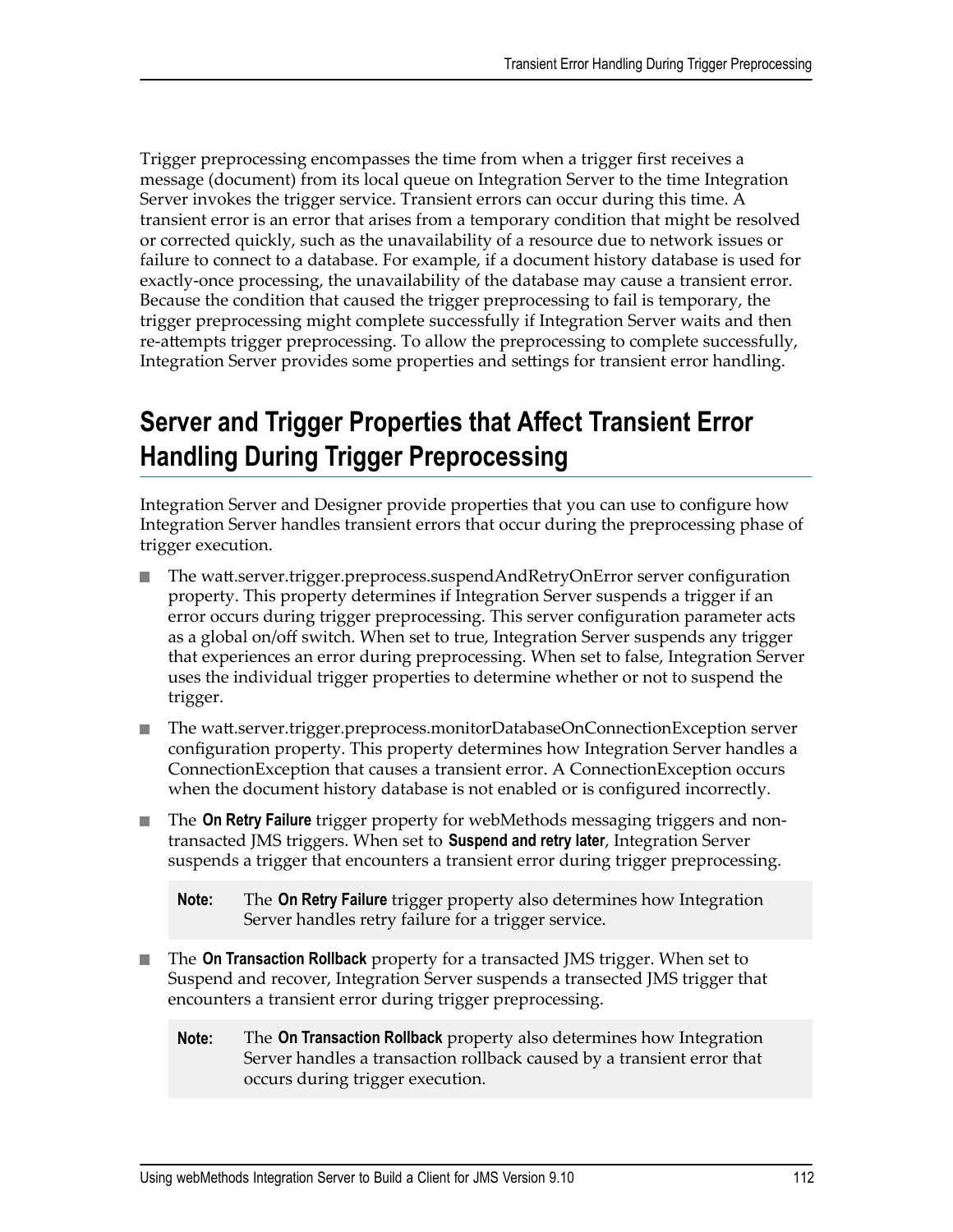For a detailed explanation about how Integration Server uses these property settings when a transient error occurs during trigger preprocessing, see ["Overview](#page-112-0) of Transient [Error Handling During Trigger Preprocessing" on page 113.](#page-112-0)

# <span id="page-112-0"></span>**Overview of Transient Error Handling During Trigger Preprocessing**

Following is an overview of how Integration Server performs transient error handling for an ISRuntimeException that occurs during trigger preprocessing. Typically, transient errors that occur during preprocessing occur during exactly-once processing. For example, the document history database might not be available of the document resolver service fails because of an ISRuntimeException.

| <b>Step</b>                                                                                                                                                                                                                                                                                                                                                      | <b>Description</b>                                                                                                                                                                                                                                                                                                                                                                         |
|------------------------------------------------------------------------------------------------------------------------------------------------------------------------------------------------------------------------------------------------------------------------------------------------------------------------------------------------------------------|--------------------------------------------------------------------------------------------------------------------------------------------------------------------------------------------------------------------------------------------------------------------------------------------------------------------------------------------------------------------------------------------|
| 1                                                                                                                                                                                                                                                                                                                                                                | A transient error, specifically an ISRuntimeException, occurs during the<br>preprocessing phase of trigger execution.                                                                                                                                                                                                                                                                      |
| Integration Server checks the values of<br>$\boldsymbol{2}$<br>watt.server.trigger.preprocess.suspendAndRetryOnError server<br>configuration property and the On Retry Failure trigger property. If this<br>is a transacted JMS trigger, Integration Serverchecks the value of the On<br>Transaction Rollback property instead of the On Retry Failure property. |                                                                                                                                                                                                                                                                                                                                                                                            |
|                                                                                                                                                                                                                                                                                                                                                                  | If one of the following is true, Integration Server suspends the trigger,<br>rolls the message back to the messaging provider, and proceeds as<br>described in step 3:                                                                                                                                                                                                                     |
|                                                                                                                                                                                                                                                                                                                                                                  | watt.server.trigger.preprocess.suspendAndRetryOnError is set to true.                                                                                                                                                                                                                                                                                                                      |
|                                                                                                                                                                                                                                                                                                                                                                  | On Retry Failure property is set to Suspend and retry later or On Transaction<br>Rollback property is set to Suspend and recover.                                                                                                                                                                                                                                                          |
|                                                                                                                                                                                                                                                                                                                                                                  | If none of the above are true, then Integration Server does not suspend the<br>trigger if a transient error occurs during trigger preprocessing. Instead,<br>Integration Server does one of the following:                                                                                                                                                                                 |
|                                                                                                                                                                                                                                                                                                                                                                  | If the trigger specifies a document resolver service, Integration Server<br>executes the document resolver service to determine the status of<br>the document. If the document resolver service ends because of an<br>ISRuntimeException, Integration Server assigns the document a status of<br>In Doubt, acknowledges the document, and uses the audit subsystem to<br>log the document. |
|                                                                                                                                                                                                                                                                                                                                                                  | If the trigger does not specify a document resolver service, Integration<br>H.<br>Server assigns the document a status of In Doubt. Integration Server<br>throws an exception, acknowledges the document to the messaging                                                                                                                                                                  |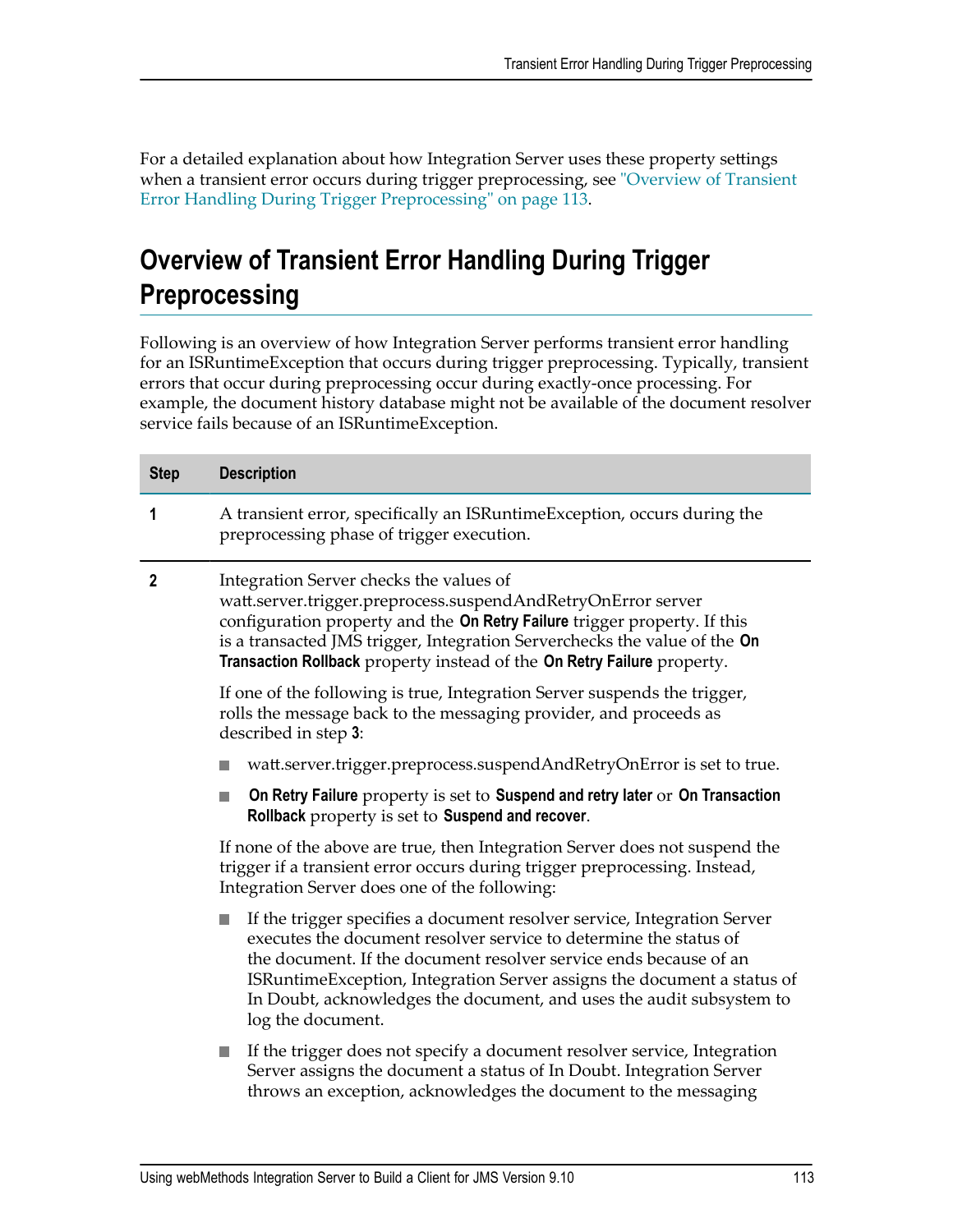| <b>Step</b> | <b>Description</b>                                                                              |                                                                                                                                                                                                                                                                                                                                                                                                                                                                                                                                                                                                                                             |
|-------------|-------------------------------------------------------------------------------------------------|---------------------------------------------------------------------------------------------------------------------------------------------------------------------------------------------------------------------------------------------------------------------------------------------------------------------------------------------------------------------------------------------------------------------------------------------------------------------------------------------------------------------------------------------------------------------------------------------------------------------------------------------|
|             | provider, and uses the audit subsystem to log the document. This may<br>result in message loss. |                                                                                                                                                                                                                                                                                                                                                                                                                                                                                                                                                                                                                                             |
|             | Note:                                                                                           | If the trigger is a webMethods messaging trigger, Integration<br>Server uses the audit subsystem to log the document. You can use<br>webMethods Monitor to resubmit the document.                                                                                                                                                                                                                                                                                                                                                                                                                                                           |
| 3           |                                                                                                 | Integration Server does one of the following once the trigger is suspended:                                                                                                                                                                                                                                                                                                                                                                                                                                                                                                                                                                 |
|             |                                                                                                 | If the transient error (ISRuntimeException) is caused by a SQLException<br>(which indicates that an error occurred while reading to or writing from<br>the database), Integration Server suspends the trigger and schedules<br>a system task that executes an internal service that monitors the<br>connection to the document history database. Integration Server resumes<br>the trigger and re-executes it when the internal service indicates that the<br>connection to the document history database is available.                                                                                                                     |
|             |                                                                                                 | If the transient error (ISRuntimeException) is caused by a<br>ConnectionException (which indicates that document history<br>database is not enabled or is not properly configured), and the<br>watt.server.trigger.preprocess.monitorDatabaseOnConnectionException<br>property is set to true, Integration Server schedules a system task<br>that executes an internal service that monitors the connection to the<br>document history database. Integration Server resumes the trigger and<br>re-executes it when the internal service indicates that the connection to<br>the document history database is available.                     |
|             |                                                                                                 | If the transient error (ISRuntimeException)<br>is caused by a ConnectionException and the<br>watt.server.trigger.preprocess.monitorDatabaseOnConnectionException<br>property is set to false, Integration Server does not schedule a system<br>task to check for the database's availability and will not resume the<br>trigger automatically. You must manually resume the trigger after<br>configuring the document history database properly.                                                                                                                                                                                            |
|             |                                                                                                 | If the transient error (ISRuntimeException) is caused by some other type<br>of exception, Integration Server suspends the trigger and schedules a<br>system task to execute the trigger's resource monitoring service (if one<br>is specified). When the resource monitoring service indicates that the<br>resources used by the trigger are available, Integration Server resumes<br>the trigger and again receives the message from the messaging provider.<br>If a resource monitoring service is not specified, you will need to resume<br>the trigger manually (via Integration Server Administrator or the<br>pub.trigger* services). |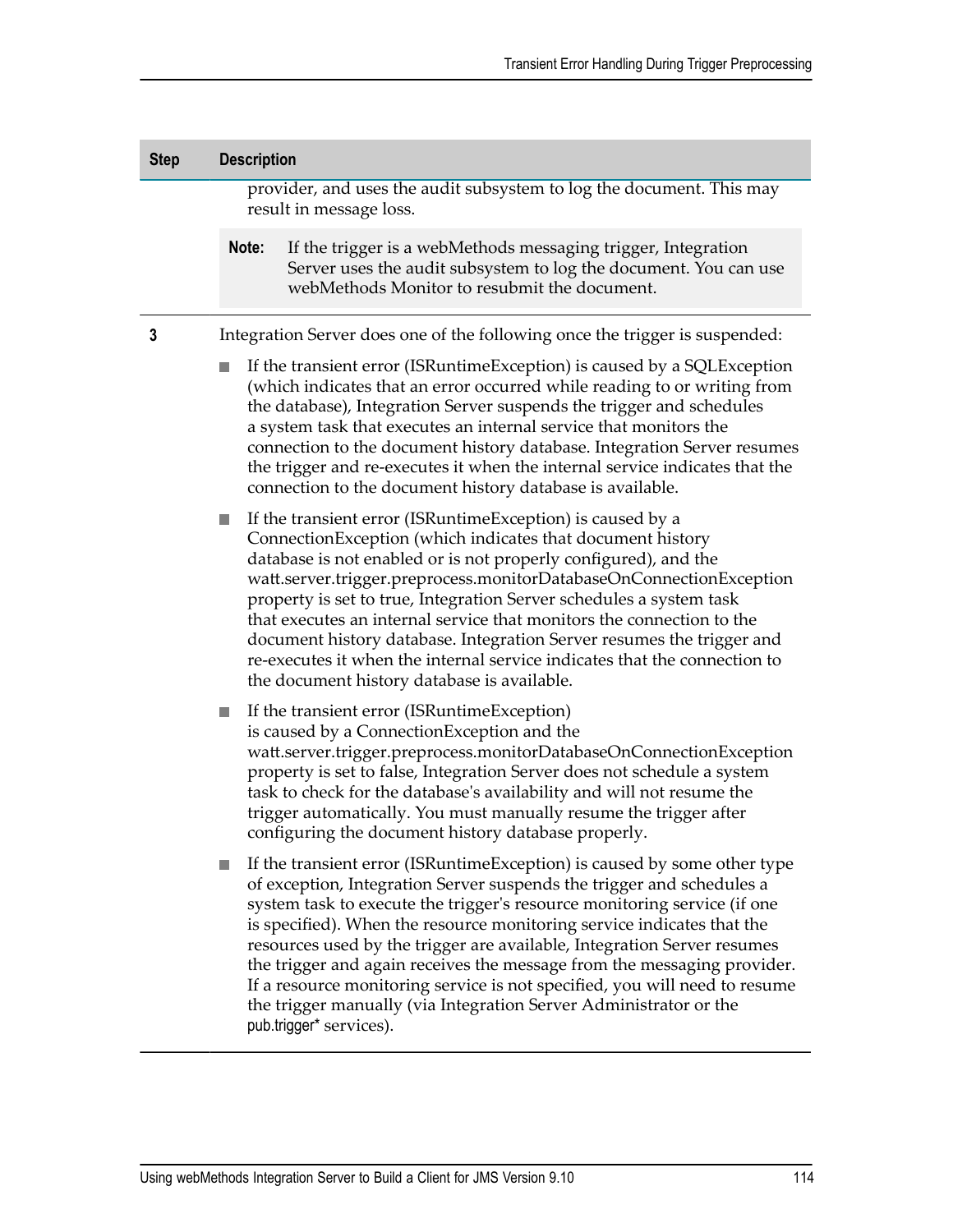# **6 Consuming JMS Messages Concurrently in a Load-Balanced Fashion**

|                                                                                               | 116 |
|-----------------------------------------------------------------------------------------------|-----|
|                                                                                               |     |
| ■ Configuring JMS Triggers, Integration Server, and webMethods Broker for Load-Balancing  117 |     |
|                                                                                               |     |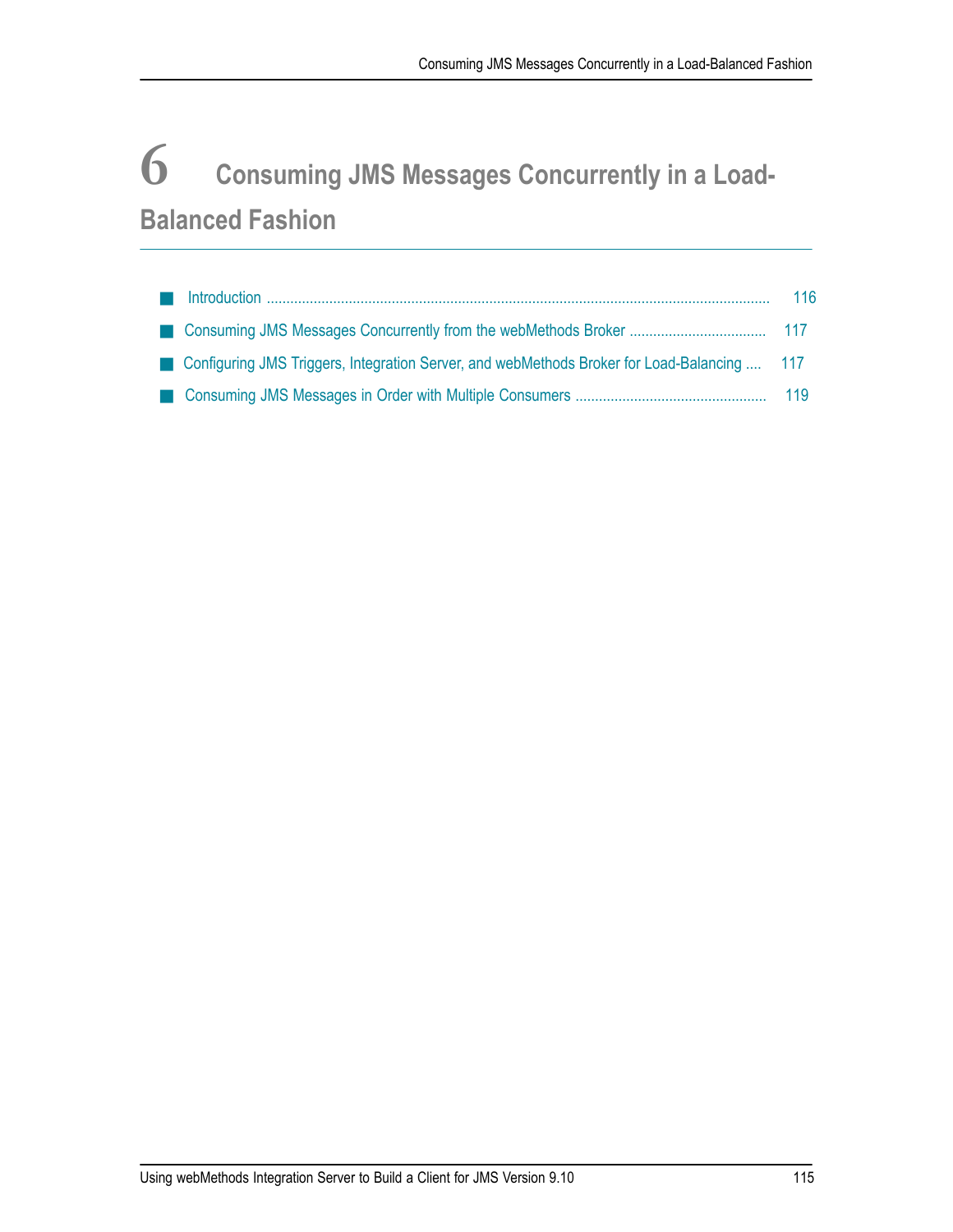## <span id="page-115-0"></span>**Introduction**

You may want to your JMS triggers to consume messages from a destination in a load-balanced fashion. To load balance message consumption, you can use multiple consumers on one or more Integration Servers to retrieve and process messages concurrently.

Within Integration Server, the ability to receive messages from a destination in a loadbalanced fashion is important in two situations:

■ Concurrent JMS triggers

When a concurrent JMS trigger receives messages from the JMS provider, it creates multiple consumers. Each consumer receives a message from the JMS provider, processes the message, and acknowledges the message to the JMS provider. Each consumer needs to consume a message from the same destination but not process any duplicate messages.

A cluster of Integration Servers  $\overline{\phantom{a}}$ 

> The same JMS trigger, running on multiple Integration Servers, needs to consume messages from the same destination without processing any duplicate messages.

**Note:** Load balancing is necessary for concurrent JMS triggers regardless of whether or not they are running in a cluster of Integration Servers.

The Java Message Service standard does not supply semantics for consuming messages from a destination in a load-balanced fashion. However, it does state that a client can have multiple sessions in which each session is an independent consumer and producer of messages. Regarding the type of destination used by each messaging style, the Java Message Service standard makes the following provisions:

- **Queues (point-to-point messaging).** While the Java Message Service standard does not supply the semantics for multiple consumers receiving messages concurrently, it does not prohibit a JMS provider from supporting it. Most JMS providers support load balancing of messages from a queue across multiple consumers. However, review your JMS provider's documentation to determine how to consume messages from a queue concurrently. For information about using the webMethods Broker to consume messages from a queue concurrently, see ["Consuming JMS Messages](#page-116-0) [Concurrently](#page-116-0) from the webMethods Broker " on page 117.
- **Topics (publish-subscribe messaging).** The Java Message Service standard specifies that  $\overline{\phantom{a}}$ each subscriber to the same topic receives each message. The standard does not provide semantics regarding how to concurrently consume messages published to a topic in a load-balanced fashion. Some JMS providers work around this limitation by offering a proprietary extension to the JMS API. Review your JMS provider's documentation to determine how to consume messages from a topic concurrently. For information about how to configure JMS triggers and the webMethods Broker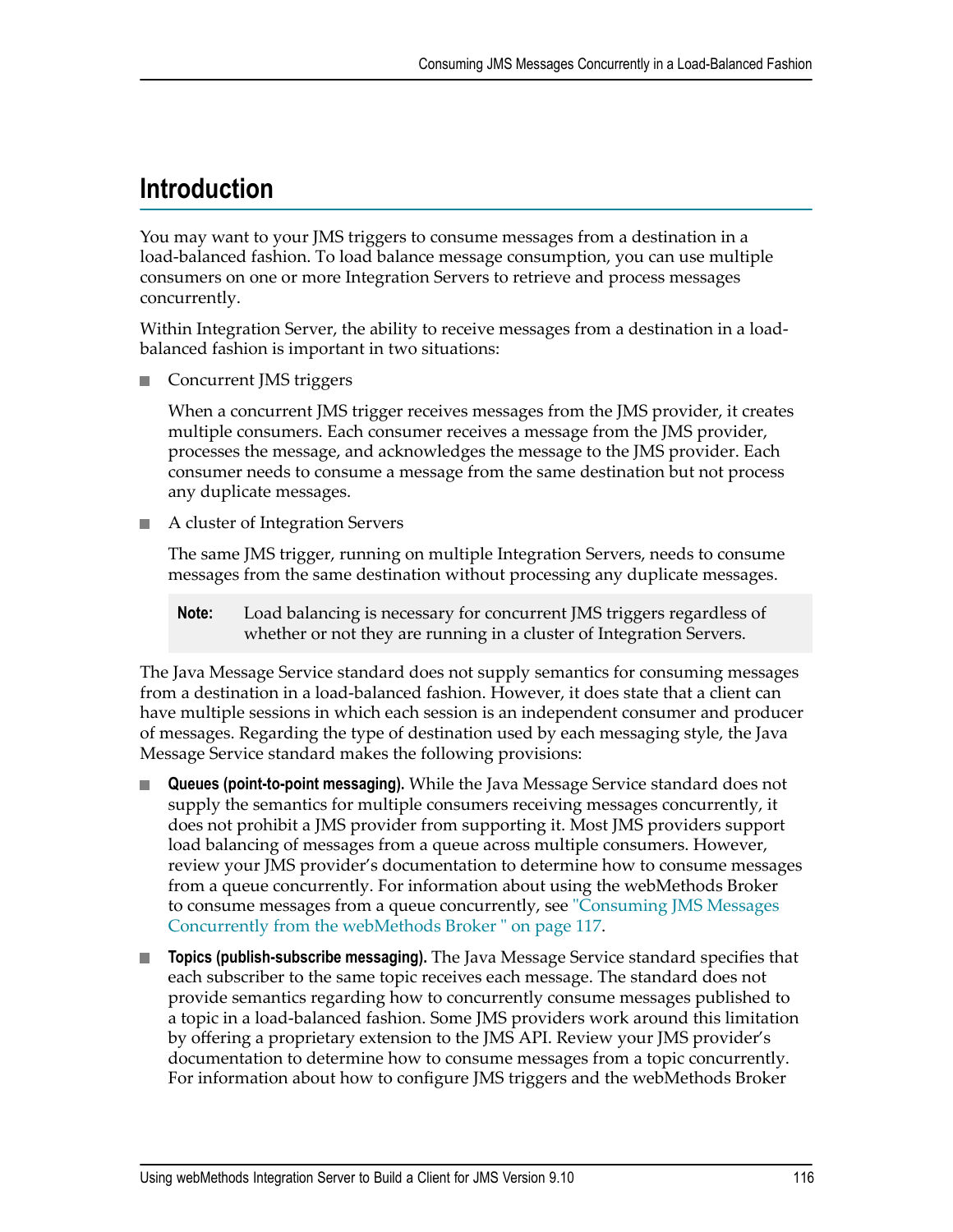to consume messages from a topic in a load-balanced fashion, see ["Consuming JMS](#page-116-0) Messages [Concurrently](#page-116-0) from the webMethods Broker " on page 117.

## <span id="page-116-0"></span>**Consuming JMS Messages Concurrently from the webMethods Broker**

The webMethods Broker supports the following load-balancing behavior for JMS destinations.

- **Queues.** Multiple clients can connect to and receive messages from the same queue if m. the queue is configured to share state and all the clients use the same client ID.
- **Topics.** Multiple clients can consume messages in a load-balanced fashion if the clients are connecting to a durable subscriber, state sharing is enabled for the durable subscriber, and all the clients use the same client ID.
	- **Note:** Non-durable subscribers (i.e., JMS triggers that subscribe to topics but do not specify a durable subscriber) cannot receive messages in a loadbalanced fashion. A JMS trigger using a non-durable subscriber will process duplicates. Therefore, make sure to set **Max execution thread**s to 1 when setting message processing properties for a JMS trigger that specifies a non-durable subscriber. This behavior may vary with other JMS providers. For more information about configuring message processing, see *webMethods Service Development Help*.

## <span id="page-116-1"></span>**Configuring JMS Triggers, Integration Server, and webMethods Broker for Load-Balancing**

To perform load-balancing while consuming messages concurrently from destinations on the webMethods Broker, the following must be true:

- The JMS trigger must receive messages from a topic using a durable subscriber or m. from a queue.
- m. The JMS trigger must specify a JMS connection alias that configures a connection to the webMethods Broker.
- m. The JMS trigger must process messages concurrently.
- n. The JMS trigger must be configured identically on all of the Integration Servers across which you are load-balancing message consumption.
- The queue or durable subscriber must be configured to share state. Sharing client  $\Box$ state allows multiple clients, each using its own session, to process messages from a single destination in parallel, on a first-come, first-serve basis. To configure state sharing for a queue or durable subscriber, use the Broker user interface in My webMethods. You can also configure state sharing as part of creating the destination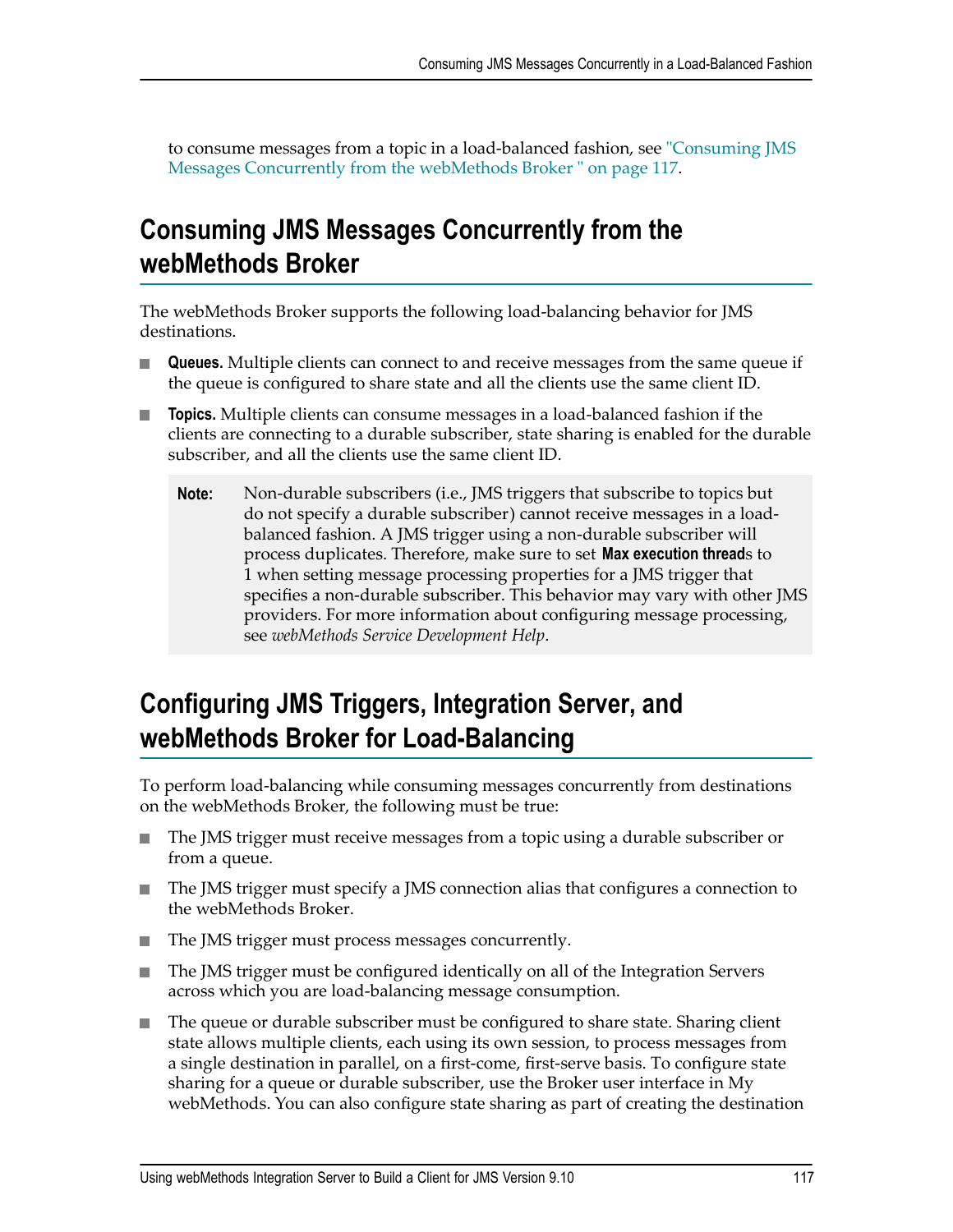or durable subscriber in Designer. For more information about configuring queues and durable subscribers, see *Administering webMethods Broker*.

If the JMS trigger specifies a JMS connection alias that is configured to manage destinations on the webMethods Broker, Integration Server and Designer can configure state sharing for the durable subscriber automatically.

 $\Box$ The JMS connection alias must be configured identically on all of the Integration Servers across which you are load-balancing message consumption.

### **Automatic Load Balancing Configuration for Durable Subscribers when Using the webMethods Broker**

When the JMS connection alias specified by a JMS trigger connects to the webMethods Broker and is configured to manage destinations, Integration Server can automatically configure load balancing for a JMS trigger that specifies a durable subscriber.

If the durable subscriber specified by the JMS trigger does not exist, when you save a JMS trigger, Integration Server creates the durable subscriber at the Broker. By default, Integration Server enables state sharing for the durable subscriber. Integration Server uses the message processing mode specified for the JMS trigger to set the shared state order mode for the durable subscriber. (A message processing mode of serial maps to a shared state order mode of publisher; a message processing mode of concurrent maps to a shared state order mode of none.)

If the durable subscriber specified by the JMS trigger exists already, Integration Server can update the shared state order mode of the durable subscriber when you save the JMS trigger. To change the shared state order mode for a durable subscriber, change the message processing mode for the JMS trigger and confirm making the change on Broker when prompted by Designer.

If a JMS trigger specifies a durable subscriber that already exists and you want to change the state sharing property of the durable subscriber to true, you need to use the Broker interface in My webMethods to delete the durable subscription. Then, you can either allow Integration Server to re-create the durable subscription by saving the JMS trigger or you can use the Broker interface in My webMethods to re-create the durable subscription with the correct shared state and shared state order values.

- **Note:** When Integration Server creates a destination or durable subscriber on the Broker, Integration Server sets the shared state to true.
- **Important:** If the JMS connection alias is not configured to manage destinations, you must use the Broker interface in My webMethods to manage the destinations and durable subscribers used with JMS triggers.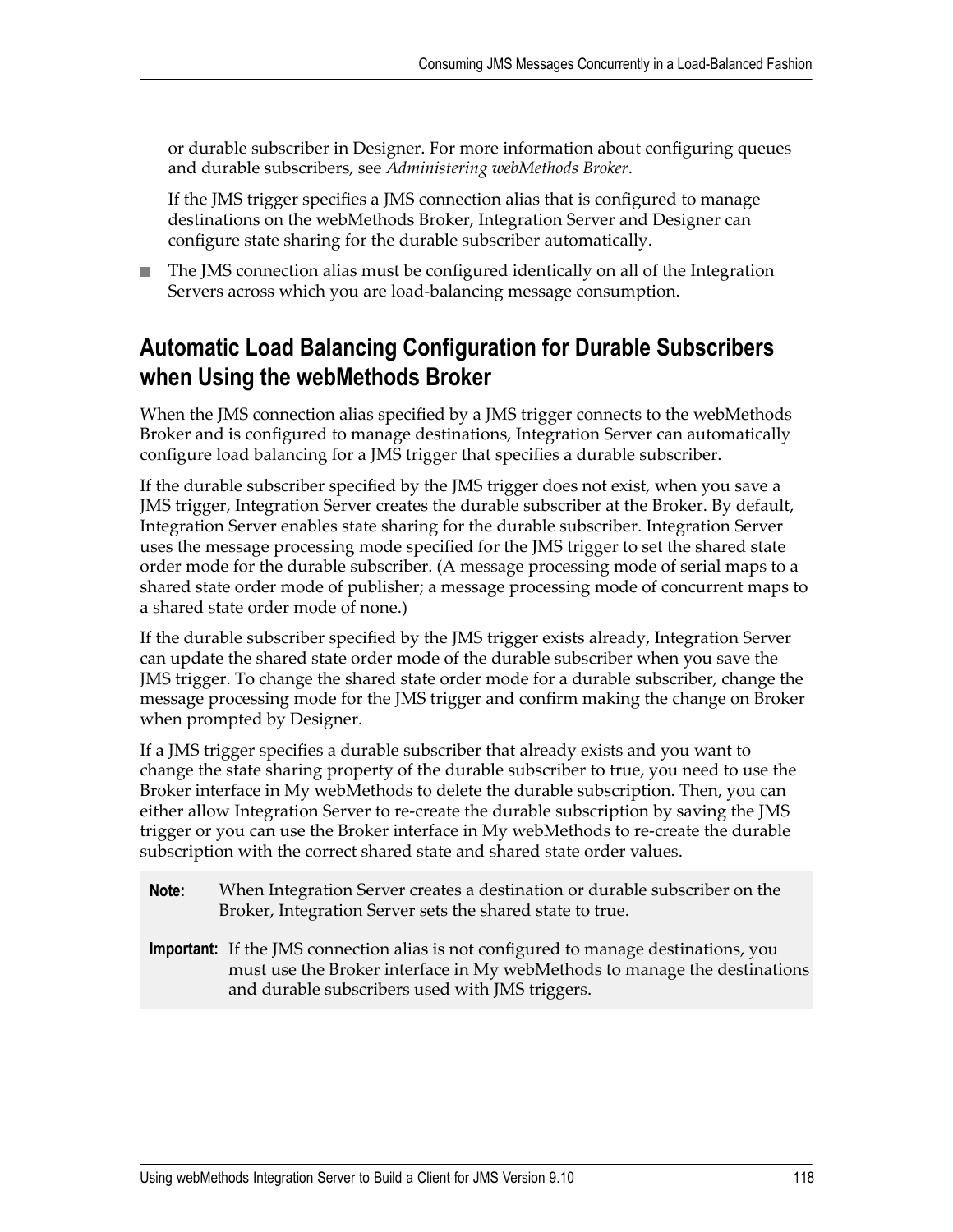### <span id="page-118-0"></span>**Consuming JMS Messages in Order with Multiple Consumers**

The Java Message Service standard states that messages sent by a session to a destination must be received by consumers in the same order in which the messages were sent. However, the Java Message Service standard does not specify how the JMS provider should distribute messages when multiple consumers receive messages from the same destination. Because each JMS provider is different, it is advisable to review the documentation from your JMS provider to determine how to use load-balanced consumers to receive messages in the same order in which the messages were sent to the destination.

### **Consuming JMS Messages in Order Using the webMethods Broker**

You can configure the webMethods Broker to distribute messages to multiple consumers in the same order in which the webMethods Broker received the messages. To do this, when creating destinations in Designer, set the **Order By** property to **Publisher**. When using the Broker interface in My webMethods to create destinations (queue or durable subscriber), set the **Shared State** property to "publisher".

When a destination has a shared state order of publisher, the webMethods Broker distributes messages to consumers in a serial fashion. This occurs even if multiple loadbalanced consumers share the same destination. For example, suppose that Server1 and Server2 request messages from QueueA on behalf of JMS triggers. The webMethods Broker gives Server1 the first message in the queue. The request from Server2 for a message is blocked until Server1 acknowledges the message. Server2 then receives the next message.

**Note:** By default, Integration Server retrieves and caches up to 10 messages per request for a JMS trigger. The watt.server.jms.trigger.maxPreFetchSize server parameter determines the number of messages retrieved for each request. For more information about this parameter, see *webMethods Integration Server Administrator's Guide*.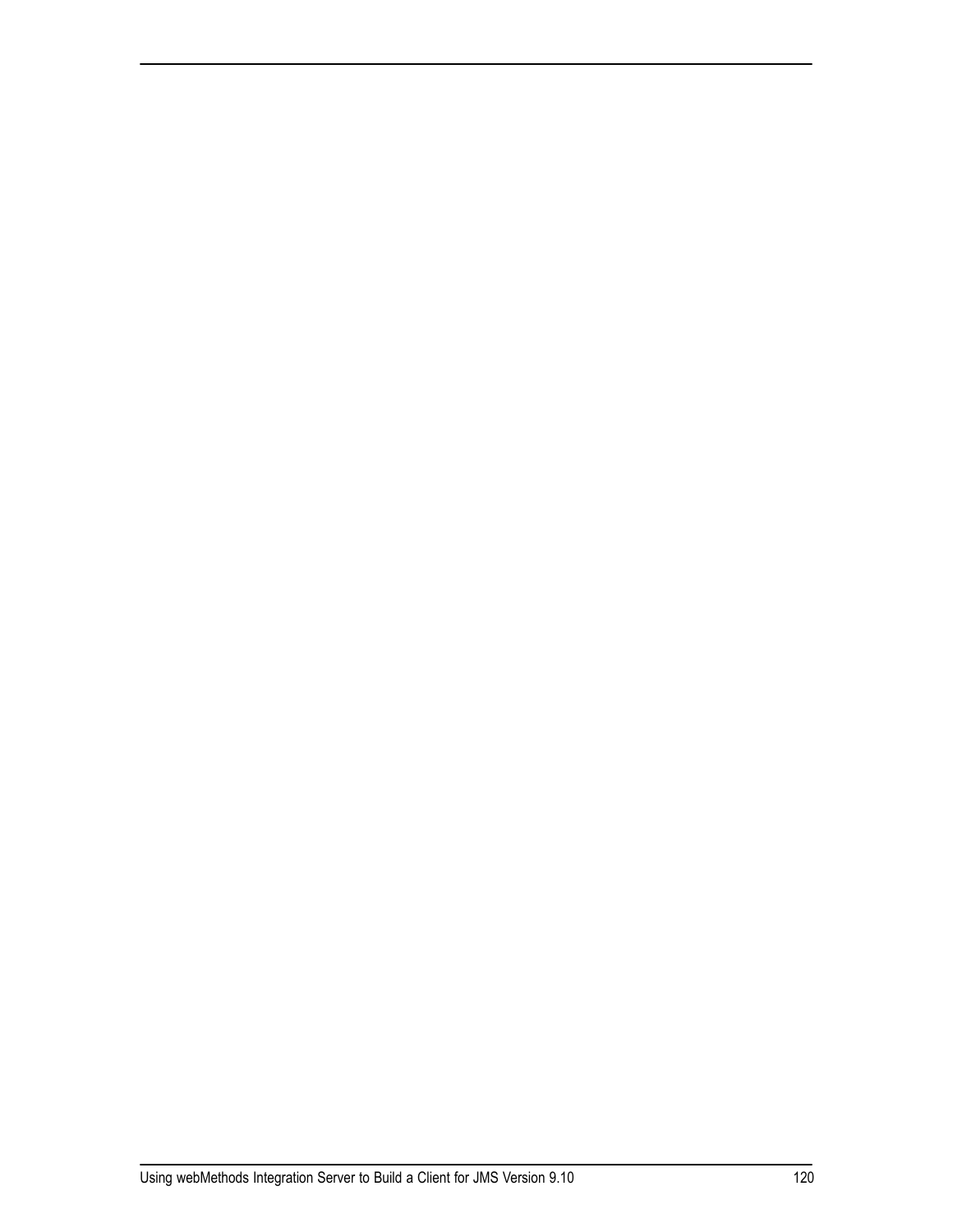# **7 Working with Cluster Policies**

|  | 122 |
|--|-----|
|  |     |
|  |     |
|  |     |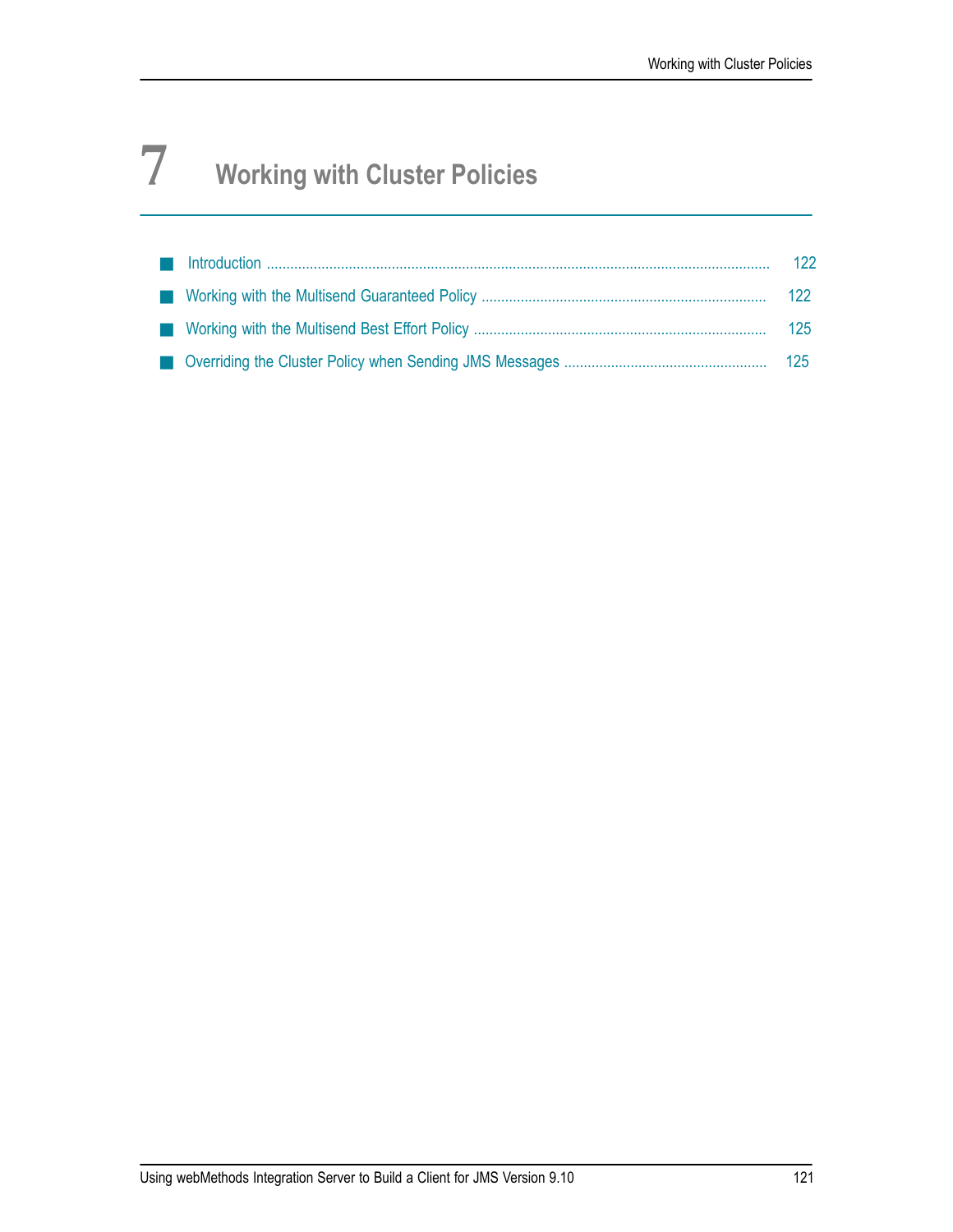## <span id="page-121-0"></span>**Introduction**

When using the webMethods Broker as a JMS provider, Integration Server can send and receive JMS messages in accordance with a cluster policy. The cluster policy, which is applied to the cluster connection factory used by a JMS connection alias, determines the Broker to which the message is sent. Integration Server automatically handles sending and receiving JMS messages using the cluster connection factory. However, the multisend guaranteed and multisend best effort cluster policies have specific requirements for the JMS client sending the message. The following sections provide more information about how Integration Server acts as the JMS client for these policies and explain how to override a cluster policy when sending a JMS message.

## <span id="page-121-1"></span>**Working with the Multisend Guaranteed Policy**

The multisend guaranteed policy specifies that the JMS client should send the same JMS message to exactly *n* out of *m*Brokers in the Broker cluster. The publishing operation is successful only if the JMS message is sent to precisely *n*Brokers. The policy specifies that if the JMS client cannot send the JMS message to the precise number of Brokers successfully, the JMS client should not send the JMS message to any Brokers.

To ensure that Integration Server sends the JMS message to the exact number of Brokers, Integration Server uses an XA transaction to perform a two-phase commit. Integration Server manages the entire transaction as part of executing the pub.jms:\* sending service. Consequently, regardless of the connection type of the JMS connection alias, the multisend guaranteed policy does not require special configuration or set up in the sending service or the JMS connection alias.

When sending a multisend guaranteed JMS message using a connection with a transaction type of NO\_TRANSACTION, Integration Server starts the transaction when it begins executing the pub.jms\* service. Integration Server dynamically adds the *n* participating Brokers to the transaction. (Integration Server treats each Broker enlisted in the transaction as an XA resource.) After *n*Brokers receive the message, Integration Server commits the transaction and the pub.jms\* service completes execution.

However, if you want more control over the transaction or if you want to enlist other resources in the transaction, use a JMS connection alias with a transaction type set to XA\_TRANSACTION or LOCAL\_TRANSACTION. Integration Server can then use an implicit or explicit transaction to send the message.

When sending a multisend guaranteed JMS message in an implicit transaction, Integration Server starts the transaction when executing the pub.jms\* service that specifies a JMS connection alias of type XA\_TRANSACTION or LOCAL\_TRANSACTION. Integration Server commits or rolls back the transaction when the top-level service executes to completion. When the transaction type is XA\_TRANSACTION, Integration Server logs the state of each transaction. This XA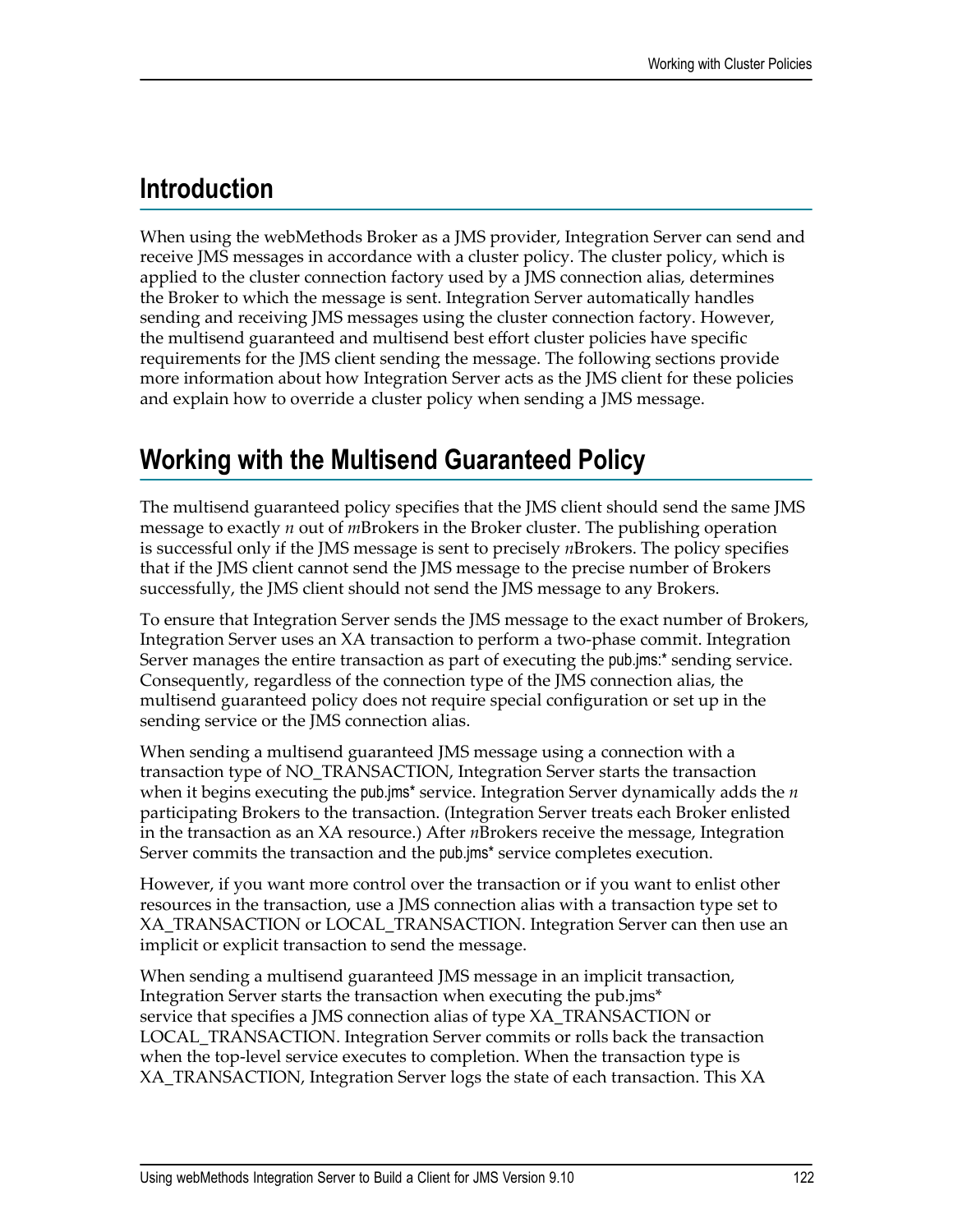transaction logging allows Integration Server to recover any transactions that did not complete due to Integration Server failure.

When sending a multisend guaranteed JMS message in an explicit transaction, you control the transactional units of work by defining the start and completion boundaries of the transaction. The parent service that sends the JMS message must use the pub.art.transaction\* services to start, commit, and roll back the transaction. Integration Server enlists the Brokers as XA resources when it executes the pub.jms:\* service.

In some situations, you might use the built-in service pub.art.transaction:startTransaction to start a transaction explicitly, but then allow Integration Server to commit or roll back the transaction implicitly based on the success or failure of the top-level service.

By default, Integration Server performs transaction logging only when the JMS connection alias has a transaction type of XA\_TRANSACTION. However, you can configure Integration Server to perform transaction logging whenever it sends a JMS message as part of a multisend guaranteed policy. For more information about transaction logging, see ["Transaction Logging with the Multisend Guaranteed Policy" on](#page-123-0) [page 124.](#page-123-0)

For more information about sending a JMS message within a transaction, see ["Sending a](#page-91-0) JMS Message as Part of a [Transaction"](#page-91-0) on page 92.

**Note:** When sending a JMS message as part of a transaction, client side queuing cannot be used. The *useCSQ* input parameter for the pub.jms:send and pub.jms:sendAndWait services must be set to false when sending JMS messages in a transaction. If the *useCSQ* input parameter is set to true and the sending service executes within an explicit or implicit transaction, Integration Server throws a ServiceException.

### **Error Handling with the Multisend Guaranteed Policy**

When sending JMS messages using a connection with a multisend guaranteed policy, how Integration Server handles errors depends on the transaction type of the connection used to send the JMS message.

### **Error Handling for Transaction Type of NO\_TRANSACTION**

When sending JMS messages using a multisend guaranteed policy with a connection of type of NO\_TRANSACTION, the following error handling may occur:

If the minimum number of Brokers required by the multisend guaranteed policy are not available, Integration Server will try various combinations of Brokers in the Broker cluster to ensure that the JMS message is sent to the minimum number of Brokers. For example, if the multisend guaranteed policy specifies that the JMS message must be sent to 2 of 4 Brokers in a Broker cluster that consists of BrokerA, BrokerB, BrokerC, and BrokerD. Integration Server might first try to send the JMS message to BrokerA and BrokerB. If BrokerA is not available, Integration Server retries with a different combination of Brokers, such as BrokerB and BrokerC. Integration Server will retry up to two times to send the message using different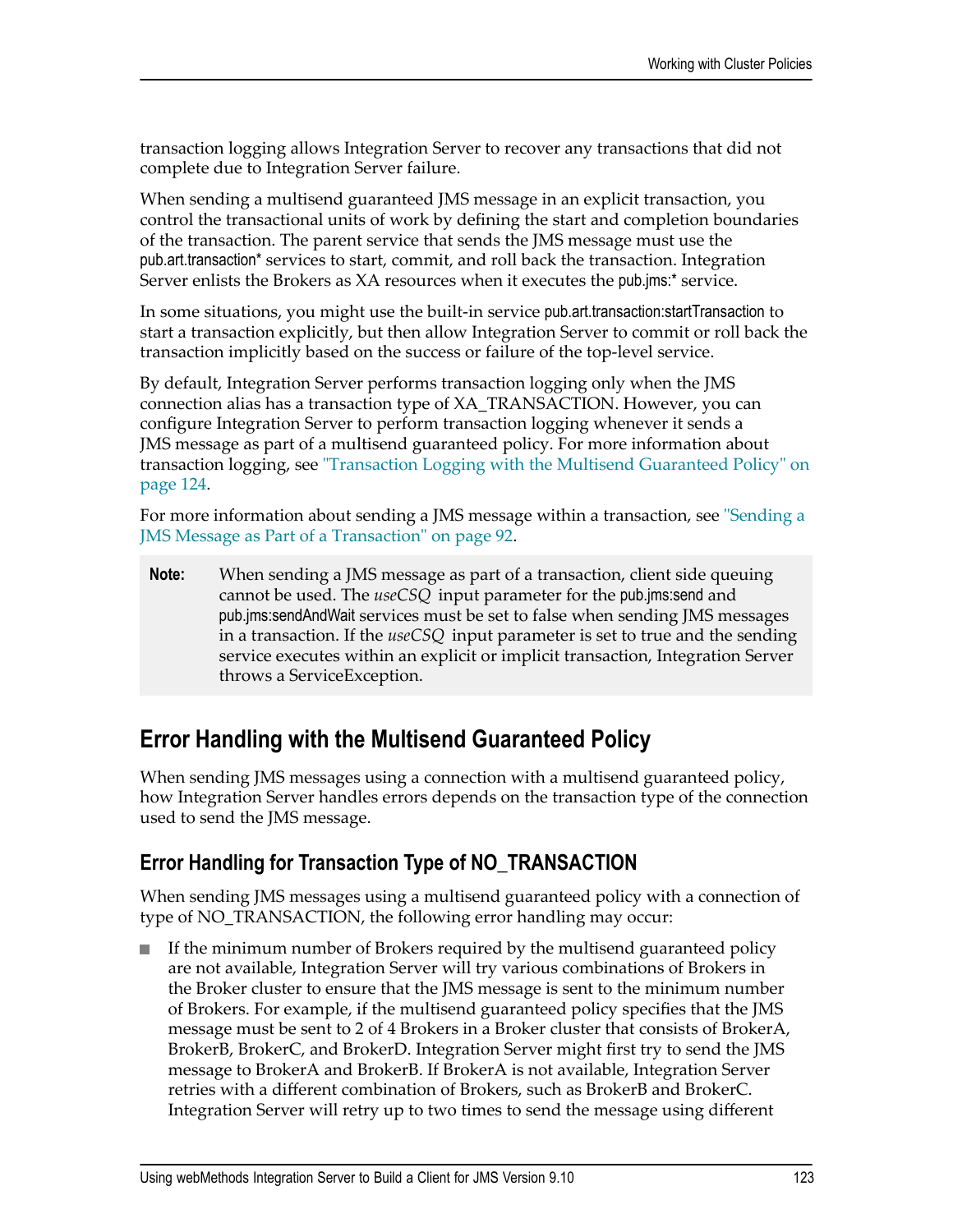combinations of Brokers. If the minimum number of Brokers is not available after the final retry attempt, Integration Server throws an ISRuntimeException.

- If a fatal error occurs while Integration Server is sending messages to multiple П Brokers, Integration Server throws a ServiceException and the sending service fails. For example, an invalid destination lookup name or invalid connection factory name results in a ServiceException and thus a fatal error.
	- **Note:** When overriding a multisend guaranteed policy and using a connection transaction type of NO\_TRANSACTION, if one of the Brokers is not available while Integration Server is sending the message, Integration Server does not retry sending the message with a different combination of Brokers. Instead, Integration Server throws an ISRuntimeException.

### **Error Handling for Transaction Type of XA\_TRANSACTION or LOCAL\_TRANSACTION**

When sending JMS messages using a multisend guaranteed policy with a connection of type of XA\_TRANSACTION or LOCAL\_TRANSACTION, the following error handling may occur:

- If the minimum number of Brokers required by the multisend guaranteed policy are not available and the transaction type is XA\_TRANSACTION or LOCAL\_TRANSACTION, Integration Server throws an ISRuntimeException and the service fails. Integration Server considers this a transient error. Consequently, you can configure service retry to instruct Integration Server to retry the top-level service automatically.
- If a fatal error occurs while Integration Server is sending messages to multiple Brokers, Integration Server throws a ServiceException and the sending service fails. For example, an invalid destination lookup name or invalid connection factory name results in a ServiceException and thus a fatal error. Integration Server rolls back the transaction after a fatal error.
- If a transient error occurs while Integration Server is sending messages to multiple Brokers and the connection transaction type is XA\_TRANSACTION or LOCAL\_TRANSACTION, Integration Server throws an ISRuntimeException and rolls back the transaction.

You can configure a service to re-execute automatically after an ISRuntimeException occurs. For more information about configuring service retry, see *webMethods Service Development Help*.

### <span id="page-123-0"></span>**Transaction Logging with the Multisend Guaranteed Policy**

When executing an XA transaction, Integration Server logs the state of each transaction. This transaction logging allows Integration Server to recover any transactions that did not complete due to Integration Server failure. While this is the most reliable way to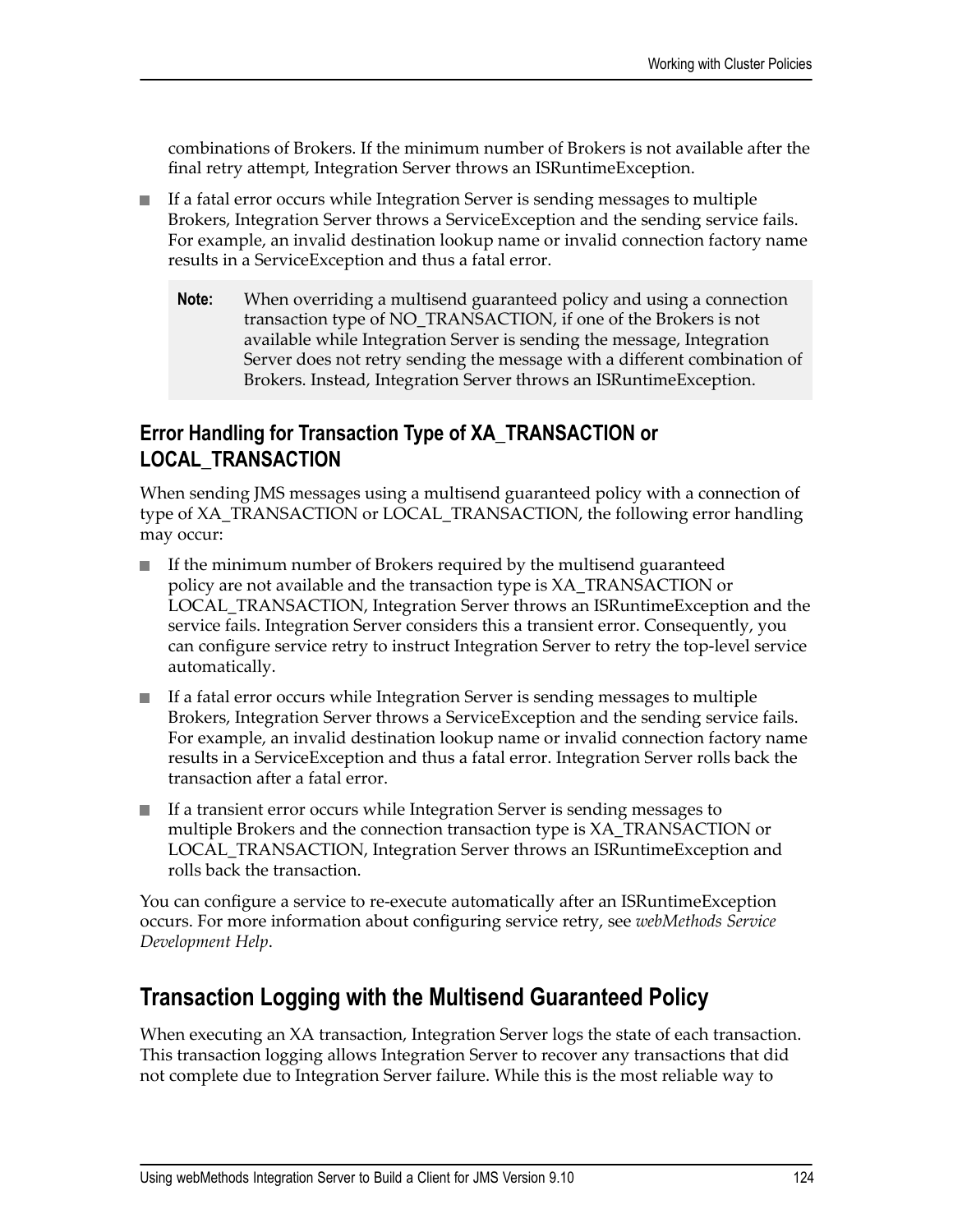ensure the integrity of a transaction, it may be expensive in terms of performance and it may not always be necessary.

When sending a message using a connection from a cluster connection factory that specifies a multisend guaranteed policy, Integration Server performs transaction logging only if the connection transaction type is XA\_TRANSACTION.

However, you might want Integration Server to perform XA transaction logging and XA transaction recovery for all transactions that involve the multisend guaranteed policy, regardless of the connection transaction type. To do this, set the watt.server.jms.guaranteedMultisend.alwaysUseTXLogging parameter to true. For more information about this parameter, see *webMethods Integration Server Administrator's Guide*.

## <span id="page-124-0"></span>**Working with the Multisend Best Effort Policy**

The multisend best effort policy specifies that a JMS client send the same JMS message to all, or as many Brokers in the Broker cluster as possible. The publish operation is considered to be successful if even one of the Brokers receives the message. The multisend best effort policy requires the connection to be non-transacted. When sending JMS messages in conjunction with the multisend best effort policy, the connection transaction type must be NO\_TRANSACTION. If the connection transaction type is XA\_TRANSACTION or LOCAL\_TRANSACTION, Integration Server throws a JMSSubsystemException when attempting to enable the connection and the sending service fails.

For information about specifying a transaction type for a JMS connection alias, see *webMethods Integration Server Administrator's Guide*.

# <span id="page-124-1"></span>**Overriding the Cluster Policy when Sending JMS Messages**

When Integration Server sends a JMS message using a connection from a cluster connection factory, the policy applied to the cluster connection factory determines the Broker (or Brokers in the case of a multisend best effort or multisend guaranteed policy) to which the message is sent. When a series of JMS messages are sent using the same connection factory, different Brokers might receive the messages. In some situations, you might want the same Broker to receive all of the messages in the series.

For example, suppose that Integration Server sends a group of three JMS messages using a cluster connection factory to which the "random" policy is applied. It might not matter which Broker in the Broker cluster receives the first JMS message, but you might want the same Broker to receive the two remaining messages. For example, you might want the JMS messages to be processed in the same order in which the messages were sent. Or, if the Brokers in the cluster have different receivers that can process the message, you might want the same receiver to process all of the messages.

You can instruct the Broker Server to route the messages to the same Broker (or Brokers in the case of a multisend best effort or multisend guaranteed policy) by overriding the cluster policy.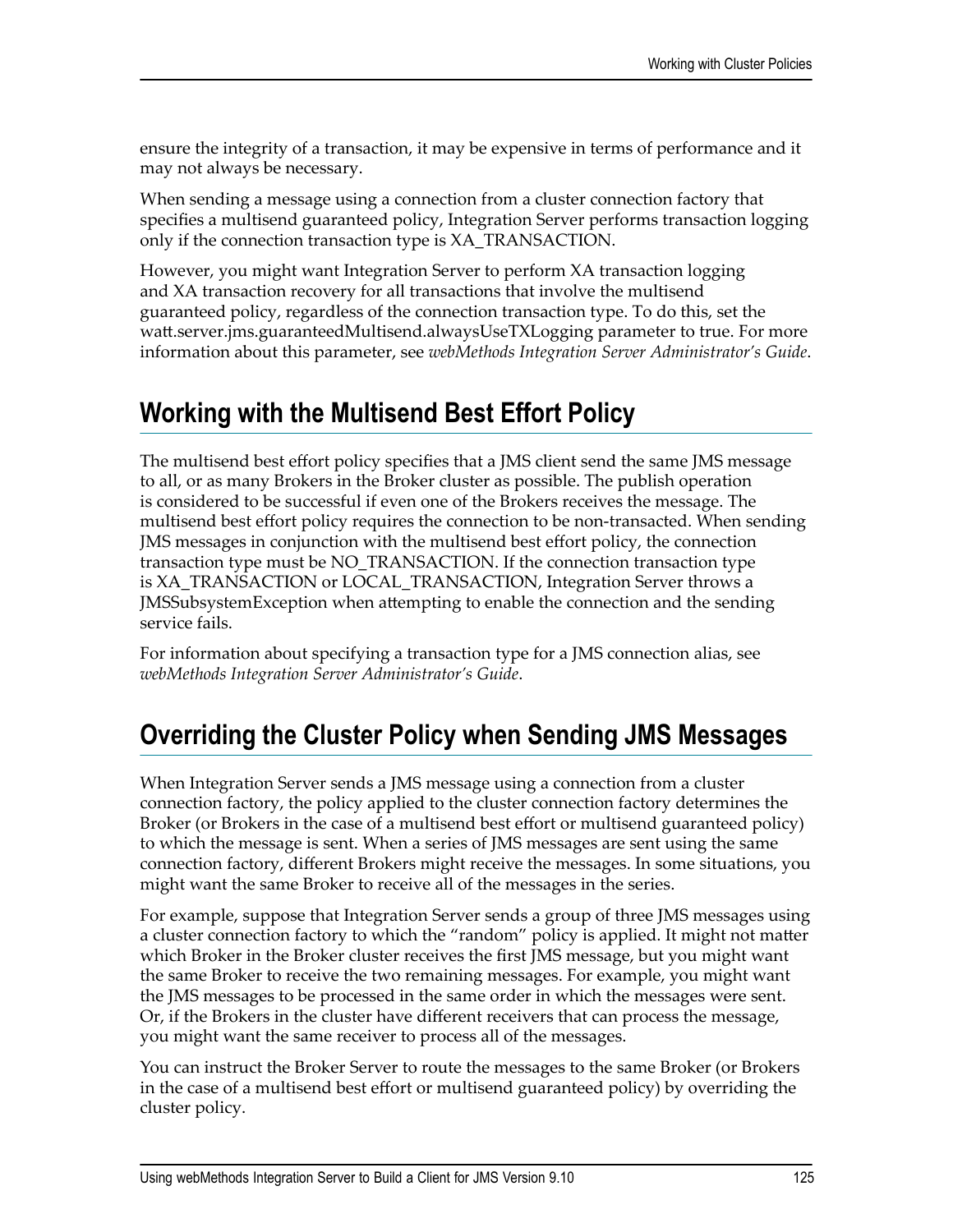Overriding the policy consists of two basic tasks:

- Determining the Broker (or Brokers) to which Integration Server sent the initial message.
- Specifying the Broker (or Brokers) to which Integration Server sends a subsequent message.

To accomplish both tasks, most built-in services that send and receive JMS messages (pub.jms\*) include a parameter named *JMS\_WMClusterNodes*. This parameter is a child of the *JMSMessage/properties* document and *JMSReplyMessage/properties* documents. The *JMS\_WMClusterNodes* parameter can be in the input and/or output signatures of the services.

- П In the service output, the *JMS\_WMClusterNodes* parameter contains the names of the Broker that received the JMS message. For a cluster connection factory with a multisend guaranteed or multisend best effort policy, the *JMS\_WMClusterNodes* parameter lists multiple Brokers. The sending Integration Server supplies the service with this information.
- In the service input, the *JMS\_WMClusterNodes* parameter specifies the Broker (or Brokers in the case of a multisend guaranteed or multisend best effort policy) to which you want the message sent.

### **How to Override the Cluster Policy when Sending a JMS Message**

You can instruct Broker Server to override the policy applied to a cluster connection factory only when the following conditions are met:

- JMS messages are sent using a JMS connection alias that uses a cluster connection  $\overline{\phantom{a}}$ factory.
- JMS messages are sent using the same cluster connection factory. Note that multiple n. JMS connection aliases can use the same cluster connection factory.
- The cluster connection factory configuration allows the policy to be overridden. (In n. My webMethods Server, the **Cluster Policy Override** option is selected for the cluster connection factory.)

The following steps describe how to build a service that overrides a cluster policy to specify that the same Broker (or Brokers in the case of a multisend policy) processes a series of JMS messages.

**Note:** When overriding the policy for a series of JMS messages, the messages do not need to be sent within the same flow service. Information about the Broker that received the initial message needs to be captured after the initial message is sent and then used when sending subsequent messages. This can be done across multiple services as long as each sending service uses the same cluster connection factory. For the sake of simplicity, the following steps explain how to send the messages in a single flow service.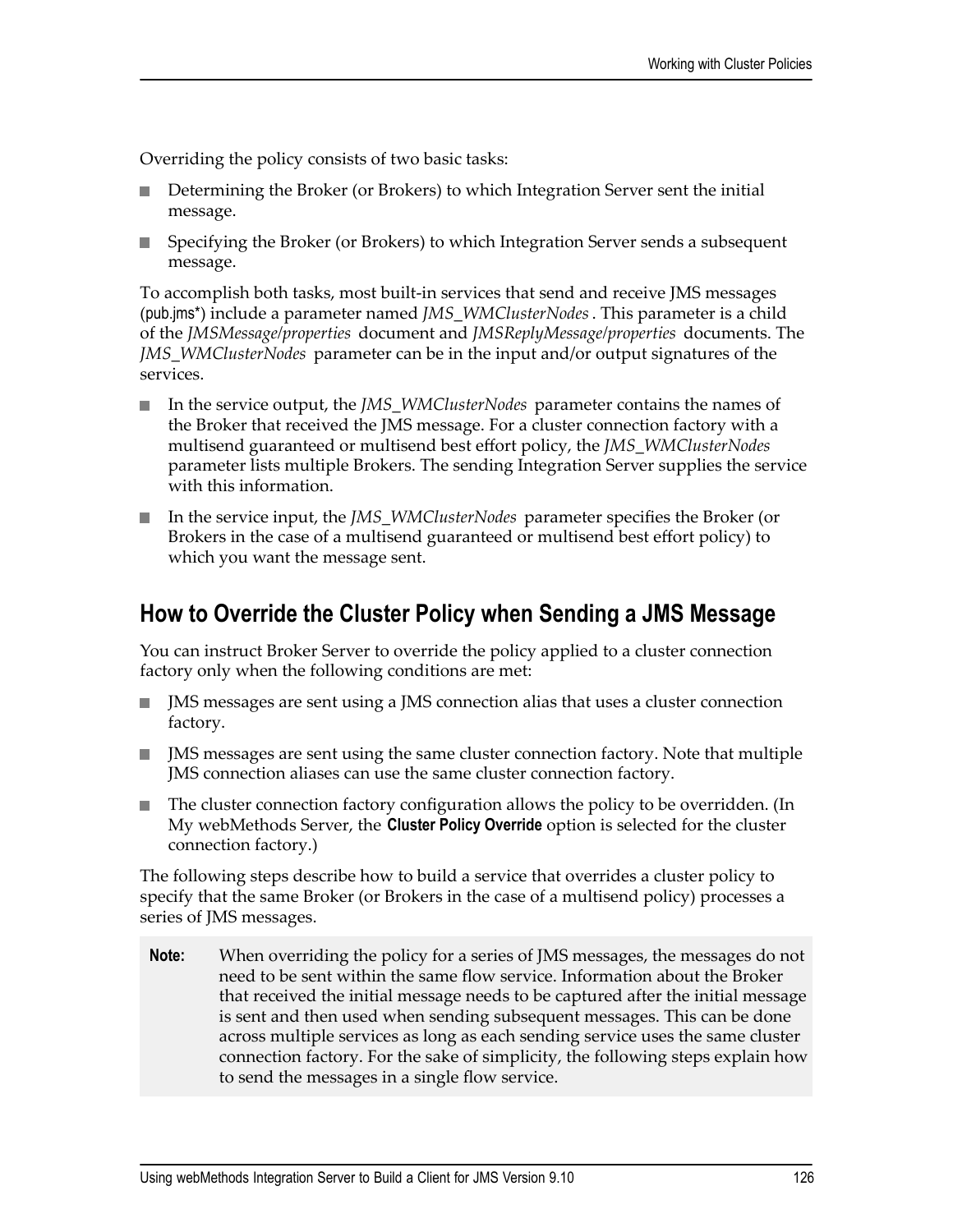- 1. Create the flow service that will send the JMS messages.
- 2. Insert a service to send the first JMS message.

Send the JMS message by invoking the pub.jms:send or pub.jms:sendAndWait service. For more information about sending JMS messages, see ["Sending and Receiving JMS](#page-72-0) [Messages" on page 73.](#page-72-0)

If you use the pub.jms:sendAndWait service to perform an asynchronous request-reply, you also need to invoke pub.jms:waitForReply to retrieve the reply message.

- 3. In the pipeline, add a new String variable to Pipeline Out.
- 4. Map the value of the *JMS\_WMClusterNodes* output parameter to a new String variable in the pipeline.

| If you sent the message using         | Then map this to the new String                                                                                                            |  |
|---------------------------------------|--------------------------------------------------------------------------------------------------------------------------------------------|--|
| pub.jms:send                          | The value of the service output parameter<br>JMSMessage/properties/JMS_WMClusterNodes<br>produced by the pub.jms:send service              |  |
| pub.jms:sendAndWait<br>(synchronous)  | The value of the <i>JMSMessageReply/properties/</i><br>JMS_WMClusterNodes output parameter<br>produced by the pub.jms:sendAndWait service  |  |
| pub.jms:sendAndWait<br>(asynchronous) | The value of the <i>JMSMessageReply/properties/</i><br>JMS_WMClusterNodes output parameter<br>produced by the pub.jms:waitForReply service |  |

Do not edit the contents of the *JMS\_WMClusterNodes* output parameter.

5. Insert a service to send the next JMS message.

Send the JMS message by invoking the pub.jms:send or pub.jms:sendAndWait service.

- 6. Map the value of the String field added in step 3 to the *JMSMessage/properties/ JMS\_WMClusterNodes* input parameter for the service invoked in step 5.
- 7. Repeat steps 4–6 for each JMS message that you want to be received by the same Broker (or Brokers).

#### **Notes:**

- $\mathcal{L}_{\mathrm{max}}$ Make sure to code the service to handle any ISRuntimeExceptions thrown as a result of a Broker Server exception for invalid data or as the result of unavailable Brokers. For more information, see ["Exceptions](#page-127-0) when Overriding Cluster Policies" on page [128](#page-127-0).
- When overriding a multisend guaranteed policy and using a connection transaction type of NO\_TRANSACTION, if one of the Brokers is not available while Integration Server is sending the message, Integration Server does not retry sending the message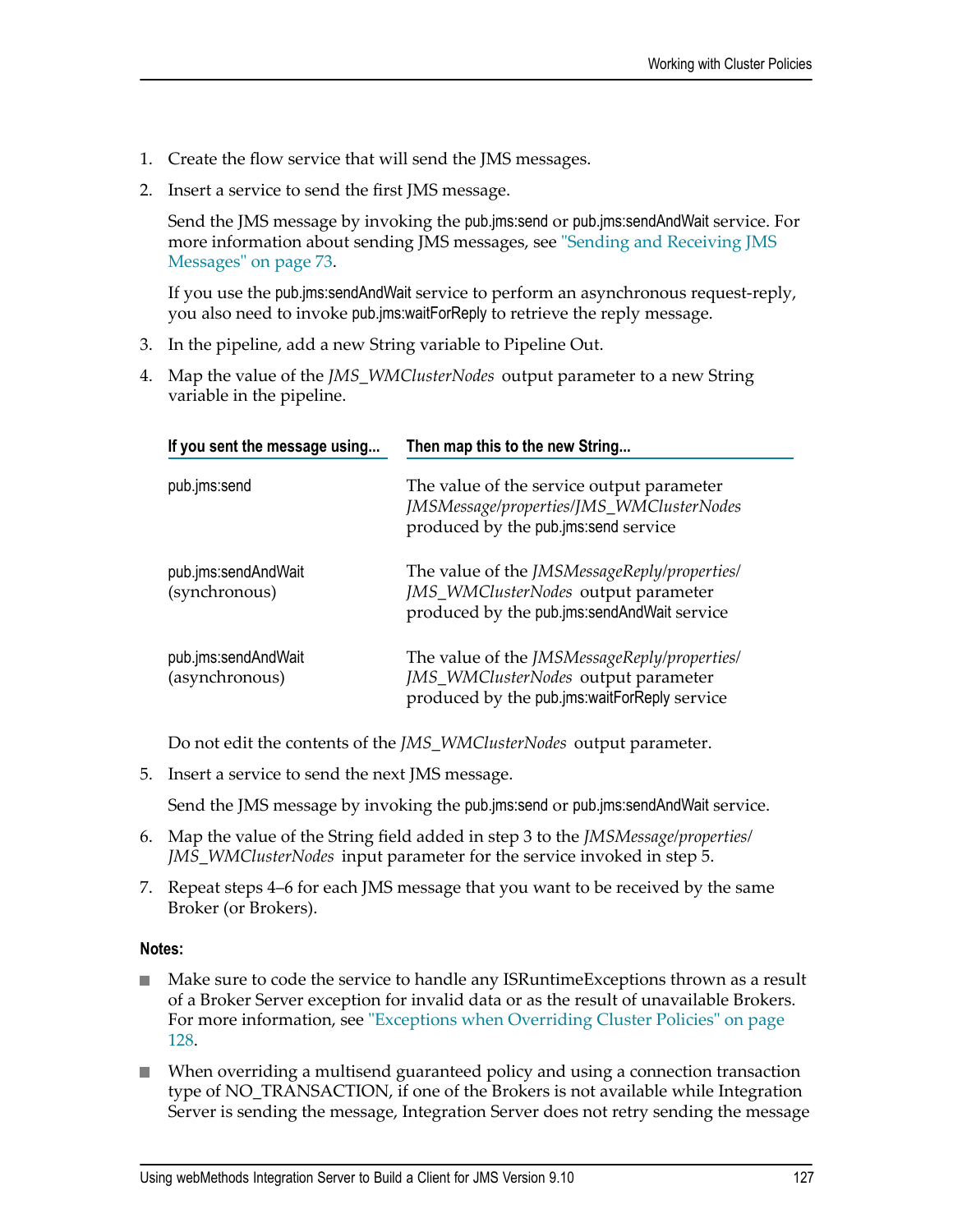with a different combination of Brokers. Instead, Integration Server throws an ISRuntimeException.

### <span id="page-127-0"></span>**Exceptions when Overriding Cluster Policies**

In addition to handling the exceptions that may occur when sending a JMS message, a service that overrides a cluster policy must handle ISRuntimeExceptions that result when policy requirements are not or cannot be met. Integration Server throws an ISRuntimeException after attempting to override a policy for the following general reasons:

- The service sending the JMS message provided invalid data and the Broker Server P. throws an exception. Integration Server wraps the Broker Server exception and rethrows it as an ISRuntimeException.
- m. The Brokers specified in the *JMS\_WMClusterNodes* input parameter are not available.

Following is a list of situations in which Integration Server throws an ISRuntimeException while attempting to override the connection factory policy when sending a JMS message.

- The *JMS\_WMClusterNodes* specifies a single Broker and that Broker is not available. This applies to policies such as round robin, round robin weighted, random, and sticky.
- The *JMS\_WMClusterNodes* specifies multiple Brokers and the policy requires that n. the JMS message be sent to one Broker. This applies to the round robin, round robin weighted, random, and sticky policies.
- The cluster policy is multisend best effort and none of the Brokers specified in *JMS\_WMClusterNodes* are available.
- The cluster policy is multisend guaranteed and one or more of the Brokers specified in *JMS\_WMClusterNodes* are not available.
- The *JMS\_WMClusterNodes* specifies a Broker that is no longer part of the Broker T. cluster for the cluster connection factory.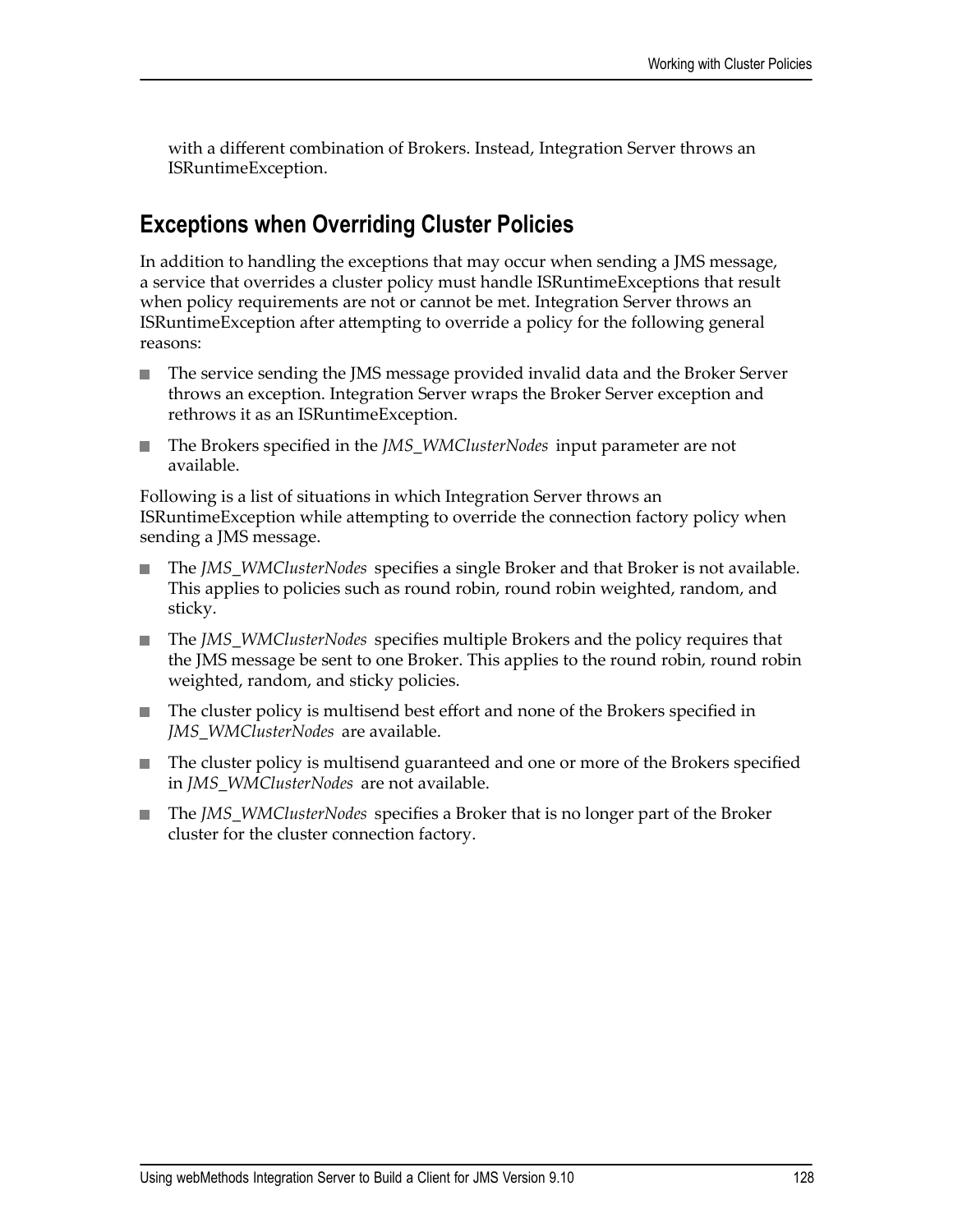# **A Building a Resource Monitoring Service**

|  | 130 |
|--|-----|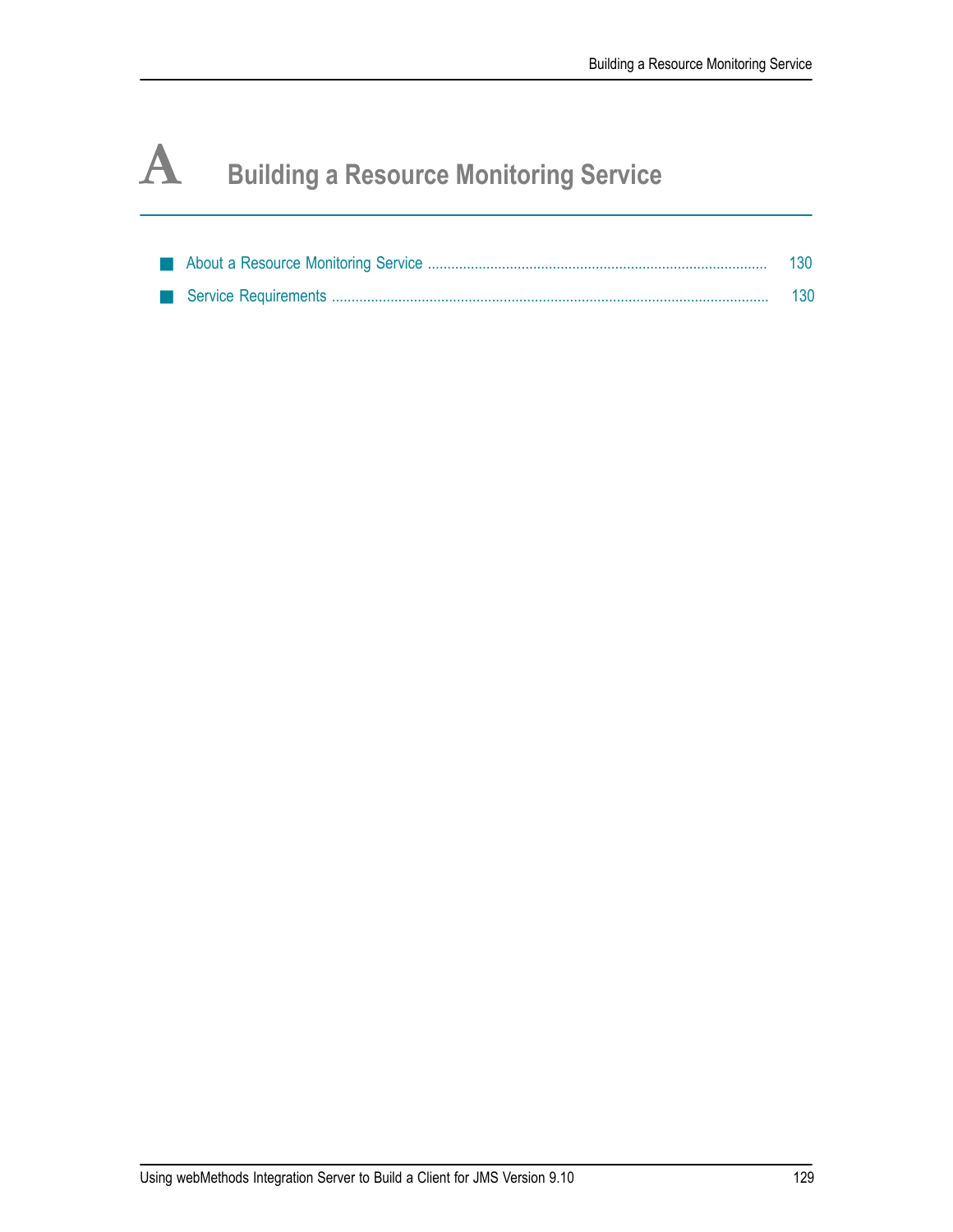## <span id="page-129-0"></span>**About a Resource Monitoring Service**

A *resource monitoring service* is a service that you create to check the availability of resources that a trigger uses. Integration Server schedules a system task to execute a resource monitoring service after it suspends a trigger. Specifically, Integration Server suspends a trigger and invokes the associated resource monitoring service when one of the following occurs:

- During exactly-once processing, the document resolver **The State** service ends because of an ISRuntimeException and the watt.server.trigger.preprocess.suspendAndRetryOnError property is set to true (the default).
- A retry failure occurs for a non-transacted trigger and the configured retry behavior is "suspend and retry later."
- A transient error occurs for a transacted JMS trigger and the configured behavior when transaction roll back occurs is to suspend the JMS trigger and recover the message.

The same resource monitoring service can be used for multiple triggers. When the service indicates that resources are available, Integration Server resumes all the triggers that use the resource monitoring service.

# <span id="page-129-1"></span>**Service Requirements**

A resource monitoring service must do the following:

- Use the pub.trigger:resourceMonitoringSpec as the service signature. T.
- Check the availability of the resources used by the document resolver service and all the trigger services associated with a trigger. Keep in mind that each condition in a trigger can be associated with a different trigger service. However, you can only specify one resource monitoring service per trigger.
- Return a value of "true" or "false" for the *isAvailable* output parameter. The author  $\Box$ of the resource monitoring service determines what criteria makes a resource available.
- **EX** Catch and handle any exceptions that might occur. If the resource monitoring service ends because of an exception, Integration Server logs the exception and continues as if the resource monitoring service returned a value of "false" for the *isAvailable* output parameter.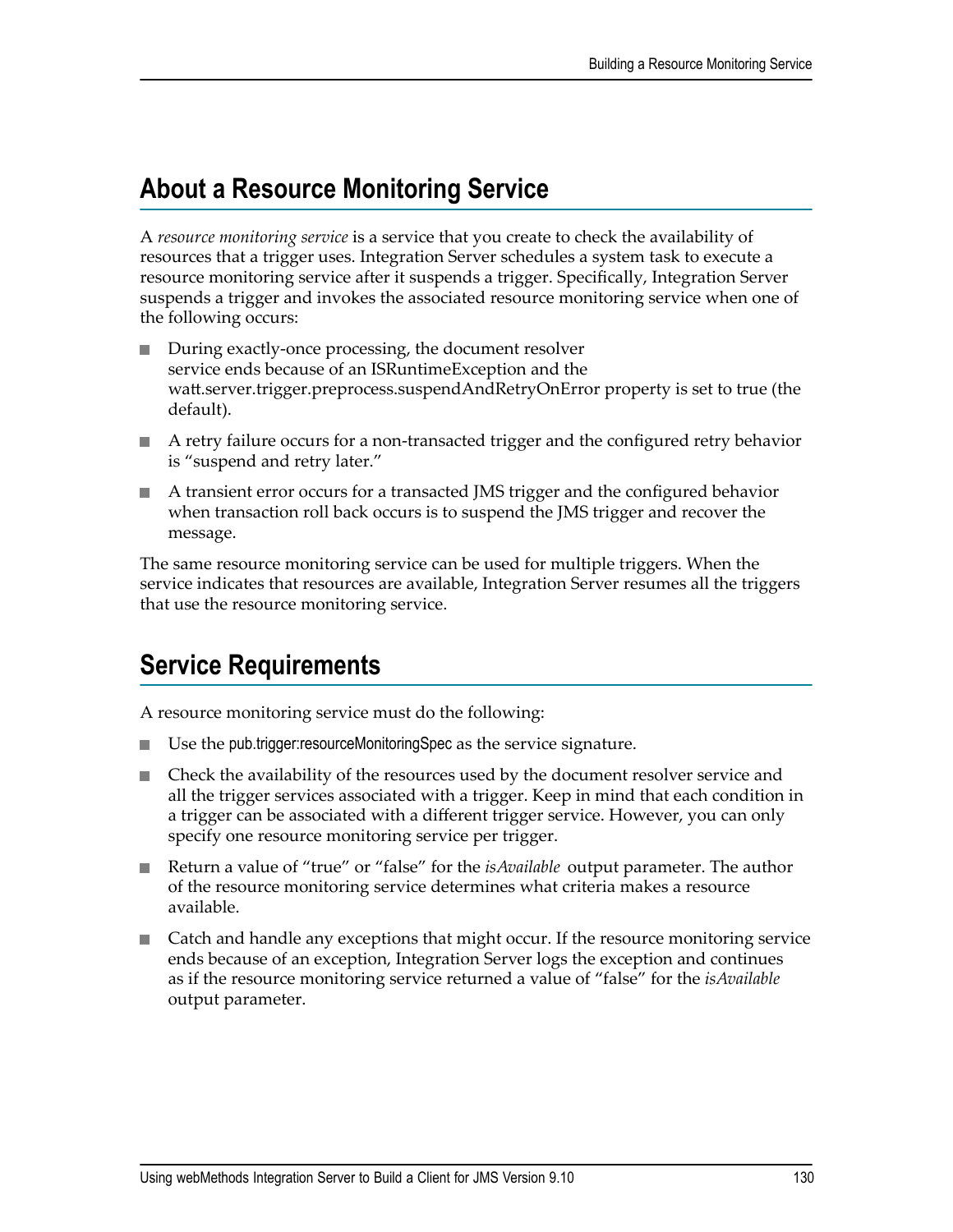# **B Building a Document Resolver Service**

|  | 132 |
|--|-----|
|  | 132 |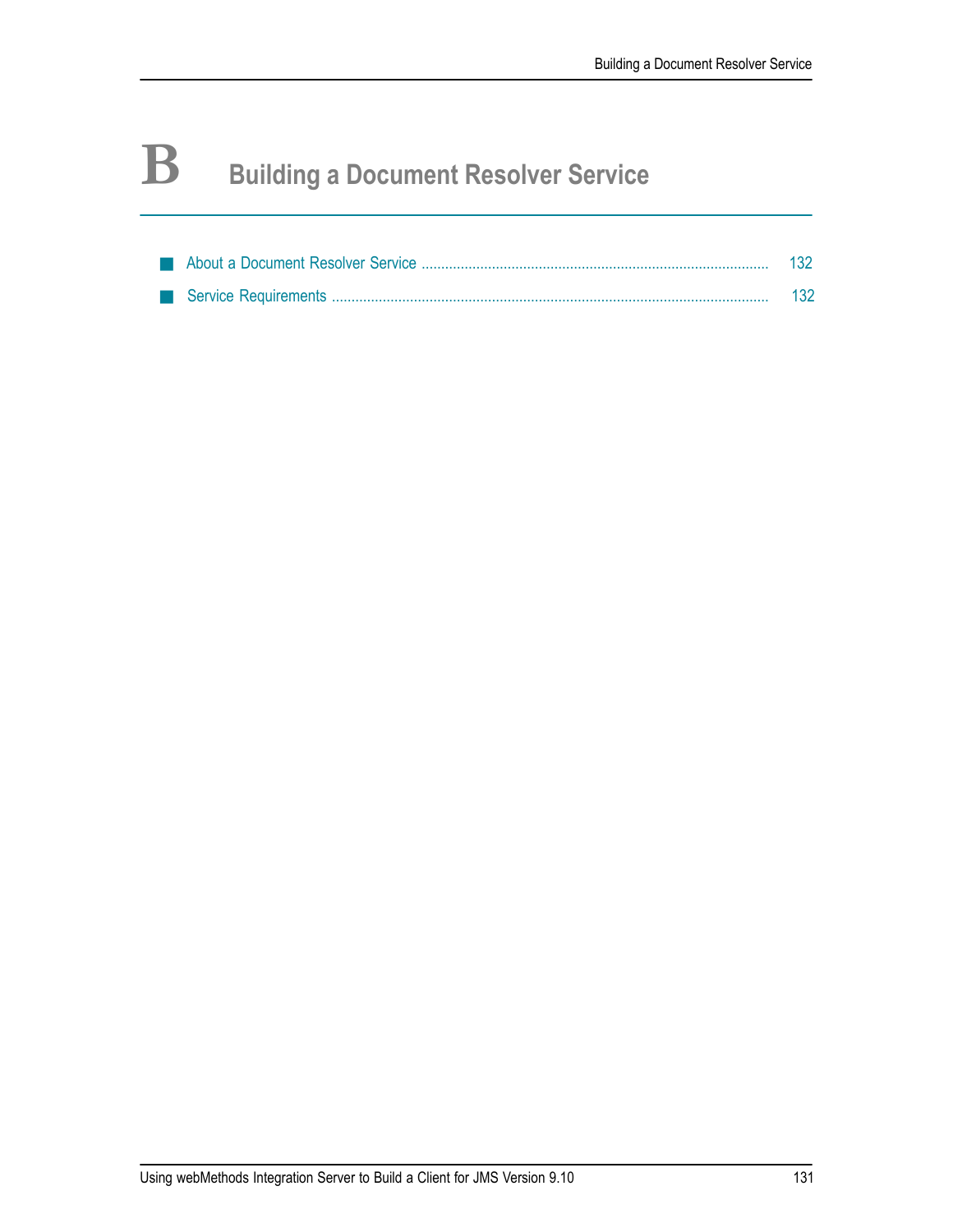### <span id="page-131-0"></span>**About a Document Resolver Service**

A document resolver service is a service that you create to perform duplicate detection for messages received by a JMS trigger or documents received by a webMethods messaging trigger. Integration Server uses the document resolver service as the final method of duplicate detection.

# <span id="page-131-1"></span>**Service Requirements**

The document resolver service must do the following:

- Use pub.jms:documentResolverSpec as the service signature if the service is for a JMS trigger. Use pub.publish:documentResolverSpec as the service signature if the service is for a webMethods messaging trigger. Integration Server passes the document resolver service values for each of the variables declared in the input signature. Integration Server passes the document resolver service values for each of the variables declared in the input signature.
- Return a status of NEW, DUPLICATE, or IN\_DOUBT. Integration Server uses the status to determine whether or not to process the message.
- Catch and handle any exceptions that might occur, including an П ISRuntimeException. For information about how Integration Server proceeds with duplicate detection when an exception occurs, see ["Document](#page-104-0) Resolver Service for a [JMS Trigger" on page 105](#page-104-0) and ["Document](#page-105-0) Resolver Service and Exceptions for a JMS [Trigger" on page 106.](#page-105-0)
- Determine how far message processing progressed. If necessary, the document resolver service can issue compensating transactions to reverse the effects of a partially completed transaction.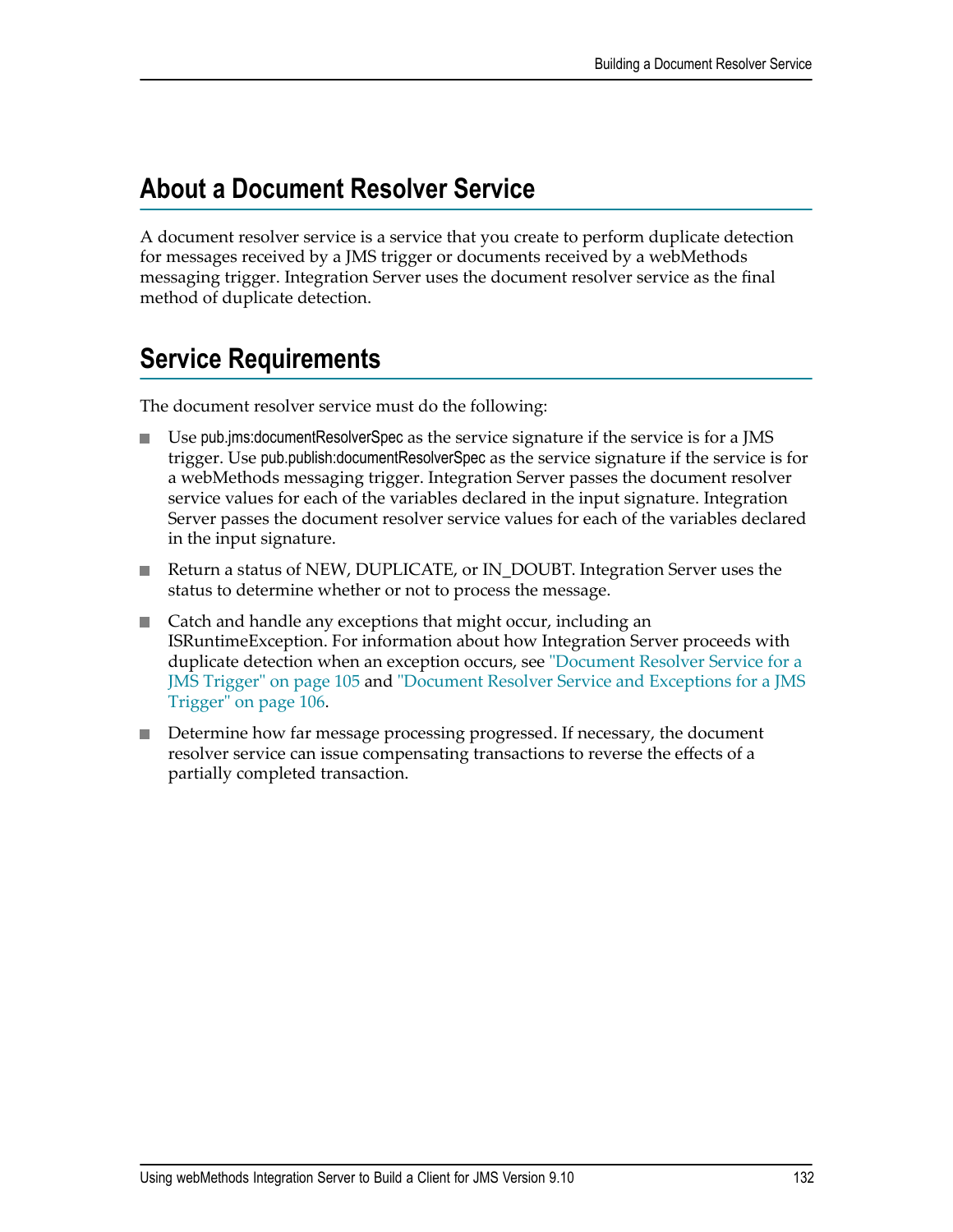# **C Transaction Management**

|  | 134 |
|--|-----|
|  |     |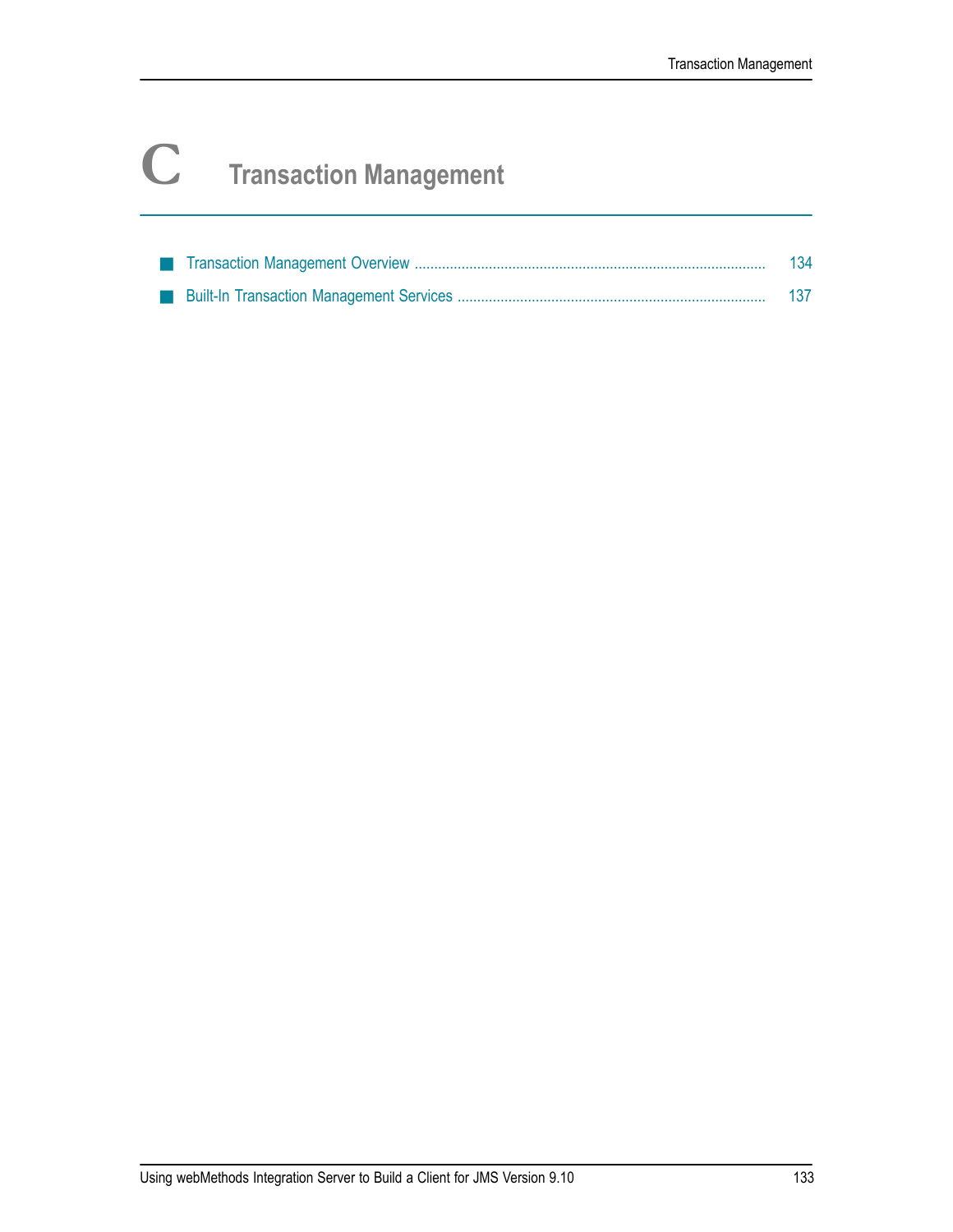## <span id="page-133-0"></span>**Transaction Management Overview**

This appendix provides an overview of transaction management, including transaction types and implicit vs. explicit transactions. It also describes how Integration Server supports the built-in services used to manage explicit transactions. For descriptions of each of the specific built-in transaction management services, see ["Built-In Transaction](#page-136-0) [Management Services" on page 137](#page-136-0).

### **Transactions**

Integration Server considers a transaction to be one or more interactions with one or more resources that are treated as a single logical unit of work. The interactions within a transaction are either all committed or all rolled back. For example, if a transaction includes multiple database inserts, and one or more inserts fail, all inserts are rolled back.

### **Transaction Types**

Integration Server supports the following kinds of transactions:

- A *local transaction* (LOCAL\_TRANSACTION), which is a transaction to a resource's local transaction mechanism
- An *XAResource transaction* (XA\_TRANSACTION), which is a transaction to a resource's XAResource transaction mechanism

Integration Server can automatically manage both kinds of transactions without requiring the user to do anything. For more information about implicit transactions, see ["Implicit and Explicit Transactions" on page 135.](#page-134-0)

However, in some cases, users need to explicitly control the transactional units of work. Examples of these cases are provided in ["Implicit and Explicit Transactions" on page](#page-134-0) [135](#page-134-0).

To support transactions, Integration Server relies on a built-in Java EE transaction manager. The transaction manager is responsible for beginning and ending transactions, maintaining a transaction context, enlisting newly connected resources into existing transactions, and ensuring that local and XAResource transactions are not combined in illegal ways.

The transaction manager *only* manages operations performed by adapter services, a transacted JMS trigger, or a built-in JMS service that uses a transacted JMS connection alias.

**Important:** You cannot step or trace a flow that contains a transacted adapter service or a transacted JMS service.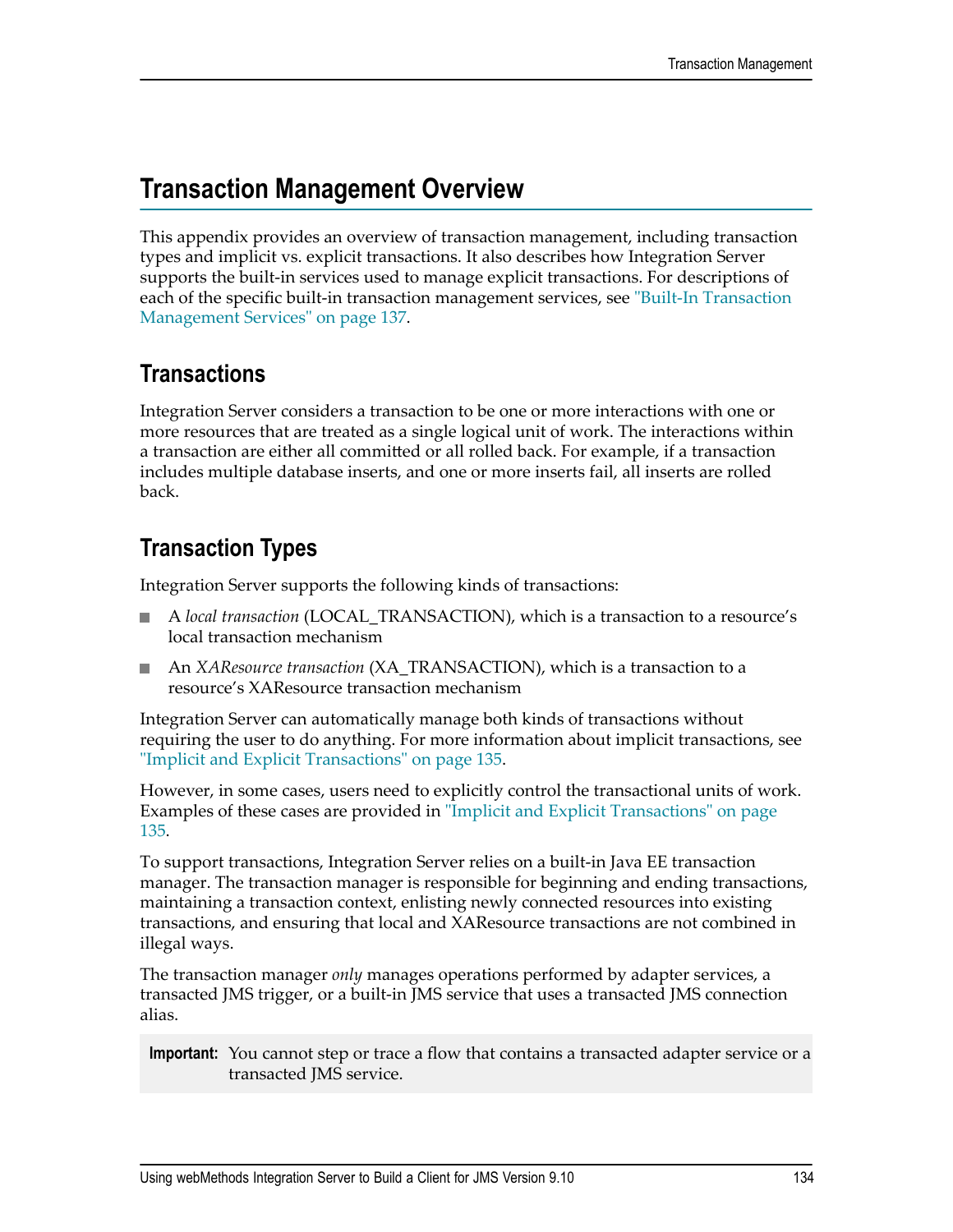### **XA Transactions**

If an XA transactional connection throws an exception during a service transaction and the exception results in an inconsistent state, you may need to resolve the transaction using the tools provided with the database.

For information about using Integration Server to manage XA transactions, see *webMethods Integration Server Administrator's Guide*.

### <span id="page-134-0"></span>**Implicit and Explicit Transactions**

Implicit transactions are automatically handled by the Integration Server transaction manager. When you define an explicit transaction, you define the start-on-completion boundaries of the transaction. As such, implicit and explicit transactions need to be created and managed differently.

The following sections describe implicit and explicit transactions and how to manage them.

### **Implicit Transactions**

With implicit transactions, Integration Server automatically manages both local and XAResource transactions without requiring you to explicitly do anything. That is, the Integration Server starts and completes an implicit transaction with no additional service calls required by the user.

A transaction context, which the transaction manager uses to define a unit of work, starts when one of the following occurs:

- An adapter service is encountered during flow service execution. The connection required by the adapter service is registered with the newly created context and used by the adapter service. If another adapter service is encountered, the transaction context is searched to see if the connection is already registered. If the connection is already registered, the adapter service uses this connection. If the connection is not registered, a new connection instance is retrieved and registered with the transaction.
- n. Integration Server uses a transacted JMS connection alias to receive messages from the JMS provider for a JMS trigger. A JMS connection alias is considered to be transacted when it has a transaction type of XA TRANSACTION or LOCAL TRANSACTION.
- A built-in JMS service that uses a transacted JMS connection alias to connect to the JMS provider is encountered during flow service execution.

Note that if the top-level flow service invokes another flow, services in the child flow use the same transaction context.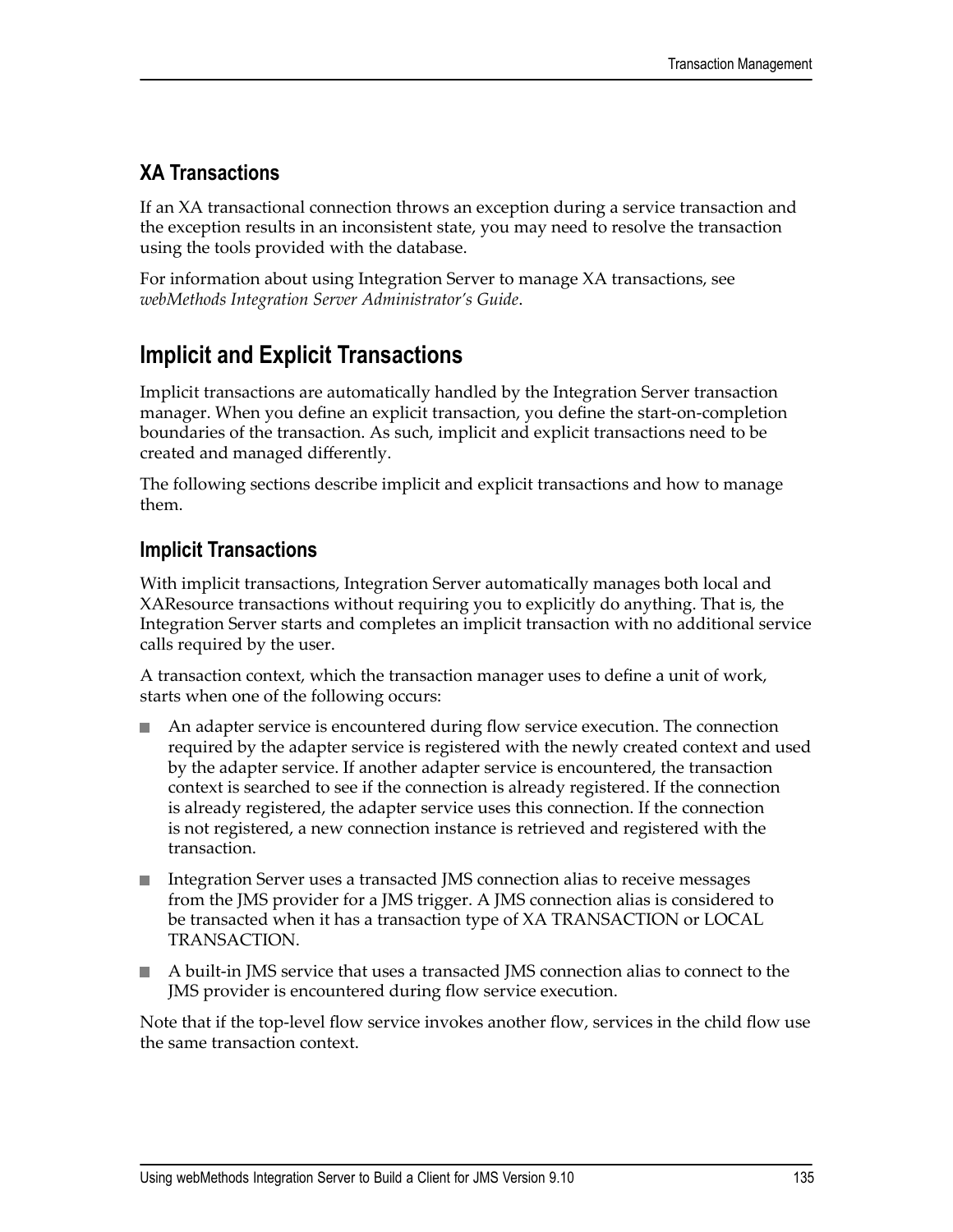When the top-level flow service completes, the transaction is completed and is either committed or rolled back, depending on the status (success or failure) of the top-level flow service or the JMS trigger service.

A single transaction context can contain any number of XA\_TRANSACTION connections but no more than one LOCAL\_TRANSACTION connection.

For more information about designing and using flows, see *webMethods Service Development Help*.

#### **Explicit Transactions**

You use explicit transactions when you need to explicitly control the transactional units of work. To do this, you use additional services, known as built-in services, in your flow.

A transaction context starts when the pub.art.transaction:startTransaction service is executed. The transaction context is completed when either the pub.art.transaction:commitTransaction or pub.art.transaction:rollbackTransaction service is executed. As with implicit transactions, a single transaction context can contain any number of XA\_TRANSACTION connections but no more than one LOCAL\_TRANSACTION connection.

**Note:** With explicit transactions, you must be sure to call either pub.art.transaction:commitTransaction or pub.art.transaction:rollbackTransaction for each pub.art.transaction:startTransaction; otherwise, you will have dangling transactions that will require you to reboot Integration Server. You must also ensure that the startTransaction is outside the SEQUENCE.

A new explicit transaction context can be started within a transaction context, provided that you ensure that the transactions within the context are completed in the reverse order they were started. That is, the last transaction to start should be the first transaction to complete, and so on.

The following example shows a *valid* construct:

```
pub.art.transaction:startTransaction 
    pub.art.transaction:startTransaction 
        pub.art.transaction:startTransaction 
         pub.art.transaction:commitTransaction 
     pub.art.transaction:commitTransaction 
pub.art.transaction:commitTransaction
```
The following example shows an *invalid* construct:

```
pub.art.transaction:startTransaction 
    pub.art.transaction:startTransaction 
pub.art.transaction:commitTransaction 
   pub.art.transaction:commitTransaction
```
**Note:** You can use the pub.flow:getLastError service in the SEQUENCE to retrieve the error information when a sequence fails. For more information about using the pub.flow:getLastError service, see *webMethods Integration Server Built-In Services Reference*.